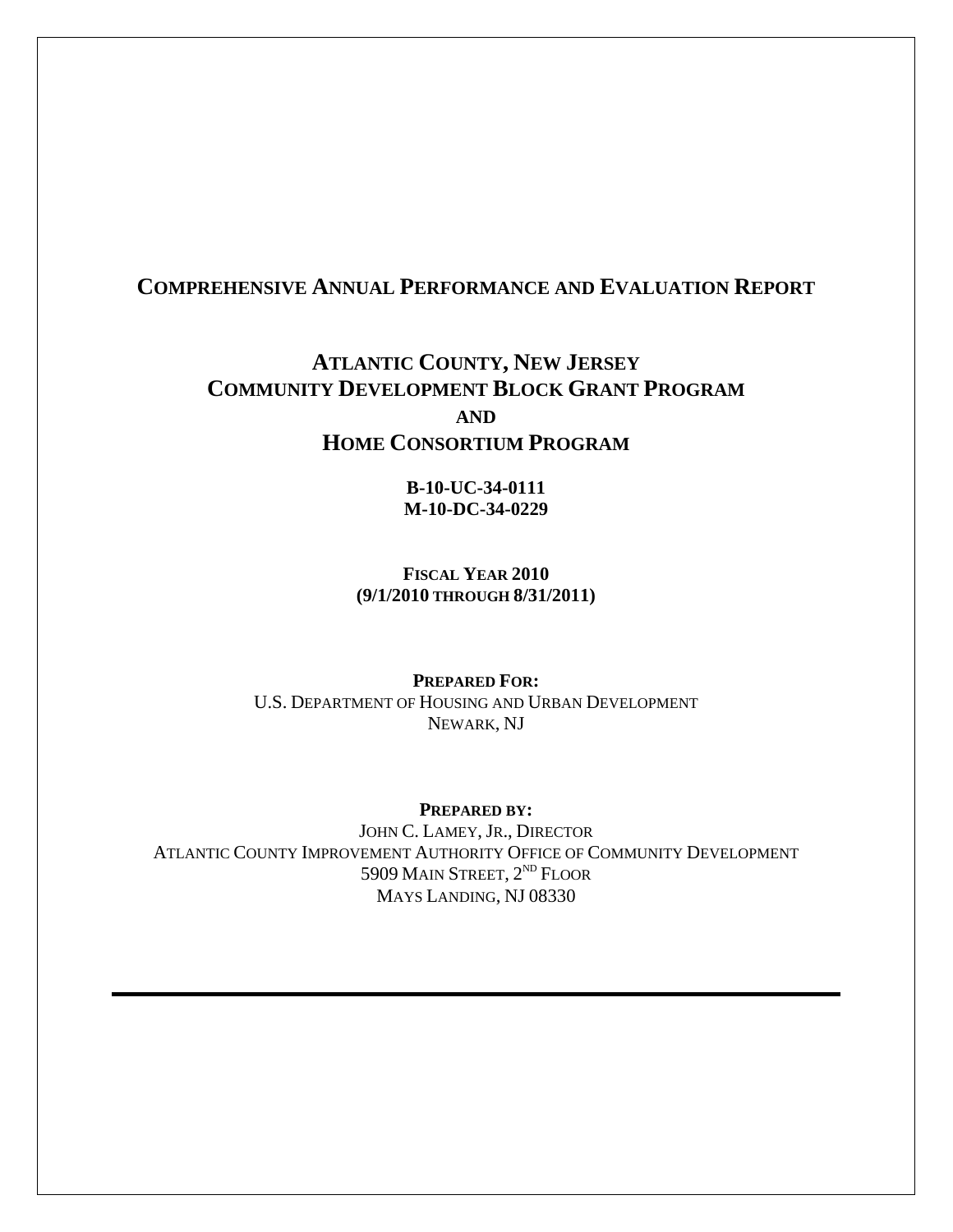# **Table of Contents**

i. Introduction

#### I. Program Narratives

- 1. Grantees Narratives
	- a. Assessment of Actions to Five-Year Goals and Objectives
	- b. Affirmatively Furthering Fair Housing
	- c. Affordable Housing
	- d. Continuum of Care
	- e. Other Actions
	- f. Leveraging Resources
	- g. Citizen comments
	- h. Self-Evaluation
- 2. CDBG Narrative Statements
	- a. Assessment of Relationship of Funds to CP
	- b. Nature and Reason for any changes in Program Objectives
	- c. Grantee Efforts in Carrying-out Planned Actions
	- d. Examine Overall Benefit and National Objectives
	- e. Steps Taken to Minimize Displacement
	- f. Program Beneficiaries
- 3. HOME Narrative Statements
	- a. Extent to Which HOME Funds Were Distributed by Category of Housing Need
	- b. Report on Matching Contributions
	- c. Report on MBE and WBE
	- d. Results of On-site Inspections
- 4. Section 108 Report
- 5. Section 3 Report
- 6. Citizen Participation
- II. IDIS Reports
	- 1. CDBG Reports
	- 2. HOME Reports

#### III. Map

1. 2010 Project Accomplishments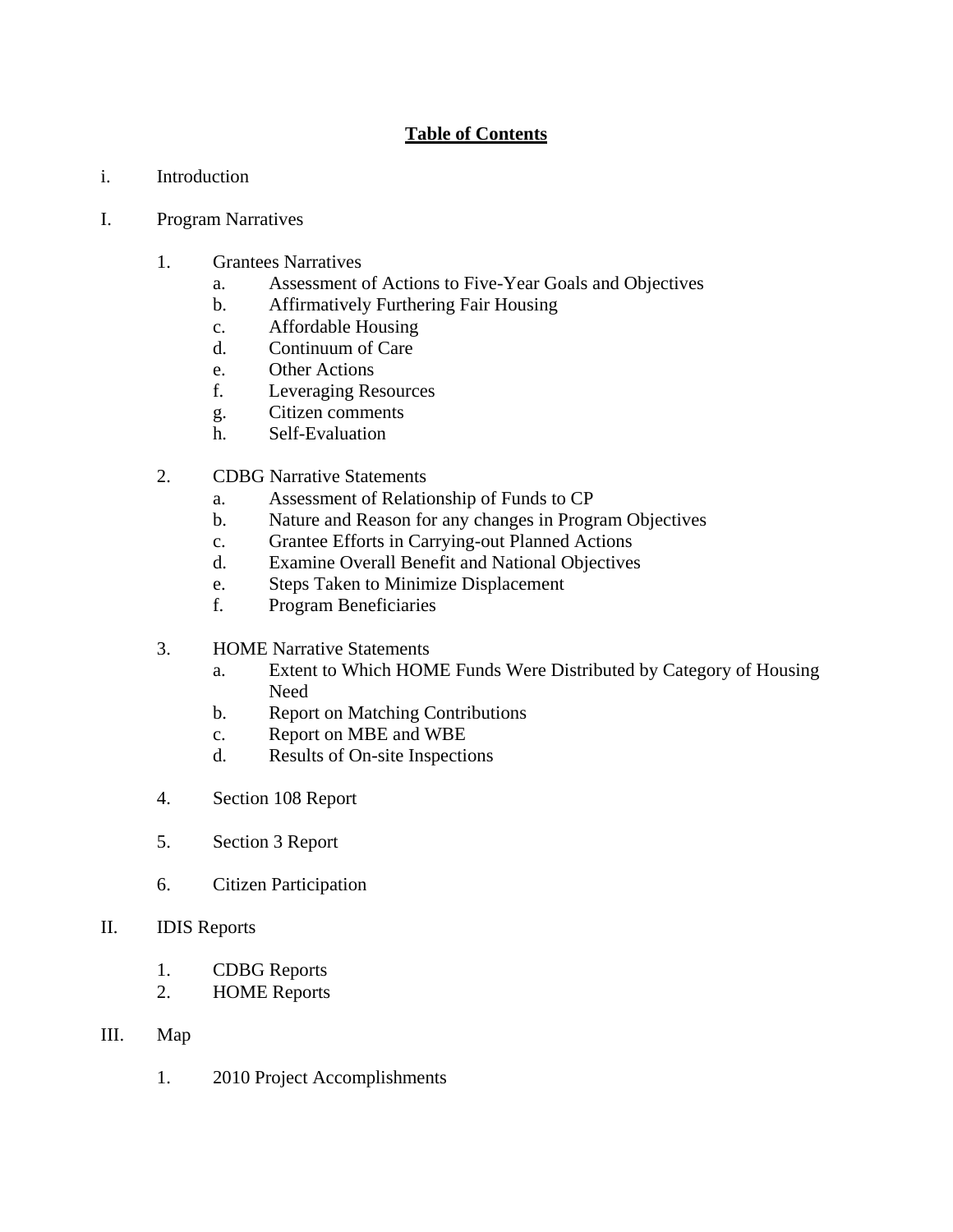#### **Introduction/Executive Summary**

This Consolidated Annual Performance and Evaluation Report (CAPER) is for Atlantic County, New Jersey. Atlantic County is an entitlement community receiving Community Development Block Grant (CDBG) Program funds and HOME Investment Partnerships Program funds through the Atlantic County Consortium.

In 2001, Atlantic County prepared its first Five-Year Consolidated Plan (CP) for the program years 2001 through 2005. This plan was updated with a new Five-Year CP in 2006 for the period through 2010. The CP allows a community to take a comprehensive approach to the use of resources granted to the community by HUD. It combines the application and reports for the CDBG, HOME, ESG and HOPWA programs. Atlantic County, however, is not an entitlement under ESG or HOPWA programs.

On an annual basis, Atlantic County submits an Action Plan containing the proposed activities outlining the use of CDBG funds and HOME Consortium funds for the upcoming program year. The Action Plan relates the activities to goals and objectives outlined in the Five-Year Consolidated Plan.

The 2006 to 2010 CP laid out a strategic plan containing housing goals, community development goals, homeless and special population goals, economic development goals, and planning goals. High priority was placed on 1) rehabilitation of the existing affordable housing stock, including addressing lead-based paint issues; 2) expanding home ownership 3) increasing the stock of affordable housing; 4) assisting the homeless and preventing homelessness; 5) providing supportive housing for persons with special needs; 6) assisting with the improvement to or construction of public facilities; 7) improving and expanding infrastructure; 8) supporting public services that improve the quality of life for residents of Atlantic County; and 9) providing assistance with economic development through downtown revitalization, business development and enhancing access to jobs.

Annually, Atlantic County must review and report its progress in carrying out its Five-Year strategic plan and the Annual Action Plan. This annual report provides that review and analysis for the final report of the five years under the Five-Year CP prepared for 2006 to 2010.

The following is a summary of the accomplishments in 2010 matched against the goals outlined in the 2006 – 2010 Five-Year CP:

Housing

- 1. Affordable Housing:
- A. Preserve housing through rehabilitation:

Objective - Assist 250 owner households with rehabilitation over five years.

Progress - 54 low and moderate income households were assisted with housing rehabilitation in 2010; 332 units were completed during the 2006 – 2010 period.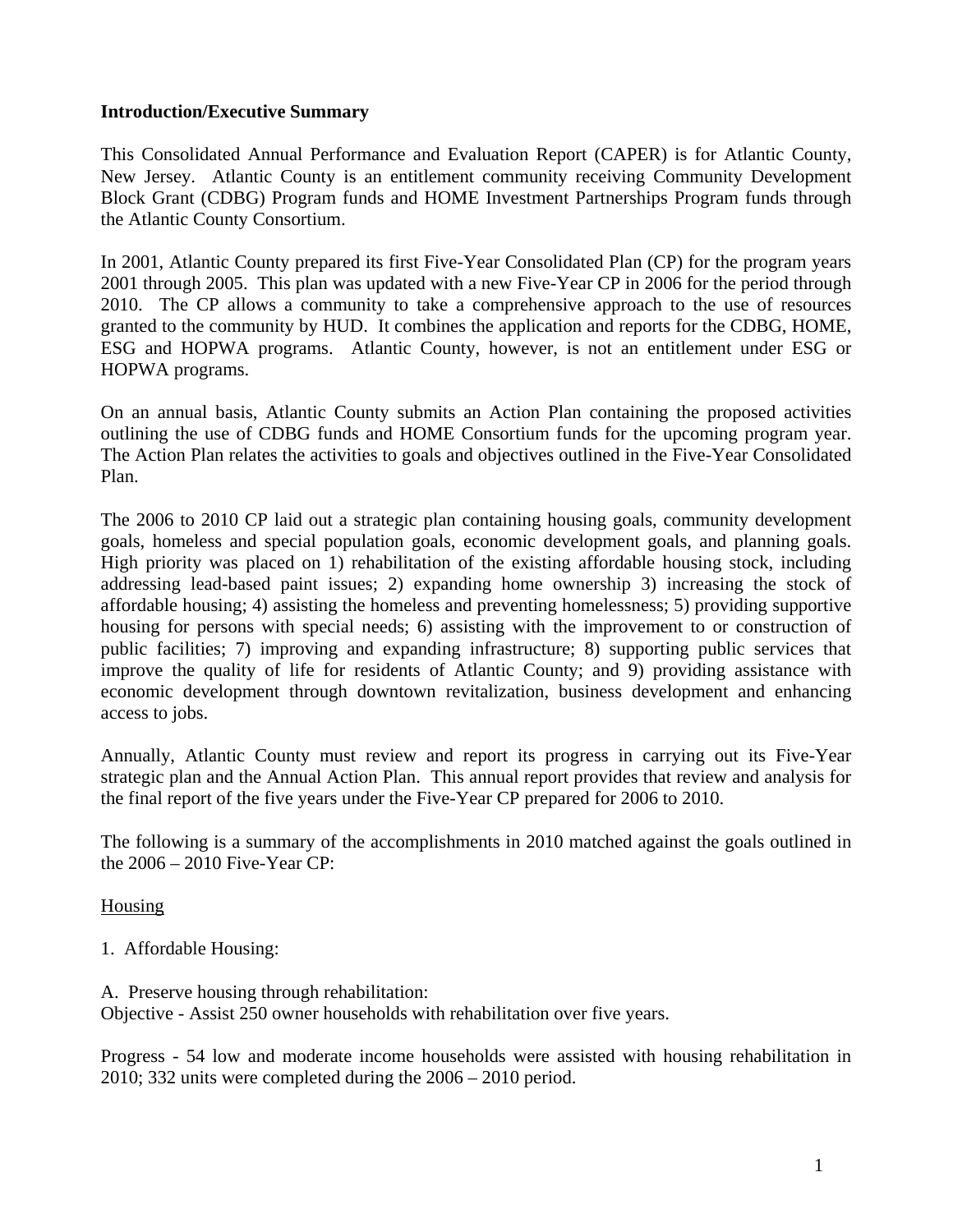B. Support Homeownership:

Objective - Assist 40 first-time homebuyers over five years.

Progress - 16 first-time homebuyers were assisted in 2010; assistance has been provided to 96 homebuyers during the  $2006 - 2010$  period.

Objective - Assist CHDO activities.

Progress: Fourteen units have been completed since the beginning of the five year period. Several additional projects are underway. No numeric goal was established for this activity.

C. Develop New Affordable Rental Housing:

Objective - Develop or rehabilitate 20 units with an emphasis on elderly and special needs households over five years.

Progress - Cumulative accomplishment of a 10 unit facility for disabled seniors in Pleasantville. A new senior housing project is nearly complete with 73 additional units.

**Homeless** 

A. Provide housing and services to address needs of homeless and to prevent homelessness.

Objective - Work with the Continuum of Care committee

Progress - The County has not allocated CDBG or HOME funds in support of the goal but has been instrumental in facilitating the COC process and in funding the Ten Year Plan to End Homelessness.

#### Persons with Special Needs

A. Support housing for persons with special needs.

Progress-The County has funded requests for in support of the goal such as the elderly housing projects addressed above.

#### Public Facilities

A. Improve and expand public facilities and services that serve low income persons.

During 2010 the following projects were undertaken:

- Senior Centers in Galloway
- County building ADA projects in the Egg Harbor Township Library, May's Landing Library, Stillwater Building in Northfield
- Weymouth Community Center ADA improvements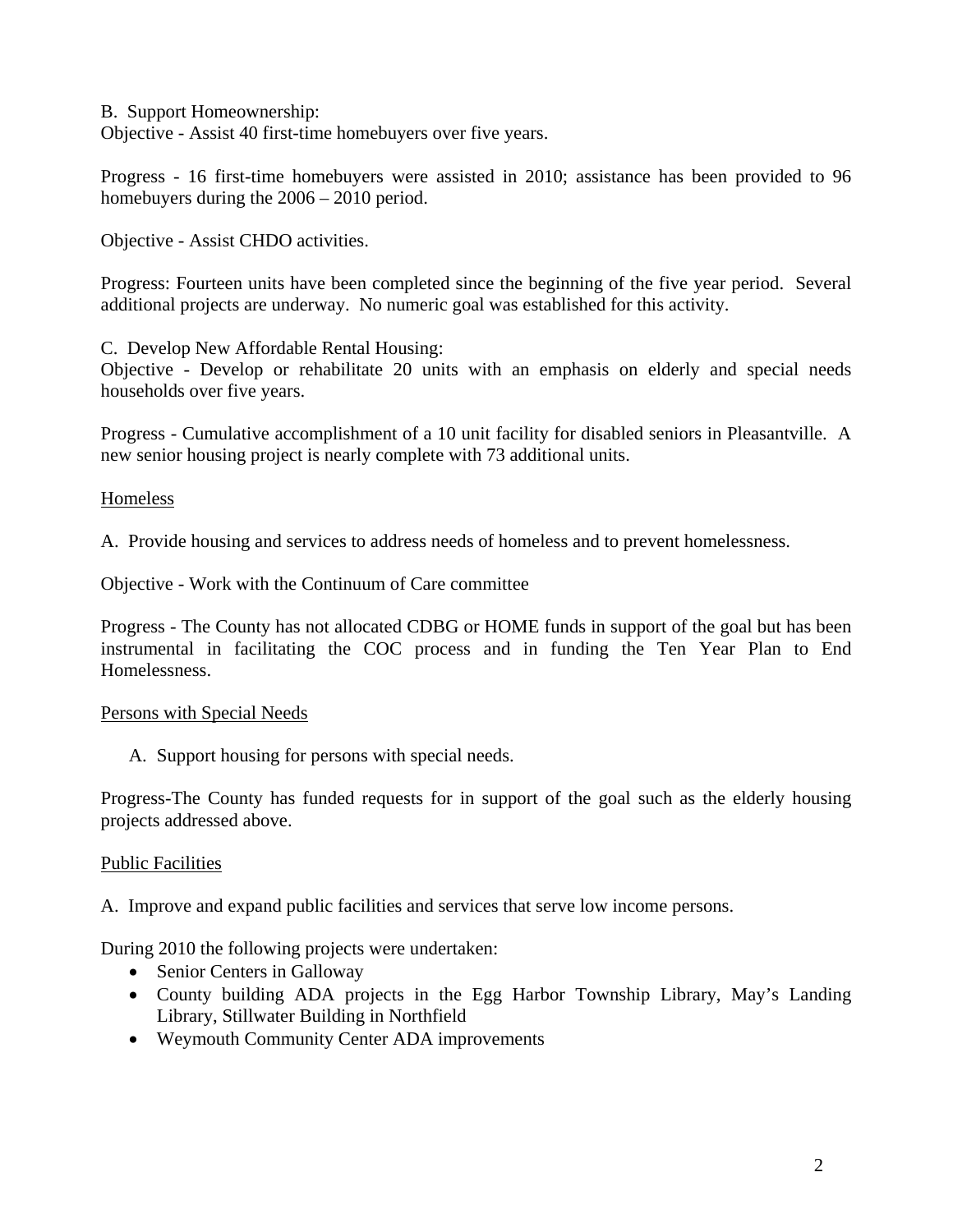#### Infrastructure

A. Improving and expanding infrastructure.

During 2010 the following projects were completed:

- Northfield Park ADA improvements
- Street reconstruction-City of Brigantine, Buena Vista Township and Somers Point
- ADA Sidewalk improvement-Linwood

#### Public Services

A. Support agencies and groups that provide services to low income households.

Progress - Ongoing senior transportation in Absecon

Cumulative: CDBG provided funds to purchase a Bus for transportation of elderly community residents.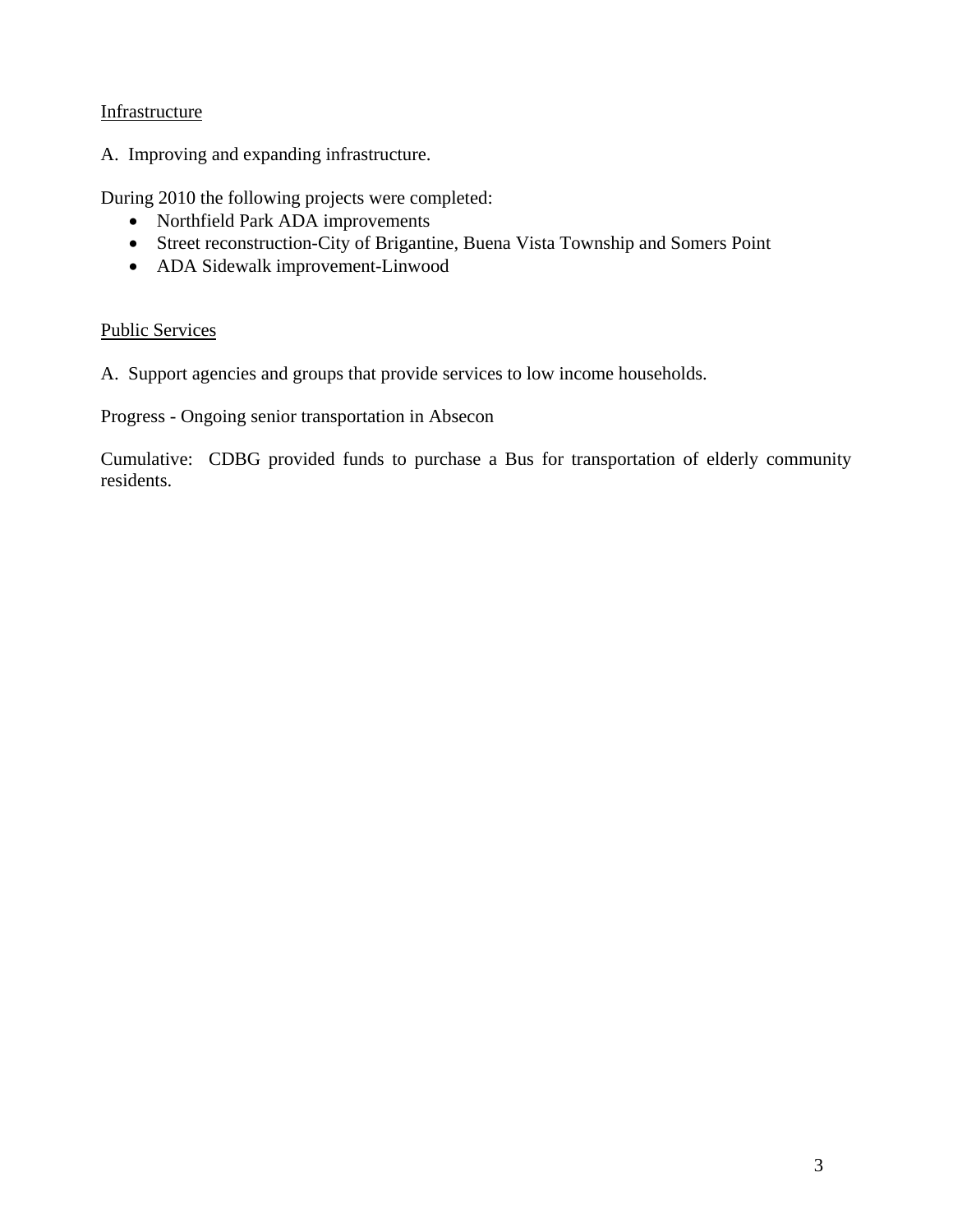# **Section I**

**Program Narratives**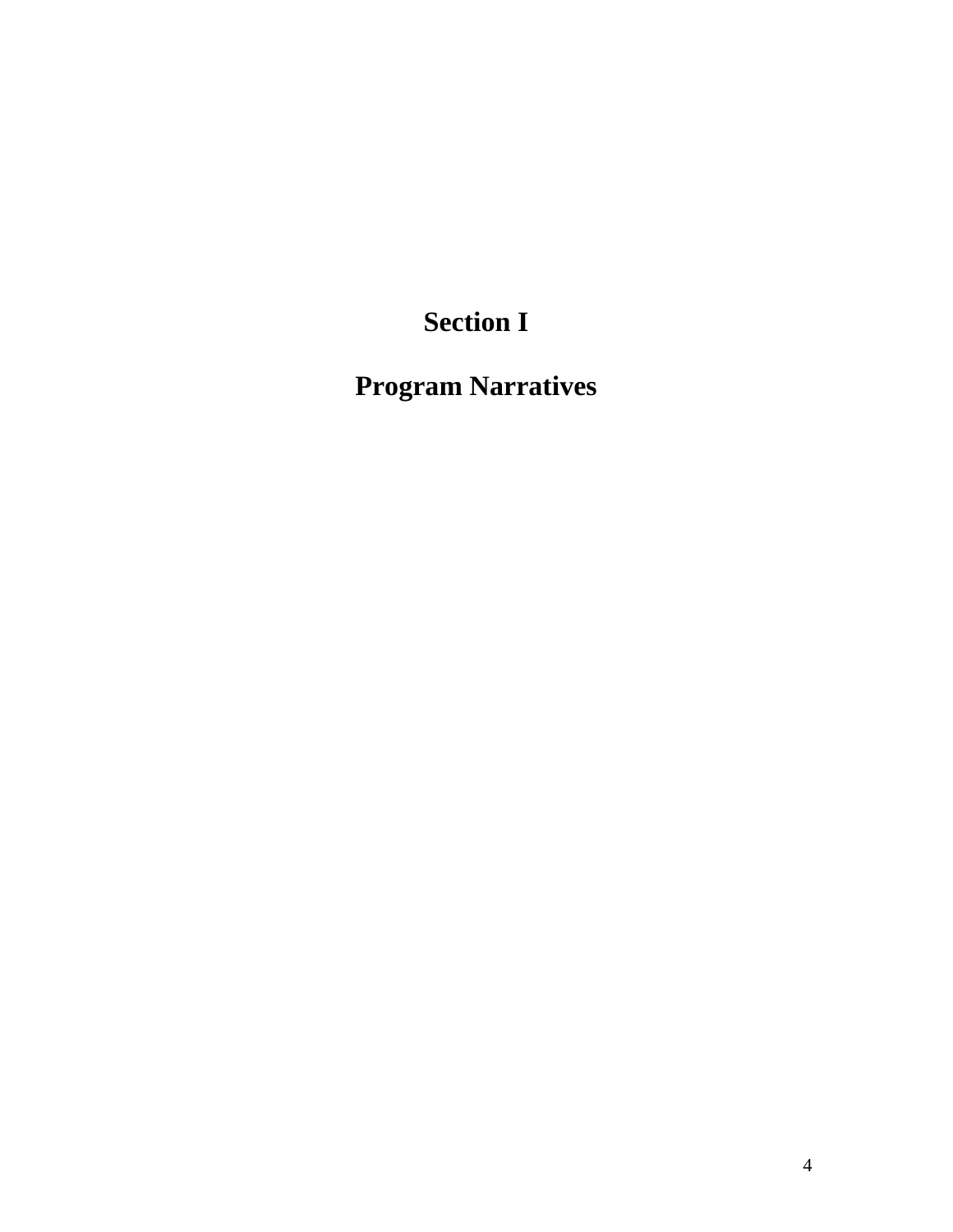# **1. All Grantees Narratives**

#### **a. Assessment of Actions to Five-Year Goals and Objectives**

#### • Resources

During the period from September 1, 2010 to August 31, 2011, Atlantic County resources for the period included:

| <b>Funding Source</b>                       | Amount (\$) |
|---------------------------------------------|-------------|
| Community Development Block Grant Program   |             |
| FY 2010 Entitlement                         | 1,424,682   |
| Program income                              | 0           |
| <b>HOME</b> Investment Partnerships Program |             |
| FY 2010 Entitlement                         | 766,606     |
| Program Income                              | 103,824     |
| Total                                       | 2.295.112   |

The anticipated program income for the HOME program was \$25,000. Actual receipt of Program Income for HOME was \$103,834. Matching resources for the HOME program funds included program income from housing rehabilitation loan repayments. A total of \$92,887 has been expended.

There was no CDBG program income received.

In addition, Atlantic County received McKinney funding for homeless programs through the Continuum of Care.

There we no tax credit allocations awarded in the county during FY 2010.

Two municipalities in Atlantic County were awarded Neighborhood Stabilization Funds from NJ DCA in the prior fiscal year. These funds were awarded under the Housing and Economic Recovery Act (HERA) and are being carried out by Plesantville and Buena Vista Township.

| Pleasantville | <b>Atlantic</b> | \$1,773,000 |
|---------------|-----------------|-------------|
| Buena Vista   | <b>Atlantic</b> | 826,908     |

The Pleasantville Housing Development Corporation was informed it would receive an NSP 3 allocation from the State of New Jersey in the amount of \$2.5 million but the contract has not yet been received.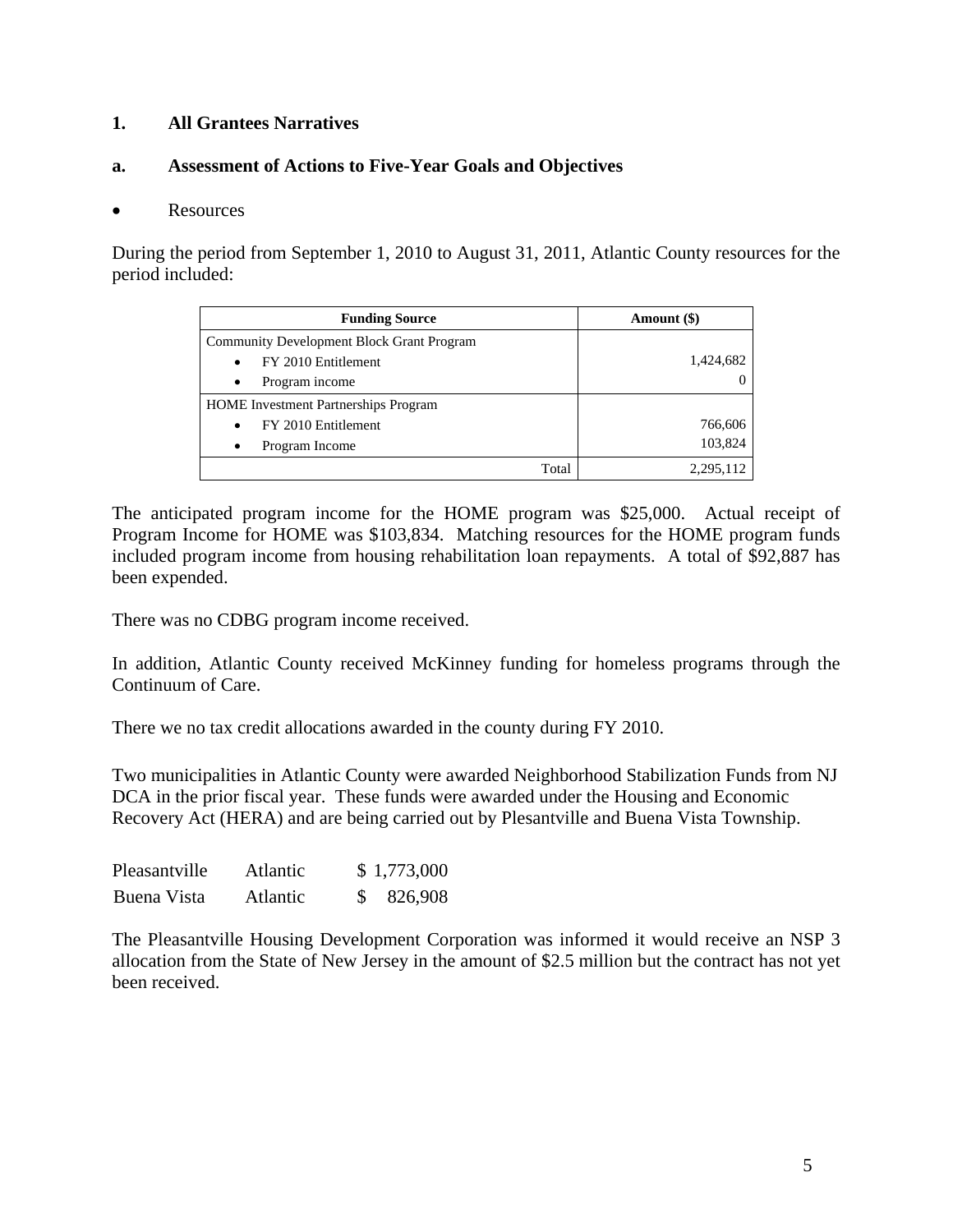• Actions

The table following this page outlines the Five-Year CP goals and objectives. The table reviews the CDBG and HOME activities that have been implemented and the linkages of the activities to the Five-Year CP goals and objectives. The table reports the location of the completed activities by municipality.

The table also shows the cumulative accomplishments compared to the five year goals.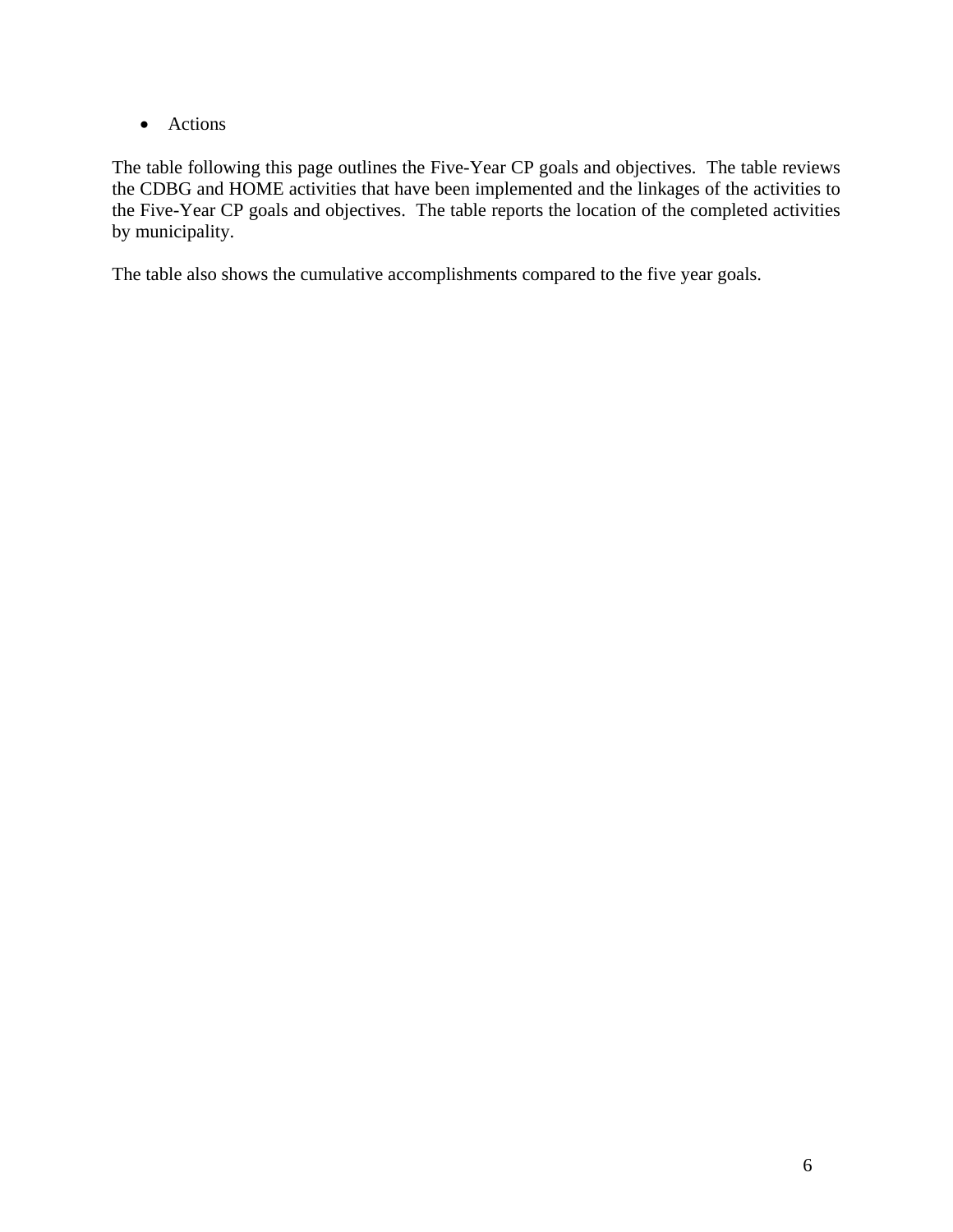# **FY 2009 CAPER Linkages to Five-Year CP Goals and Objectives**

| <b>Activity</b> | <b>Five Year CP Goal</b>                    | <b>Five Year CP Objective</b>                                                                                                                                                                                                                                                                                                                                                                                                         | <b>Progress Towards Meeting Goal</b>                                                                                                                                                                                                                                                                                                                                                                                                                                                                               | <b>Assessment</b>                                                                                                                                                                                                                                                                                                                                                          |
|-----------------|---------------------------------------------|---------------------------------------------------------------------------------------------------------------------------------------------------------------------------------------------------------------------------------------------------------------------------------------------------------------------------------------------------------------------------------------------------------------------------------------|--------------------------------------------------------------------------------------------------------------------------------------------------------------------------------------------------------------------------------------------------------------------------------------------------------------------------------------------------------------------------------------------------------------------------------------------------------------------------------------------------------------------|----------------------------------------------------------------------------------------------------------------------------------------------------------------------------------------------------------------------------------------------------------------------------------------------------------------------------------------------------------------------------|
| Housing         | Preserve housing through<br>rehabilitation. | <b>Atlantic County Housing</b><br>Rehabilitation Program - home<br>improvement program, 100% interest<br>free deferred loan repayable at time<br>of sale.<br>Five-Year Goal: 250 units<br>50 Ext. Low (up to 30% of MFI)<br>100 Very Low (31 to 50% MFI)<br>100 Low (51 to 80% MFI)<br>HOME funds were available County-<br>wide outside of Atlantic City.<br>CDBG and Small Cities funds were<br>available in select municipalities. | During FY 2010 \$399,284 in<br>HOME funds for County-wide<br>rehab and \$237,543 in CDBG<br>funds were expended for<br>rehabilitation. The funds were<br>used to rehabilitate 24 units with<br>HOME funds and 13 homes with<br>CDBG funds. Loan repayment<br>funds were used to complete an<br>additional 17 units. During the<br>year 54 housing units were<br>rehabilitated.<br>Income of the HOME assisted<br>housing units was as follows:<br>$0-30% - 5$<br>$31 - 50\% - 7$<br>$51-60\% - 7$<br>$61-80\% - 5$ | Five Year goal: 250 units<br>Cumulative rehabilitation through 2010:<br>332<br>Cumulative accomplishments:<br>• Income of the HOME assisted housing<br>units was as follows: 115 units<br>$0-30% - 25$<br>$31-50\% - 32$<br>$51-60\% - 29$<br>$61-80\% - 29$<br>• Income of CDBG assisted<br>housing units: 51 units<br>$0-30% - 14$<br>$31 - 50\% - 14$<br>$51-80\% - 23$ |
|                 |                                             |                                                                                                                                                                                                                                                                                                                                                                                                                                       | Income of the CDBG assisted<br>housing units:<br>$0-30% - 4$<br>$31 - 50\% - 3$<br>$51-80\% -6$<br>Income of Loan fund:<br>$0-30% - 5$<br>$31 - 50\% - 7$<br>$51-80% - 5$                                                                                                                                                                                                                                                                                                                                          | Matching funds - loan repayment<br>Total through 2010: 166<br>Completed units for the year exceeded<br>projections. Lead-Based Paint Hazard<br>Control procedures have been integrated<br>into the program.                                                                                                                                                                |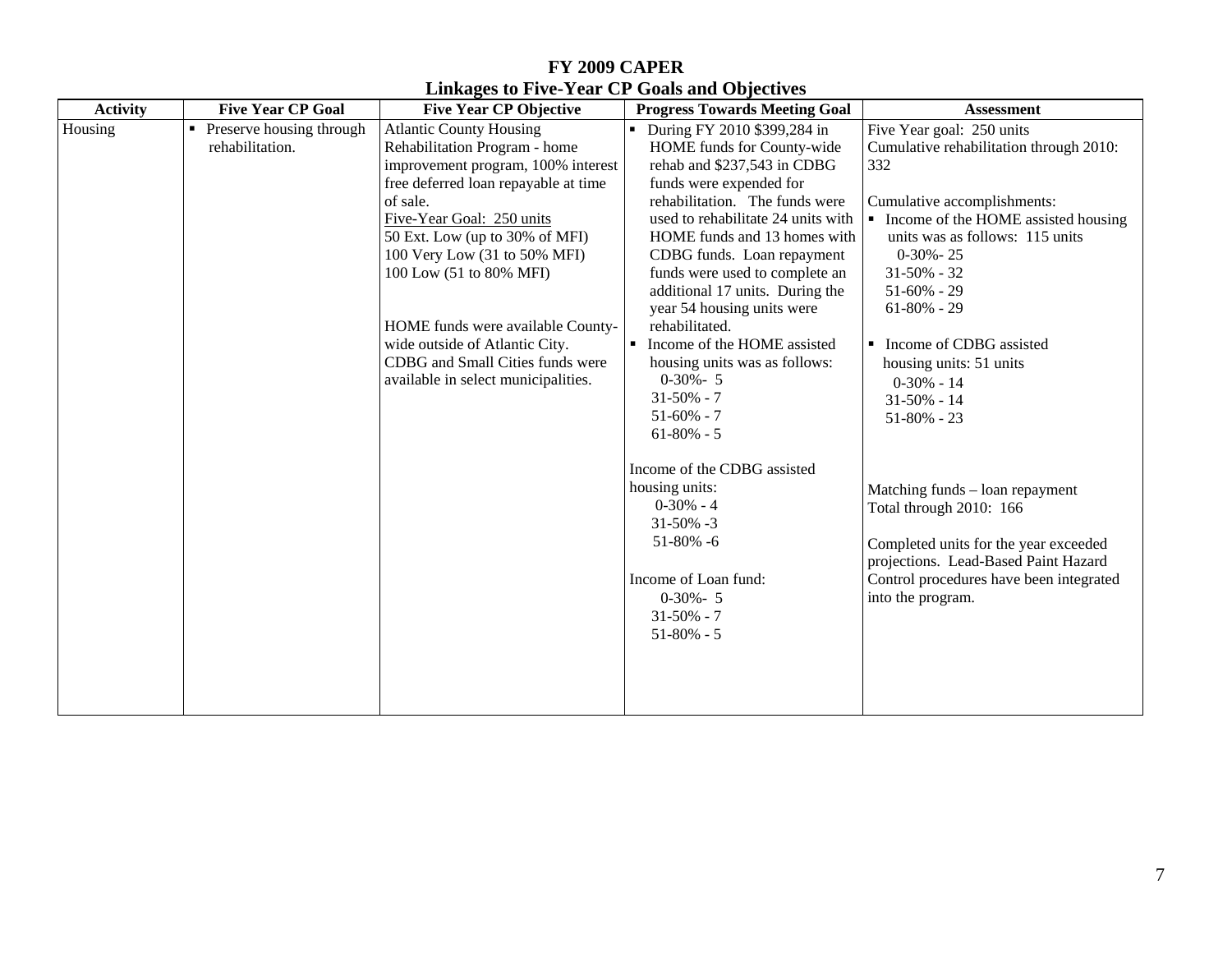| <b>Activity</b> | <b>Five Year CP Goal</b>  | <b>Five Year CP Objective</b>          | <b>Progress Towards Meeting Goal</b>            | <b>Assessment</b>                       |
|-----------------|---------------------------|----------------------------------------|-------------------------------------------------|-----------------------------------------|
|                 | • Support Home Ownership. | Homebuyer Assistance Program -         | In 2010, funding in support of                  | Five Year goal: 40 units                |
|                 |                           | First time homebuyers provided a       | homeownership in the amount of                  |                                         |
|                 |                           | deferred loan of up to \$20,000 to     | \$300,000 in HOME funds was                     | Cumulative assistance through 2010: 96  |
|                 |                           | assist with closing costs and down     | allocated. Assistance was provided              |                                         |
|                 |                           | payment funds. Loans under             | to 16 first-time homeowners.                    | Cumulative accomplishments for the five |
|                 |                           | \$15,000 are forgiven after five years | During 2010, \$286,335 was used for             | year period are: 23 households 2006     |
|                 |                           | and ten years for \$15,000 to \$20,000 | homebuyer assistance.                           | 15 households 2007                      |
|                 |                           | loans based on a sharing of net        |                                                 | 24 households 2008                      |
|                 |                           | proceeds.                              |                                                 | 18 households 2009                      |
|                 |                           |                                        | Income of assisted households<br>$\blacksquare$ | 16 households 2010                      |
|                 |                           | Five-Year Goal: 40 units               | was as follows.                                 |                                         |
|                 |                           | 0 - Ext. Low (30% MFI)                 | $0-30\%$ MFI - 0                                |                                         |
|                 |                           | 15 - Very Low (50% MFI)                | 31-50% MFI - 2                                  | Income of assisted households was as    |
|                 |                           | 25 - Low (80% MFI)                     | 51-60% MFI - 1                                  | follows.                                |
|                 |                           |                                        | 61-80% MFI $-13$                                | 0-30% MFI - 2                           |
|                 |                           | Funds can be used County-wide          |                                                 | 31-50% MFI - 15                         |
|                 |                           | outside of Atlantic City.              |                                                 | 51-60% MFI - 28                         |
|                 |                           |                                        |                                                 | 61-80% MFI - 51                         |
|                 |                           |                                        |                                                 |                                         |
|                 |                           |                                        |                                                 |                                         |
|                 |                           |                                        |                                                 |                                         |
|                 |                           |                                        |                                                 |                                         |
|                 |                           |                                        |                                                 |                                         |
|                 |                           |                                        |                                                 |                                         |
|                 |                           |                                        |                                                 |                                         |
|                 |                           |                                        |                                                 |                                         |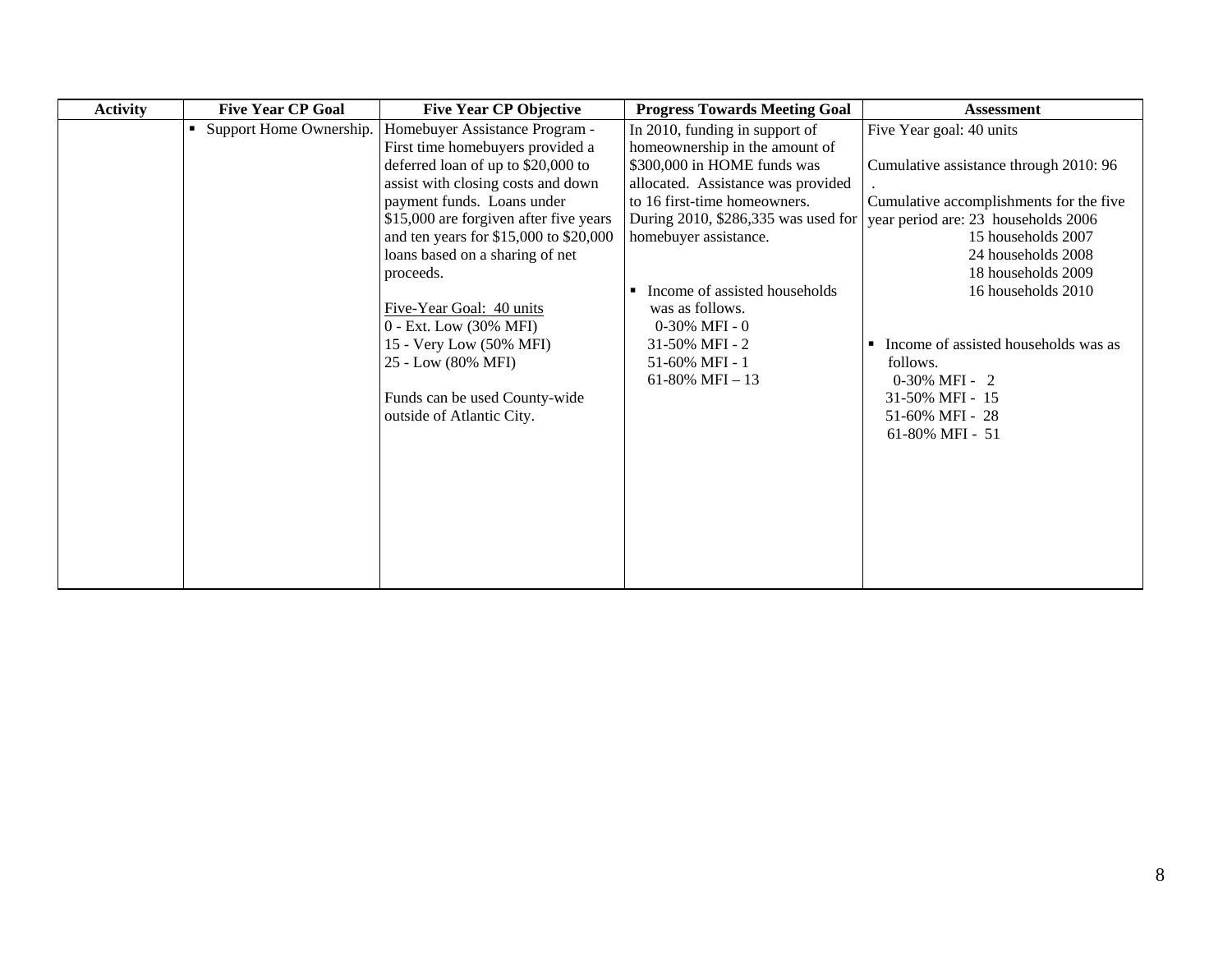| <b>Activity</b> | <b>Five Year CP Goal</b>                                    | <b>Five Year CP Objective</b>                                                                                                                                                                           | <b>Progress Towards Meeting Goal</b>                                                                                                                                                                                                                                                                                                                                                        | <b>Assessment</b>                                                                                                                                                                                                                                                                                                                                                          |
|-----------------|-------------------------------------------------------------|---------------------------------------------------------------------------------------------------------------------------------------------------------------------------------------------------------|---------------------------------------------------------------------------------------------------------------------------------------------------------------------------------------------------------------------------------------------------------------------------------------------------------------------------------------------------------------------------------------------|----------------------------------------------------------------------------------------------------------------------------------------------------------------------------------------------------------------------------------------------------------------------------------------------------------------------------------------------------------------------------|
|                 | Support Home Ownership.                                     |                                                                                                                                                                                                         | Funding in the amount of \$114,991<br>was allocated to CHDO activities<br>for FY 2010. These funds will be<br>committed to the Pleasantville<br>Housing Development Corp to<br>leverage the NSP 3 funds.<br>In 2010, the Pleasantville Housing<br>and Redevelopment Corporation<br>was awarded CHDO funds to<br>undertake NSP 1 activities and<br>rehabilitate 3 owner- occupied<br>homes.  | Since the start of the new Five Year<br>period, 14 units have been completed and<br>sold. There was no numeric goal for this<br>activity.<br>In 2008, 1 home was completed and sold<br>by Habitat. \$80,000 was provided to<br>Habitat for this project.<br>In 2010 1 home was completed by Habitat<br>located at 421 Upas in Galloway Township<br>which was sold in 2010. |
|                 | Develop new affordable<br>$\blacksquare$<br>rental housing. | New Construction or substantial<br>rehabilitation of units with emphasis<br>on elderly and special needs<br>households.<br>Five-Year Goal: 20 units<br>10 - Ext. low (30% MFI)<br>10 - V. Low (50% MFI) | During 2006, the Camden<br>Diocese, a CHDO, received a<br>commitment of HOME funds to<br>construct a 73 unit elderly<br>housing project. The state<br>committed \$10.5 million to the<br>project. This project is<br>underway.<br>The Pleasantville Housing and<br>Redevelopment Corporation was<br>awarded CHDO funds to<br>undertake NSP 1 activities and<br>rehabilitate 6 rental units. | Cumulative accomplishments include<br>completion of a project by CARING<br>for a 10 unit facility for disabled seniors<br>in Pleasantville City.                                                                                                                                                                                                                           |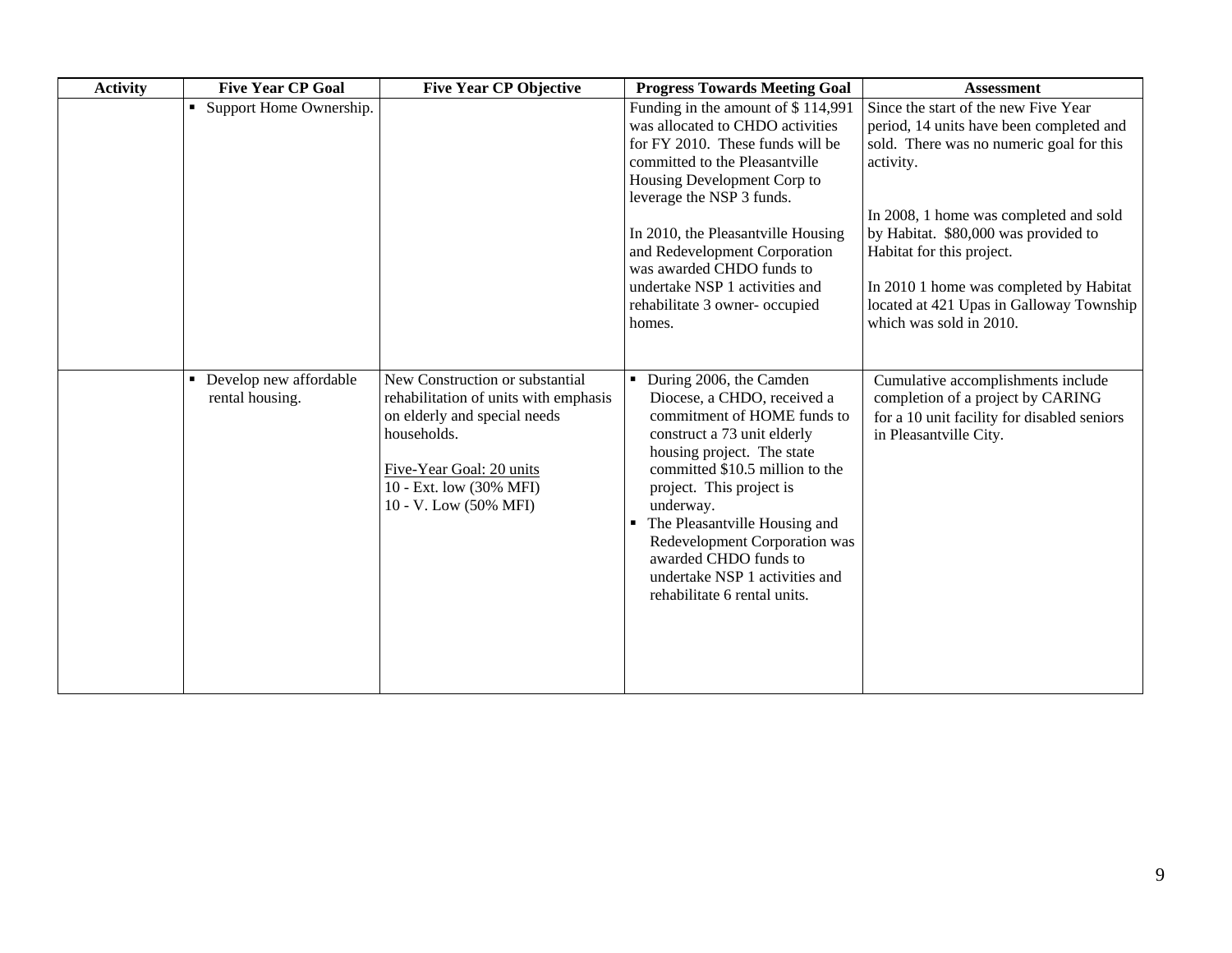| <b>Activity</b>               | <b>Five Year CP Goal</b>                                                                             | <b>Five Year CP Objective</b>                                                                                                                                                                                                              | <b>Progress Towards Meeting Goal</b>                                                                                                                  | <b>Assessment</b>                                                                                                                                                                                                                                                                                 |
|-------------------------------|------------------------------------------------------------------------------------------------------|--------------------------------------------------------------------------------------------------------------------------------------------------------------------------------------------------------------------------------------------|-------------------------------------------------------------------------------------------------------------------------------------------------------|---------------------------------------------------------------------------------------------------------------------------------------------------------------------------------------------------------------------------------------------------------------------------------------------------|
| Homeless                      | Provide housing and<br>٠<br>services to address needs<br>of homeless and to<br>prevent homelessness. | The Continuum of Care committee is<br>the lead agency for preparation of the<br>Continuum of Care Plan for the<br>Homeless in Atlantic County. Goals                                                                                       | No CDBG or HOME funds were<br>used to fund activities in 2010.                                                                                        | The County has not received CDBG or<br>HOME funding requests in support of the<br>goal.                                                                                                                                                                                                           |
|                               |                                                                                                      | include:<br>Permanent Housing for Substance<br>Abusing Individuals.<br>Permanent Housing for Mentally Ill<br>Individuals.<br>Permanent housing for Mentally Ill<br>and Chemically Addicted<br>Individuals.<br><b>Transitional Housing.</b> |                                                                                                                                                       | Atlantic County continues to participate in<br>the Continuum of Care process. CDBG<br>funds are used to fund staff participating in<br>planning process. The COC Planning<br>Committee continues to meet to address<br>homeless issues. Narrative in Part II, 1, d<br>provides additional detail. |
| Persons with<br>Special Needs | Supportive Housing for<br>Persons with Special<br><b>Needs</b>                                       | Support projects that provide<br>supportive housing and services<br>for persons with special needs                                                                                                                                         | • No new CDBG or HOME funds<br>were used to fund activities in<br>2010.                                                                               | The County has not received CDBG or<br>HOME funding requests in support of the<br>goal.                                                                                                                                                                                                           |
|                               |                                                                                                      |                                                                                                                                                                                                                                            | CARING, Inc. to completed another<br>housing unit in 2010 and a 26 unit<br>elderly Sec. 202 project in<br>Pleasantville was occupied in Jan.<br>2011. | The County supported applications by<br>CARING, Inc. to expand the housing<br>available to persons with disabilities. Two<br>4-bedroom homes for persons with<br>disabilities were completed in June 2008<br>and 3 in 2009 housing a total of 20<br>developmentally disabled individuals.         |
|                               |                                                                                                      |                                                                                                                                                                                                                                            |                                                                                                                                                       | Another home was completed in 2010 and<br>a 26 unit elderly Sec. 202 project in<br>Pleasantville was occupied by Jan. 2011.                                                                                                                                                                       |
|                               |                                                                                                      |                                                                                                                                                                                                                                            |                                                                                                                                                       | In 2009 HUD approved an 8 unit Section<br>811 project for CARING, Inc. to<br>rehabilitate 8 units for disabled<br>individuals.                                                                                                                                                                    |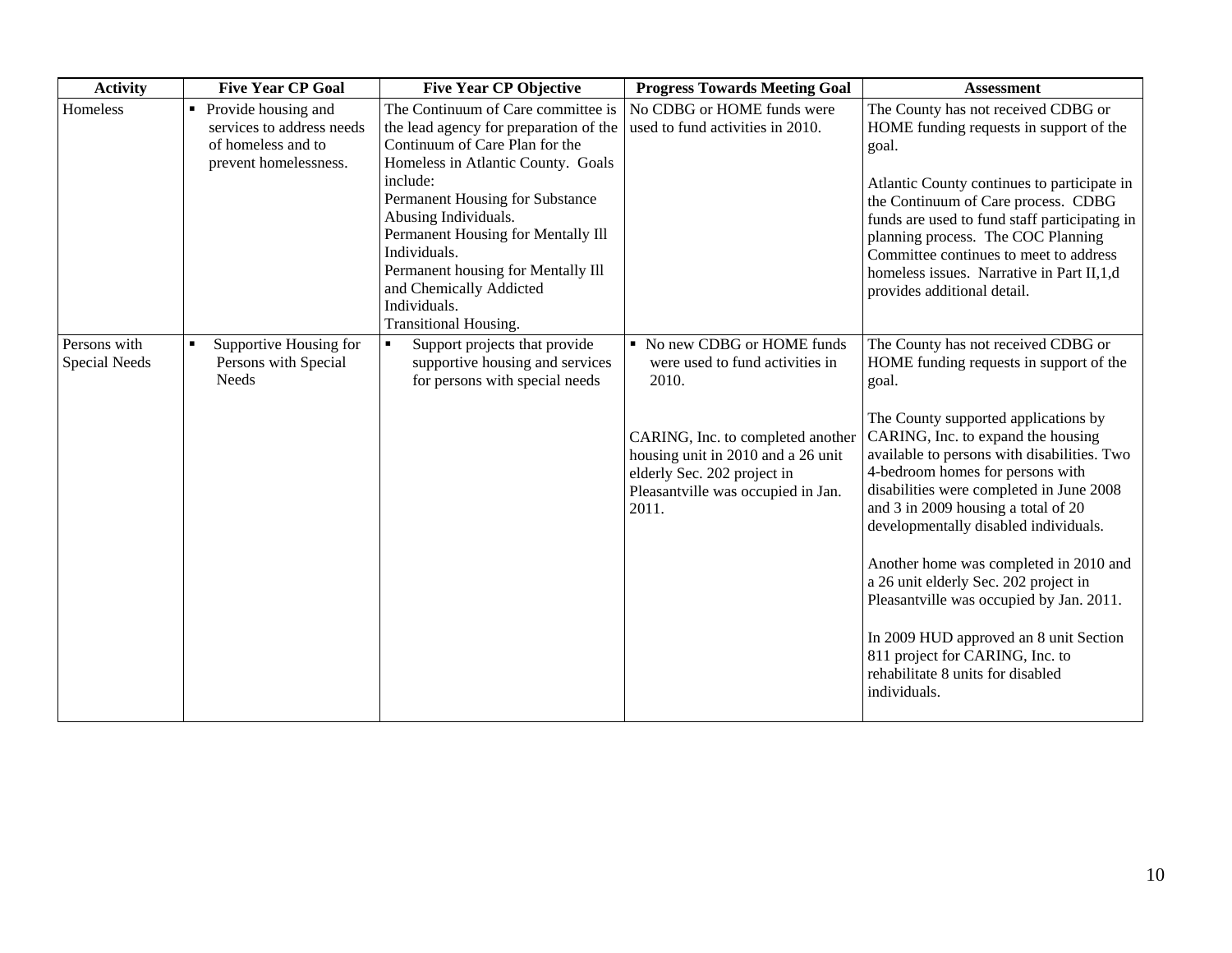| <b>Activity</b>          | <b>Five Year CP Goal</b>                                                                  | <b>Five Year CP Objective</b>            | <b>Progress Towards Meeting Goal</b>                                                                                                                                                                                                                                                                                                                                | <b>Assessment</b>                                                                                                                                                                                                                                                                      |
|--------------------------|-------------------------------------------------------------------------------------------|------------------------------------------|---------------------------------------------------------------------------------------------------------------------------------------------------------------------------------------------------------------------------------------------------------------------------------------------------------------------------------------------------------------------|----------------------------------------------------------------------------------------------------------------------------------------------------------------------------------------------------------------------------------------------------------------------------------------|
| <b>Public Facilities</b> | Improve and expand<br>public facilities and<br>services that serve low<br>income persons. | <b>Public Facility Improvements</b>      | The activities funded in 2010 are<br>shown by project type.<br>During 2010, the following projects<br>were funded.<br>Atlantic County – ADA<br>improvements to county<br>buildings \$70,000<br>Corbin City - ADA City Hall<br>\$15,000<br>$\blacksquare$ Estelle Manor – ADA Parking<br>lot at City Hall \$15,000<br>• Longport – ADA Municipal<br>Building \$7,500 | Each community is allocated funds to<br>undertake projects of community<br>importance.<br>During 2010 the following projects<br>were completed:<br>County building ADA projects in<br>the Egg Harbor Township<br>Library, May's Landing Library,<br>Stillwater Building in Northfield. |
|                          |                                                                                           | Senior Centers<br>• Community Center     | Galloway Twp. -<br>Rehabilitation of senior center<br>\$282,851<br>$\blacksquare$ Weymouth Township - ADA                                                                                                                                                                                                                                                           | Senior projects underway.<br>Weymouth Community Center                                                                                                                                                                                                                                 |
|                          |                                                                                           |                                          | community center bathrooms<br>\$15,000                                                                                                                                                                                                                                                                                                                              | ADA improvements                                                                                                                                                                                                                                                                       |
|                          |                                                                                           | • Parks and Recreation                   | Linwood - ADA Wabash<br>Avenue \$24,898                                                                                                                                                                                                                                                                                                                             | Northfield ADA Birch Grove<br>\$53,560                                                                                                                                                                                                                                                 |
|                          |                                                                                           | Non-residential Historic<br>Preservation | No activities funded in 2010<br>$\blacksquare$                                                                                                                                                                                                                                                                                                                      | No projects were completed                                                                                                                                                                                                                                                             |
|                          |                                                                                           | • Demolition                             | No activities funded in 2010<br>$\blacksquare$                                                                                                                                                                                                                                                                                                                      | No projects were completed                                                                                                                                                                                                                                                             |
|                          |                                                                                           | • Other blight removal activities        | No activities funded in 2010<br>٠                                                                                                                                                                                                                                                                                                                                   | No projects were completed                                                                                                                                                                                                                                                             |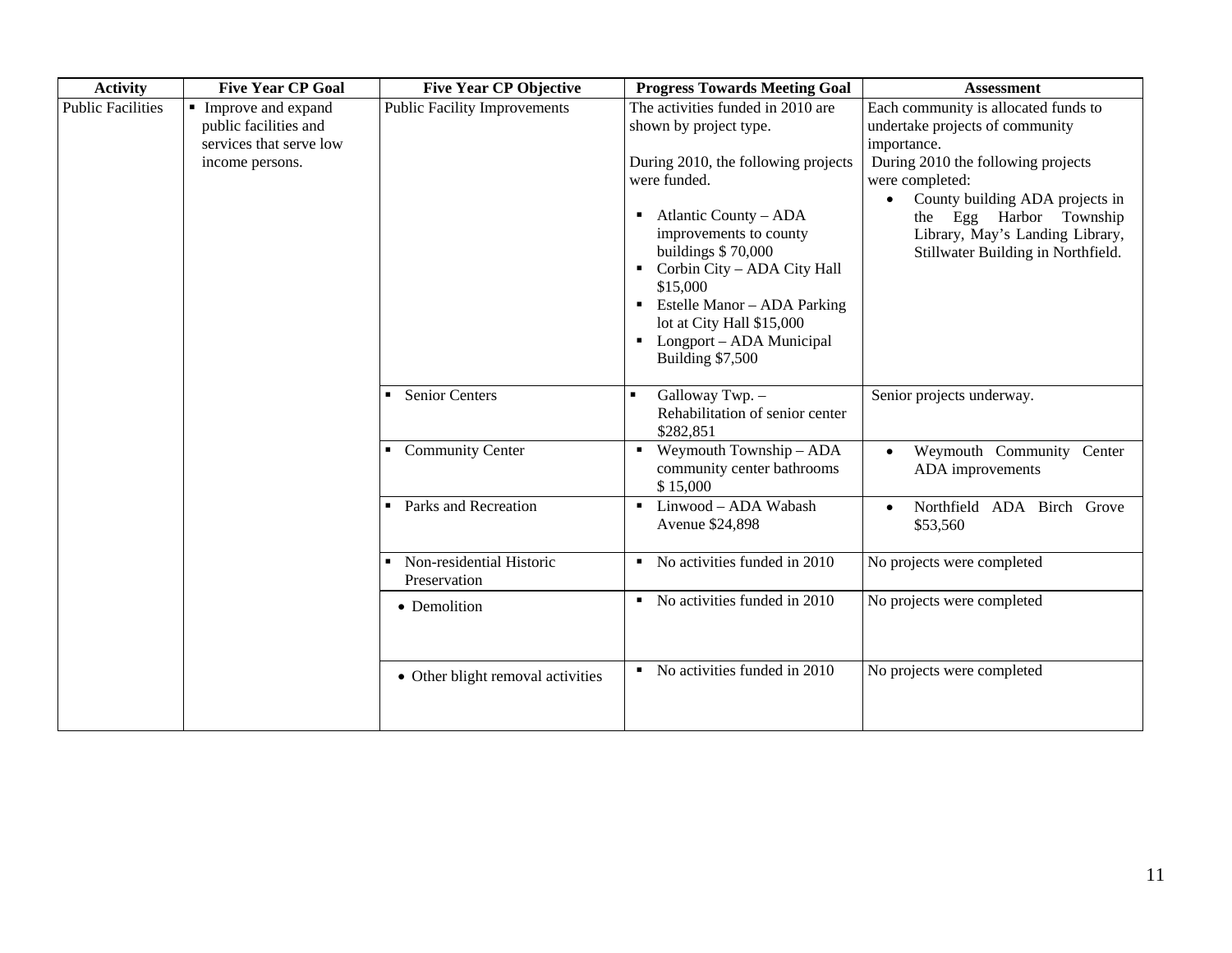| <b>Activity</b>         | <b>Five Year CP Goal</b>                                                               | <b>Five Year CP Objective</b> | <b>Progress Towards Meeting Goal</b>                                                                                                                             | <b>Assessment</b>                                                                                                                                                                                     |
|-------------------------|----------------------------------------------------------------------------------------|-------------------------------|------------------------------------------------------------------------------------------------------------------------------------------------------------------|-------------------------------------------------------------------------------------------------------------------------------------------------------------------------------------------------------|
| Infrastructure          | • Improving and expanding<br>infrastructure                                            | Infrastructure improvements   | As with public facilities, each<br>community may designate a project<br>of local significance. :                                                                 | Projects completed in FY 2010 from prior<br>year funding included:                                                                                                                                    |
|                         |                                                                                        | ■ Street Reconstruction       | $\blacksquare$ City of Brigantine – West<br>Beach Ave. \$71,530<br>Somers Point – Colwick Drive<br>\$70,988 (year 2 of funding)                                  | City of Brigantine $-35th$ Street<br>$\bullet$<br>\$64,700<br>Buena Vista Township -<br>Rockefeller Lane and Wally<br>Drive - \$98,076<br>Somers Point - Colwick Drive<br>and Merion Drive \$265,362. |
|                         |                                                                                        | • Sewer/Water Improvements    | Ventnor - Well removal<br>\$76,040 (year 2 of funding)                                                                                                           | No projects for water and sewer completed<br>in 2010.                                                                                                                                                 |
|                         |                                                                                        | • Storm Drainage Improvements | Mullica Township - Reading<br>$\blacksquare$<br>Ave. \$33,867<br>Buena Boro - Louis Drive<br>٠<br>\$33,721                                                       | No projects for storm drainage completed<br>in 2010.                                                                                                                                                  |
|                         |                                                                                        | • Sidewalk Improvements       | Margate City - ADA bulkheads<br>$\blacksquare$<br>\$43,374<br>Northfield City - ADA -<br>walkway improvements<br>\$30,486<br>Longport - ADA bulkheads<br>\$7,500 | Linwood curb ramps \$22,520<br>$\bullet$                                                                                                                                                              |
| <b>Activity</b>         | <b>Five Year CP Goal</b>                                                               | <b>Five Year CP Objective</b> | <b>Progress Towards Meeting Goal</b>                                                                                                                             | <b>Assessment</b>                                                                                                                                                                                     |
| <b>Public Services</b>  | • Support agencies and<br>groups that provide<br>services to low income<br>households. |                               | Absecon - Senior<br>transportation service \$35,707<br>Hamilton Twp. - Senior<br>transportation services \$85,000                                                | Bus providing transportation for<br>$\blacksquare$<br>community residents in Absecon                                                                                                                  |
| Economic<br>Development | · Downtown Revitalization -<br>investment in CBD to<br>strengthen local<br>communities |                               | No activities funded in 2010.                                                                                                                                    | No activity during the program year.                                                                                                                                                                  |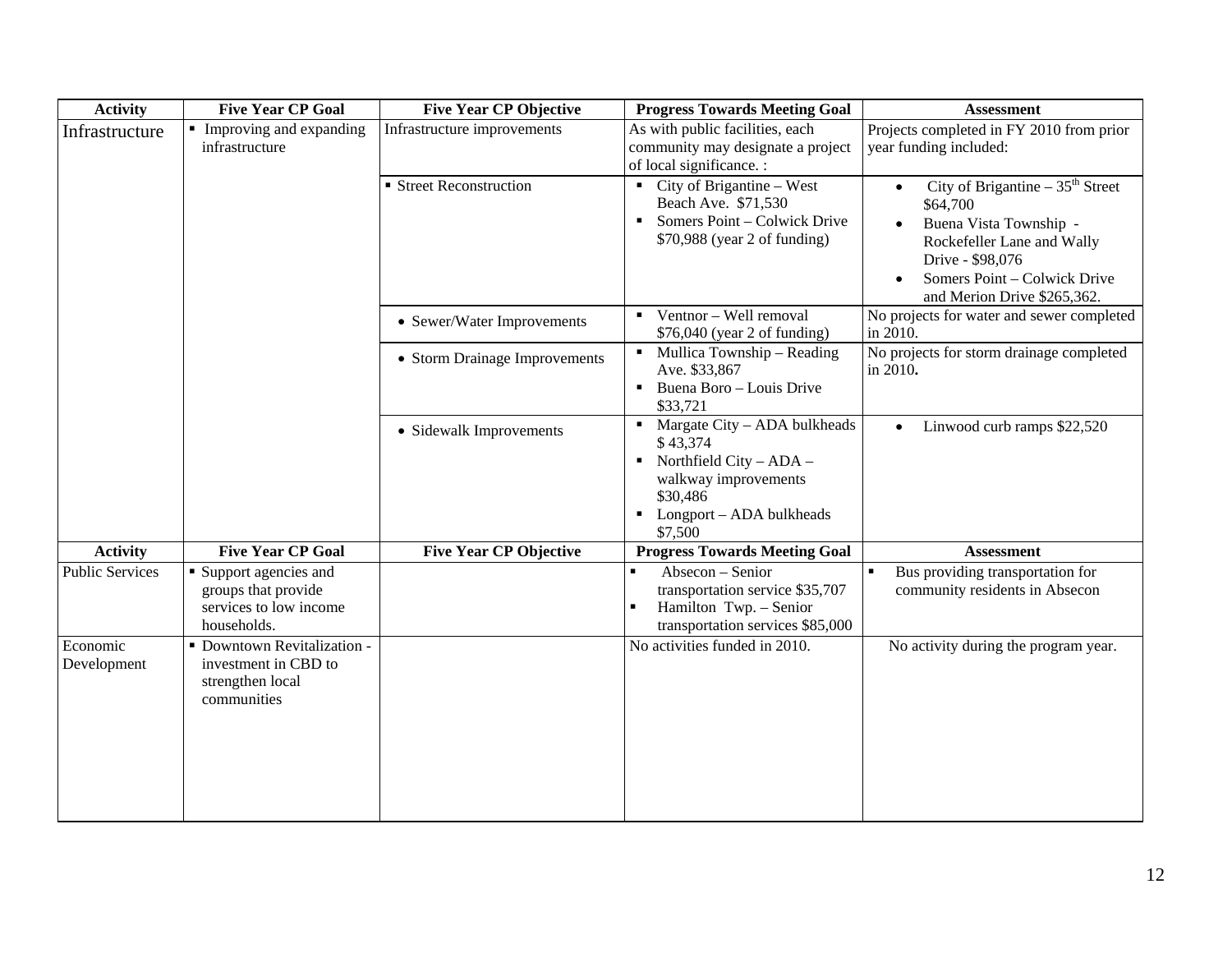| Cumulative Accomplishments: Priority Community Development Activities – HUD Table 2B |  |  |  |  |  |  |
|--------------------------------------------------------------------------------------|--|--|--|--|--|--|
|--------------------------------------------------------------------------------------|--|--|--|--|--|--|

| $\alpha$<br><b>Priority Need</b>                    | 5-Yr.<br>Goal | $\sim$ $\sim$ $\sim$ $\sim$ $\sim$ $\sim$<br>Yr. 2006<br>Accomplish | Yr. 2007<br><b>Accomplish</b> | $E_{\rm t}$ . $\epsilon$ . $\epsilon$ . $\epsilon$ . The state $\epsilon$ is the state state $\epsilon$<br>Yr. 2008<br><b>Accomplish</b> | $\cdots$<br>Yr. 2009<br><b>Accomplish</b> | ***** <i>**</i><br>Y 2010<br><b>Accomplish</b> | <b>TOTAL</b>   |
|-----------------------------------------------------|---------------|---------------------------------------------------------------------|-------------------------------|------------------------------------------------------------------------------------------------------------------------------------------|-------------------------------------------|------------------------------------------------|----------------|
|                                                     | Plan/Act*     | ments                                                               | ments                         | ments                                                                                                                                    | ments                                     | ments                                          |                |
| Acquisition of Real Property                        |               |                                                                     |                               |                                                                                                                                          |                                           |                                                |                |
| Disposition                                         |               |                                                                     |                               |                                                                                                                                          |                                           |                                                |                |
| Clearance and Demolition                            | $\mathbf X$   |                                                                     |                               |                                                                                                                                          |                                           |                                                |                |
| <b>Clearance of Contaminated Sites</b>              |               |                                                                     |                               |                                                                                                                                          |                                           |                                                |                |
| Code Enforcement                                    |               |                                                                     |                               |                                                                                                                                          |                                           |                                                |                |
| Public Facility (General)                           | $\mathbf X$   | 3                                                                   | $\mathbf{1}$                  |                                                                                                                                          |                                           |                                                | $\overline{4}$ |
| Senior Centers                                      | $\mathbf X$   |                                                                     | $\mathbf{1}$                  |                                                                                                                                          |                                           |                                                | $\mathbf{1}$   |
| Handicapped Centers                                 |               |                                                                     |                               |                                                                                                                                          |                                           |                                                |                |
| <b>Homeless Facilities</b>                          |               |                                                                     |                               |                                                                                                                                          |                                           |                                                |                |
| <b>Youth Centers</b>                                |               |                                                                     |                               |                                                                                                                                          |                                           |                                                |                |
| Neighborhood Facilities                             |               | 1                                                                   |                               |                                                                                                                                          |                                           | 5                                              | 6              |
| Child Care Centers                                  |               |                                                                     |                               |                                                                                                                                          |                                           |                                                |                |
| <b>Health Facilities</b>                            |               |                                                                     |                               |                                                                                                                                          |                                           |                                                |                |
| <b>Mental Health Facilities</b>                     |               |                                                                     |                               |                                                                                                                                          |                                           |                                                |                |
| Parks and/or Recreation Facilities                  | $\mathbf X$   | $\overline{c}$                                                      | 1                             |                                                                                                                                          | 1                                         | 1                                              | 5              |
| <b>Parking Facilities</b>                           |               |                                                                     |                               |                                                                                                                                          |                                           |                                                |                |
| <b>Tree Planting</b>                                |               |                                                                     |                               |                                                                                                                                          |                                           |                                                |                |
| Fire Stations/Equipment                             |               |                                                                     |                               |                                                                                                                                          |                                           |                                                |                |
| Abused/Neglected Children Facilities                |               |                                                                     |                               |                                                                                                                                          |                                           |                                                |                |
| Asbestos Removal                                    |               |                                                                     |                               |                                                                                                                                          |                                           |                                                |                |
| Non-Residential Historic Preservation               | $\mathbf X$   | 1                                                                   | $\mathbf{1}$                  |                                                                                                                                          |                                           |                                                | $\overline{2}$ |
| Other Public Facility Needs                         | $\mathbf X$   |                                                                     |                               |                                                                                                                                          |                                           |                                                |                |
| Infrastructure (General)                            |               | $\mathbf{1}$                                                        | 1                             |                                                                                                                                          |                                           |                                                | $\overline{c}$ |
| Water/Sewer Improvements                            |               |                                                                     |                               | 1                                                                                                                                        | $\mathbf{1}$                              |                                                | $\overline{2}$ |
| <b>Street Improvements</b>                          | $\mathbf X$   | 5                                                                   | $\mathbf{2}$                  | $\mathbf{1}$                                                                                                                             | $\mathbf{2}$                              | 3                                              | 13             |
| Sidewalks                                           | $\mathbf X$   | $\overline{c}$                                                      | 5                             | $\overline{c}$                                                                                                                           | 2                                         | $\mathbf{1}$                                   | 12             |
| Solid Waste Disposal Improvements                   | $\mathbf X$   |                                                                     |                               |                                                                                                                                          |                                           |                                                |                |
|                                                     |               |                                                                     |                               |                                                                                                                                          |                                           |                                                |                |
| Flood Drainage Improvements<br>Other Infrastructure | $\mathbf X$   |                                                                     |                               |                                                                                                                                          |                                           |                                                |                |
| Public Services (General)                           |               | $\mathbf{0}$                                                        | $\mathbf{0}$                  |                                                                                                                                          |                                           |                                                |                |
| Senior Services                                     |               |                                                                     | $\theta$                      | $\mathbf{1}$                                                                                                                             | $\mathbf{1}$                              | $\mathbf{1}$                                   | 3              |
|                                                     | X             |                                                                     |                               |                                                                                                                                          |                                           |                                                |                |
| Handicapped Services                                |               |                                                                     |                               |                                                                                                                                          |                                           |                                                |                |
| <b>Legal Services</b><br><b>Youth Services</b>      |               |                                                                     |                               |                                                                                                                                          |                                           |                                                |                |
|                                                     |               |                                                                     |                               |                                                                                                                                          |                                           |                                                |                |
| Child Care Services                                 |               |                                                                     |                               |                                                                                                                                          |                                           |                                                |                |
| <b>Transportation Services</b>                      |               |                                                                     |                               |                                                                                                                                          |                                           |                                                |                |
| Substance Abuse Services                            |               |                                                                     |                               |                                                                                                                                          |                                           |                                                |                |
| <b>Employment/Training Services</b>                 |               |                                                                     |                               |                                                                                                                                          |                                           |                                                |                |
| <b>Health Services</b>                              |               |                                                                     |                               |                                                                                                                                          |                                           |                                                |                |
| <b>Lead Hazard Screening</b>                        |               |                                                                     |                               |                                                                                                                                          |                                           |                                                |                |
| <b>Crime Awareness</b>                              |               |                                                                     |                               |                                                                                                                                          |                                           |                                                |                |
| <b>Fair Housing Activities</b>                      |               |                                                                     |                               |                                                                                                                                          |                                           |                                                |                |
| <b>Tenant Landlord Counseling</b>                   |               |                                                                     |                               |                                                                                                                                          |                                           |                                                |                |
| Other Services                                      |               |                                                                     |                               |                                                                                                                                          |                                           |                                                |                |
| Economic Development (General)                      |               |                                                                     |                               |                                                                                                                                          |                                           |                                                |                |
| C/I Land Acquisition/Disposition                    |               |                                                                     |                               |                                                                                                                                          |                                           |                                                |                |
| C/I Infrastructure Development                      |               |                                                                     |                               |                                                                                                                                          |                                           |                                                |                |
| C/I Building Acq/Const/Rehab                        |               |                                                                     |                               |                                                                                                                                          |                                           |                                                |                |
| Other C/I                                           |               |                                                                     |                               |                                                                                                                                          |                                           |                                                |                |
| ED Assistance to For-Profit                         |               |                                                                     |                               |                                                                                                                                          |                                           |                                                |                |
| <b>ED</b> Technical Assistance                      |               |                                                                     |                               |                                                                                                                                          |                                           |                                                |                |
| Micro-enterprise Assistance                         |               |                                                                     |                               |                                                                                                                                          |                                           |                                                |                |
| Other                                               |               |                                                                     |                               |                                                                                                                                          |                                           |                                                |                |

\* No numeric goals were established.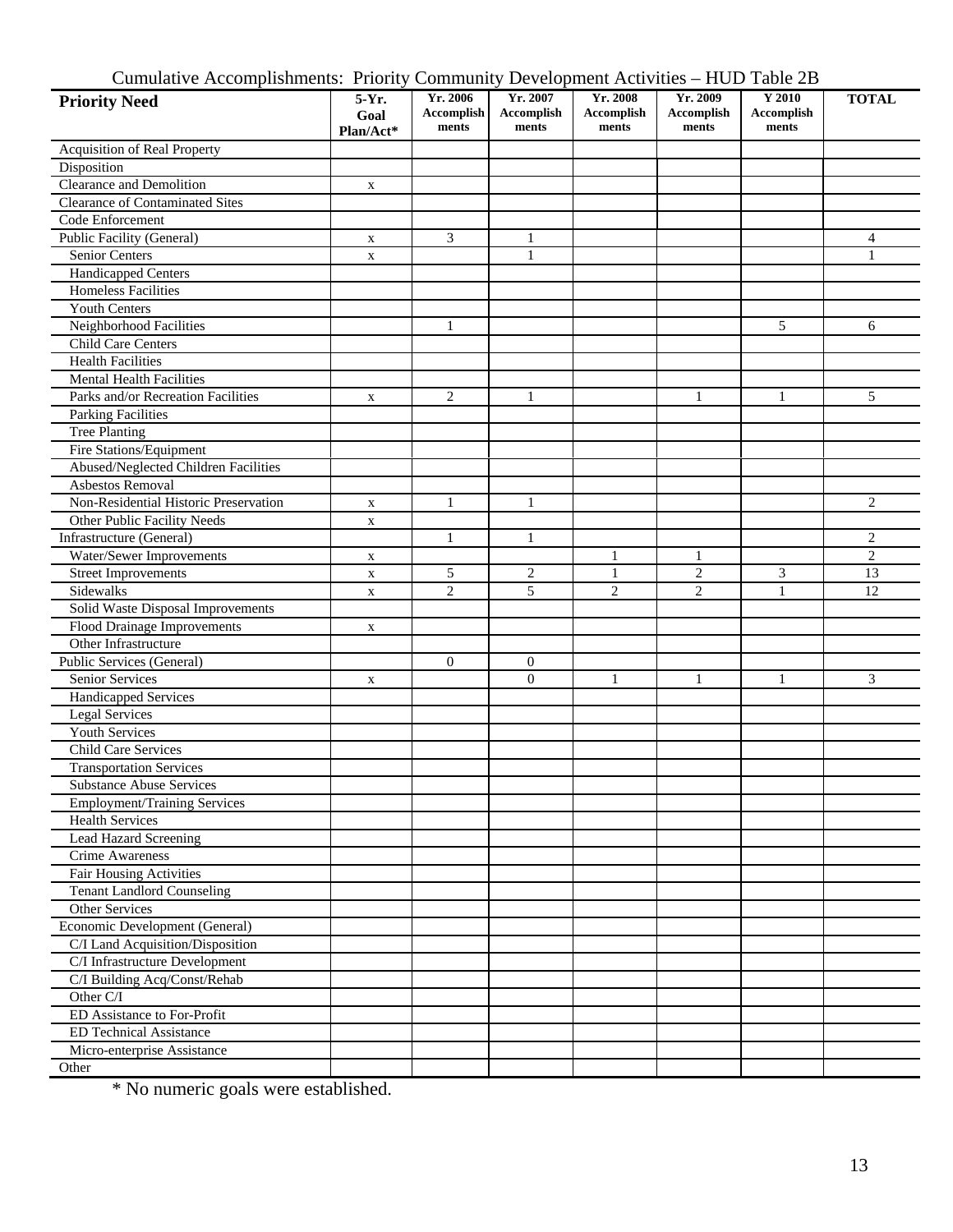# **Annual Housing Completion Goals**

(Table 3B)

| <b>Grantee Name: Atlantic County</b>                                                 | <b>Expected Annual</b><br><b>Number of Units</b> | <b>Actual Annual</b><br><b>Number of Units</b> | Resources used during the period |             |            |              |
|--------------------------------------------------------------------------------------|--------------------------------------------------|------------------------------------------------|----------------------------------|-------------|------------|--------------|
| <b>Program Year: 2010</b>                                                            | <b>To Be Completed</b>                           | Completed                                      | <b>CDBG</b>                      | <b>HOME</b> | <b>ESG</b> | <b>HOPWA</b> |
| <b>BENEFICIARY GOALS</b><br>(Sec. 215 Only)                                          |                                                  |                                                |                                  |             |            |              |
| Homeless households                                                                  | $\Omega$                                         |                                                |                                  | $\Box$      |            |              |
| Non-homeless households                                                              | 37                                               | 59                                             | $\boxtimes$                      | $\boxtimes$ |            |              |
| Special needs households                                                             |                                                  |                                                |                                  |             |            |              |
| Total Sec. 215 Beneficiaries*                                                        | 37                                               |                                                | $\boxtimes$                      | $\boxtimes$ |            |              |
| <b>RENTAL GOALS</b><br>(Sec. 215 Only)                                               |                                                  |                                                |                                  |             |            |              |
| Acquisition of existing units                                                        |                                                  |                                                |                                  |             |            |              |
| Production of new units                                                              |                                                  |                                                |                                  | $\boxtimes$ |            |              |
| Rehabilitation of existing units                                                     | 3                                                | 0                                              | $\boxtimes$                      | $\boxtimes$ |            |              |
| <b>Rental Assistance</b>                                                             |                                                  |                                                |                                  | $\boxtimes$ |            |              |
| <b>Total Sec. 215 Affordable Rental</b>                                              |                                                  |                                                | $\boxtimes$                      | $\boxtimes$ |            |              |
| <b>HOME OWNER GOALS</b><br>(Sec. 215 Only)                                           |                                                  |                                                |                                  |             |            |              |
| Acquisition of existing units                                                        |                                                  |                                                |                                  |             |            |              |
| Production of new units                                                              | 1                                                | $\theta$                                       |                                  |             |            |              |
| Rehabilitation of existing units                                                     | 21                                               | 54                                             | $\boxtimes$                      | $\boxtimes$ |            |              |
| Homebuyer Assistance                                                                 | 15                                               | 16                                             |                                  | $\boxtimes$ |            |              |
| <b>Total Sec. 215 Affordable Owner</b>                                               | 37                                               | 70                                             | $\boxtimes$                      | $\boxtimes$ |            |              |
| <b>COMBINED</b><br><b>RENTAL</b><br><b>AND</b><br><b>OWNER GOALS</b> (Sec. 215 Only) |                                                  |                                                |                                  |             |            |              |
| Acquisition of existing units                                                        |                                                  |                                                |                                  |             |            |              |
| Production of new units                                                              | $\mathbf{1}$                                     | $\overline{0}$                                 |                                  |             |            |              |
| Rehabilitation of existing units                                                     | 24                                               | 54                                             | $\boxtimes$                      | $\boxtimes$ |            |              |
| <b>Rental Assistance</b>                                                             | $\mathbf{0}$                                     | $\overline{0}$                                 |                                  |             |            |              |
| Homebuyer Assistance                                                                 | 15                                               | 16                                             |                                  | $\boxtimes$ |            |              |
| <b>Combined Total Sec. 215 Goals*</b>                                                | 40                                               | 70                                             | $\boxtimes$                      | $\boxtimes$ |            |              |
| <b>OVERALL HOUSING GOALS</b><br>(Sec. 215 + Other Affordable Housing)                |                                                  |                                                |                                  |             |            |              |
| Annual Rental Housing Goal                                                           | $\overline{3}$                                   | $\boldsymbol{0}$                               |                                  |             |            |              |
| Annual Owner Housing Goal                                                            | 37                                               | 70                                             |                                  |             |            |              |
| <b>Total Overall Housing Goal</b>                                                    | 53                                               | 70                                             | $\boxtimes$                      | $\boxtimes$ |            |              |

\* The total amounts for "Combined Total Sec. 215 Goals" and "Total Sec. 215 Beneficiary Goals" should be the same number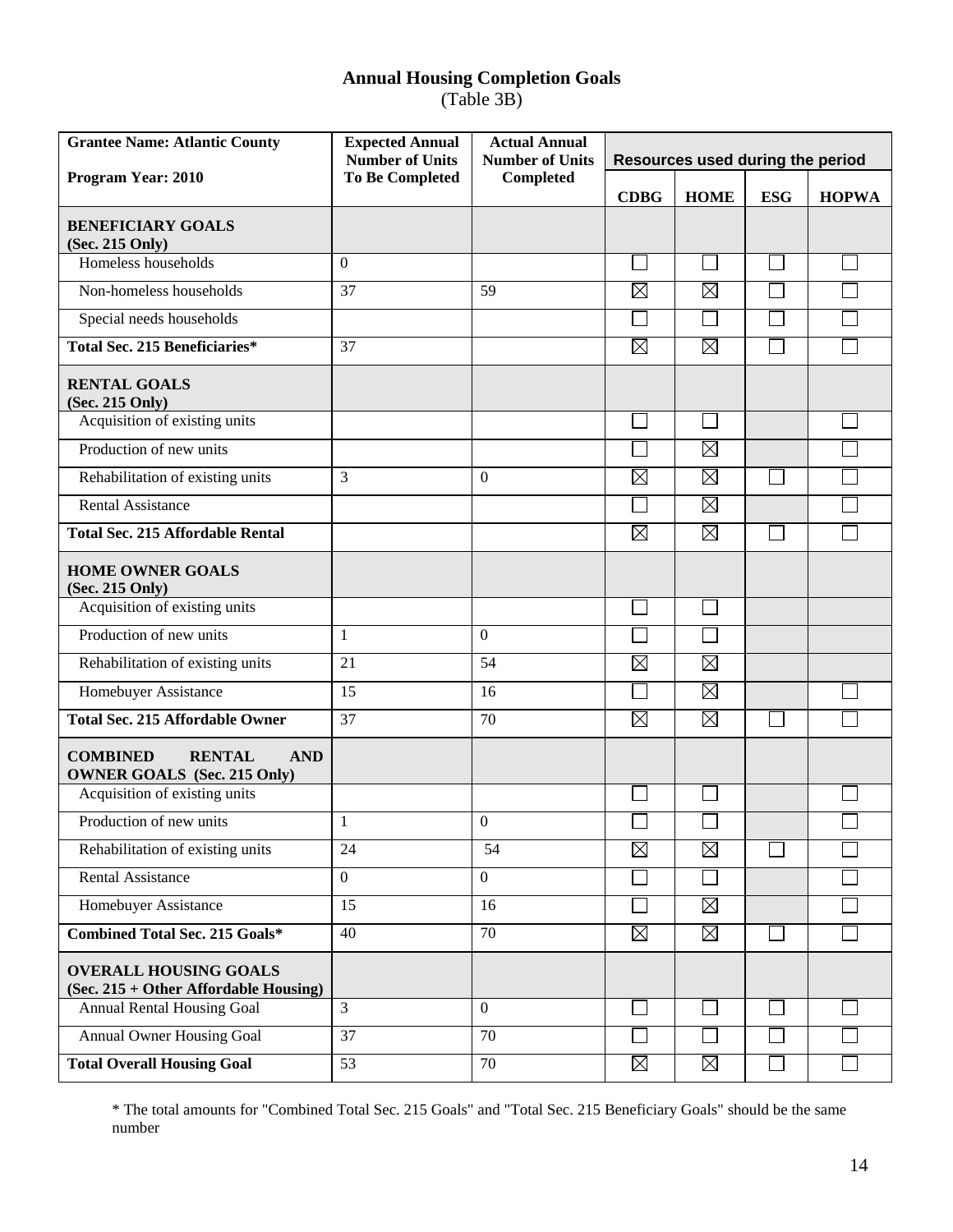# **b. Affirmatively Furthering Fair Housing**

The most recent *Fair Housing Analysis* incorporated data from the 2000 Census and Atlantic County's 2000 *Master Plan*. Between 1990 and 2000, census data reveals that the minority population of the County increased from 23 percent to 31 percent. The largest increase was in the percentage of Asians/Pacific Islanders, which increased 169 percent.

Outside of Atlantic City and Egg Harbor City, the minority population is 23.7 percent of the population. More than half of the minority population resides in three municipalities: the City of Pleasantville, Egg Harbor Township, and Galloway Township. The Hispanic population outside of Atlantic City is approximately 10 percent of the total population. The greatest number of Hispanic persons is in the City of Pleasantville. Egg Harbor Township had the largest percentage of the population reported to be Hispanic.

Impediments identified in the *Fair Housing Analysis* were as follows.

- Need for more focus on fair housing laws by Atlantic County officials and housing service providers.
- Continued outreach and education to inform the community about fair housing laws.
- Need to continue addressing the shortage of affordable housing, which tends to impact members of the protected classes to a greater degree, thereby limiting their housing choice.

To address the identified impediments, it was recommended that Atlantic County:

- Update *Fair Housing & Assistance Information*.
- Conduct activities to advance fair housing, as follows, including review of municipal zoning and subdivision ordinances to determine regional impacts and impacts on County policies, annually prepare a report on activities including complaints filed and actions undertaken, work with the Board of Realtors to include accessibility on the multi-list records, work with the Board of Realtors to collect information on members with the intent of increasing participation of members of protected classes, educate newspapers in the community about use of the Fair Housing Logo and the required annual fair housing notice, and work with lenders to increase use of nontraditional forms of credit history and to address credit problems in the community.
- Provide education to the community on the housing market and affordability gap, educate the community on the fair housing laws and how protected groups are affected, educate on broadening acceptance of diverse groups in the community.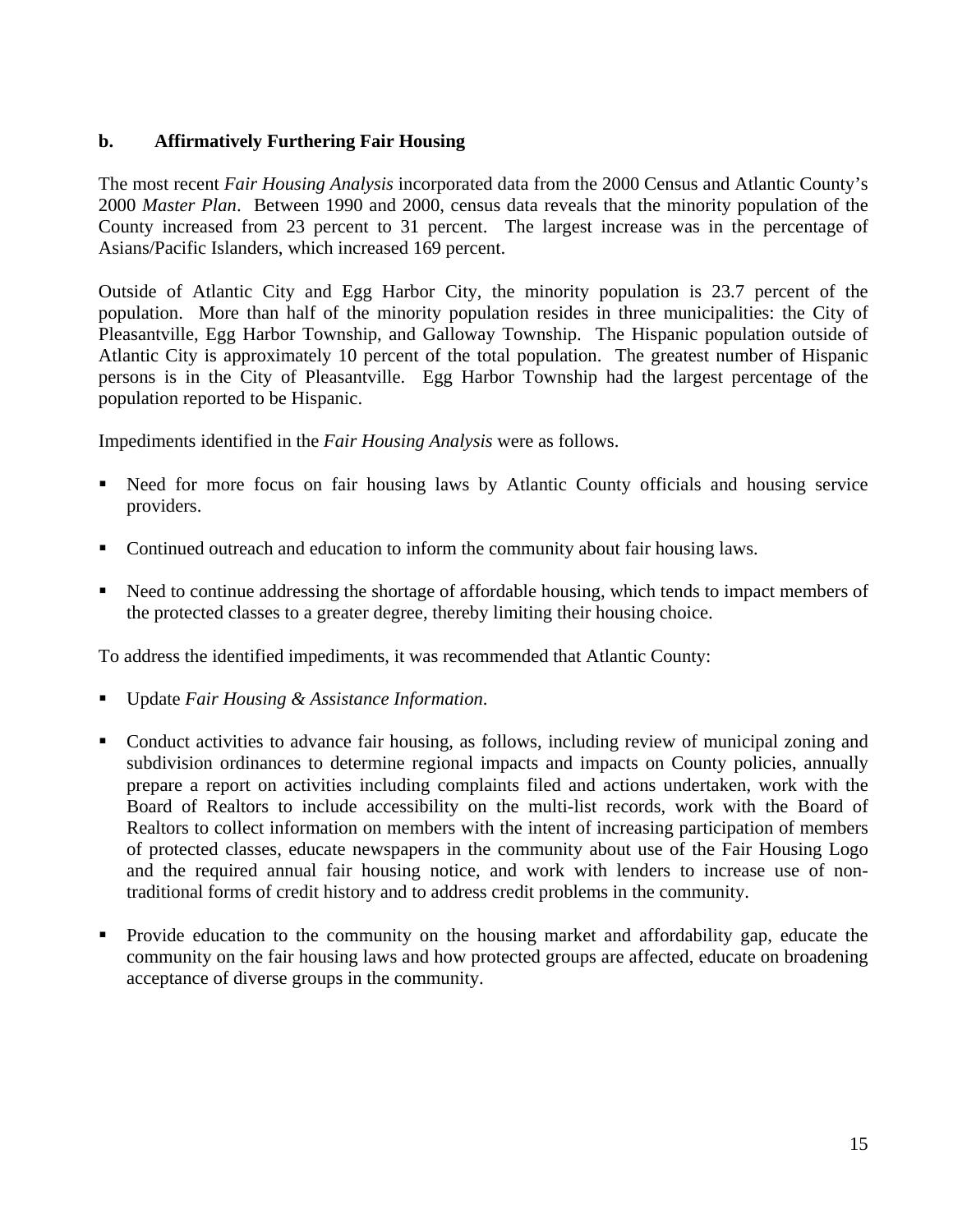Address the affordable housing shortage by working with development entities.

During 2010, Atlantic County promoted fair housing by:

Providing assistance for housing activities, including offering funds to CHDOs along with technical assistance to expand the supply of affordable housing. During the FY 2010, owner households received assistance with housing rehabilitation and assistance with purchasing units.

Camden Diocese continued construction on a 73 unit building for elderly residents and Pleasantville Housing Development Co. began rehabilitation of 3 units for affordable rents.

The Atlantic County Improvement Authority Office of Community Development has available a *Fair Housing & Assistance Information* brochure.

During 2010, assistance with rehabilitation and home purchases reached 54 households. The racial composition of those households is described below:

| inchabintation and I hat thin Homebuyers         |                           |                |  |  |
|--------------------------------------------------|---------------------------|----------------|--|--|
| Racial/Ethnic Composition                        | Housing<br>Rehabilitation | Homeownership  |  |  |
| 1. Hispanic                                      | $4*$                      | $8*$           |  |  |
| 2. White                                         | 42                        | 9              |  |  |
| 3. Black                                         | 12                        | $\mathfrak{D}$ |  |  |
| 4. Native American                               | $\Omega$                  |                |  |  |
| 5. Asian and Pacific Islander                    | $\Omega$                  | 3              |  |  |
| 6. Other – black and white                       | $\Omega$                  | $\mathcal{D}$  |  |  |
| 7. Total (line 2-6 must equal total)             | 54                        | 16             |  |  |
| * not included in total - Hispanic is not a race |                           |                |  |  |

#### **Rehabilitation and First time Homebuyers**

#### **c. Affordable Housing**

During the reporting period of September 1, 2010 through August 31, 2011, Atlantic County continued the implementation of housing programs that preserve and expand the supply of affordable housing. The total accomplishments for the various activities are shown in the previous table. Specific activities are shown on the IDIS Activity report in Part III of this CAPER.

Progress toward meeting goals:

Preservation of the Housing Stock

*Planned Goal: The Consolidated Plan projected 250 owner households would be assisted with rehabilitation during the five-year period*.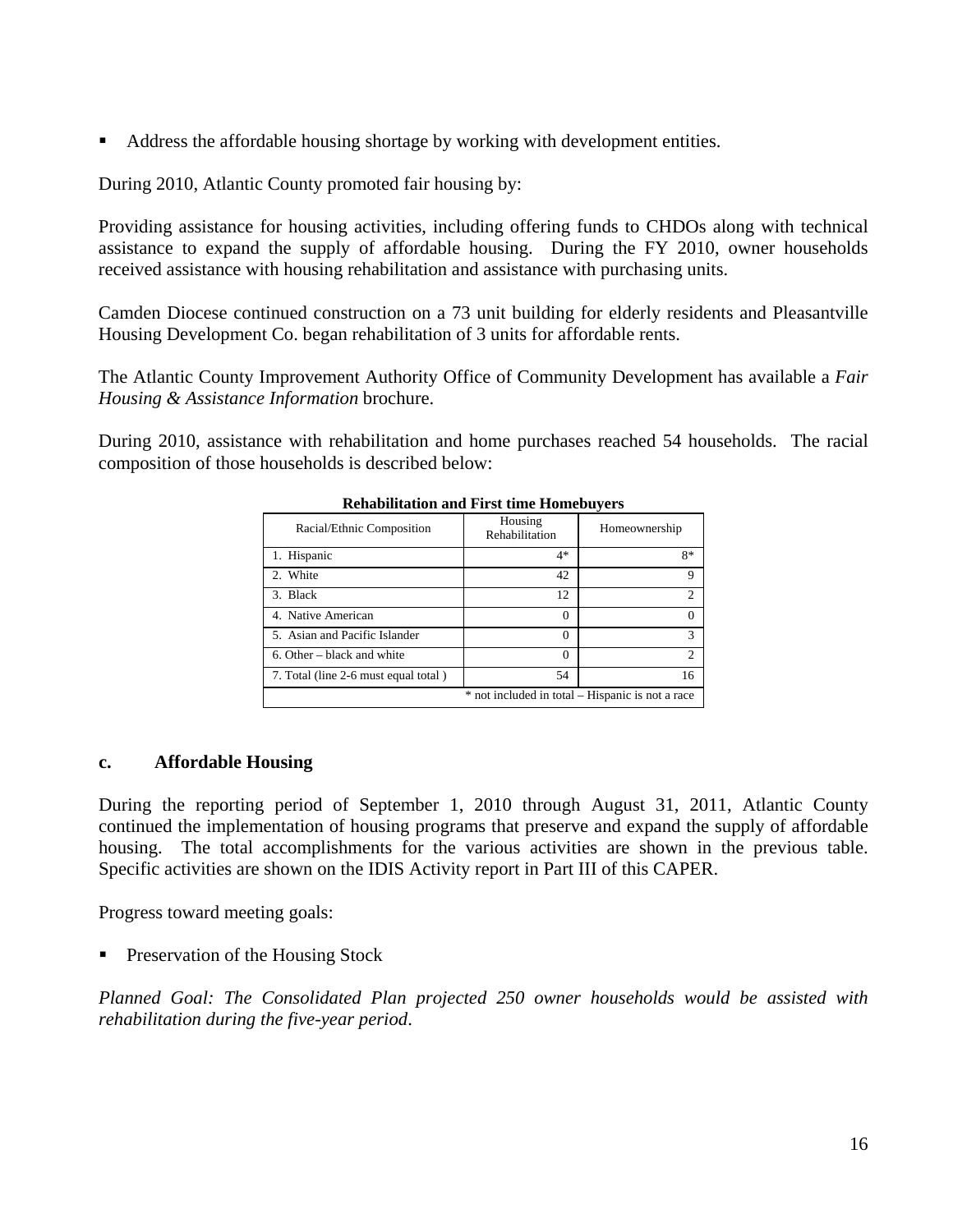Progress toward meeting the goal:

In FY 2010, Atlantic County assisted 54 low and moderate income households with rehabilitation. Atlantic County's Housing Rehabilitation Program provides a 100 percent interest free deferred loan repayable at time of sale. The primary funding source is HOME funds. Additionally, some of the municipalities will use CDBG funds from Atlantic County to assist with housing rehabilitation.

All households receive a grant to fund the cost of work related to the Lead-based Paint Hazard Reduction program.

Cumulative Progress: Through 2010, 332 households were assisted.

Home Ownership

*Planned Goal: The Consolidated Plan established the five-year goal of assisting 40 households with home ownership assistance, either through the acquisition and resale of rehabilitated properties or direct home ownership assistance*.

Progress toward meeting the goal:

First-time home buyers are provided with assistance to purchase a home. The County provides households with a deferred loan of up to \$20,000. Loans are forgiven after the period of affordability has expired. Households are eligible to receive up to \$25,000 for down payment and closing and rehabilitation of the unit that is purchased. In FY 2010, 16 households were provided down payment and closing cost assistance.

New housing construction has been supported by the County. Funding has been provided to nonprofit sponsors to construct homes for sale to lower income buyers at affordable rates. During 2010, Pleasantville Housing and Redevelopment Corporation started rehabilitation of 3 homebuyers units. Cumulative progress:

The number of households assisted through both closing costs as well as CHDO construction of new and rehabilitation of affordable housing during the period: 2006, 26 owners were assisted; 2007, 28 homebuyers were assisted; in 2008, 25 homebuyers were assisted; in 2009, 19 homebuyers and in 2010, 16 homebuyers were assisted for a cumulative total of 114 assisted homebuyers.

■ Develop New Affordable Rental Housing.

*Planned Goal: The Consolidated Plan established the five-year goal of creation of up to 30 rental housing units, which likely will be for senior citizens or other special needs populations*.

Progress toward meeting the goal:

During 2010, the work on St. Peter's Senior Center in Pleasantville by the Camden Diocese continued. This project will result in 73 elderly units.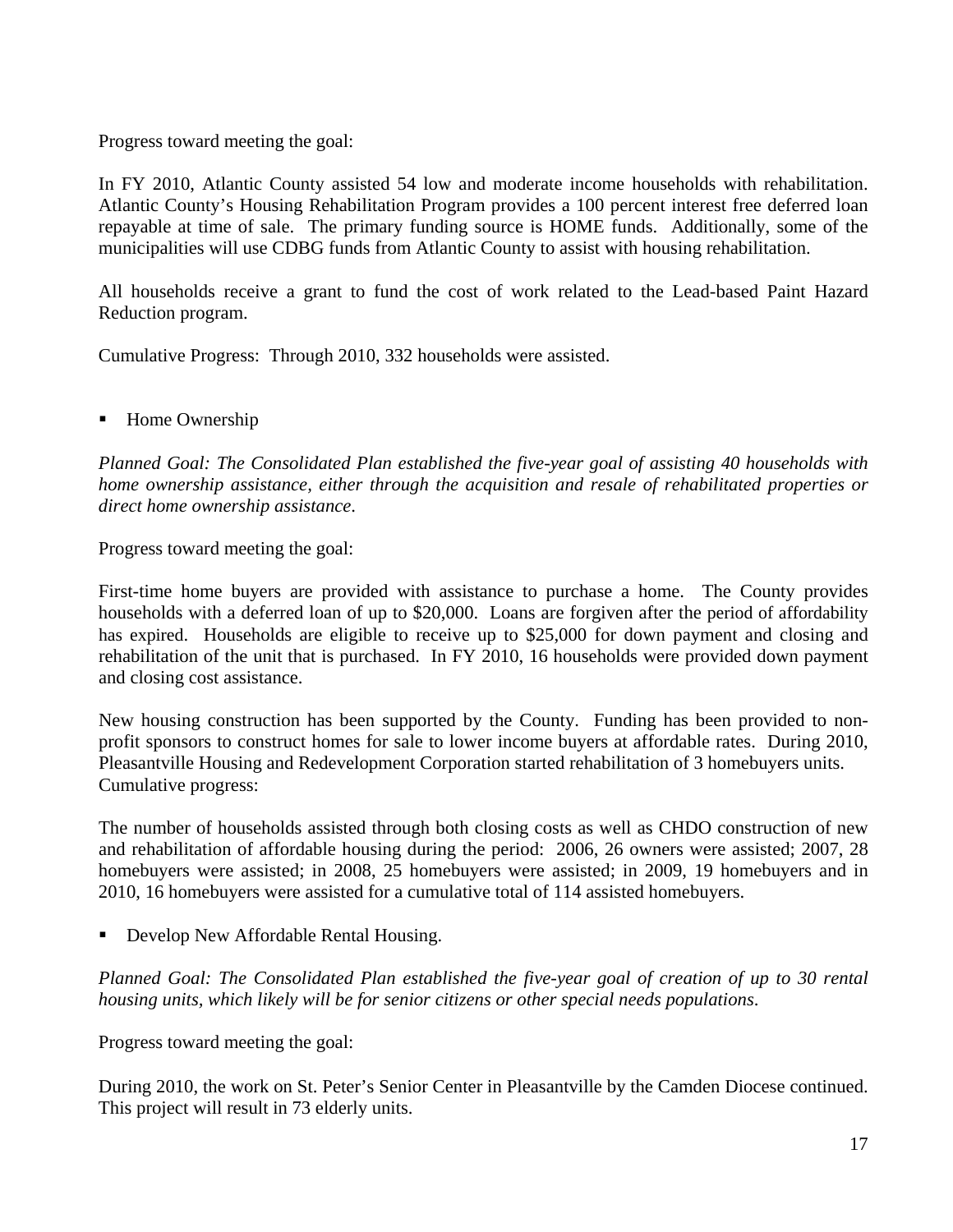In June, 2008, CARING purchased two 4-bedroom homes. In 2009, HUD approved a Section 811 application for CARING, Inc. to purchase and renovate group homes for 8 persons with disabilities. Three homes in Egg Harbor Township were opened in 2009 and one more opened in November 2010. These homes provide a total of 24 beds for persons with developmental disabilities.

A HUD Section 202 elderly project was approved for CARING, Inc. to provide 26 units of elderly housing in Pleasantville. This facility opened in 2011.

Cumulative Progress:

In 2006 CARING, a CHDO, received \$303,075 of HOME funds from prior years to develop 10 units for disabled seniors in Pleasantville City.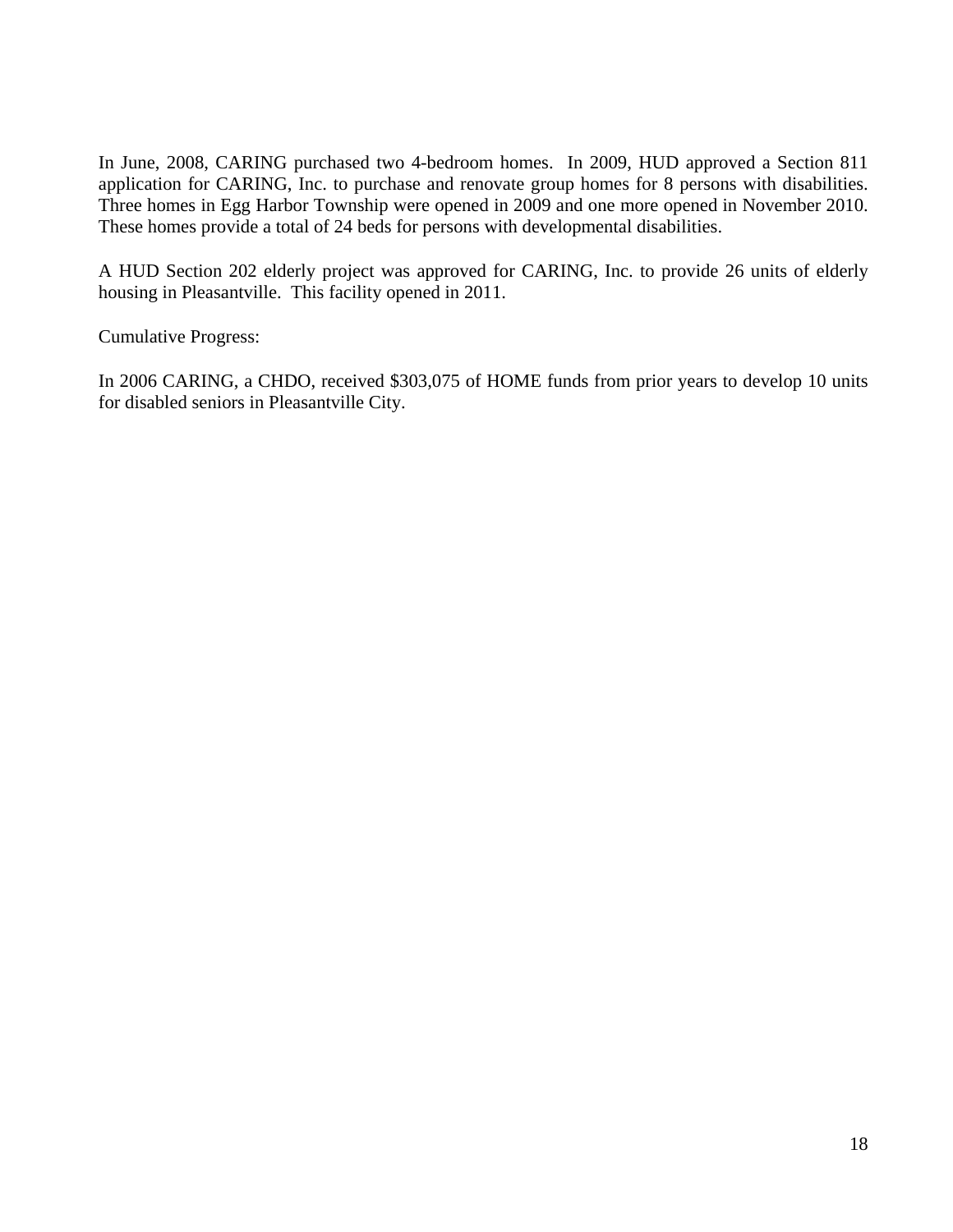#### **Priority Housing Needs/Investment Plan Table** (Table 2A)

| <b>Priority Need</b>                                                             | 5-Yr.                 | Yr. 2006       | Yr. 2007       | Yr. 2008       | Yr. 2009      | <b>Year 2010</b> | Yr. 5         |
|----------------------------------------------------------------------------------|-----------------------|----------------|----------------|----------------|---------------|------------------|---------------|
|                                                                                  | Goal                  | <b>Actual</b>  | <b>Actual</b>  | <b>Actual</b>  | <b>Actual</b> | <b>Actual</b>    | <b>Actual</b> |
|                                                                                  | 20                    |                |                |                |               |                  |               |
| Renters                                                                          |                       |                |                |                |               |                  |               |
| $0 - 30$ of MFI                                                                  |                       | 9              |                |                |               |                  |               |
| 31 - 50% of MFI                                                                  |                       |                |                |                |               |                  |               |
| 51 - 80% of MFI                                                                  |                       |                |                |                |               |                  |               |
|                                                                                  | 290                   |                |                |                |               |                  |               |
| Owners                                                                           |                       |                |                |                |               |                  |               |
| $0 - 30$ of MFI                                                                  |                       | 17             | 16             | 12             | 9             | 14               | 68            |
| 31 - 50 of MFI                                                                   |                       | 27             | 45             | 22             | 14            | 19               | 127           |
| 51 - 80% of MFI                                                                  |                       | 48             | 38             | 44             | 28            | 37               | 195           |
| Homeless*                                                                        | <b>Not</b><br>numeric |                |                |                |               |                  |               |
| Individuals                                                                      |                       | 0              | $\overline{4}$ | 20             | 5             | $\overline{0}$   | 29            |
| Families                                                                         |                       | $\overline{0}$ | $\overline{0}$ | $\overline{0}$ | $\mathbf 0$   | $\overline{0}$   | $\mathbf 0$   |
| <b>Non-Homeless</b>                                                              |                       |                |                |                |               |                  |               |
| <b>Special Needs</b>                                                             |                       |                |                |                |               |                  |               |
| Elderly                                                                          |                       |                |                |                |               | 26               | 26            |
| Frail Elderly                                                                    |                       |                |                |                |               |                  |               |
| <b>Severe Mental Illness</b>                                                     |                       |                |                |                |               |                  |               |
| Physical Disability                                                              |                       |                |                |                |               |                  |               |
| Developmental Disability                                                         |                       |                |                | 8              | 12            | $\overline{4}$   | 26            |
| Alcohol or Drug Abuse                                                            |                       |                |                |                |               |                  |               |
| <b>HIV/AIDS</b>                                                                  |                       |                |                |                |               |                  |               |
| Victims of Domestic Violence                                                     |                       |                |                |                |               |                  |               |
| *homeless beds based on Housing Inventory chart from Continuum of Care, May 2011 |                       |                |                |                |               |                  |               |
| Total (Sec. 215 and other)                                                       |                       | 101            | 103            | 106            | 68            | 100              | 478           |
| Total Sec. 215                                                                   |                       | 101            | 99             | 78             | 51            | 100              | 429           |
| 215 Renter                                                                       |                       | 9              | $\overline{4}$ | 8              | 12            | 30               | 63            |
| 215 Owner                                                                        |                       | 92             | 99             | 78             | 51            | 70               | 390           |

\* Homeless individuals and families assisted with transitional and permanent housing

#### **d. Continuum of Care**

In 1997, Atlantic County developed its first Continuum of Care Plan (COC). Since then, the COC has been updated annually. The lead entity for the planning process is the Continuum of Care for the Homeless Committee (Committee). The Committee is comprised of representatives from homeless shelters and most social services agencies in the County. In developing the COC for HUD funding, the Committee meets regularly throughout the year. To develop the COC, the Committee reviewed systems gaps, shared concerns, reviewed the statistical data that is collected annually, and recommended programs to fill the unmet needs. Before the Committee presented its COC to the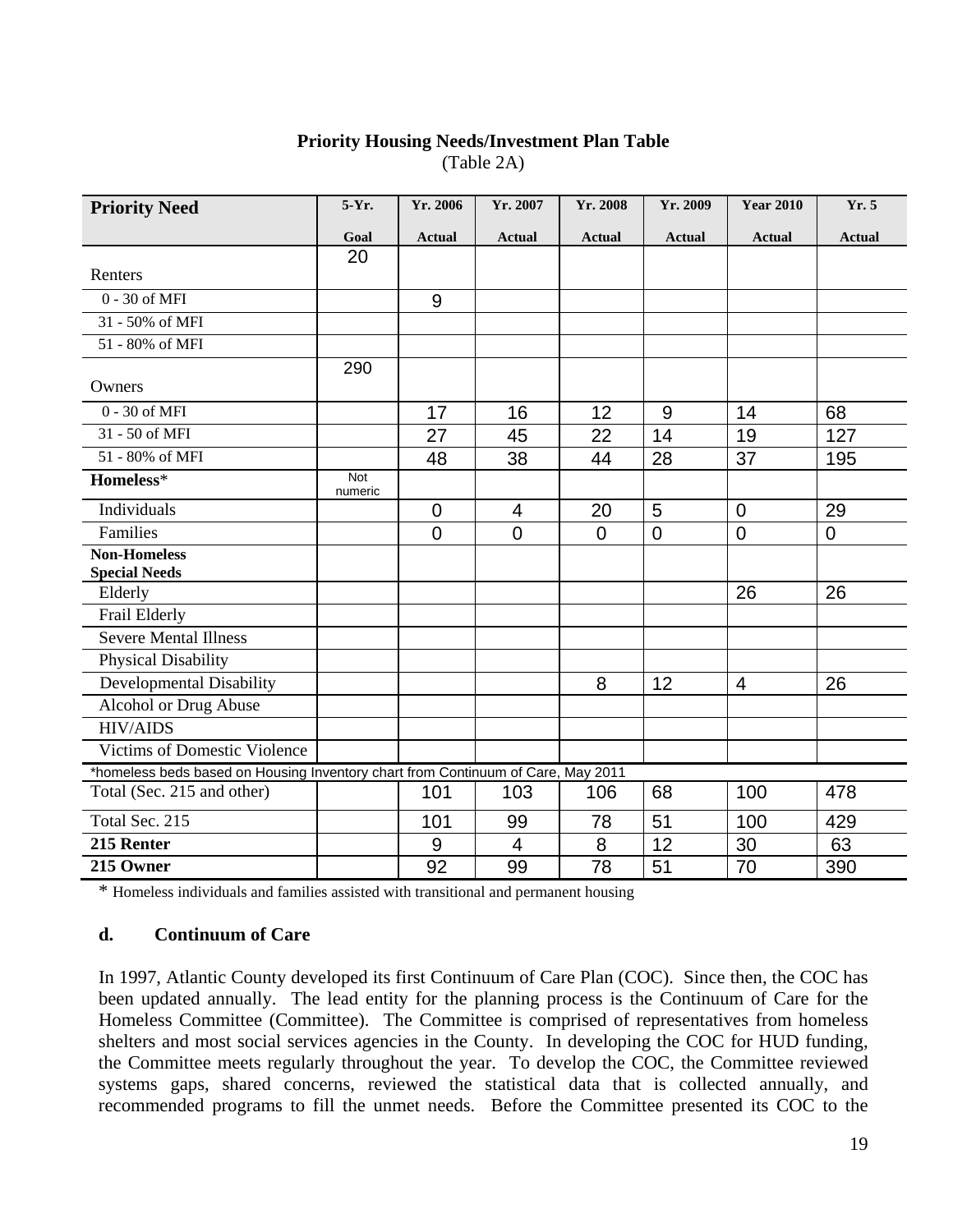governing officials in Atlantic County and Atlantic City, the draft COC was reviewed by the Comprehensive Emergency Assistance Systems (CEAS) and the Human Services Advisory Board (HSAC). CDBG funds are used to cover the costs of staff participating in the continuum of care process.

The Social Services for the Homeless Committee is engaged in improvements to the continuum of services for the homeless. Activities have been directed toward expanding outreach to the unsheltered homeless through expanded street contact and better preparation for the winter months. The "Getting Ready for Winter" meetings help agencies prepare for contact with unsheltered homeless. Street outreach expanded from one to two teams several days per week.

Additionally, communicating with the street homeless through outreach and the provision of accessible mental health and primary health services has been expanded. The Division on Mental Health Services funds partial care acute mental health services at the Rescue Mission. HHS funding was secured for a primary care clinic at the Rescue Mission. The Jewish Family Services and PATH Team and their collaborating partners, expanded from one team to two teams of street outreach workers. One of the goals from 2004 had been to link the nurse Practitioners from the health clinic to the street outreach teams on a regular basis to bring primary care to unsheltered homeless. The goal has been accomplished.

The Rescue Mission provides housing placement services so that households could find housing in a timely manner.

There are 13 Shelter Plus Care housing certificates awarded to the State on behalf of the County via the 1998 for the Shelter Plus Care Initiative and renewed annually. The use of this essential service assists in accommodating homeless persons with severe and profound disabilities and impacted on the number of chronically homeless individuals. Funding for FY 2009 was approved for the Jewish Family Services/Collaborative Support Program to provide permanent supportive housing units for chronically homeless persons with disabilities. This program began providing 5 additional homeless individuals with rental assistance which in the fall 2011. .

Additionally, through funds from a private non-profit group, a drop-in center for severely and persistently mentally ill homeless women in Atlantic County was established. While this facility provides no housing, it functions as a drop-in center to engage clients who have been very resistant to utilizing mainstream mental health resources. Its current location is in the basement of a local church in Atlantic City.

In January 2007, Career Opportunity Development, Inc. began operation of a Permanent Supportive housing program for 4 persons with mental illness who are homeless. This program helps individuals achieve stability and self-sufficiency. The program sought and was granted a renewal in 2009.

Covenant House began operation of a Permanent supportive housing program for youth who are homeless. The transitional housing program formerly operated was replaced with the new permanent housing program. This program houses and provides services to 20 homeless young adults age 18 to 24. Covenant House also received a grant to provide permanent supportive housing to young women with children. This program will begin in early 2012.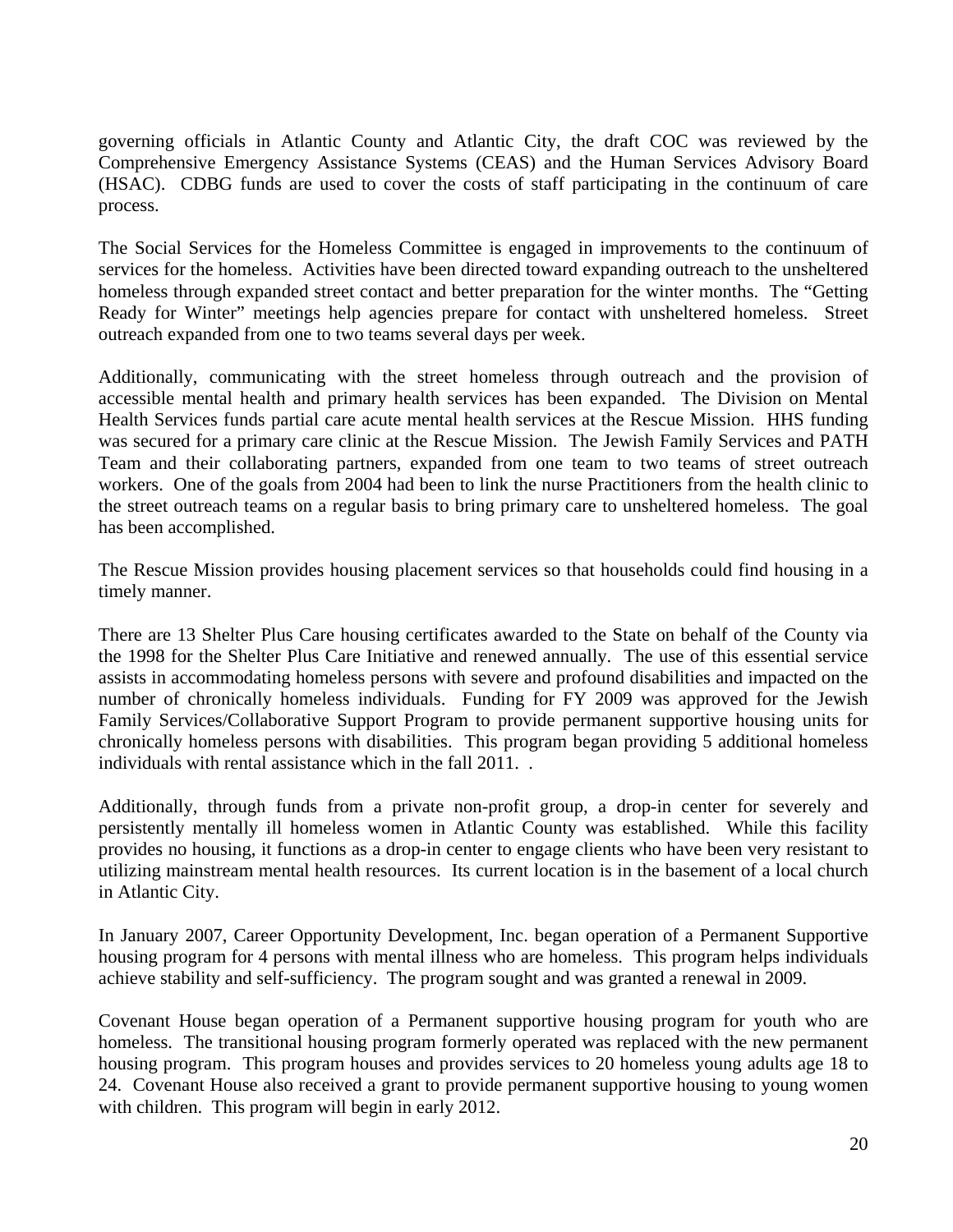Beginning in 2005, the NJ Department of Community Affairs initiated a State-wide HMIS system. Atlantic County is a participant in this system. The system allows better tracking of the chronically homeless and the underlying issues.

Funds for homeless prevention and rapid re-housing were received as part of the stimulus program. Atlantic County received \$545,890. These funds have largely been expended. There were 39 households assisted to prevent homelessness and another 13 moved to permanent housing after becoming homeless.

#### **e. Other Actions**

#### *i. Obstacles in meeting under-served needs*

There are no institutional obstacles for meeting the needs. Atlantic County continues to look for ways to meet the housing, services and facilities needs of low-income households. Affordable housing in the County is limited. A number of efforts are underway to try to meet the need for affordable housing.

Obstacles are related to sufficiency of resources. The County lacks funding for increased levels of housing and services to the low income population.

#### *ii. Foster and Maintain Affordable Housing*

As described in the previous sections, Atlantic County has a number of initiatives underway to preserve and expand the supply of affordable housing. The activities include:

- **Homeowner housing rehabilitation.**
- Funding assistance to low income first-time homebuyers
- **EXECUTE:** Development of new or rehabilitation of affordable rental housing and homeowner housing

Atlantic County Improvement Authority Office of Community Development works closely with the Atlantic County Department of Public Health in areas related to water tests on new wells, well contamination, health problems created by malfunctioning septic systems, and reduction of lead-based paint hazards.

As an entitlement, the consistency of the funding provided to Atlantic County will allow us to develop and expand our capacity to identify and address additional unmet needs.

#### *iii. Institutional Structure*

The Atlantic County Improvement Authority, Office of Community Development, is the lead agency in implementing the Consolidated Plan, the five-year strategic plan and annual Action Plans. The staff works closely with local social service agencies and other County agencies and committees to meet the needs of low-income residents, reduce substandard housing conditions and maintain and expand the affordable housing stock.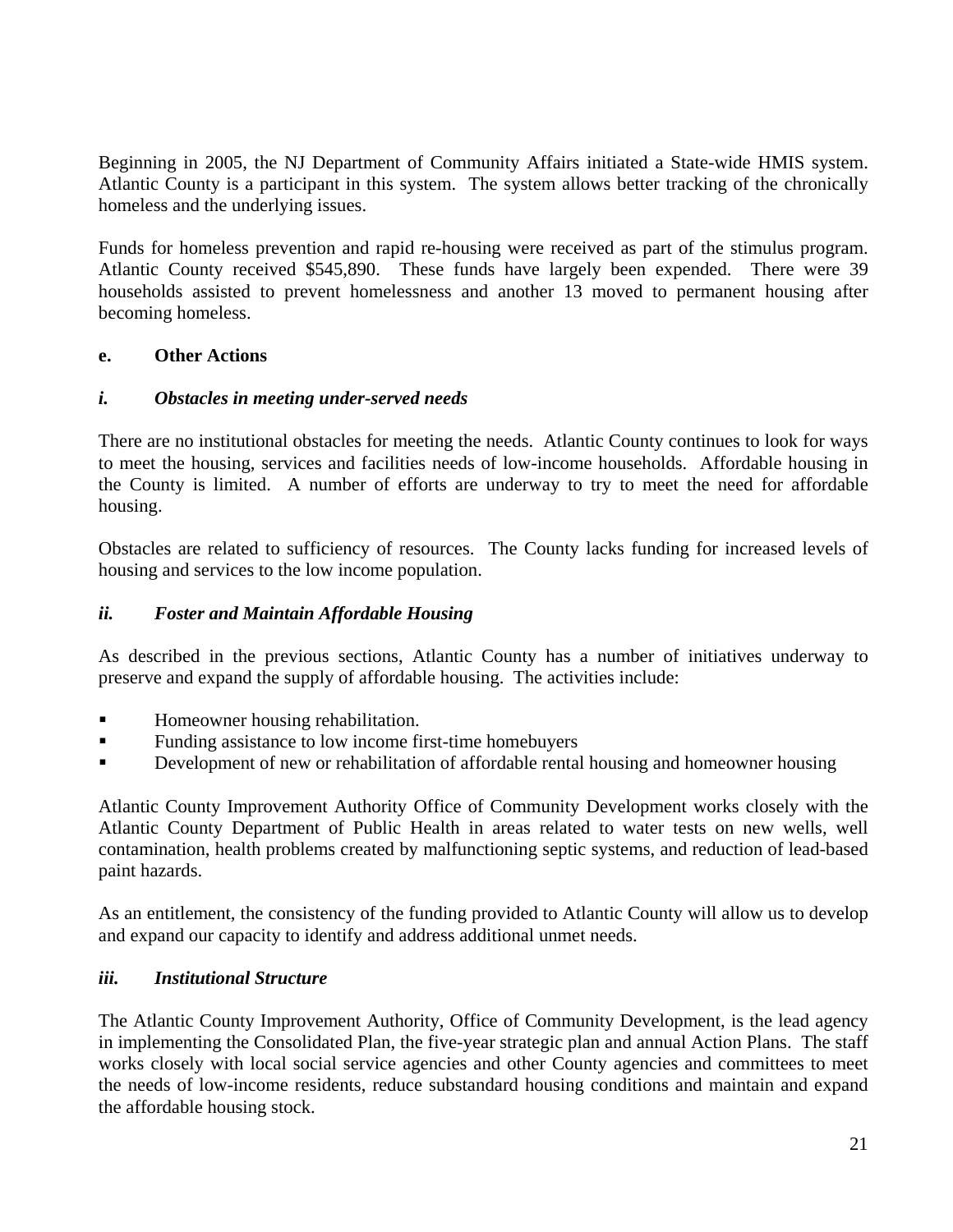# *iv. Improve Public Housing Management and Resident Initiatives*

There is no County public housing agency. There are two public housing agencies in municipalities outside of Atlantic City.

- The Buena Housing Authority administers one 60-unit elderly housing development. The Buena Housing Authority did not request funding from Atlantic County to assist with improving public housing management and resident initiatives.
- The Pleasantville Housing Authority manages three developments containing 140 units at two developments for the elderly. The Pleasantville Housing Authority did not request funding from Atlantic County to assist with improving public housing management and resident initiatives.

The Pleasantville Housing Authority used a HOPE VI grant in the amount of \$13,446,700. The HOPE VI funds leveraged at least an additional \$19 million in public and private funds to complete the revitalization of Woodland Terrace, a public housing development. The project included demolition of the 104 unit housing units. The site has been redeveloped to include 71 rental units and nine units for home ownership. Additionally, the project included construction of up to 57 scattered site units on lots in residential areas throughout the City of Pleasantville. Atlantic County has provided assistance to construct housing units that will be available for sale to lower income buyers.

In 2008, the CHDO operated by the Pleasantville Housing Authority was awarded NSP funding through the state-administered NSP grant. Through this grant, the Pleasantville Housing and Redevelopment Corporation has acquired and rehabilitated 12 homes that had been foreclosed and were in need of rehabilitation. This number was increased to 14 homes. Eight homes are available for rental and six will be sold for homeownership. The County provided HOME funds for rehabilitation of the units. Pleasantville is now ready to begin phase 2. A NSP 3 grant was awarded by NJ DCA and will be available to rehabilitate an additional 8 units with the 6 available to renters and 2 homeowner units. At least 2 units must be available to household with incomes below 50% of the median.

# *v. Lead-Based Paint Hazard Reduction*

Atlantic County considers the presence of lead-based paint hazards a serious health problem. The County's Division of Public Health provides screening for lead as part of its Child Health Services. The Division of Public Health completes environmental assessments in any home where children reside that have elevated levels of lead in their blood. When peeling or chipped lead back paint is found in the home, the Division of Public Health will order and monitor an abatement or clean-up. The Division of Public Health refers households with children with elevated blood lead levels to the Atlantic County Improvement Authority to determine if the household is eligible to receive assistance through the housing rehabilitation program.

The HUD Regulation 1012 and 1013 require a more specific treatment for lead-based paint hazards. The extent of the treatment on federally funded projects is based on the project's cost and range from interim controls to full scale lead-based paint abatements. Atlantic County has implemented the HUD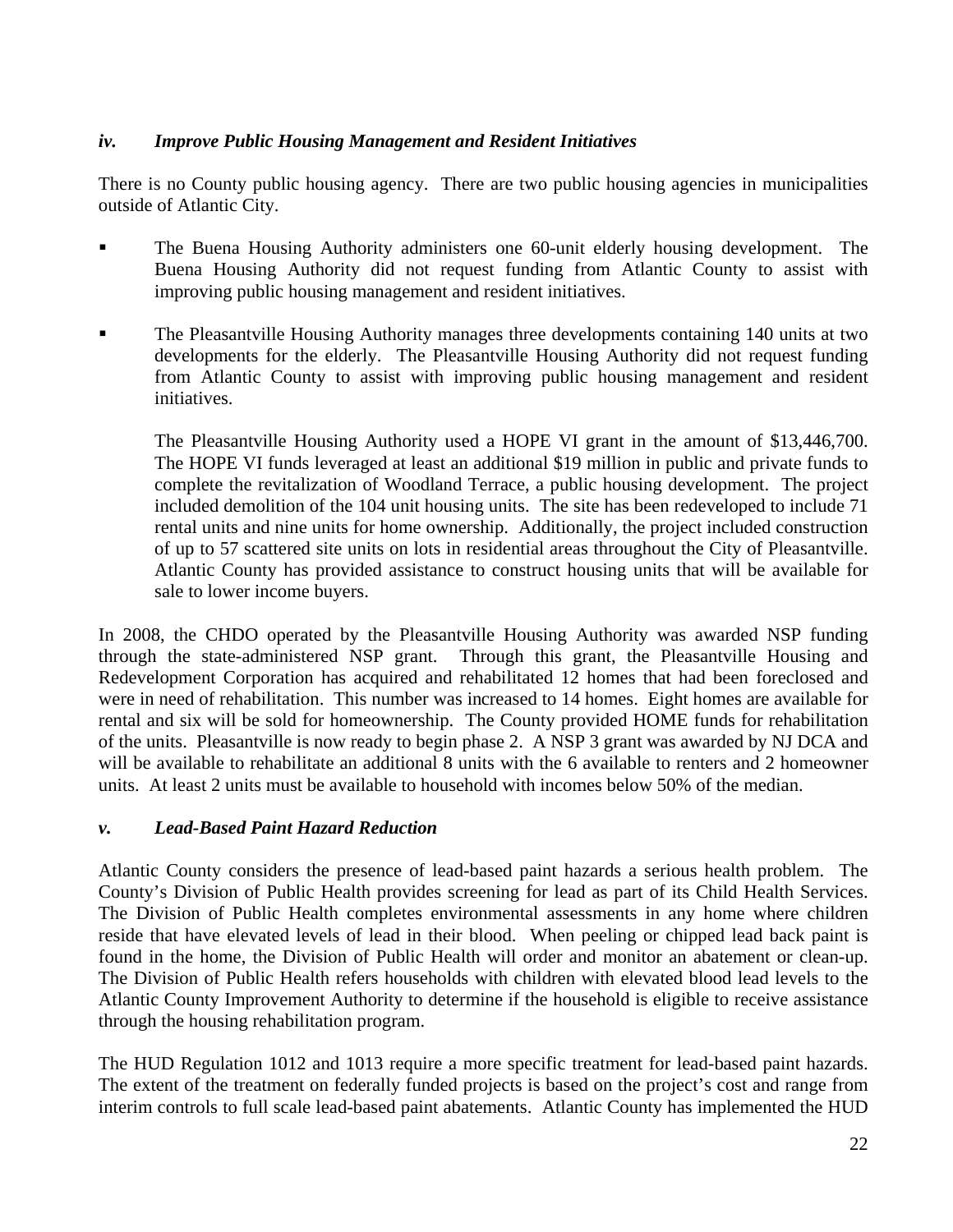regulations for lead-paint hazards as part of all its housing activities by having contractors complete lead based paint assessments for households receiving funds from the County's housing rehabilitation program.

ACIA is working with the contractors to comply with the EPA guidance on Renovation, Repair and Painting ("RRP"). This regulation expands coverage of safe-work practices to contracting work on homes that are not assisted with federal funds and requires contractors to obtain special licenses from EPA for firms and individuals involved in such work on private housing.

# *vi. Ensure compliance with program and comprehensive planning requirements*

ACIA continues to maintain responsibility to ensure compliance with all requirements of the CDBG and HOME programs. During the year, ACIA held two sets of public hearings to obtain input into the Consolidated Planning process. Three hearing times were scheduled on two dates, one in March and the second in June. Input was sought from housing and service providers, citizen groups and municipalities in Atlantic County. The Board of Chosen Freeholders deliberated on the needs of the including the need for infrastructure, economic development, and housing rehabilitation. The comprehensive planning requirements were thereby met.

# *vii. Reduce the number of households with income below the poverty level*

Atlantic County is formalizing a Section 3 Plan, which provides for increased opportunity for local residents and businesses who meet the qualifications for Section 3 preference to participate in job creation and business opportunities. Contractors working for Atlantic County are reminded of the Section 3 obligation in all covered contracts and applications.

Encouragement for creation of businesses and improvements in the commercial districts will create new jobs.

Atlantic County provides an array of public services to assist households at or below poverty. The services provide an opportunity for low-income households to become self-sufficient. The housing rehabilitation program provides additional assistance to lower income homeowners.

# **f. Leveraging Resources**

Atlantic County leverages Community Development Resources through use of recaptured funds from closed-out rehabilitation programs.

During 2010, \$92,887 in recycled loan repayment funds was expended. During this period, \$399,284 in HOME funds for owner-occupied housing rehabilitation was expended. CDBG funds in the amount of \$237,542.80 were also expended for housing rehabilitation.

# **g. Citizen Comments**

There were no citizen comments received during the fiscal year.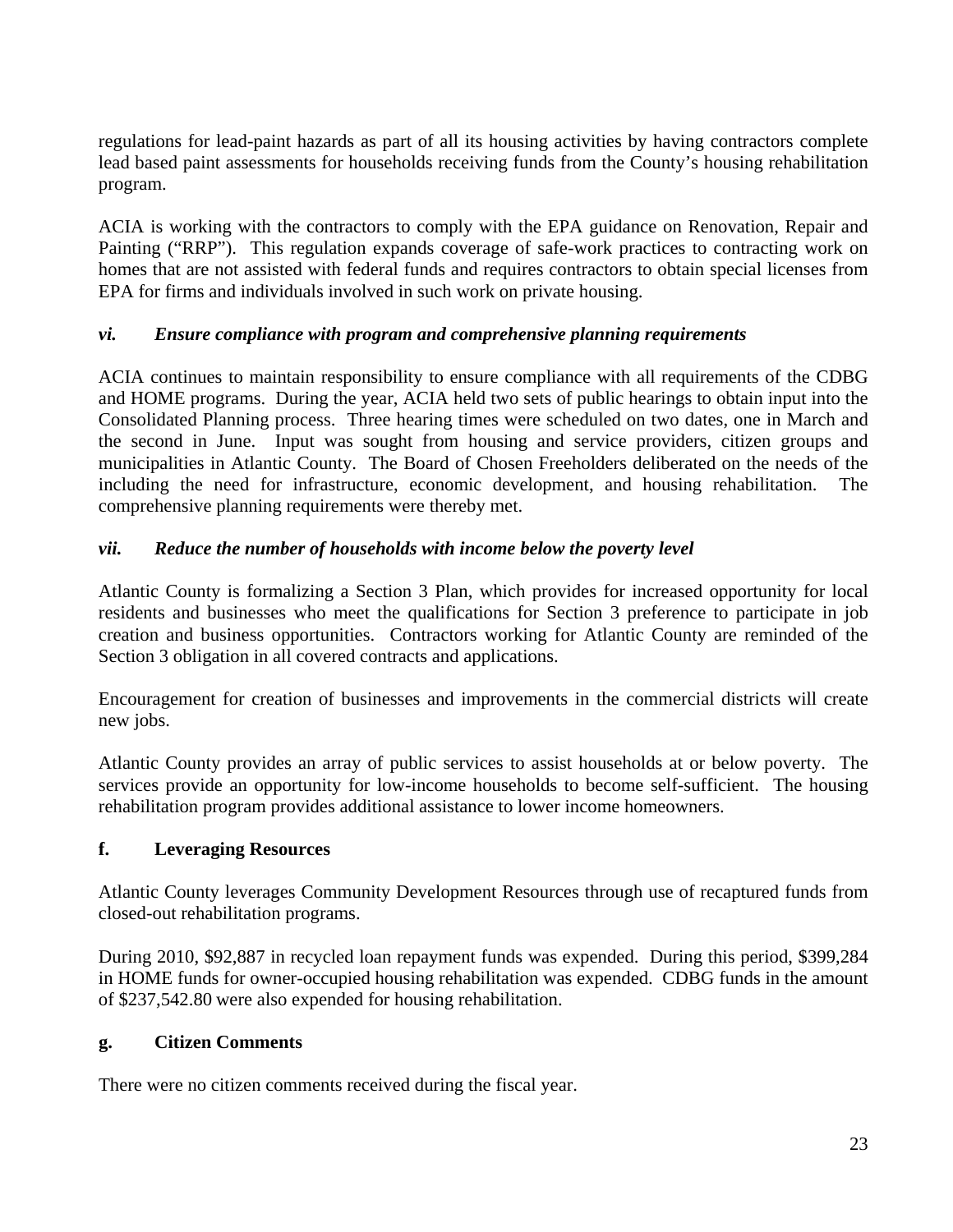# **h. Self-Evaluation**

Prior to 2009, there was a timeliness problem with the expenditure of the funds due to slow moving municipal projects. Atlantic County cleared up a timeliness problem in 2009. The balance available to the County remained below 1.5 times the allocation. During 2010, the County made progress in clearing up older multi-year projects.

Housing rehabilitation accomplishments of 54 units this year allowed the County to exceed its annual year goal. The overall goal of 250 units was surpassed with a total of 332 units in the five year period. The performance under the housing rehabilitation program has been constant for several years and the programs are well received by clients and contractors.

The First-time homebuyer program has a waiting list of households seeking assistance. This program too is very successful in the community. The five year goal of 40 units was surpassed with 96 owners assisted in the purchase of a home.

Also, in support of home ownership, non-profit housing organizations have developed housing for home ownership.

The CP established the objective of assisting 20 renter households through new construction or substantial rehabilitation. It was expected that the majority of the assisted renters would be elderly and special needs households. The Camden Diocese project will provide 73 units toward this goal. In additional CARING, Inc. has provided 26 additional assisted elderly units.

The programs are on-track and provide Atlantic County with resources needed to address the housing and community development needs of low-income communities.

# **a. Performance Measurement System**

In accordance with the Final Rule (FR-4970-N-02) published by HUD on March 7, 2006 on the Outcome Performance Measurement System for Community Planning and Development Formula Grant Programs, the County began entering information on activities and indicators in the Spring of 2006 in IDIS. The ability to clearly demonstrate program results at a national level is having serious consequences on program budgets. In response, HUD has developed an outcomes performance measurement system to collect information on outcomes of activities and to aggregate that information at the local and national level. The outcomes that HUD is tracking include:

- Availability/accessibility
	- Availability is related to making services, infrastructure, housing, or shelter available or accessible to individual residents/beneficiaries.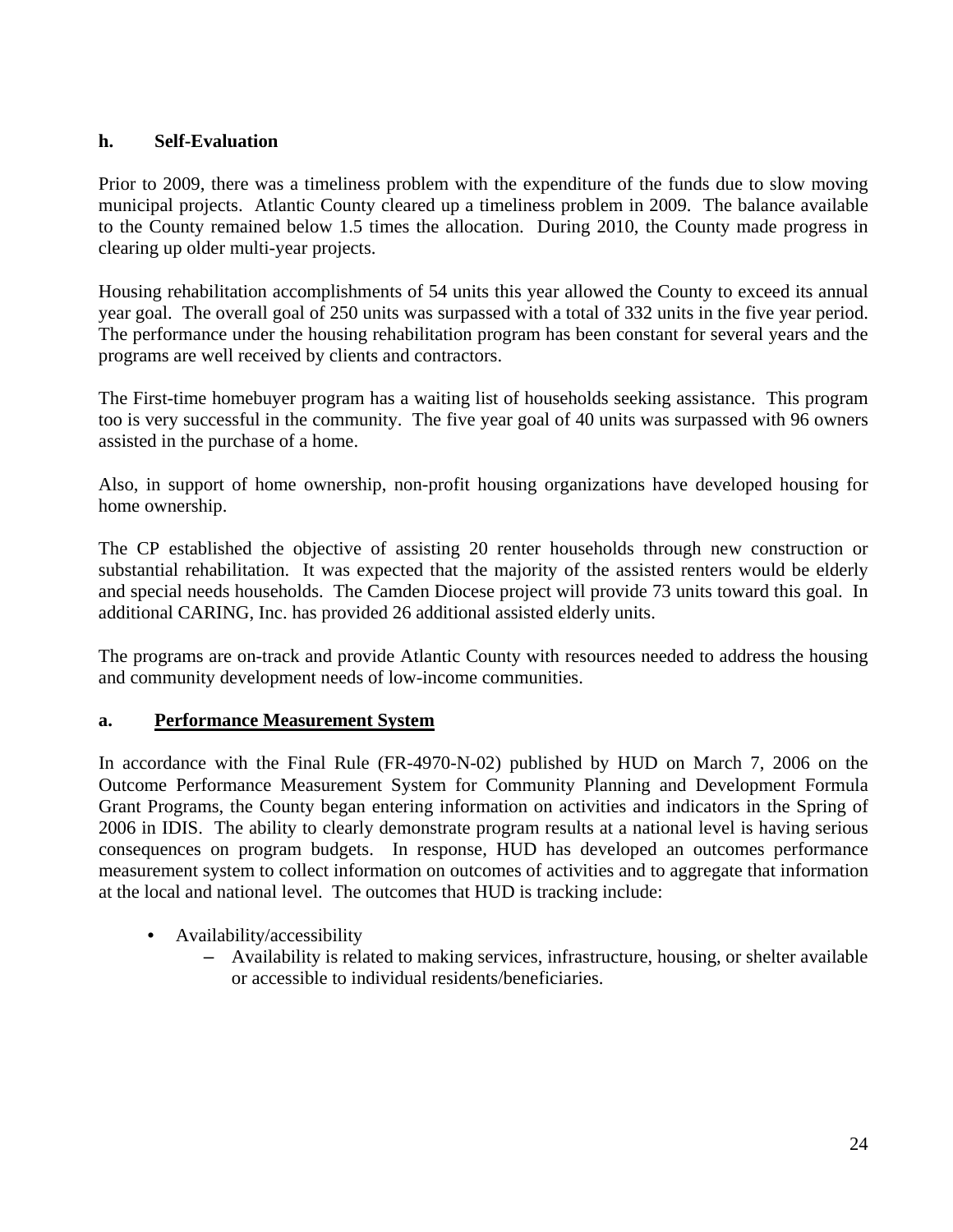- Affordability
	- Affordability may include the creation or maintenance of affordable housing, basic infrastructure hook-ups or services such as transportation or day care.
- Sustainability: Promoting livable or viable communities
	- Sustainability is specifically tied to activities that are meant to ensure that a particular geographic area as a whole (neighborhood, downtown, etc) remains viable. It is targeted at supporting a specific physical location.

Each outcome is paired with an objective:

- Create a suitable living environment
	- This objective relates to activities that are intended to address a wide range of issues faced by LMI persons from physical problems with their environment such as poor quality infrastructure to social issues such as crime prevention, literacy or elderly health services.
- Provide decent affordable housing
	- This objective focuses on housing programs where the purpose of the program is to meet individual family or community needs and not programs where housing is an element of a larger effort since they would be more appropriately reported under suitable living environment.
- Create economic opportunities
	- This objective applies to the types of activities related to economic development, commercial revitalization or job creation.

The objectives, outcomes, and output indicators are combined to produce outcome narratives that are comprehensive and demonstrate the benefits that result from the expenditure of these federal funds. During 2010, the activities that were completed are described by the following Outcomes and Indicators:

| <b>ACTIVITY</b>          | <b>RECIPIENT</b>                                                 | <b>OBJECTIVE</b> | <b>OUTCOME</b>                          |  |
|--------------------------|------------------------------------------------------------------|------------------|-----------------------------------------|--|
| Housing                  | <b>Atlantic County</b>                                           |                  | Provide decent affordable               |  |
| Rehabilitaiton           | <b>Improvement Authority</b>                                     | Affordability    | housing                                 |  |
| $First-time$             | <b>Atlantic County</b>                                           | Affordability    | Provide decent affordable               |  |
| homebuyer                | <b>Improvement Authority</b>                                     |                  | housing                                 |  |
| Homeowner<br>housing     | <b>Pleasantville Housing</b><br>and Redevelopment<br>Corporation | Affordability    | Provide decent affordable<br>housing    |  |
| Special Needs<br>Housing | CARING, Inc.                                                     | Availability     | Provide decent affordable<br>housing    |  |
| <b>Public Facilities</b> | Municipalities                                                   | Availability     | Create a suitable living<br>environment |  |
| Infrastructure           | Municipalities                                                   | Availability     | Create a suitable living<br>environment |  |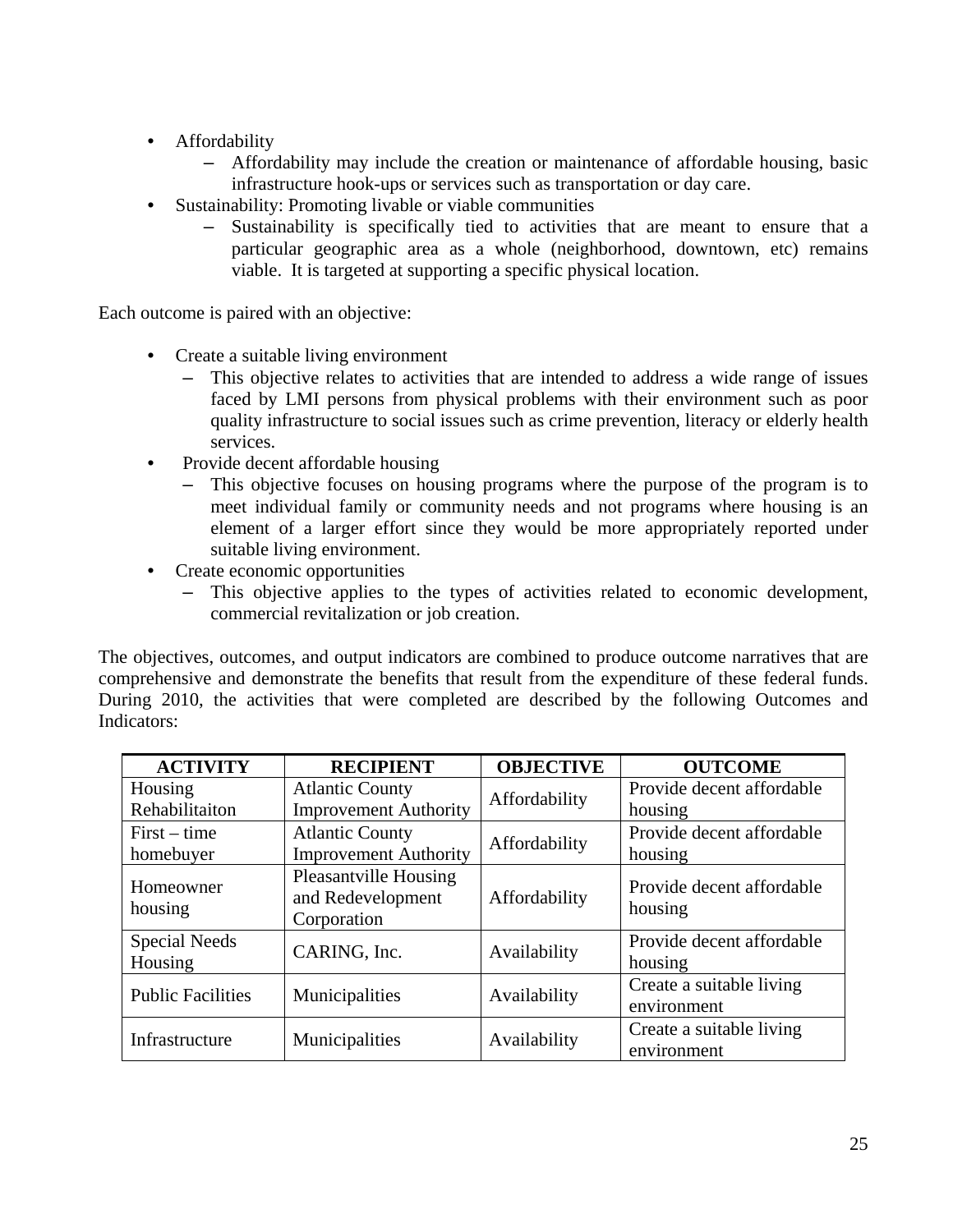# **2. CDBG Narrative Statements**

# **a. Assessment of Relationship of Funds to CP**

*Assessment of relationship of the use of CDBG funds to the priorities, needs, goals, and specific objectives identified in the Consolidated Plan*.

Atlantic County used FY 2010 CDBG allocations for projects that addressed various high and medium priority needs defined by the Consolidated Plan. The report is generated from the Integrated Disbursement and Information System (IDIS).

# **b. Nature and Reason for any Changes in Program Objectives**

*Describe the nature and reason for any changes in program objectives and indications as to how the jurisdiction would change its program as a result of its experiences*.

During 2010, the county continued its efforts to expedite the expenditure of funds. As a result, many multi-year projects were completed or are underway. No further changes in program design are anticipated.

# **c. Grantee Efforts in Carrying-out Planned Actions**

*Assess grantee efforts in carrying out the planned actions described in its action plan as part of the grantee's certifications that it is following a current HUD approved Consolidated Plan. This should include a narrative analysis to show that the grantee: (1) pursued all resources that the grantee indicated that it would pursue; (2) support for applications that would promote housing opportunities; (3) did not hinder CP implementation by action or willful inaction*.

In FY 2010, Atlantic County was successful in carrying out planned actions that addressed various needs outlined in its HUD approved Five-Year Consolidated Plan. ACIA has used CDBG funds for such needs as housing rehabilitation delivery costs, infrastructure, removal of architectural barriers, and community facility improvements.

Atlantic County:

- (1) pursued all resources that we indicated that we would pursue;
- (2) supported applications that would promote housing opportunities;
- (3) did not hinder CP implementation by action or willful inaction.

During the year, Atlantic County provided a Certification of Consistency each time it was requested including: several McKinney Continuum of Care applications, the two Public Housing Authority Annual Plans, the applications for Homeless Prevention and Rapid Re-housing funds and the Neighborhood Stabilization funds to DCA.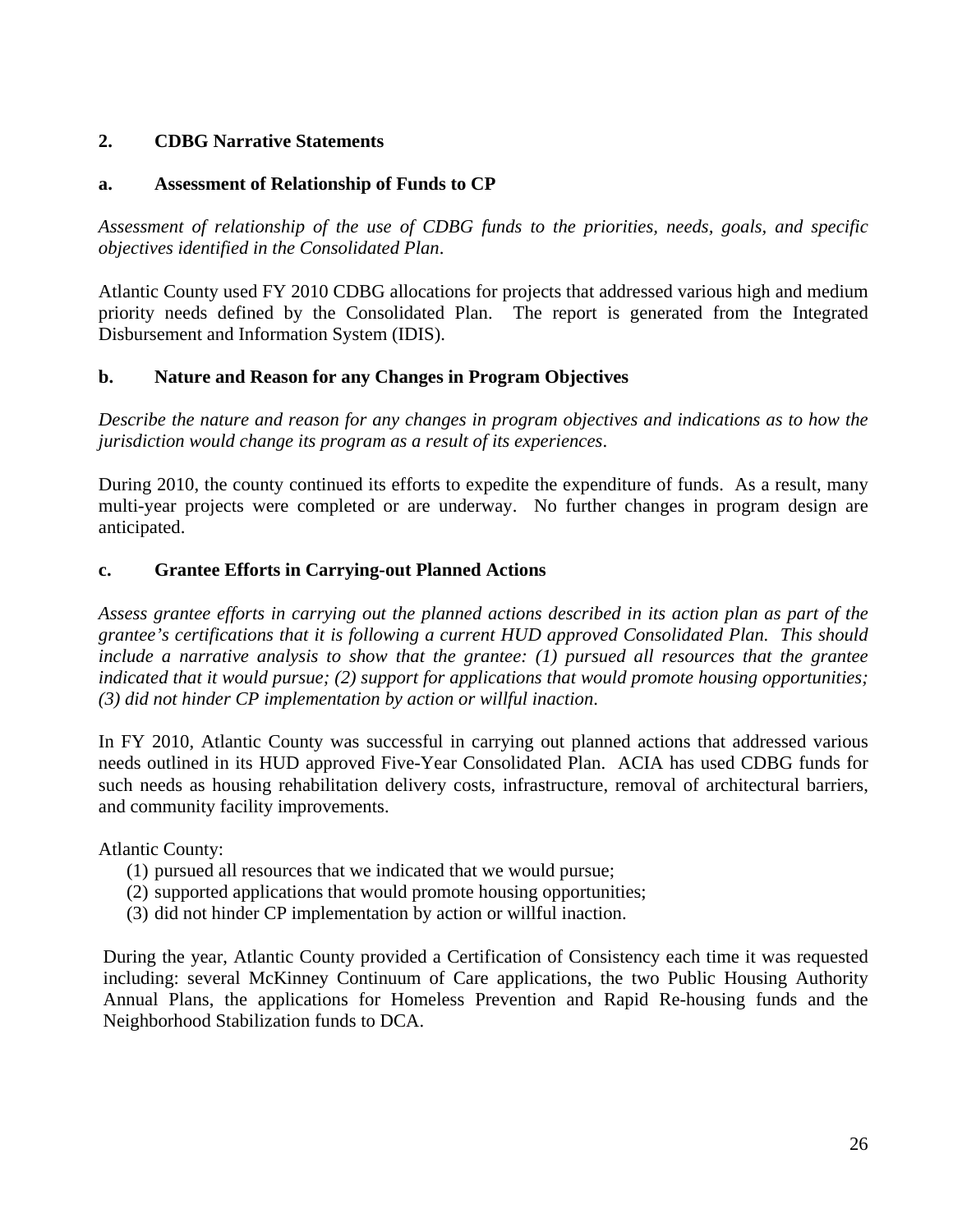# **d. Examine Overall Benefit and National Objectives**

Atlantic County used all of its CDBG funds for activities that met one of the three national objectives under the CDBG regulations during the reporting period. During FY 2010, 100% were allocated to activities that benefit low income households.

A three year overall low – mod period was chosen for the Certification for FY 2010. This certification includes 2008 and 2010. During these years, 100% of funds were spent for activities benefiting low income persons. The cumulative effect is that 100% of funds have been spent on activities benefiting low income persons.

# **e. Steps Taken to Minimize Displacement**

*For all activities that involve acquisition, rehabilitation, or demolition of occupied property, narrate steps taken to minimize displacement and carry out displacement actions*.

No relocation or displacement was caused by actions taken by Atlantic County.

# **f. Program Beneficiaries**

*(1) Economic Development Activities: If jobs were made available but not filled by persons of lowand moderate-income, describe jobs and steps taken to fill jobs*.

During the program year, there were no activities undertaken that created jobs. A Section 108 Loan to Boscov's has resulted in job creation with 115 jobs created of which 91 were filled by low – mod.

# *(2) Limited Clientele*:

(*a) If there were activities undertaken which serve a limited clientele not falling within one of the categories of presumed benefit, provide a narrative description as to how the nature, location or other information demonstrates that the activity benefit a limited clientele at least 51 percent of whom are low- and moderate-income*.

During the program year, all the activities that serve a limited clientele served persons for whom presumed benefit has been established.

*(b) If activities undertaken during the program year generated program income or income from the sale of real property; or other loan repayments; adjustments to prior periods; or other financial gain, narrate.*

CDBG housing rehabilitation may generate program income if the properties are sold. There was no CDBG program income received in 2010.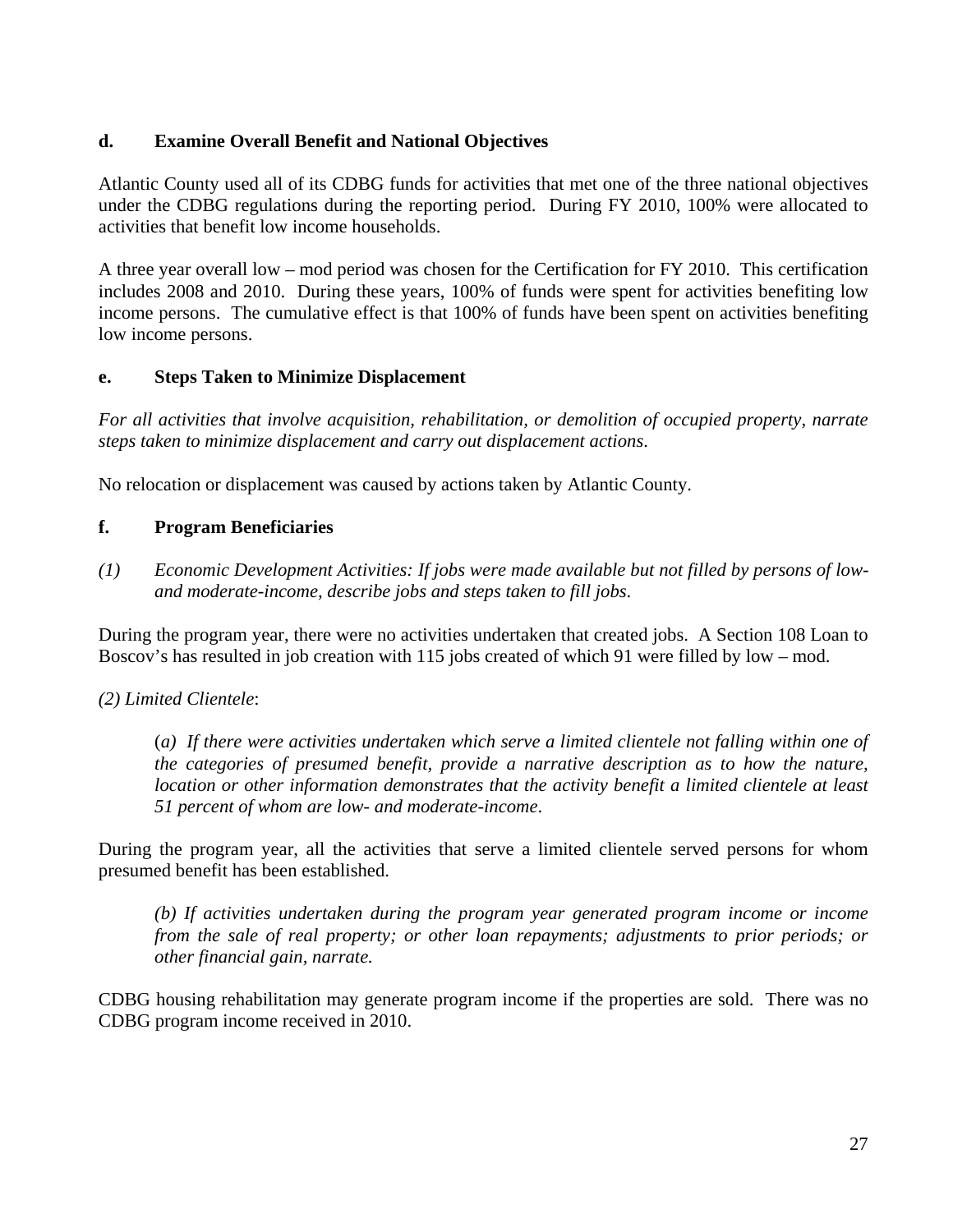*(c) For each type of rehabilitation program for which projects/units were reported as completed during the program year, provide a narrative description that identifies the type of program, and the number of projects/units completed for each, the total CDBG funds involved in the program and other public and private funds involved in the project.*

In FY 2010, Atlantic County assisted low income households through its Housing Rehabilitation Program funded with HOME funds, CDBG funds and recaptured housing loan payments. The Housing Rehabilitation program provides a deferred payment loan to all households participating.

In FY 2010, 13 housing units were rehabilitated with CDBG funds.

CDBG has 105 current lines totaling \$654,718.47 which are all housing rehabilitation liens in the form of 100% deferred payment loans.

HOME has 515 current lines totaling \$5,691,813.57. Of these liens, 80 of them, totaling \$1,250,000, are homebuyer loans where the lien is forgiven after 5 or 10 year affordability period. The remaining 435 totaling \$4.7 million are housing rehabilitation loans. Older loans were 50% forgiven after 6 years, but since 2005, all loans are 100% deferred loans and payable at the time of sale.

#### **3. HOME Narrative Statements**

#### **a. Extent to Which HOME Funds Were Distributed by Category of Housing Need**

*An analysis of the extent to which HOME funds were distributed among different categories of housing needs identified in its approved Consolidated Plan*.

Priority 1: Preserve the housing stock through rehabilitation.

In FY 2010, HOME funds were used to rehabilitate 24 housing units. Total HOME funds expended for housing rehabilitation was \$399,284. In addition, \$92,887 in program income was used to rehabilitate 24 homes.

Income of the HOME assisted housing units was as follows.

| Very Low income:  | $0 - 30%$   | $\mathcal{L}$ |
|-------------------|-------------|---------------|
| Low Income:       | $31 - 50\%$ | 7             |
| Other Low Income: | 51-60%      | 7             |
| Moderate Income:  | 61-80%      | $\mathcal{F}$ |

Priority 2: Support home ownership.

In 2010, funding in support of homeownership in the amount of \$300,000 was allocated. Assistance was provided to 16 first-time homeowners. During 2010, \$262,335 was used for homebuyer assistance.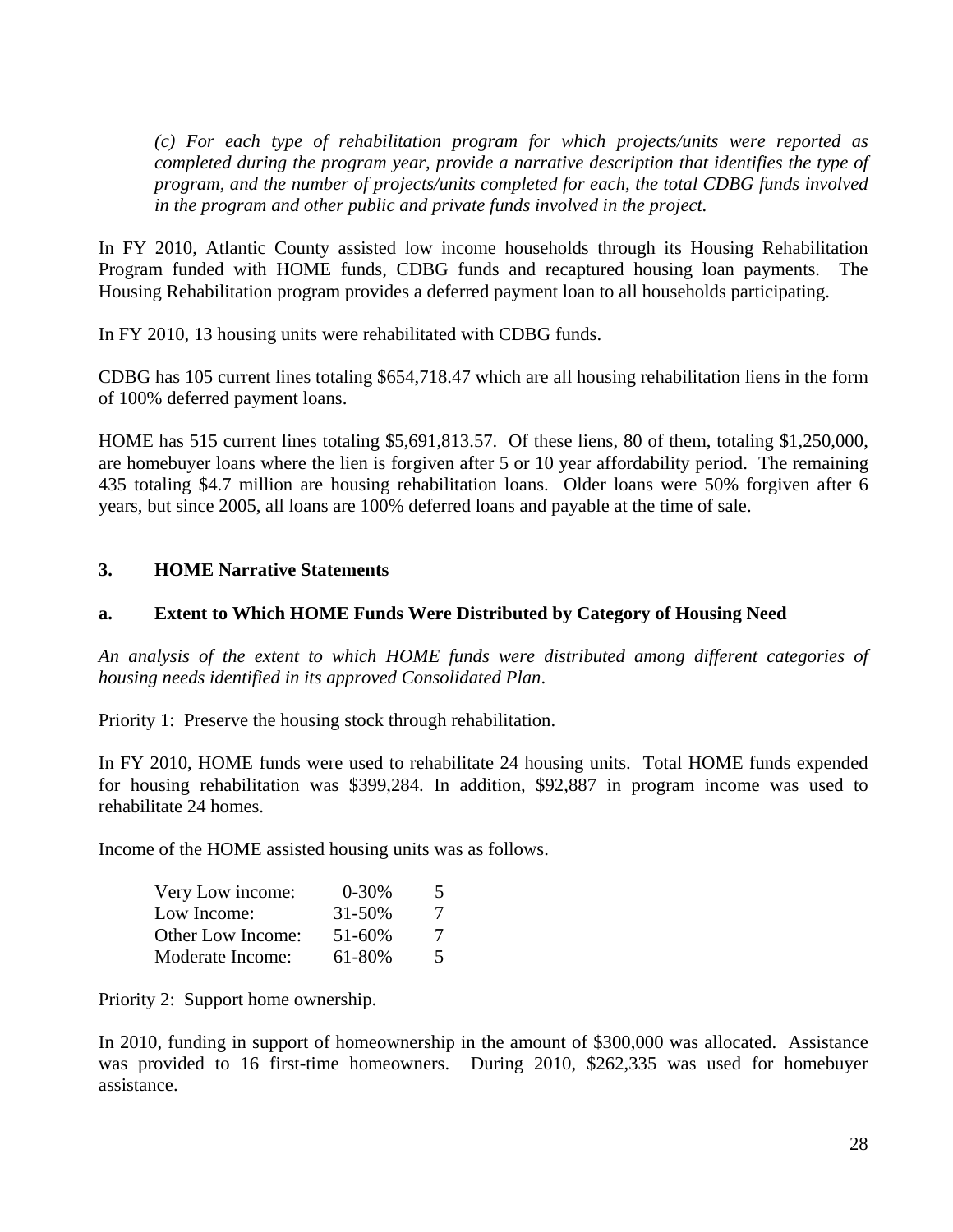Income of assisted households was as follows.

| Very Low income         | 0-30% MFI  | $\mathbf{0}$  |
|-------------------------|------------|---------------|
| Low Income              | 31-50% MFI | $\mathcal{L}$ |
| <b>Other Low Income</b> | 51-60% MFI | 1             |
| Moderate Income         | 61-80% MFI | 13            |

CHDO Funds were committed to the Pleasantville Housing and Redevelopment Corporation. In conjunction with NSP funding, 3 homeowner units will be rehabilitated.

Priority 3: Develop new affordable rental housing.

CHDO Funds were committed to the Pleasantville Housing and Redevelopment Corporation. In conjunction with NSP funding, 5 rental units will be rehabilitated. HOME funds were provided to the Camden Diocese in 2009 to construct 73 units for seniors. This project is underway.

# **b. Report on Matching Contributions**

*A report on matching contributions made using a separate HOME Match Report, HUD Form 40107-A for the period covered by the Consolidated Plan Program Year*.

HOME Match Report, HUD Form 40107-A is attached.

| Excess match from prior Federal Fiscal Year         | \$296,449.32 |
|-----------------------------------------------------|--------------|
| 2. Match contributed during current Federal Fiscal  | \$92,887.00  |
| 3. Total match available for current Federal Fiscal | \$389,336.32 |
| 4. Match liability for current Federal Fiscal Year  | \$141,175.37 |
| 5. Excess match carried over to next Fiscal year    | \$248,160.95 |

The HOME Match Report, HUD Form 40107-A is attached and adjusted to reflect the Consortium's program year. There was a total of \$564,701.48 of expenditures in HOME funds during Federal Fiscal Year 2010 (October 1, 2009 to September 30, 2010) requiring a match. Accordingly, the Atlantic County Consortium incurred a match liability of \$141,175.37. Excess match available at the end of Program Year 2009 was \$296,449.32. Match contributed during Program Year 2010 totaled \$92,887. Excess match carried over to the next fiscal years is \$248,160.95.

# **c. Report on MBE and WBE and outreach**

*HOME PJ's should submit Part III of HUD Form-2516 to report contracts and subcontracts with Minority Business Enterprises (MBEs) and Women's Business Enterprises (WBEs)*. This form is now submitted electronically to HUD in October of each year.

Atlantic County Improvement Authority's Office of Community Development periodically publishes notices in the local newspapers seeking contractors for housing rehabilitation, well, septic system and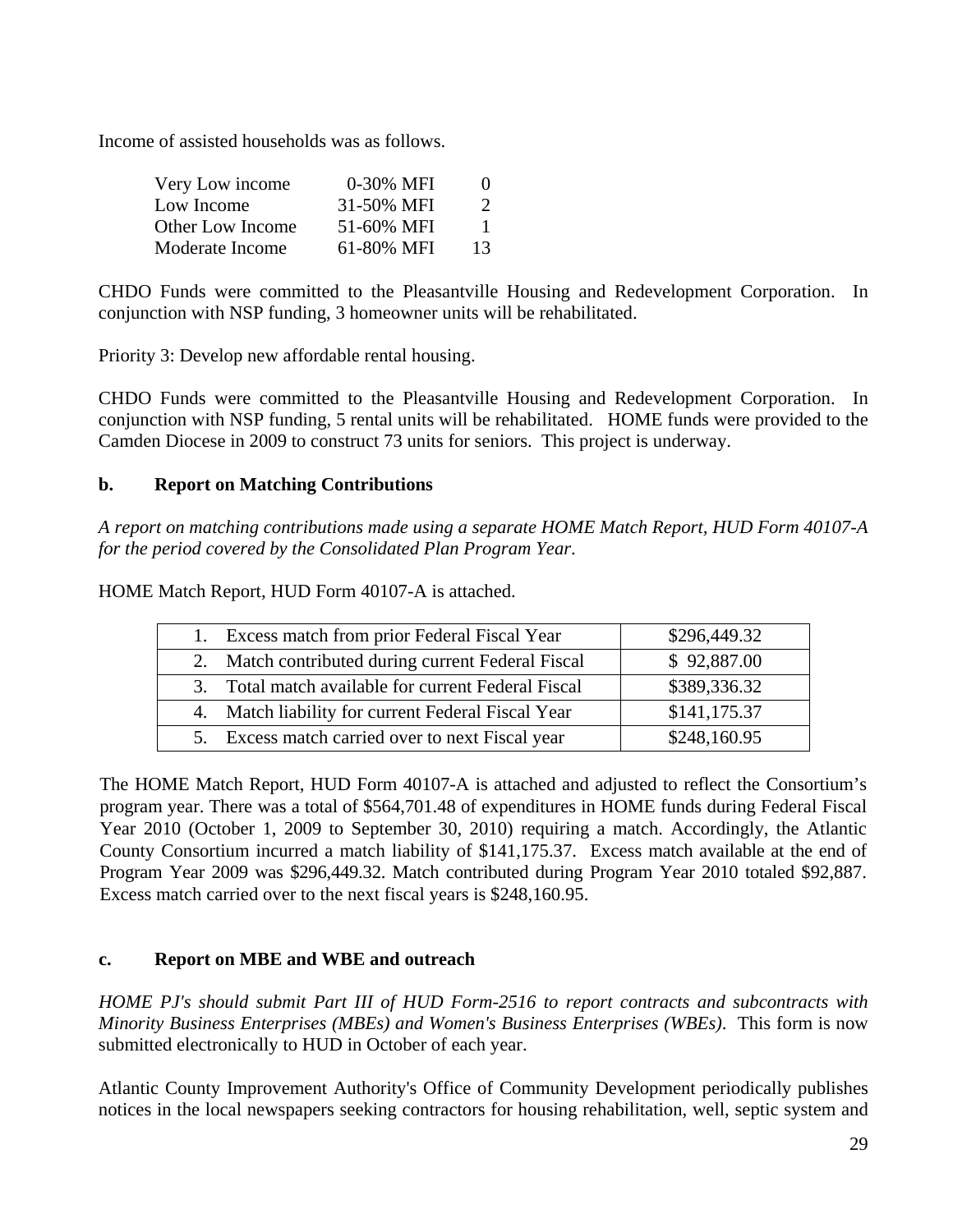sewer and water lateral installation. Women and minority businesses are encouraged to participate. ACIA's contractors list for housing rehabilitation has eleven companies, of which, two are WBEs. The contractors list for septic system and sewer and water lateral installation includes 18 companies, of which, two are a MBE. The contractors list for demolition includes five companies, of which, two are MBEs. Over the past several years both MBEs and WBEs have been part of the Atlantic County Community Development Programs. Some have submitted bids and have been unsuccessful.

# **d. Results of On-site Inspections**

*The results of on-site inspections of affordable rental housing assisted under HOME and an assessment of the HOME jurisdiction's affirmative marketing actions and outreach to minority and women owned businesses*.

As required by HUD, HOME –assisted rental projects with total units from one to four (1-4) units are inspected every three (3) years, projects from five to twenty-five (5-25) units are inspected every two (2) years; and projects with twenty-six (26) or more units are inspected annually

Using HOME funds, Career Opportunity Development Inc., completed four (4) rental units in 2002 for very low income elderly persons discharged from area psychiatric hospitals. During fall 2005 Atlantic County completed inspections of the units in agreement with the on-site property inspection standards. Subsequent inspections will continue during the affordability period at least every three years for 20 years. The inspection was conducted this fall and there were no problems with these properties. The next inspection will be conducted at the latest, in the fall, 2014.

Another rental grant that is inspected every other year is CARING, Inc. The ten unit development developed in 2005-2006 with a 20 year affordability period. This property was inspected in the fall, 2011 and will be inspected again, at the latest, in 2013.

# **e. Affirmative Marketing**

In accordance with Atlantic County's commitment to non-discrimination and equal opportunity in housing, the County has established procedures to affirmatively market housing units rehabilitated or assisted under the HOME Investment Partnerships Program. These procedures are intended to further the objectives of Title VIII of the Civil Rights Act of 1968 and Executive Order 11063.

Atlantic County believes that individuals of similar economic levels in the same housing market area should have available to them a similar range of housing choices regardless of their race, color, religion, sex, familial status, handicap, or national origin. Individuals eligible for public housing assistance or individuals who have minor children should also have available a similar range of housing choices.

Atlantic County implemented this policy through affirmative marketing procedures designed for the HOME Investment Partnerships Program. All participants in the HOME program must agree in writing to abide by the County's Affirmative Marketing Policy. The Affirmative Marketing Policy becomes part of the loan agreement that is signed by the owner of a rental project, or in case of a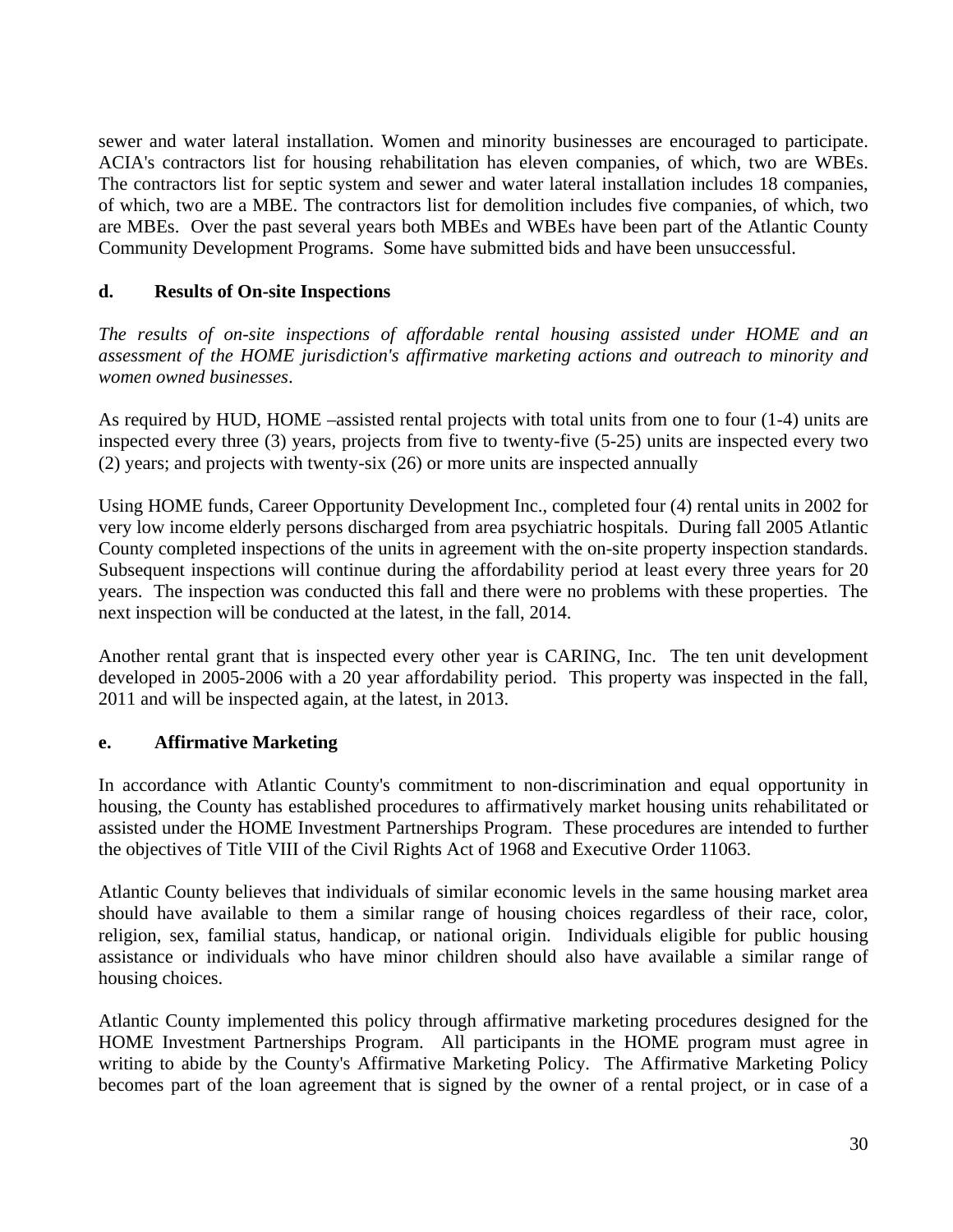CHDO or Subrecipient, the agreement specifies the Affirmative Marketing Procedures that must be followed. This procedure applies where five or more units are receiving assistance.

# **4. Section 108 Reporting**

Atlantic County received a Section 108 Loan to assist the Boscov's Department Store in Atlantic County. The following reports the status of the job creation and loan distribution.

| <b>Grantee Name</b>                                             | <b>Atlantic County</b>                                        |  |
|-----------------------------------------------------------------|---------------------------------------------------------------|--|
| <b>State</b>                                                    | <b>NJ</b>                                                     |  |
| Section 108 Project<br>Number                                   | B09-UC-34-0111                                                |  |
| <b>Project Name</b>                                             | <b>Boscov's Department</b><br><b>Store Project</b>            |  |
| Address                                                         | Shore Mall, 6725 Black<br><b>Horse Pike</b><br>Egg Harbor, NJ |  |
| ZipCode                                                         | 08234                                                         |  |
| <b>Census Tract</b>                                             | 118.02                                                        |  |
| <b>EDI or BEDI Grant</b><br>Number (if applicable)              | Not applicable                                                |  |
| 108 Loan Amount                                                 | \$3,000,000                                                   |  |
| 108 Amount Advanced                                             |                                                               |  |
| 108 Project Amount (for<br>multiple projects)                   | Not applicable                                                |  |
| <b>EDI or BEDI Grant</b><br>Amount                              | Not applicable                                                |  |
| Other CDBG                                                      | Not applicable                                                |  |
| <b>Total CDBG Assistance</b>                                    |                                                               |  |
| Have EDI or BEDI funds<br>been drawn (Y/N)                      | Not applicable                                                |  |
| <b>National Objective Code</b>                                  | LMJ                                                           |  |
| <b>IDIS Matrix Code</b>                                         | <b>18A</b>                                                    |  |
| Is Activity Complete?<br>(Y/N)                                  | <b>NO</b>                                                     |  |
| Has N.O. Been Met?<br>(Y/N)                                     | <b>NO</b>                                                     |  |
| Presumed Low/ Mod<br>Benefit (P) or Rev.<br>Strategy Area (RSA) | NΟ                                                            |  |
| FTE Jobs Est. in 108<br>Appl.                                   | 88                                                            |  |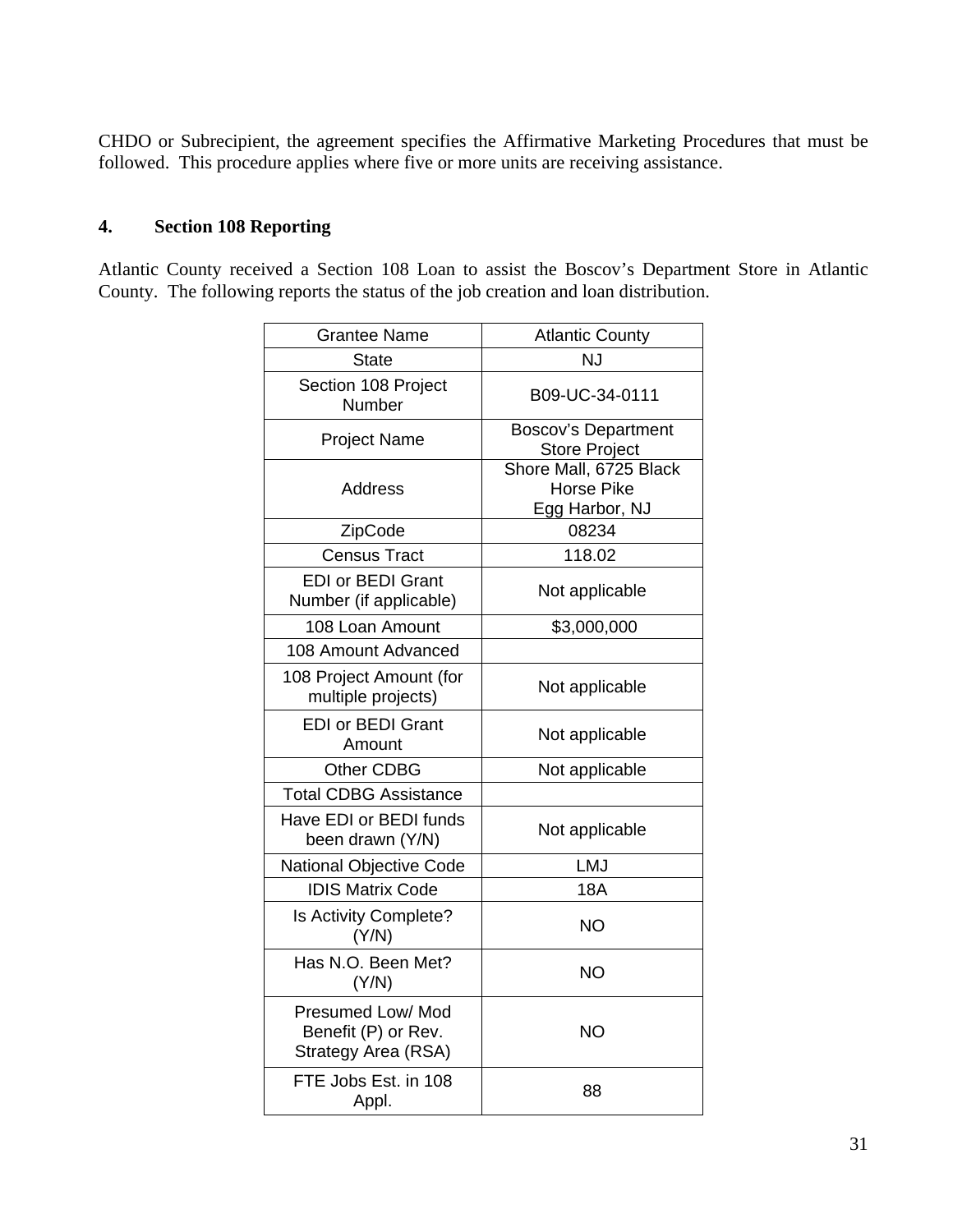| <b>Total Actual FTE Jobs</b><br>Created or Retained       | 45                  |
|-----------------------------------------------------------|---------------------|
| Number of FTE Jobs Held<br>by/ Made Avail. to Low/<br>Mod | 115 total<br>91 L/M |
| <b>Total Housing Units</b><br>Assisted                    | Not applicable      |
| Number of Units Occpd.<br>by Low/ Mod Households          | Not applicable      |
| Slum/Blight Area Y=Yes                                    | Not applicable      |

# **5. Section 3 Reporting**

Section 3 is a provision of the Housing and Community Development Act of 1968 that is designed to help foster local economic development and individual self-sufficiency. The Section 3 Program requires that recipients of HUD financial assistance, to the greatest extent feasible, provide job training, employment, and contracting opportunities to low and very low-income residents. Specifically, the Section 3 regulations (which can be found at 24 CFR Section 135) apply to recipients of federal housing and community development assistance in excess of \$200,000 that is expended for: housing rehabilitation, housing construction, or other public construction projects; and to contracts and subcontracts in excess of \$100,000 awarded in connection with a Section 3 covered activity.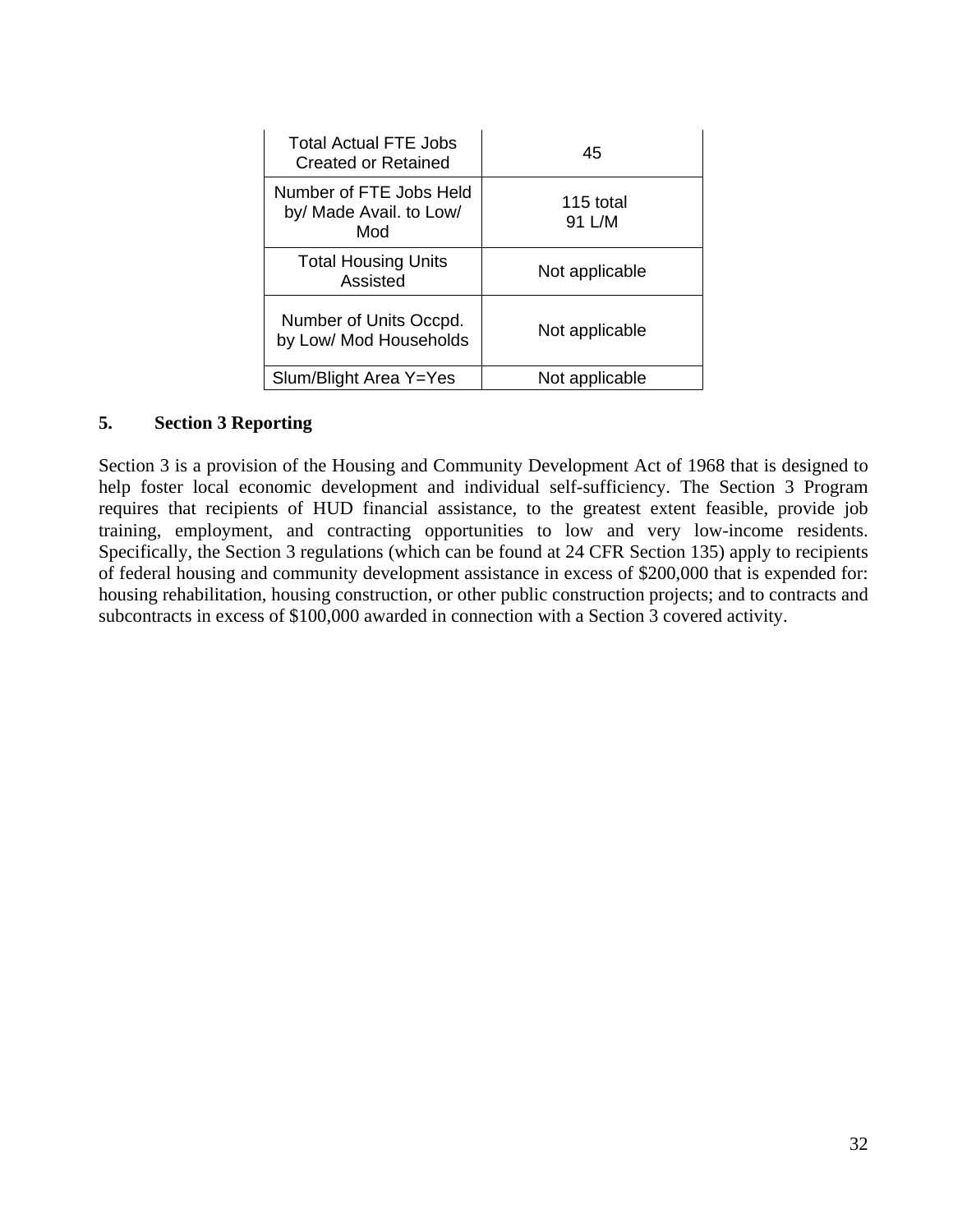**Section 3 Summary Report** 

Low and Very Low-Income Persons

Economic Opportunities for

 $\mathbf{u}$ 

Page 1 of 3

October 6, 2011

OMB Approval No.2529-0043 (exp. 11/30/2010)

HUD Field Office : : NEWARK, NJ

See Public Reporting Burden Statement below Recipient Address: (street, city, state, zip) 1. Recipient Name: 1333 Atlantic Avenue **Atlantic County Consortium** Atlantic City, New Jersey 08401 3. Total Amount of Award: \$1,424,682 2. Grant Number: Amount of All Contracts Awarded: \$844,623 B10UC340111 4. Contact Person: 5. Phone: 609-645-5838 Fax: 609-645-5813 John C. Lamey, Jr E-Mail: lamey\_john@adink.org 6. Length of Grant: Month(s) 7. Reporting Period: Quarter 4 of Fiscal Year 2010 8. Date Report Submitted: 9. Program Code-Name: 7-CDBG-Entitlement 10/06/2011 **Program Codes:**  $1 =$  Flexible Subsidy  $2 = Section 202/811$ 3B = Public/Indian Housing Operation 3C = Public/Indian Housing Modernization 3A = Public/Indian Housing Development 4 = Homeless Assistance  $5 =$  HOME Assistance 6 = HOME-State Administered 8 = CDBG-State Administered 9 = Other CD Programs  $7 = CDBG$ -Entitlement 10= Other Housing Programs

**U.S. Department of Housing** 

and Urban Development

Office of Fair Housing

and Equal Opportunity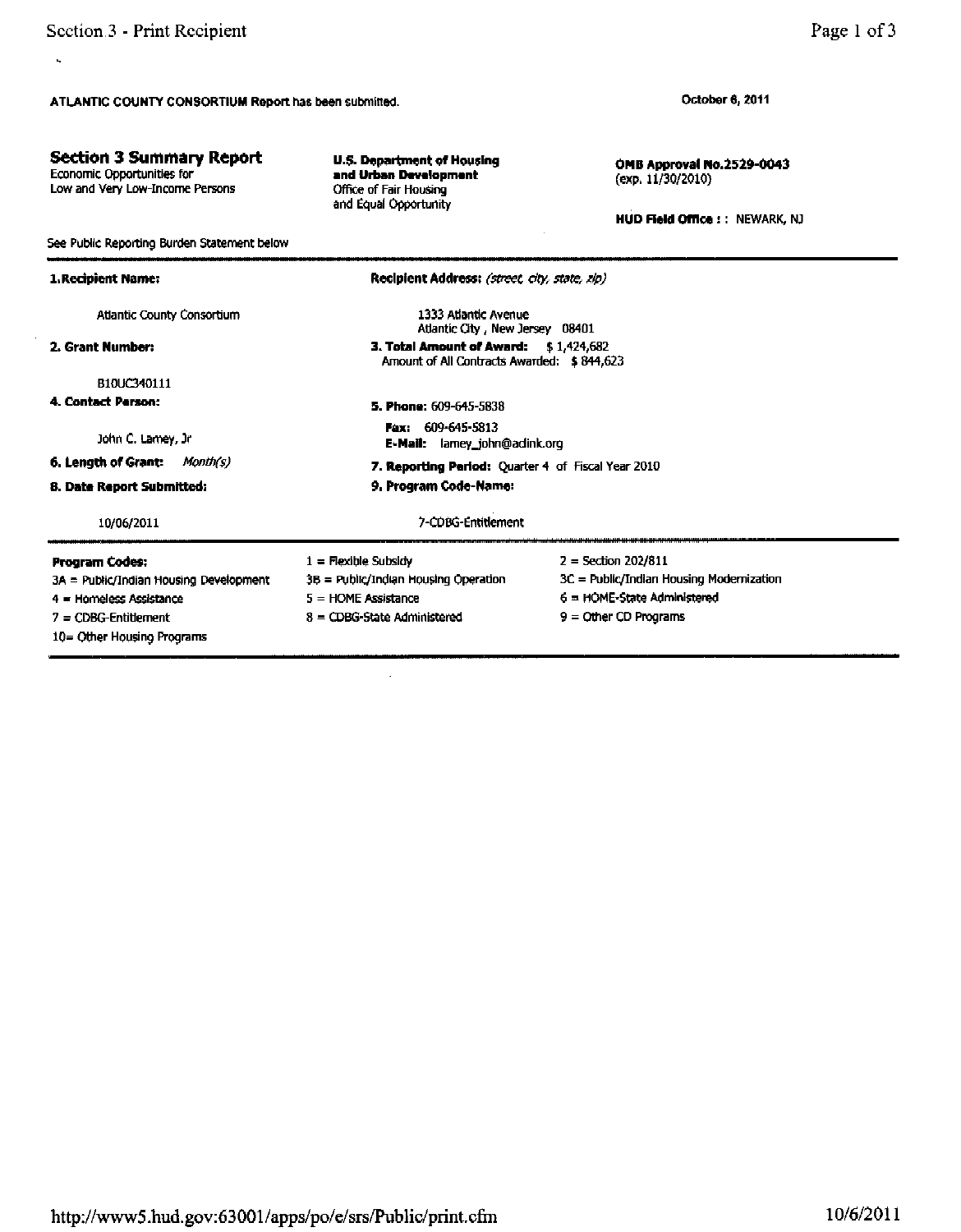|                             |                               |                                                                               | D                           |                                                                       |                                                  |
|-----------------------------|-------------------------------|-------------------------------------------------------------------------------|-----------------------------|-----------------------------------------------------------------------|--------------------------------------------------|
| <b>Job Category</b>         | Number of<br><b>New Hires</b> | <b>Number of</b><br><b>New Hires</b><br>that are<br>Sec.3<br><b>Residents</b> | % of Section<br>3 New Hires | % of Total<br><b>Staff Hours</b><br>for Section 3<br><b>Employees</b> | <b>Number of</b><br>Section 3<br><b>Trainees</b> |
| Professionals               |                               |                                                                               | 0.00 %                      | 10.00 %                                                               |                                                  |
| Technicians                 |                               |                                                                               | 0.00 %                      | 0.00 %                                                                |                                                  |
| <b>Office/Clerical</b>      |                               |                                                                               | 0.00 %                      | 0.00 %                                                                |                                                  |
| <b>Officials/Managers</b>   |                               |                                                                               | $0.00 \%$                   | }0.00 %                                                               |                                                  |
| i Sales                     |                               |                                                                               | 0.00 %                      | 10.00 %                                                               | 10                                               |
| Craft Workers (skilled)     |                               |                                                                               | 0.00%                       | 80.OO %                                                               |                                                  |
| (Operatives (semiskilled)   | ۱O                            |                                                                               | 0.00%                       | 10.00 %                                                               |                                                  |
| <b>Laborers (unskilled)</b> | o                             |                                                                               | 10.00 %                     | 10.00 %                                                               |                                                  |
| Service Workers             |                               |                                                                               | 0.00 %                      | (0.00 %                                                               |                                                  |
| Other (List)                |                               |                                                                               | 10.00 %                     | 0.00 %                                                                |                                                  |
| Total                       |                               |                                                                               |                             |                                                                       |                                                  |

#### **Part II. Contracts Awarded**

#### 1. Construction Contracts:

| A. Total dollar amount of all construction contracts awarded on the project          | \$830,056 |
|--------------------------------------------------------------------------------------|-----------|
| B. Total dollar amount of construction contracts awarded to Section 3 businesses     | \$0       |
| C. Percentage of the total dollar amount that was awarded to Section 3 businesses    | 0.00%     |
| D. Total number of Section 3 businesses receiving construction contracts             | 0         |
| 2. Non-Construction Contracts:                                                       |           |
| A. Total dollar amount of all non-construction contracts awarded on the project      | \$14,567  |
| B. Total dollar amount of non-construction contracts awarded to Section 3 businesses | \$0       |
| C. Percentage of the total dollar amount that was awarded to Section 3 businesses    | 0.00%     |
| D. Total number of Section 3 businesses receiving non-construction contracts         | 0         |

#### Part III. Summary of Efforts

Indicate the efforts made to direct the employment and other economic opportunities generated by HUD financial assistance for housing and community development programs, to the greatest extent feasible, toward low- and very low-income persons, particularly those who are recipients of government assistance for housing. (Select yes to all that apply)

Yes Recruited low-income residents through: local advertising media, signs prominently displayed at the project site, contacts with community organizations and public or private agencies operating within the metropolitan area (or nonmetropolitan county) in which the Section 3 covered program or project is located, or similar methods.

NO Participated in a HUD program or other program which promotes the training or employment of Section 3 residents.

NO Participated in a HUD program or other program which promotes the award of contracts to business concerns which meet the definition of Section 3 business concerns.

NO Coordinated with Youthbuild Programs and administered in the metropolitan area in which the Section 3 covered project is located.

Yes Other; describe below.

Incorporated Section 3 Goals into bid documents and reinforced objectives at preconstruction meetings.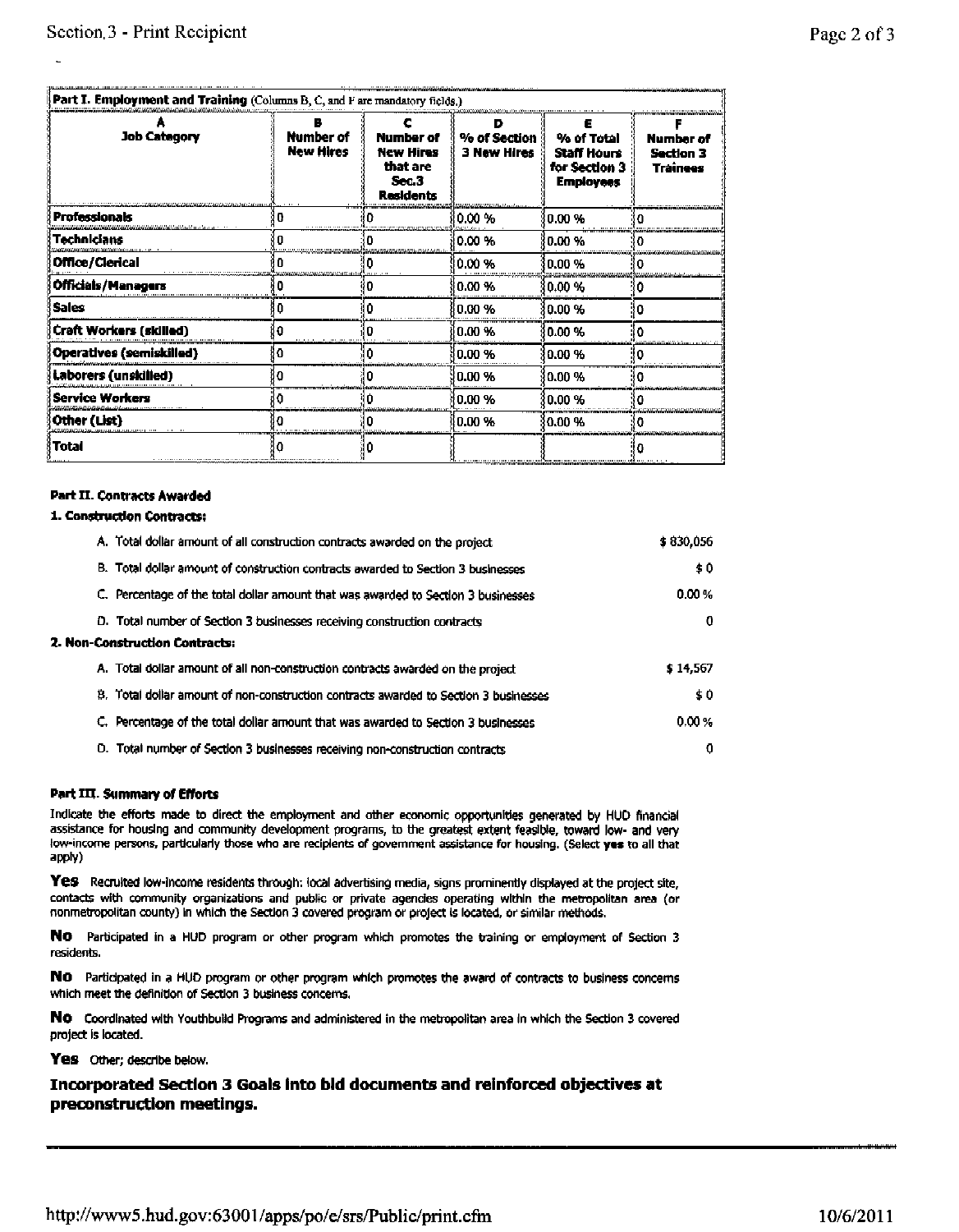Public reporting burden for this collection of Information is estimated to average 6 hours per response, including the time for reviewing instructions, searching existing data sources, gathering and maintaining the data needed, and completing and reviewing the collection of information. This agency may not collect this information, and you are not required to complete this form, unless it displays a currently valid OMB control number.

Section 3 of the Housing and Urban Development Act of 1968, as amended, 12 U.S.C. 1701u., mandates that the Department ensure that employment and other economic opportunities generated by its housing and community development assistance programs are directed toward low- and very low-income persons, particularly those who are recipients of government assistance for housing. The regulations are found at 24 CFR Part 135. The information will be used by the Department to monitor program recipients' compliance with Section 3, to assess the results of the Department's efforts to meet the statutory objectives of Section 3, to prepare reports to Congress, and by reciplents as a self-monitoring tool. The data is entered into a data base and will be analyzed and distributed. The collection of information involves recipients receiving Federal financial assistance for housing and community development programs covered by Section 3. The information will be collected annually to assist HUD in meeting its reporting requirements under Section 808(e)(6) of the Fair Housing Act and Section 916 of the HCDA of 1992. An assurance of confidentiality is not applicable to this form. The Privacy Act of 1974 and OMB Circular A-108 are not applicable. The reporting requirements do not contain sensitive questions. Data is cumulative; personal identifying information is not included.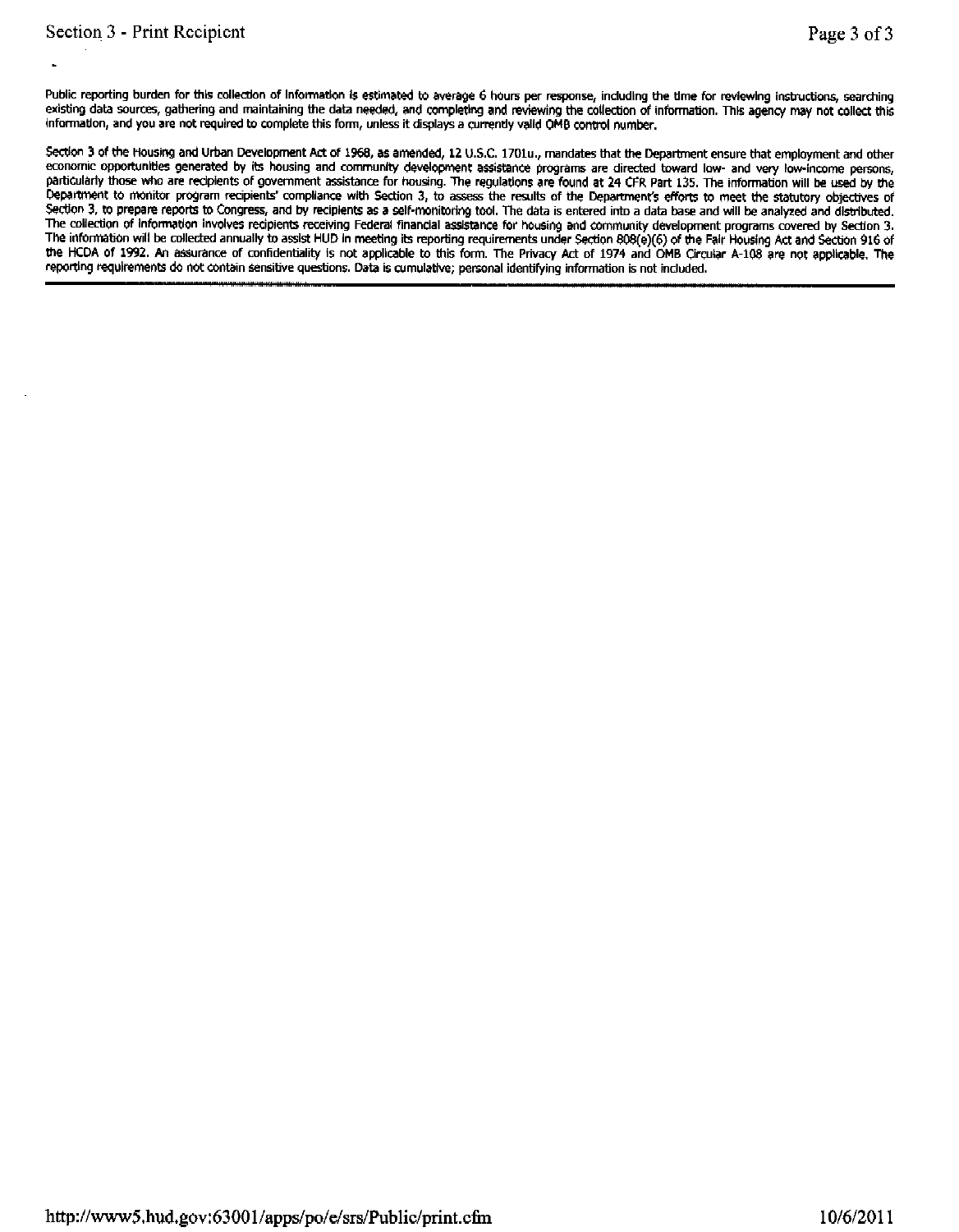**Section 3 Summary Report** 

See Public Reporting Burden Statement below

Economic Opportunities for<br>Low and Very Low-Income Persons

Page 1 of 3

October 6, 2011

OMB Approval No.2529-0043 (exp. 11/30/2010)

HUD Field Office : : NEWARK, NJ

| 1.Recipient Name:                                                                                                                                | Recipient Address: (street, city, state, zip)                                                                                                                        |                                                                                                                               |  |  |  |  |
|--------------------------------------------------------------------------------------------------------------------------------------------------|----------------------------------------------------------------------------------------------------------------------------------------------------------------------|-------------------------------------------------------------------------------------------------------------------------------|--|--|--|--|
| <b>Atlantic County Consortium</b>                                                                                                                | 1333 Atlantic Avenue<br>Atlantic City, New Jersey 08401                                                                                                              |                                                                                                                               |  |  |  |  |
| 2. Grant Number:                                                                                                                                 |                                                                                                                                                                      | 3. Total Amount of Award:<br>\$678.142<br>Amount of All Contracts Awarded: \$242,384                                          |  |  |  |  |
| M10DC340229<br>4. Contact Person:<br>John C. Lamey, Jr.<br>6. Length of Grant:<br>Month(s)<br>8. Date Report Submitted:                          | 5. Phone: 609-645-5838<br><b>Fax:</b> $609-645-5813$<br>E-Mail: lamey_john@aclink.org<br>7. Reporting Period: Quarter 4 of Fiscal Year 2010<br>9. Program Code-Name: |                                                                                                                               |  |  |  |  |
| 10/06/2011                                                                                                                                       | 5-HOME Assistance                                                                                                                                                    |                                                                                                                               |  |  |  |  |
| Program Codes:<br>3A = Public/Indian Housing Development<br>4 = Homeless Assistance<br>$7 - \text{CDBG-Entdement}$<br>10= Other Housing Programs | $1 =$ Flexible Subsidy<br>3B = Public/Indian Housing Operation<br>5 = HOME Assistance<br>$8 = \text{CDBG-State}$ Administered                                        | $2 =$ Section 202/811<br>3C = Public/Indian Housing Modernization<br>$6 =$ HOME-State Administered<br>$9 =$ Other CD Programs |  |  |  |  |

**U.S. Department of Housing** 

and Urban Development

Office of Fair Housing and Equal Opportunity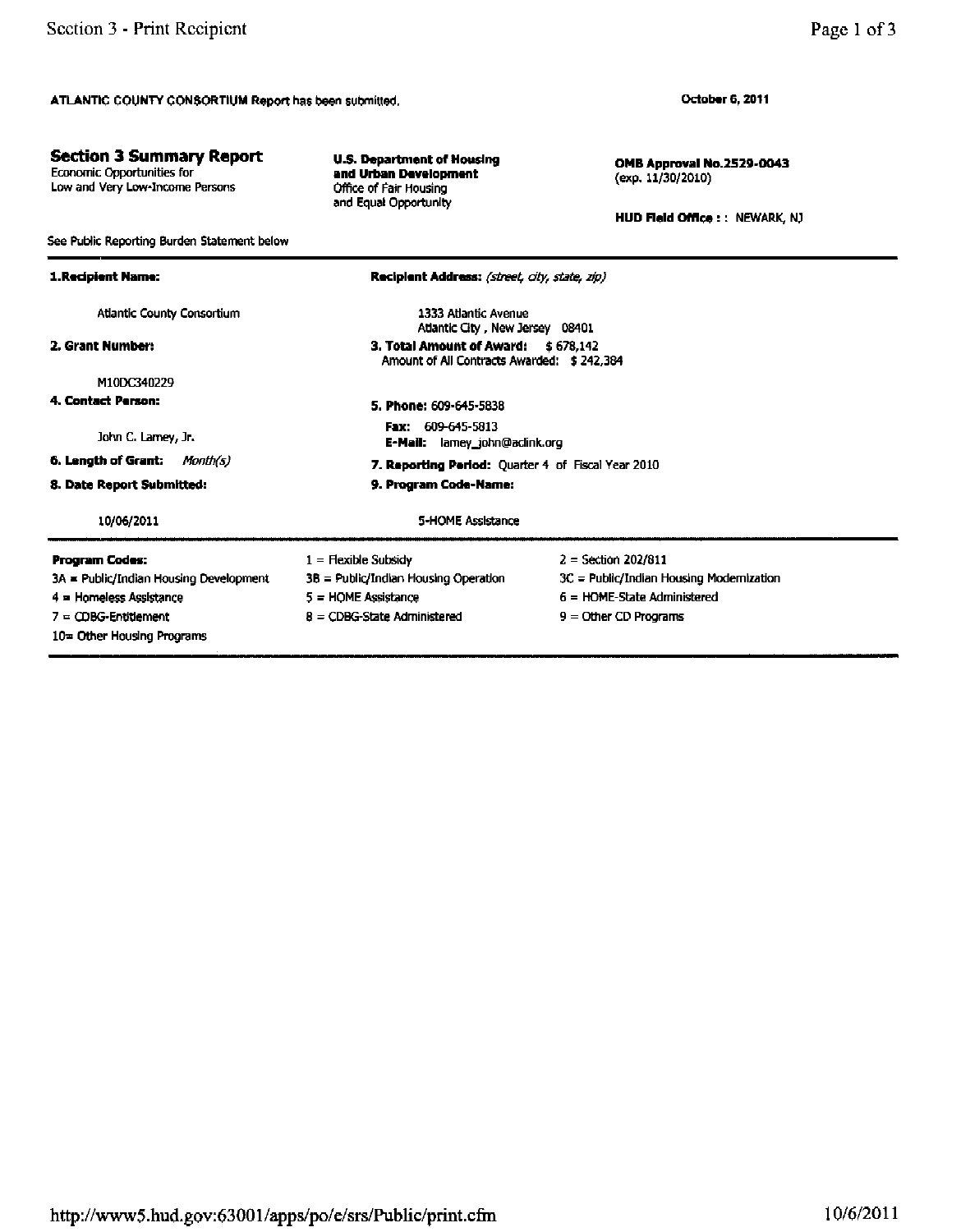#### **Part I. Employment and Training (Columns B. C. and F are mandatory fields.)**

| <b>Job Category</b>      | <b>Number of</b><br><b>New Hires</b> | Number of<br><b>New Hires</b><br>that are<br>$50 - 3$<br>Residents | % of Section<br><b>3 New Hires</b> | % of Total<br><b>Staff Hours</b><br>for Section 3<br><b>Employees</b> | <b>Number of</b><br>Section 3<br>Trainees |
|--------------------------|--------------------------------------|--------------------------------------------------------------------|------------------------------------|-----------------------------------------------------------------------|-------------------------------------------|
| Professionals            |                                      |                                                                    | 0.00%                              | 10.00 %                                                               |                                           |
| <b>Technicians</b>       |                                      |                                                                    | 0.00 %                             | 10.00 %                                                               |                                           |
| Office/Clerical          |                                      |                                                                    | $0.00 \%$                          | 10.00 %                                                               |                                           |
| Officials/Managers       |                                      |                                                                    | 0.00 %                             | ∛0.00 %                                                               |                                           |
| Sales                    |                                      |                                                                    | 0.00 %                             | 80.00 %                                                               |                                           |
| Craft Workers (skilled)  |                                      |                                                                    | 0.00%                              | 10.00 %                                                               |                                           |
| Operatives (semiskilled) |                                      |                                                                    | 0.00%                              | 10.00 %                                                               |                                           |
| Laborers (unskilled)     |                                      |                                                                    | 0.00%                              | 10.00 %                                                               |                                           |
| Service Workers          |                                      |                                                                    | 0.00%                              | i0.00 %                                                               |                                           |
| Other (List)             |                                      |                                                                    | 0.00%                              | i0.00 %                                                               |                                           |
| Total                    |                                      |                                                                    |                                    |                                                                       |                                           |

#### **Part II. Contracts Awarded**

#### 1. Construction Contracts:

|  | A. Total dollar amount of all construction contracts awarded on the project          | \$242.384 |
|--|--------------------------------------------------------------------------------------|-----------|
|  | B. Total dollar amount of construction contracts awarded to Section 3 businesses     | \$0       |
|  | C. Percentage of the total dollar amount that was awarded to Section 3 businesses    | 0.00%     |
|  | D. Total number of Section 3 businesses receiving construction contracts             | 0         |
|  | 2. Non-Construction Contracts:                                                       |           |
|  | A. Total dollar amount of all non-construction contracts awarded on the project      | \$0       |
|  | B. Total dollar amount of non-construction contracts awarded to Section 3 businesses | \$0       |
|  | C. Percentage of the total dollar amount that was awarded to Section 3 businesses    | 0.00%     |
|  | D. Total number of Section 3 businesses receiving non-construction contracts         | 0         |

#### Part III. Summary of Efforts

Indicate the efforts made to direct the employment and other economic opportunities generated by HUD financial assistance for housing and community development programs, to the greatest extent feasible, toward low- and very low-income persons, particularly those who are recipients of government assistance for housing. (Select yes to all that apply)

Yes Recruited low-income residents through: local advertising media, signs prominently displayed at the project site, contacts with community organizations and public or private agencies operating within the metropolitan area (or nonmetropolitan county) in which the Section 3 covered program or project is located, or similar methods.

No Participated in a HUD program or other program which promotes the training or employment of Section 3 residents.

No Participated in a HUD program or other program which promotes the award of contracts to business concerns which meet the definition of Section 3 business concerns.

NO Coordinated with Youthbuild Programs and administered in the metropolitan area in which the Section 3 covered project is located.

Yes Other; describe below.

Worked with contactors in the housing rehabilitation program to educated them on our goals and encourage them to hire section 3 residents and to work with the Atlantic County Workforce Investment Board and the One Stop Career Placement Center when hiring new employeees.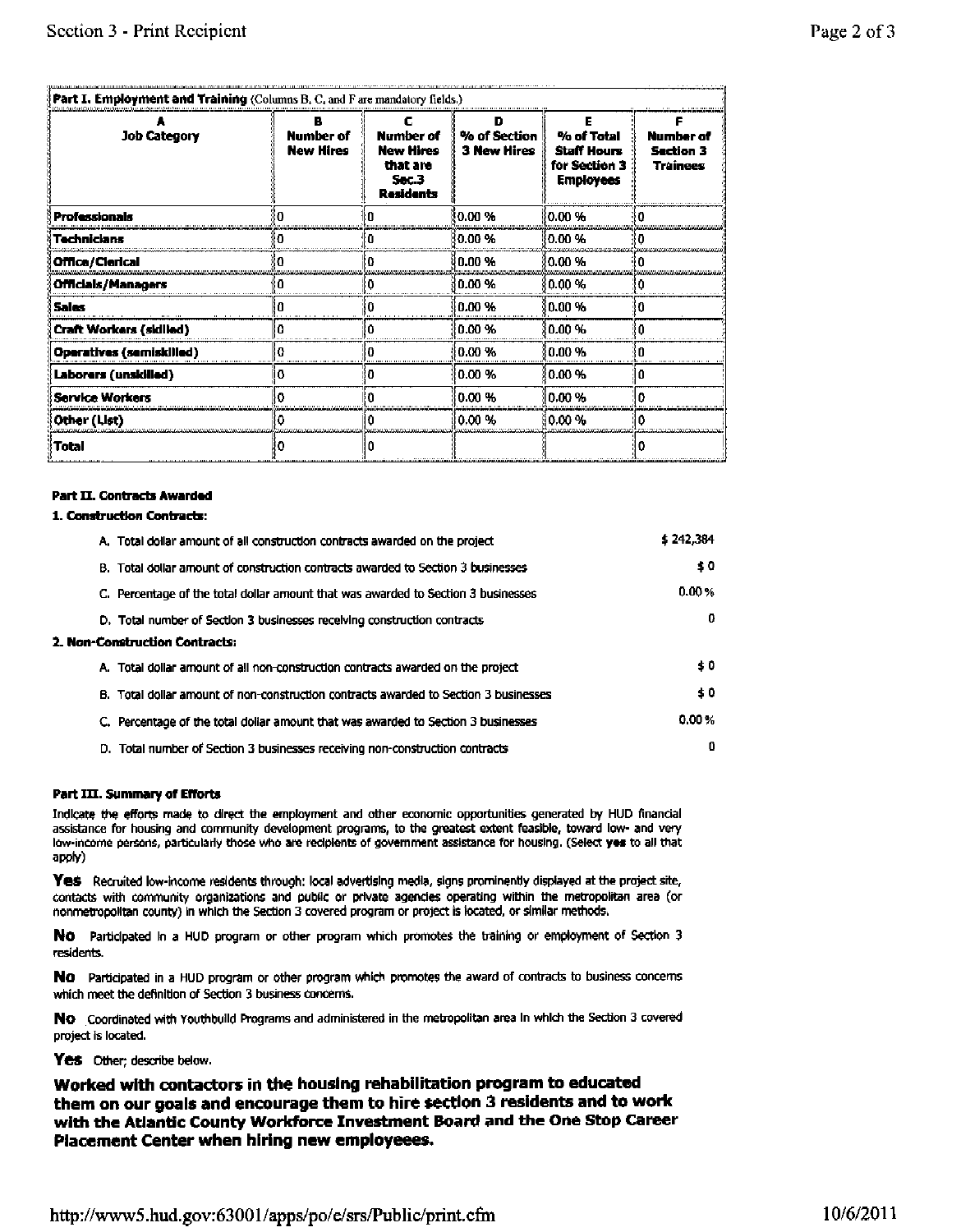Public reporting burden for this collection of information is estimated to average 6 hours per response, including the time for reviewing instructions, searching existing data sources, gathering and maintaining the data needed, and completing and reviewing the collection of information. This agency may not collect this Information, and you are not required to complete this form, unless it displays a currently valid OMB control number.

Section 3 of the Housing and Urban Development Act of 1968, as amended, 12 U.S.C. 1701u., mandates that the Department ensure that employment and other economic opportunities generated by its housing and community development assistance programs are directed toward low- and very low-income persons, particularly those who are recipients of government assistance for housing. The regulations are found at 24 CFR Part 135. The information will be used by the Department to monitor program recipients' compliance with Section 3, to assess the results of the Department's efforts to meet the statutory objectives of Section 3, to prepare reports to Congress, and by recipients as a self-monitoring tool. The data is entered into a data base and will be analyzed and distributed. The collection of information involves reciplents receiving Federal financial assistance for housing and community development programs covered by Section 3. The information will be collected annually to assist HUD in meeting its reporting requirements under Section 808(e)(6) of the Fair Housing Act and Section 916 of the HCDA of 1992. An assurance of confidentiality is not applicable to this form. The Privacy Act of 1974 and OMB Circular A-108 are not applicable. The reporting requirements do not contain sensitive questions. Data is cumulative; personal identifying information is not included.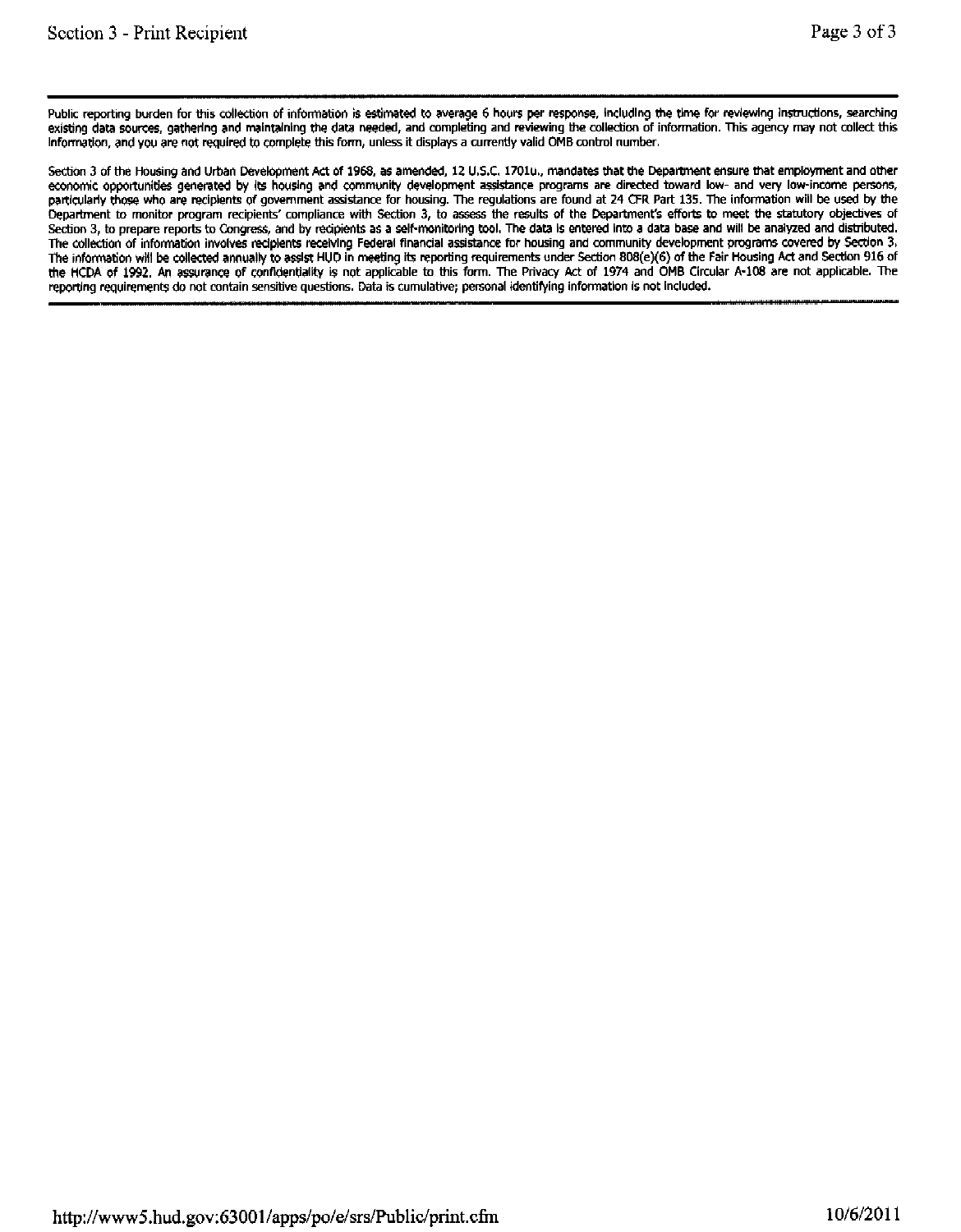# **6. Citizen Participation**

Atlantic County placed the CAPER on public display for a period of 15 days from November 7, 2011 to November 22, 2011. A copy of the Notice follows this page.

No comments were received on the CAPER.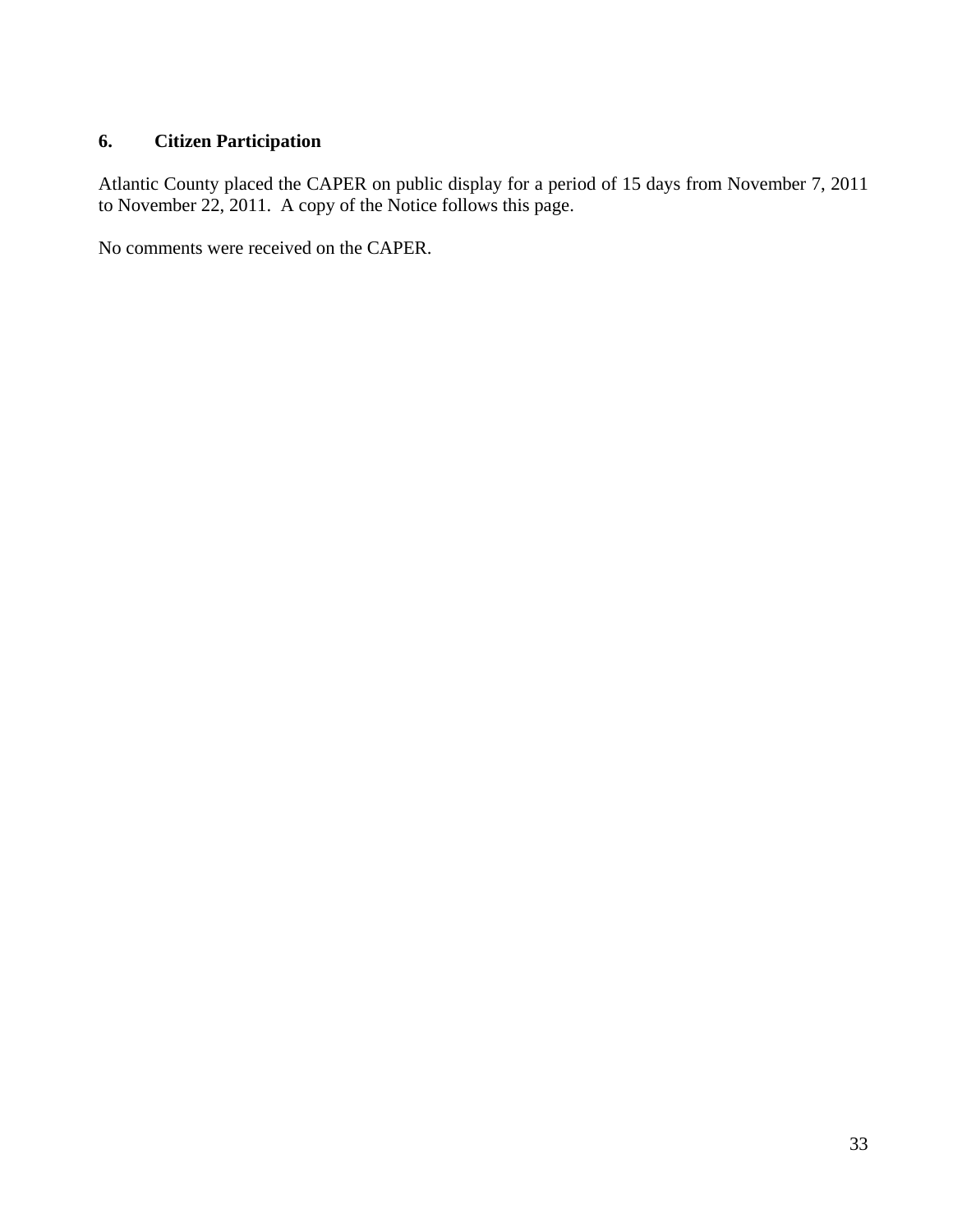

# **CERTIFICATION Proof of Publication**

Deborah Filizzola of lawful age, acting in his capacity as an employee of South Jersey Publishing Company, Inc. d/b/a The /Press of Atlantic City, a daily newspaper printed and published c/o 1000 West Washington Avenue, PO Box 3100, Pleasantville, New Jersey 08232-3100, and distributed in the following counties: Atlantic, Camden, Cape May, Cumberland, Gloucester, and Ocean and mailed to various parts of the State of New Jersey, the United States, and foreign countries, does hereby certify that the Notice this Certification was published in The Press of Atlantic City on:

11/07/2011

All interested parties may rely upon the representations contained herein limited solely to the authenticity of the Notice accompanying this Certification to be an accurate reproduction of the same and the date upon which it was published.

I certify that the foregoing statements made by me are true. I am aware that if any of the foregoing statements made by me are willfully false, I am subject to punishment.

Dated 11/08/11

Teleggola

Deborah Filizzola



# NOTICE OF AVAILABILITY<br>ATLANTIC COUNTY<br>CONSOLIDATED ANNUAL PERFORMANCE AND EVALUATION REPORT

Corresponding the completed its Consolidated Annual Performance and<br>
Atlantic County hereby gives notice that it has completed its Consolidated Annual Performance and<br>
Evaluation Report (CAPER) for its Community Developmen

Interested citizens are invited to examine the CAPER and comment on its contents prior to submission of the CAPER to HUD. The document is available in alternative formats upon request to assist persons with limited English speaking ability or who are disabled. Copies of the 2010 CAPER for Atlantic County are available for

Atlantic County Improvement Authority<br>Office of Community Development<br>5909 Main Street, 2nd Floor

Mays Landing, NJ 08330<br>And on line at: www.aclink.org

Attantic County intends to submit the 2010 GAPER to HUD on or by November 30, 2011. Written<br>Attantic County intends to submit the 2010 GAPER to HUD on or by November 23, 2011. Written comments should<br>be addressed to the At Mays Landing address shown above.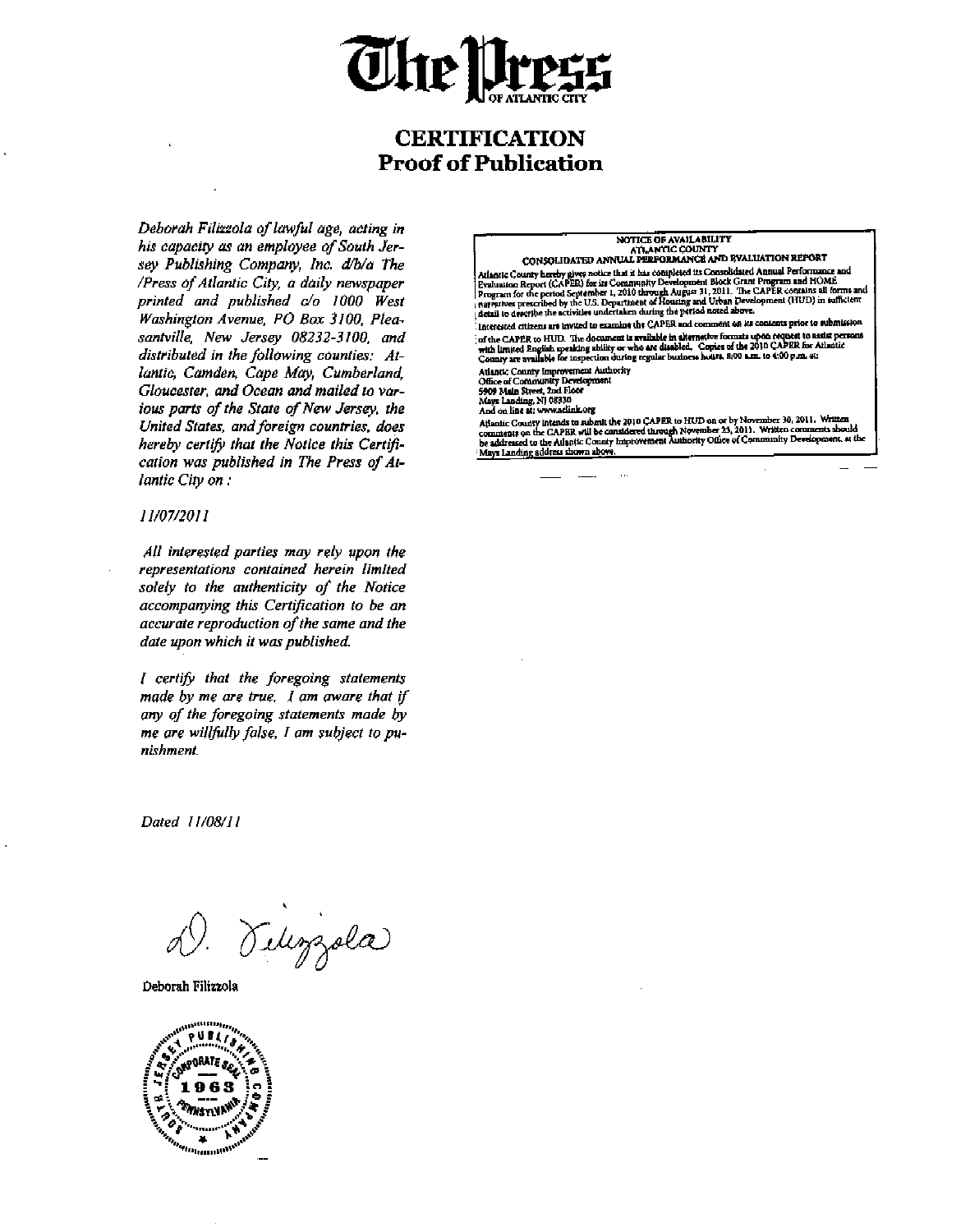**Section II** 

# **IDIS Reports**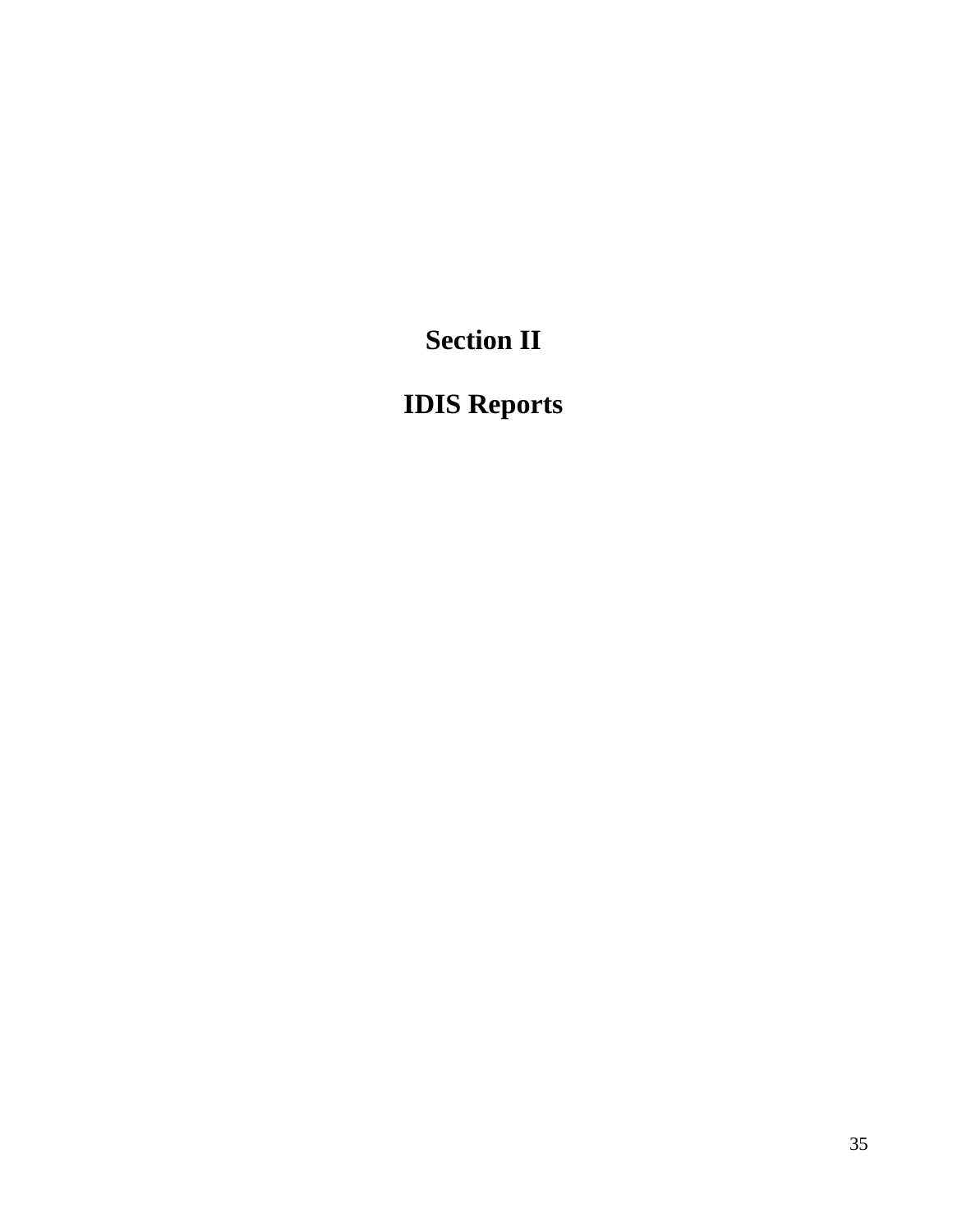# CDBG Reports

\*Summary of Accomplishments Report (C04PR23) presents data on CDBG/HOME activity counts and disbursements by priority need categories. It also contains data on CDBG accomplishments by various units of measure and housing units by racial/ethnic categories and HOME housing units by various income groups.

\*Financial Summary Report (C04PR26) provides the key CDBG program indicators. This report shows the obligations and expenditures that the grantee has made for a specific program year. The expenditures are summarized to determine the relevant indicators for low- and moderate-income persons, planning/administration, public service activities, and economic development. (This report contains program year information on statutory requirements regarding overall percentage for low- and moderate-income benefit.

\*Summary of Activities (C04PR03) - lists each CDBG activity that was open during a program year. For each activity the report shows the status, accomplishments, program year narrative and program year expenditures. For each activity the report also shows the activity code, regulation cite and characteristics of the beneficiaries.

\*CDBG Performance Measures Report (C04PR83)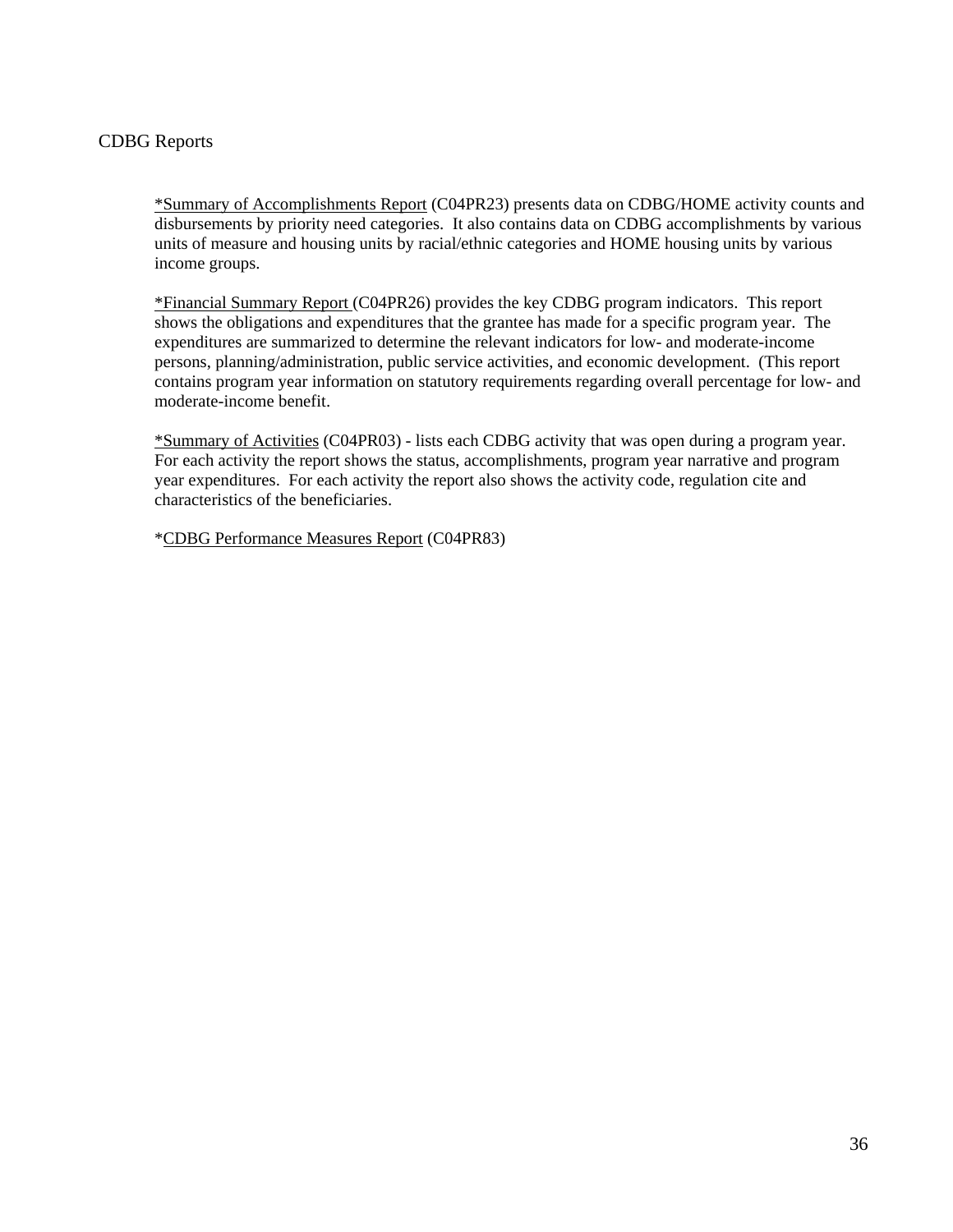#### IDIS U.S. DEPARTMENT OF HOUSING AND URBAN DEVELOPMENT OFFICE OF COMMUNITY PLANNING AND DEVELOPMENT

PR23 (1 of 7) - Count of CDBG Activities with Disbursements by Activity Group &

|                                           |                                                                          |                   | <b>Matrix Code</b>                                          |              |                                                    |                          |                                                |
|-------------------------------------------|--------------------------------------------------------------------------|-------------------|-------------------------------------------------------------|--------------|----------------------------------------------------|--------------------------|------------------------------------------------|
| <b>Activity Group</b>                     | <b>Activity Category</b>                                                 | Underway<br>Count | Underway<br><b>Activities Completed</b><br><b>Disbursed</b> | Count        | Completed<br><b>Activities</b><br><b>Disbursed</b> | Program<br>Year<br>Count | Total<br><b>Activities</b><br><b>Disbursed</b> |
| Housing                                   | Rehab; Single-Unit Residential (14A)                                     |                   | \$0.00                                                      | 6            | \$21,668.19                                        | 6                        | \$21,668.19                                    |
|                                           |                                                                          | 0                 | \$0.00                                                      | 6            | \$21,668.19                                        | 6                        | \$21,668.19                                    |
| <b>Public Facilities and Improvements</b> | Senior Centers (03A)                                                     |                   | \$441,954.82                                                | 0            | \$0.00                                             |                          | \$441,954.82                                   |
|                                           | Neighborhood Facilities (03E)                                            |                   | \$0.00                                                      | 3            | \$115,809.64                                       | 4                        | \$115,809.64                                   |
|                                           | Parks, Recreational Facilities (03F)                                     |                   | \$7,695.50                                                  |              | \$53,560,00                                        |                          | \$61,255.50                                    |
|                                           | Street Improvements (03K)                                                | 0                 | \$0.00                                                      | 4            | \$428,137.96                                       | 4                        | \$428,137.96                                   |
|                                           | Sidewalks (03L)                                                          |                   | \$0.00                                                      |              | \$22,520.00                                        |                          | \$22,520.00                                    |
|                                           |                                                                          | 3                 | \$449,650.32                                                | 9            | \$620,027.60                                       |                          | 12 \$1,069,677.92                              |
| <b>Public Services</b>                    | Senior Services (05A)                                                    |                   | \$16,633.50                                                 | 0            | \$0.00                                             |                          | \$16,633.50                                    |
|                                           |                                                                          |                   | \$16,633.50                                                 | 0            | \$0.00                                             |                          | \$16,633.50                                    |
|                                           | General Administration and Planning General Program Administration (21A) |                   | \$240,909.71                                                | 2            | \$0.00                                             | 3                        | \$240,909.71                                   |
|                                           |                                                                          |                   | \$240,909.71                                                | $\mathbf{2}$ | \$0.00                                             | 3.                       | \$240,909.71                                   |
|                                           |                                                                          | 5                 | \$707,193.53                                                | 17           | \$641,695.79                                       |                          | 22 \$1,348,889.32                              |

DATE: 10/28/2011 TIME: 3:21:09 pm PAGE: 1/1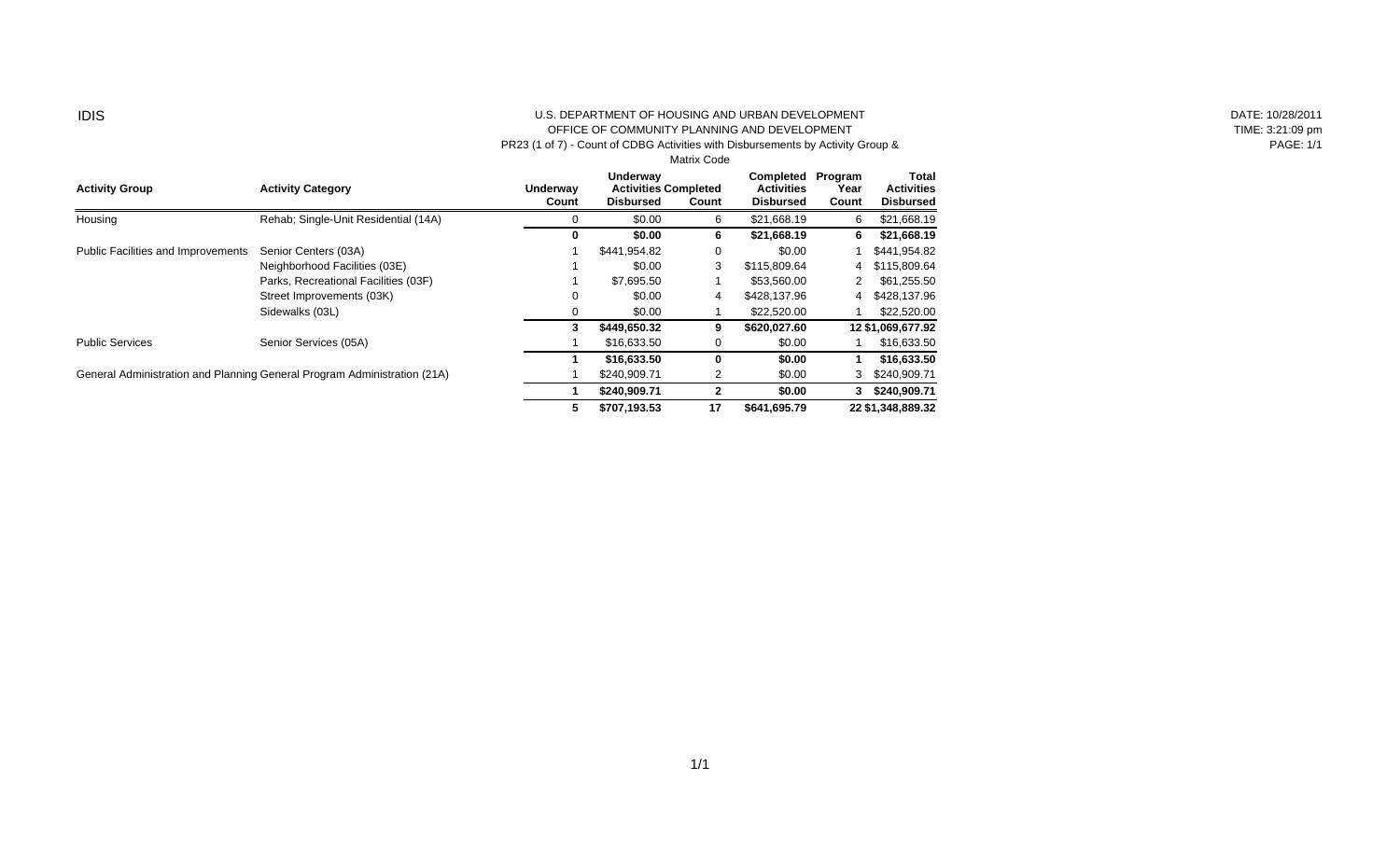#### IDIS U.S. DEPARTMENT OF HOUSING AND URBAN DEVELOPMENT OFFICE OF COMMUNITY PLANNING AND DEVELOPMENT PR23 (2 of 7) - CDBG Sum of Actual Accomplishments by Activity Group and

Accomplishment Type

| DATE: 10/27/2011 |
|------------------|
| TIME: 9:49:43 am |
| <b>PAGE: 1/1</b> |

| <b>Activity Group</b>                        | <b>Matrix Code</b>                                    | <b>Accomplishment Type</b> |             | Open Count Completed Count | Program Year<br><b>Totals</b> |
|----------------------------------------------|-------------------------------------------------------|----------------------------|-------------|----------------------------|-------------------------------|
| Housing                                      | Rehab; Single-Unit Residential Housing Units<br>(14A) |                            | 0           | 13                         | 13                            |
|                                              |                                                       |                            | 0           | 13                         | 13                            |
| <b>Public Facilities and</b><br>Improvements | Senior Centers (03A)                                  | <b>Public Facilities</b>   | 0           | 0                          | $\mathbf 0$                   |
|                                              | Neighborhood Facilities (03E)                         | <b>Public Facilities</b>   | 0           | 4,194                      | 4,194                         |
|                                              | Parks, Recreational Facilities<br>(03F)               | <b>Public Facilities</b>   | 3,840       | 504                        | 4,344                         |
|                                              | Street Improvements (03K)                             | Persons                    | 0           | 5,574                      | 5,574                         |
|                                              | Sidewalks (03L)                                       | <b>Public Facilities</b>   | $\mathbf 0$ | 469                        | 469                           |
|                                              |                                                       |                            | 3,840       | 10,741                     | 14,581                        |
| <b>Public Services</b>                       | Senior Services (05A)                                 | Persons                    | 50          | 0                          | 50                            |
|                                              |                                                       |                            | 50          | 0                          | 50                            |
|                                              |                                                       |                            | 3,890       | 10,754                     | 14,644                        |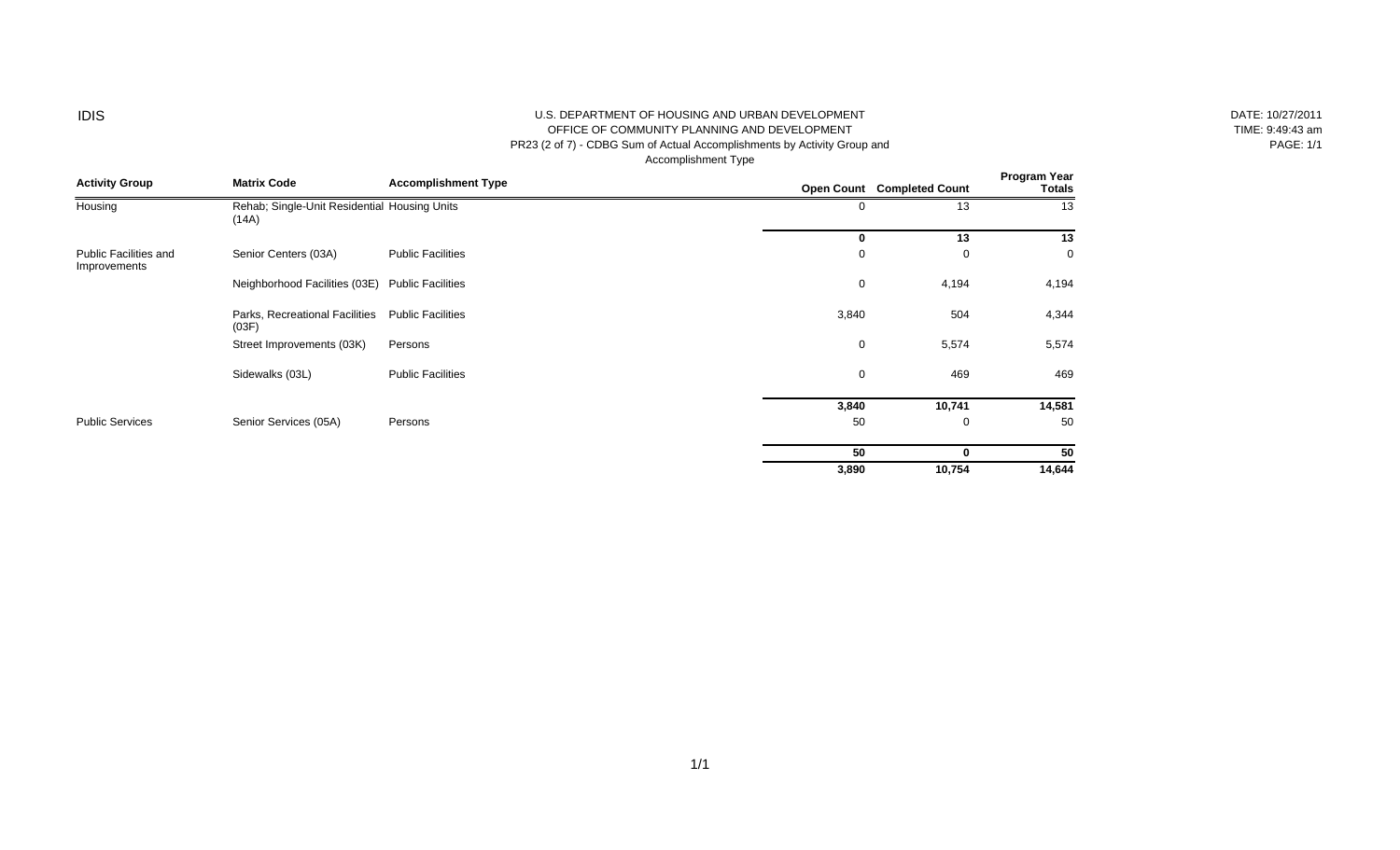#### IDIS U.S. DEPARTMENT OF HOUSING AND URBAN DEVELOPMENT OFFICE OF COMMUNITY PLANNING AND DEVELOPMENT PR23 (3 of 7) - CDBG Beneficiaries by Racial / Ethnic Category

| Housing-Non Race<br><b>Housing</b> |                               | Total<br><b>Persons</b> | Total<br>Hispanic | Total | Total<br>Hispanic<br>Persons Households Households |
|------------------------------------|-------------------------------|-------------------------|-------------------|-------|----------------------------------------------------|
| Housing                            | White                         | 0                       | 0                 |       | $\mathbf{0}$                                       |
|                                    |                               | 0                       | 0                 | 10    |                                                    |
|                                    | Black/African American        | 0                       | 0                 | 3     | O                                                  |
|                                    | Total                         | 0                       | $\bf{0}$          | 14    | 0                                                  |
| Non Housing                        | White                         | 3,964                   | 397               | 0     | $\mathbf{0}$                                       |
|                                    | Black/African American        | 561                     | 73                | 0     |                                                    |
|                                    | Asian                         | 349                     | 38                | 0     | 0                                                  |
|                                    | Other multi-racial            | 343                     | 44                | 0     |                                                    |
|                                    | Total                         | 5,217                   | 552               | 0     | 0                                                  |
| Total                              | White                         | 0                       | $\Omega$          |       | O                                                  |
|                                    |                               | 3,964                   | 397               | 10    |                                                    |
|                                    | <b>Black/African American</b> | 561                     | 73                | 3     | n                                                  |
|                                    | Asian                         | 349                     | 38                | 0     |                                                    |
|                                    | Other multi-racial            | 343                     | 44                | 0     |                                                    |
|                                    | Total                         | 5,217                   | 552               | 14    | 0                                                  |

DATE: 10/27/2011 TIME: 9:50:41 am PAGE: 1/1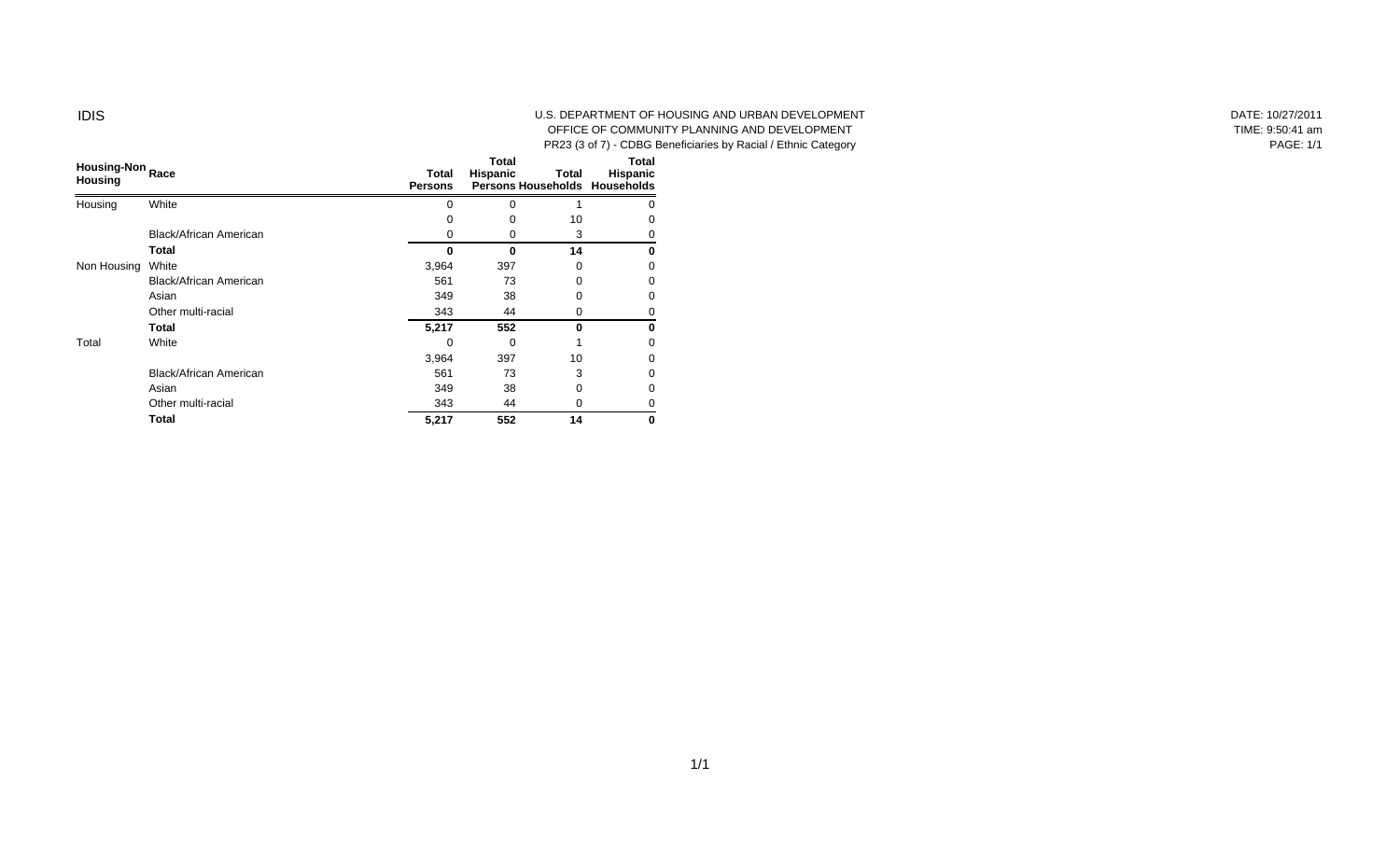#### IDIS U.S. DEPARTMENT OF HOUSING AND URBAN DEVELOPMENT OFFICE OF COMMUNITY PLANNING AND DEVELOPMENT PR23 (4 of 7) - CDBG Beneficiaries by Income Category

DATE: 10/27/2011 TIME: 9:51:22 am PAGE: 1/1

|         | <b>Income Levels</b>              | Owner    | Renter<br><b>Occupied Occupied Persons</b> |       |  |  |  |
|---------|-----------------------------------|----------|--------------------------------------------|-------|--|--|--|
| Housing | Extremely Low (<=30%)             | 0        | $\Omega$                                   | O     |  |  |  |
|         |                                   | 9        | 0                                          | 0     |  |  |  |
|         | Low ( $>30\%$ and $\leq 50\%$ )   |          | $\Omega$                                   | 0     |  |  |  |
|         |                                   |          | $\Omega$                                   | 0     |  |  |  |
|         | Mod ( $>50\%$ and $\leq 80\%$ )   | 0        | 0                                          | 0     |  |  |  |
|         |                                   | 3        | $\Omega$                                   | 0     |  |  |  |
|         | <b>Total Low-Mod</b>              |          | $\Omega$                                   | 0     |  |  |  |
|         |                                   | 13       | 0                                          | 0     |  |  |  |
|         | Non Low-Mod (>80%)                | 0        | $\Omega$                                   | 0     |  |  |  |
|         |                                   | 0        | $\Omega$                                   | 0     |  |  |  |
|         | <b>Total Beneficiaries</b>        |          | 0                                          | 0     |  |  |  |
|         |                                   | 13       | $\Omega$                                   | 0     |  |  |  |
|         | Non Housing Extremely Low (<=30%) | 0        | $\Omega$                                   | 0     |  |  |  |
|         | Low ( $>30\%$ and $\leq 50\%$ )   | 0        | 0                                          | 2,068 |  |  |  |
|         | Mod (>50% and <=80%)              | 0        | 0                                          | 3,149 |  |  |  |
|         | <b>Total Low-Mod</b>              | 0        | 0                                          | 5,217 |  |  |  |
|         | Non Low-Mod (>80%)                | $\Omega$ | $\Omega$                                   | 0     |  |  |  |
|         | <b>Total Beneficiaries</b>        | 0        | 0                                          | 5,217 |  |  |  |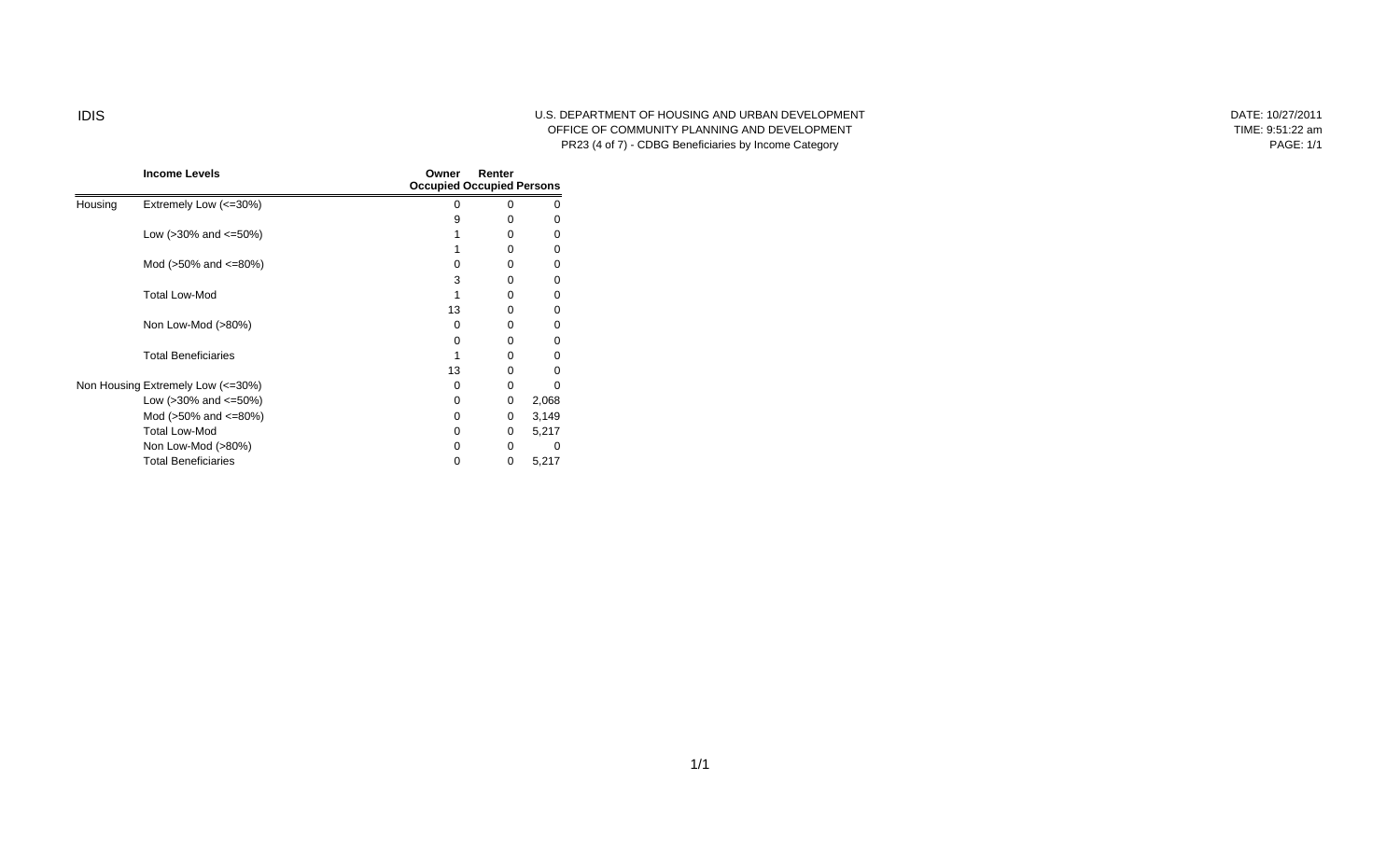#### IDIS U.S. DEPARTMENT OF HOUSING AND URBAN DEVELOPMENT OFFICE OF COMMUNITY PLANNING AND DEVELOPMENT PR23 (5 of 7) - Home Disbursements and Unit Completions

| DATE: 10/27/2011  |
|-------------------|
| TIME: 11:58:15 am |
| <b>PAGE: 1/1</b>  |

| <b>Activity Type</b>             | <b>Disbursed</b><br><b>Amount Completed Occupied</b> | Units | Units | <b>FRZJ 13 UI</b> |
|----------------------------------|------------------------------------------------------|-------|-------|-------------------|
| First Time Homebuyers            | \$362,335.03                                         | 17    |       |                   |
| <b>Existing Homeowners</b>       | \$339,284.40                                         | 24    | 24    |                   |
| Total, Homebuyers and Homeowners | \$701,619.43                                         | 41    | 41    |                   |
| <b>Grand Total</b>               | \$701,619.43                                         | 41    | 41    |                   |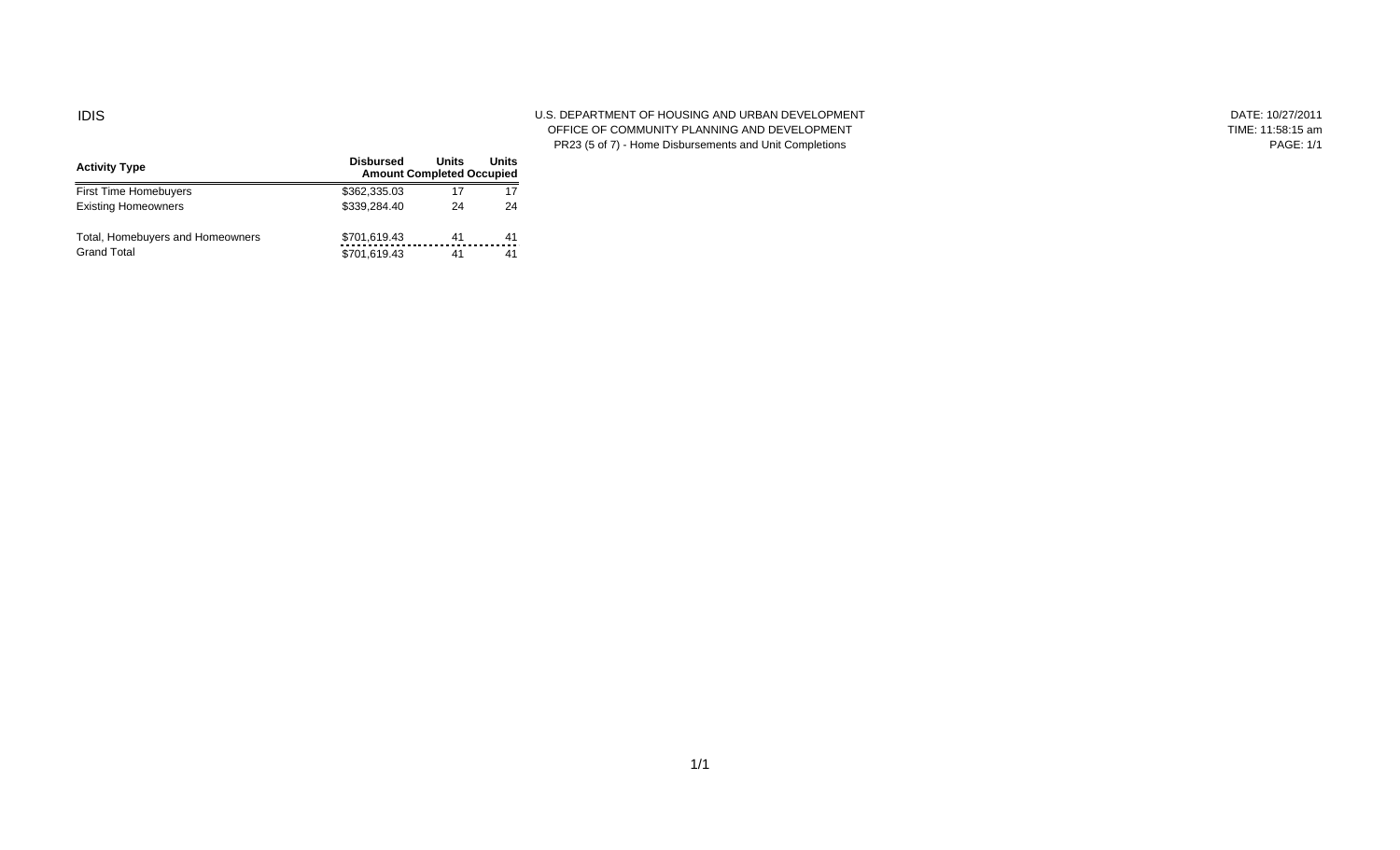#### IDIS U.S. DEPARTMENT OF HOUSING AND URBAN DEVELOPMENT OFFICE OF COMMUNITY PLANNING AND DEVELOPMENT PR23 (6 A of 7) - Home Unit Completions by Percent of Area Median Income

| DATE: 10/27/2011 |
|------------------|
| TIME: 9:53:32 am |
| PAGE: 1/1        |

|                                  |   |                 |   |                | <b>Units Completed</b> |        |
|----------------------------------|---|-----------------|---|----------------|------------------------|--------|
| <b>Activity Type</b>             |   | 0% 31% 51% 61%  |   |                | Total                  | Total  |
|                                  |   |                 |   | $\blacksquare$ | $0% -$                 | $0% -$ |
|                                  |   | 30% 50% 60% 80% |   |                | 60%                    | 80%    |
| <b>First Time Homebuyers</b>     | 0 | $\overline{2}$  |   | 14             | 3                      | 17     |
| <b>Existing Homeowners</b>       | 5 | 7               | 7 | 5              | 19                     | 24     |
|                                  | 0 | 0               | 1 | 0              | 1                      | 1      |
| Total, Homebuyers and Homeowners | 5 | 9               | 8 | 19             | 22                     | 41     |
|                                  | 0 | 0               | 1 | 0              | 1                      | 1      |
| <b>Grand Total</b>               | 5 | 9               | 8 | 19             | 22                     | 41     |
|                                  | 0 | 0               |   | 0              |                        |        |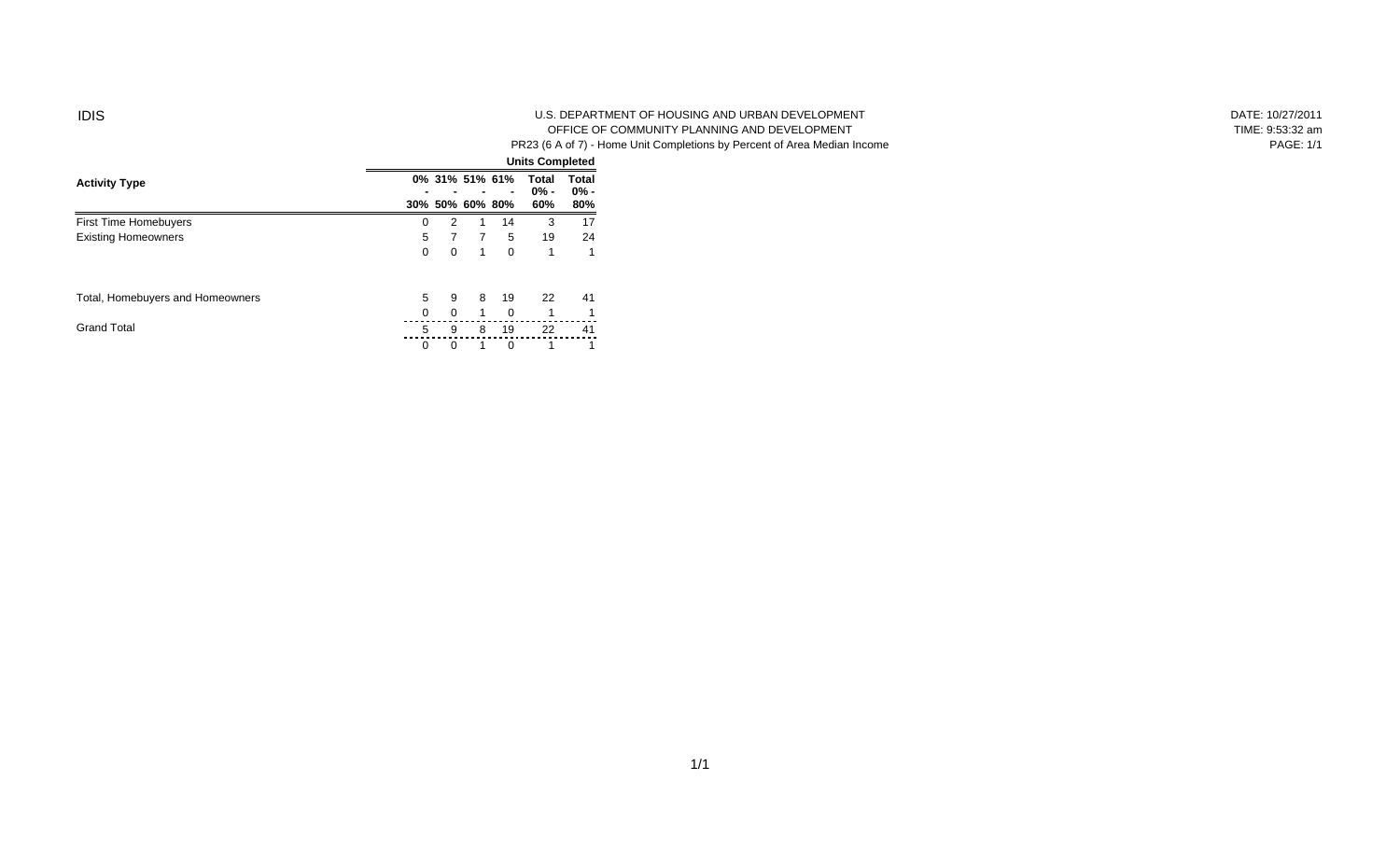#### IDIS U.S. DEPARTMENT OF HOUSING AND URBAN DEVELOPMENT OFFICE OF COMMUNITY PLANNING AND DEVELOPMENT PR23 (6 B of 7) - Home Unit Reported As Vacant

DATE: 10/27/2011 TIME: 9:52:25 am PAGE: 1/1

| <b>Activity Type</b>             | Reported<br>as<br>Vacant |
|----------------------------------|--------------------------|
| <b>First Time Homebuyers</b>     | Ω                        |
| <b>Existing Homeowners</b>       |                          |
|                                  |                          |
| Total, Homebuyers and Homeowners | O                        |
|                                  |                          |
| <b>Grand Total</b>               |                          |
|                                  |                          |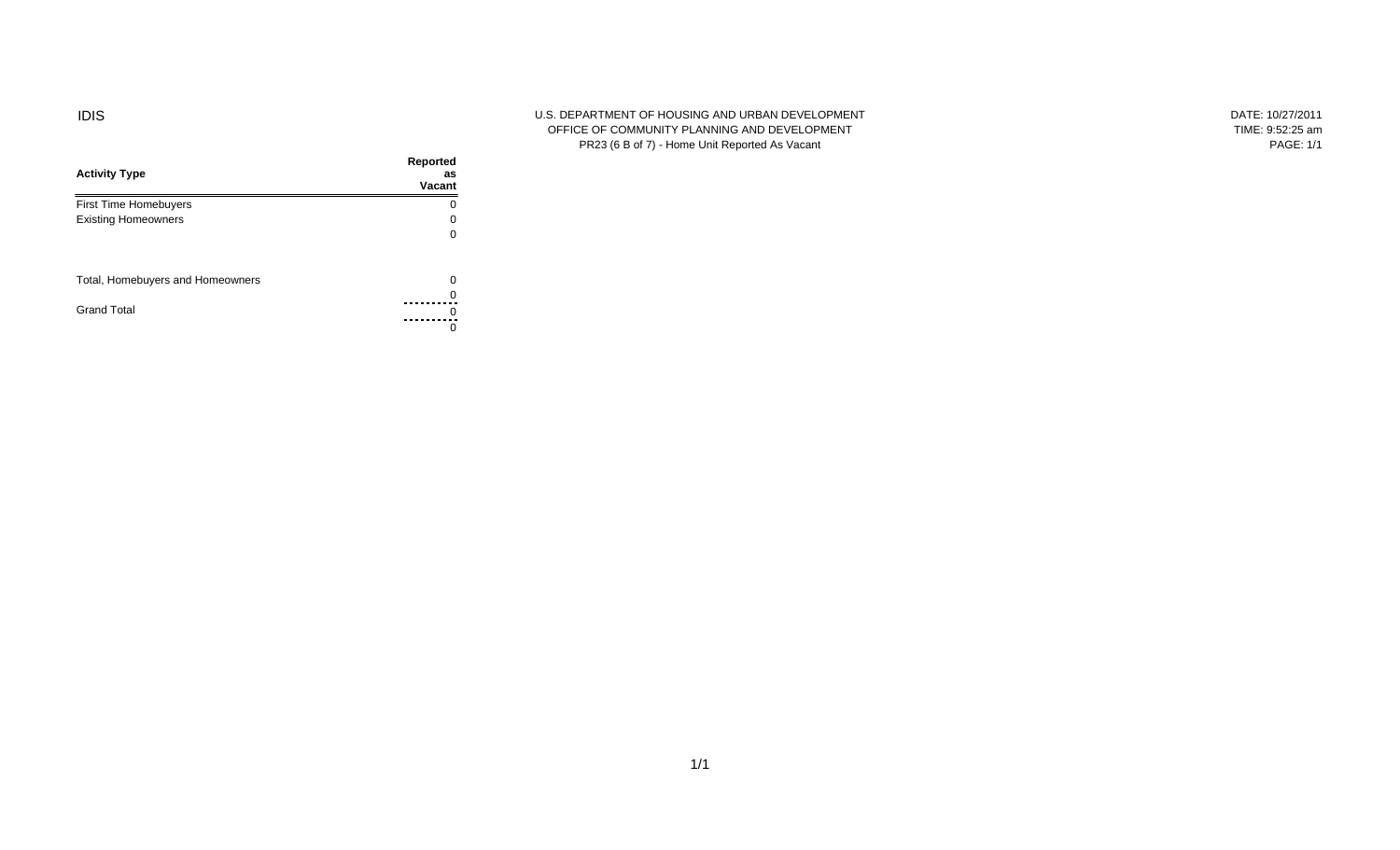#### IDIS U.S. DEPARTMENT OF HOUSING AND URBAN DEVELOPMENT OFFICE OF COMMUNITY PLANNING AND DEVELOPMENT PR23 (7 of 7) - Home Unit Completions by Racial / Ethnic Category

DATE: 10/27/2011 TIME: 9:54:26 am PAGE: 1/1

|                                |                           |                                                           |       |                                                             |                                                                    | <b>Total, Homebuyers and</b>                              |       |                                                 |
|--------------------------------|---------------------------|-----------------------------------------------------------|-------|-------------------------------------------------------------|--------------------------------------------------------------------|-----------------------------------------------------------|-------|-------------------------------------------------|
|                                |                           | <b>First Time Homebuvers</b>                              |       | <b>Existing Homeowners</b>                                  |                                                                    | Homeowners                                                |       | <b>Grand Total</b>                              |
|                                | Units<br><b>Completed</b> | <b>Units</b><br>Completed -<br><b>Hispanics Completed</b> | Units | Units<br>Units<br>Completed -<br><b>Hispanics Completed</b> | <b>Units</b><br>Units<br>Completed -<br><b>Hispanics Completed</b> | <b>Units</b><br>Completed -<br><b>Hispanics Completed</b> | Units | <b>Units</b><br>Completed -<br><b>Hispanics</b> |
| White                          | 10                        |                                                           | 18    |                                                             | 28                                                                 |                                                           | 28    |                                                 |
|                                |                           |                                                           |       |                                                             |                                                                    |                                                           |       |                                                 |
| <b>Black/African American</b>  |                           |                                                           |       |                                                             |                                                                    |                                                           |       |                                                 |
| Asian                          |                           |                                                           |       |                                                             |                                                                    |                                                           |       |                                                 |
| Black/African American & White |                           |                                                           |       |                                                             |                                                                    |                                                           |       |                                                 |
| Total                          | 17                        |                                                           | 25    |                                                             | 42                                                                 | 12                                                        | 42    | 12                                              |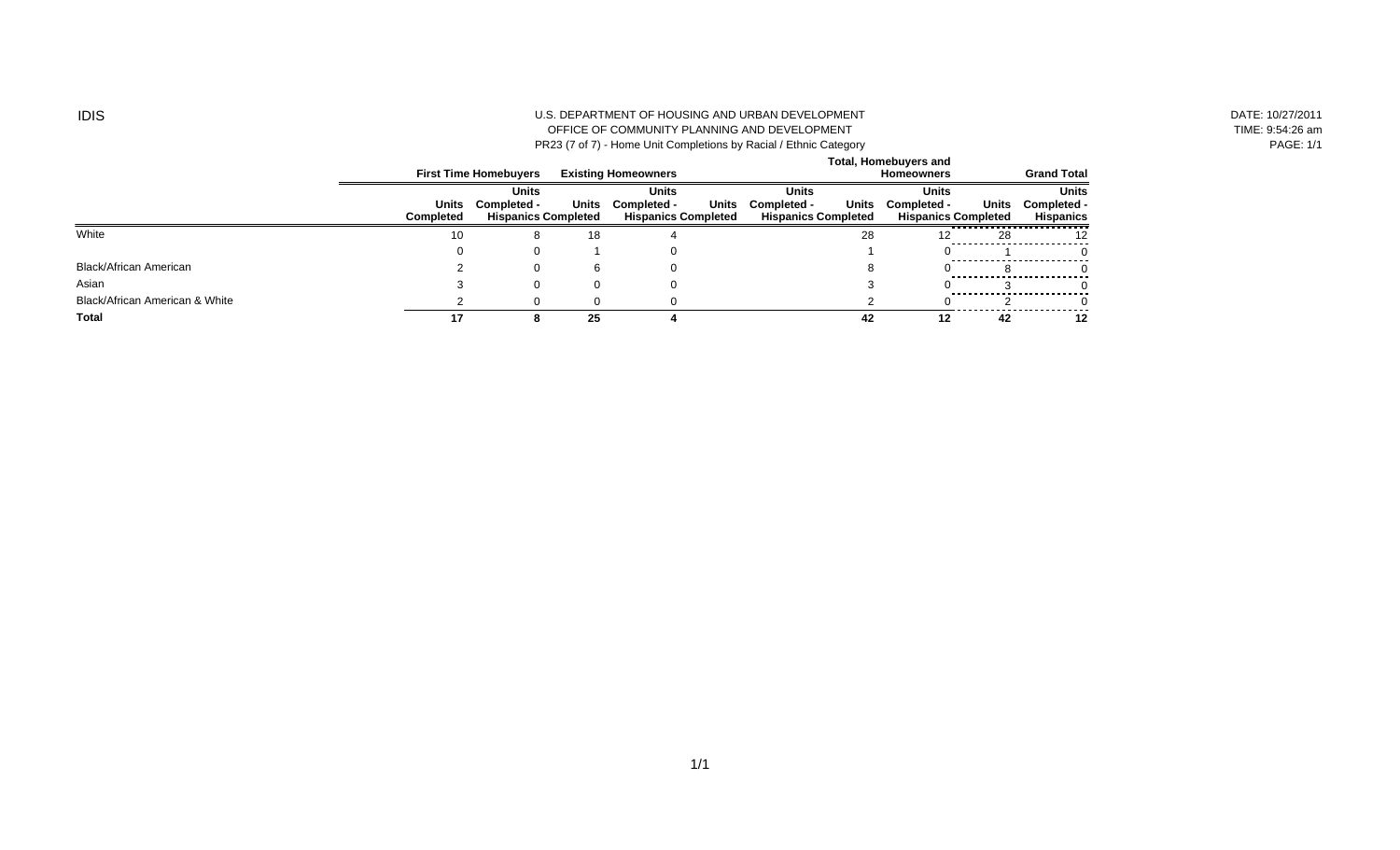#### IDIS U.S. DEPARTMENT OF HOUSING AND URBAN DEVELOPMENT OFFICE OF COMMUNITY PLANNING AND DEVELOPMENT PR 26 - CDBG Financial Summary Report

| DATE: 11/1/2011  |
|------------------|
| TIME: 8:43:51 am |
| <b>PAGE: 1/2</b> |

| Grantee                                                                           | ATLANTIC COUNTY, NJ |
|-----------------------------------------------------------------------------------|---------------------|
| Program Year                                                                      | 2010                |
| <b>PART I: SUMMARY OF CDBG RESOURCES</b>                                          |                     |
| 01 UNEXPENDED CDBG FUNDS AT END OF PREVIOUS PROGRAM<br><b>YEAR</b>                | 1,819,206.01        |
| 02 ENTITLEMENT GRANT                                                              | 1,424,682.00        |
| 03 SURPLUS URBAN RENEWAL                                                          | 0.00                |
| 04 SECTION 108 GUARANTEED LOAN FUNDS                                              | 0.00                |
| 05 CURRENT YEAR PROGRAM INCOME                                                    | 11,650.00           |
| 06 RETURNS                                                                        | 0.00                |
| 07 ADJUSTMENT TO COMPUTE TOTAL AVAILABLE                                          | 0.00                |
| 08 TOTAL AVAILABLE (SUM, LINES 01-07)                                             | 3,255,538.01        |
| <b>PART II: SUMMARY OF CDBG EXPENDITURES</b>                                      |                     |
| 09 DISBURSEMENTS OTHER THAN SECTION 108 REPAYMENTS<br>AND PLANNING/ADMINISTRATION | 1,107,979.61        |
| 10 ADJUSTMENT TO COMPUTE TOTAL AMOUNT SUBJECT TO<br><b>LOW/MOD BENEFIT</b>        | 0.00                |
| 11 AMOUNT SUBJECT TO LOW/MOD BENEFIT (LINE 09 + LINE 10)                          | 1,107,979.61        |
| 12 DISBURSED IN IDIS FOR PLANNING/ADMINISTRATION                                  | 240,909.71          |
| 13 DISBURSED IN IDIS FOR SECTION 108 REPAYMENTS                                   | 0.00                |
| 14 ADJUSTMENT TO COMPUTE TOTAL EXPENDITURES                                       | 0.00                |
| 15 TOTAL EXPENDITURES (SUM, LINES 11-14)                                          | 1,348,889.32        |
| 16 UNEXPENDED BALANCE (LINE 08 - LINE 15)                                         | 1,906,648.69        |
| PART III: LOWMOD BENEFIT THIS REPORTING PERIOD                                    |                     |
| 17 EXPENDED FOR LOW/MOD HOUSING IN SPECIAL AREAS                                  | 0.00                |
| 18 EXPENDED FOR LOW/MOD MULTI-UNIT HOUSING                                        | 0.00                |
| 19 DISBURSED FOR OTHER LOW/MOD ACTIVITIES                                         | 1,107,979.61        |
| 20 ADJUSTMENT TO COMPUTE TOTAL LOW/MOD CREDIT                                     | 0.00                |
| 21 TOTAL LOW/MOD CREDIT (SUM, LINES 17-20)                                        | 1,107,979.61        |
| 22 PERCENT LOW/MOD CREDIT (LINE 21/LINE 11)                                       | 100.00%             |
| <b>LOW/MOD BENEFIT FOR MULTI-YEAR CERTIFICATIONS</b>                              |                     |
| 23 PROGRAM YEARS(PY) COVERED IN CERTIFICATION                                     | PY: PY: PY:         |
| 24 CUMULATIVE NET EXPENDITURES SUBJECT TO LOW/MOD<br>BENEFIT CALCULATION          | 0.00                |
| 25 CUMULATIVE EXPENDITURES BENEFITING LOW/MOD PERSONS                             | 0.00                |
| 26 PERCENT BENEFIT TO LOW/MOD PERSONS (LINE 25/LINE 24)                           | 0.00%               |
| PART IV: PUBLIC SERVICE (PS) CAP CALCULATIONS                                     |                     |
| 27 DISBURSED IN IDIS FOR PUBLIC SERVICES                                          | 16,633.50           |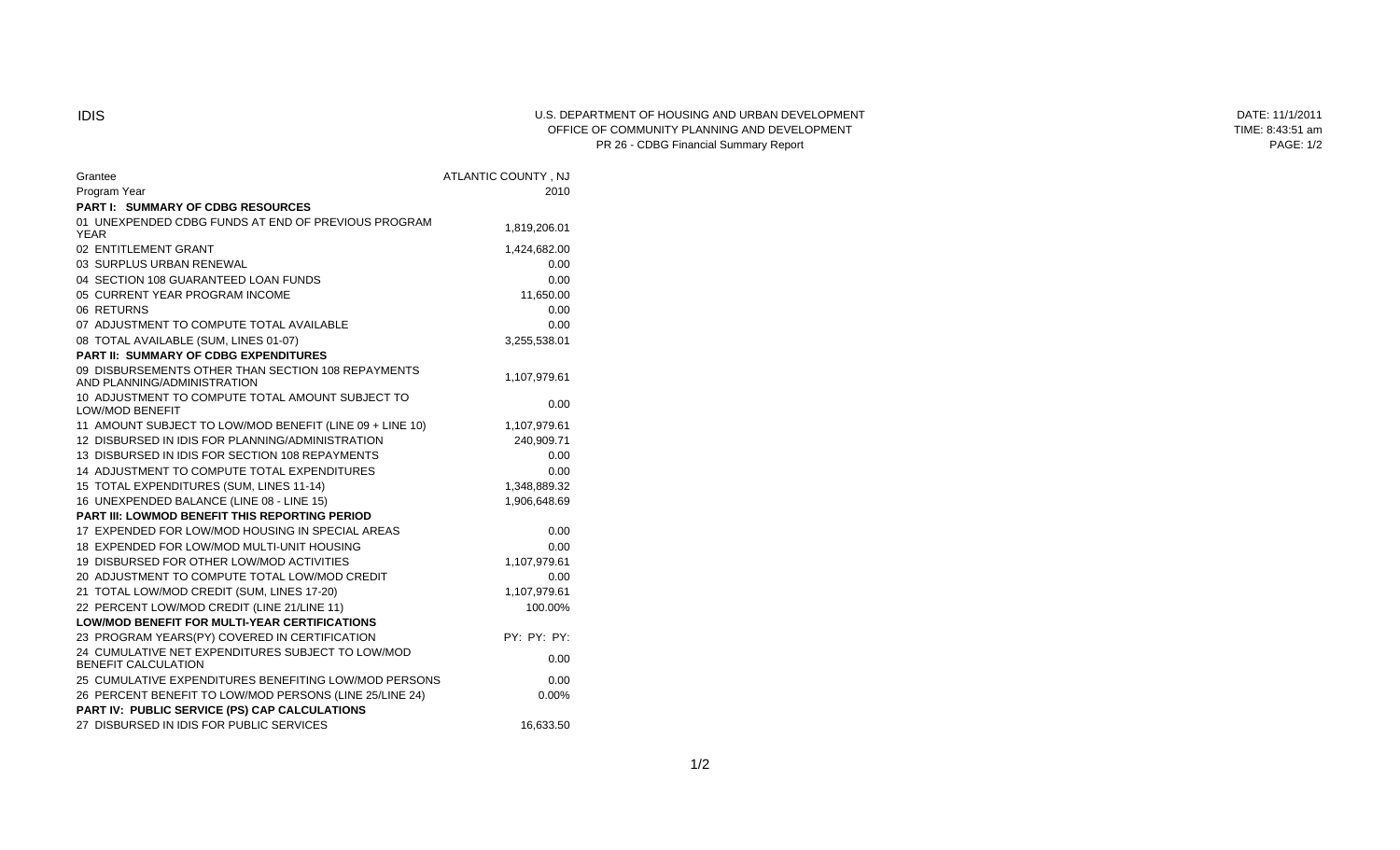#### IDIS U.S. DEPARTMENT OF HOUSING AND URBAN DEVELOPMENT OFFICE OF COMMUNITY PLANNING AND DEVELOPMENT PR 26 - CDBG Financial Summary Report

DATE: 11/1/2011 TIME: 8:43:51 am PAGE: 2/2

| 28 PS UNLIQUIDATED OBLIGATIONS AT END OF CURRENT<br>PROGRAM YEAR  | 0.00         |  |
|-------------------------------------------------------------------|--------------|--|
| 29 PS UNLIQUIDATED OBLIGATIONS AT END OF PREVIOUS<br>PROGRAM YEAR | 0.00         |  |
| 30 ADJUSTMENT TO COMPUTE TOTAL PS OBLIGATIONS                     | 0.00         |  |
| 31 TOTAL PS OBLIGATIONS (LINE 27 + LINE 28 - LINE 29 + LINE 30)   | 16,633.50    |  |
| 32 ENTITLEMENT GRANT                                              | 1,424,682.00 |  |
| 33 PRIOR YEAR PROGRAM INCOME                                      | 27,170.00    |  |
| 34 ADJUSTMENT TO COMPUTE TOTAL SUBJECT TO PS CAP                  | 0.00         |  |
| 35 TOTAL SUBJECT TO PS CAP (SUM, LINES 32-34)                     | 1,451,852.00 |  |
| 36 PERCENT FUNDS OBLIGATED FOR PS ACTIVITIES (LINE 31/LINE<br>35) | 1.15%        |  |
| PART V: PLANNING AND ADMINISTRATION (PA) CAP                      |              |  |
| 37 DISBURSED IN IDIS FOR PLANNING/ADMINISTRATION                  | 240,909.71   |  |
| 38 PA UNLIQUIDATED OBLIGATIONS AT END OF CURRENT<br>PROGRAM YEAR  | 0.00         |  |
| 39 PA UNLIQUIDATED OBLIGATIONS AT END OF PREVIOUS<br>PROGRAM YEAR | 0.00         |  |
| 40 ADJUSTMENT TO COMPUTE TOTAL PA OBLIGATIONS                     | 0.00         |  |
| 41 TOTAL PA OBLIGATIONS (LINE 37 + LINE 38 - LINE 39 + LINE 40)   | 240,909.71   |  |
| <b>42 ENTITLEMENT GRANT</b>                                       | 1,424,682.00 |  |
| <b>43 CURRENT YEAR PROGRAM INCOME</b>                             | 11,650.00    |  |
| 44 ADJUSTMENT TO COMPUTE TOTAL SUBJECT TO PA CAP                  | 0.00         |  |
| 45 TOTAL SUBJECT TO PA CAP (SUM, LINES 42-44)                     | 1,436,332.00 |  |
| 46 PERCENT FUNDS OBLIGATED FOR PA ACTIVITIES (LINE 41/LINE<br>45) | 16.77%       |  |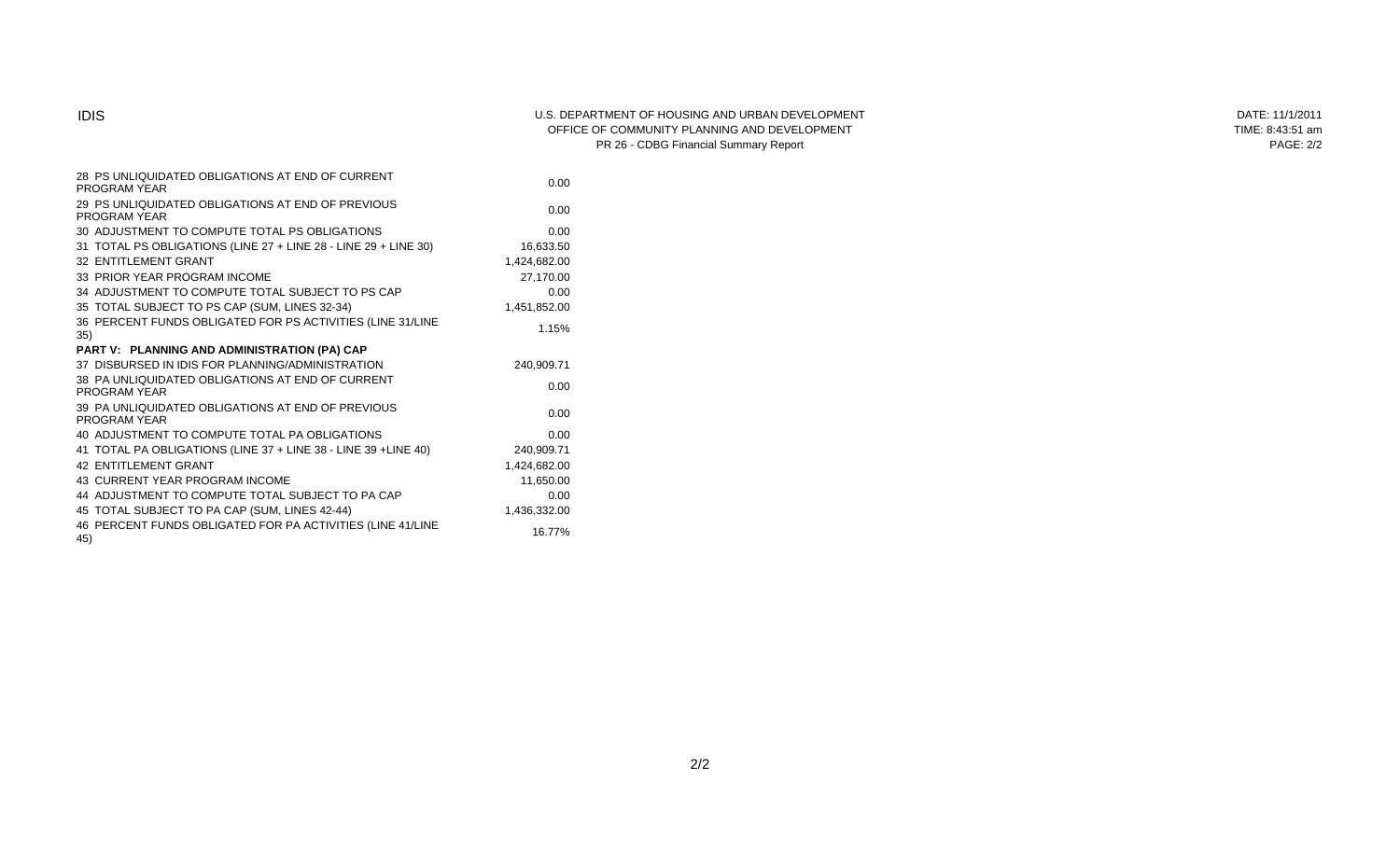

U.S. Department of Housing and Urban Development Office of Community Planning and Development Integrated Disbursement and Information System CDBG Activity Summary Report (GPR) for Program Year 2011 ATLANTIC COUNTY

8:39 Time: Page: 1 Date: 01-Nov-2011

<u>. . . . . . . . . . . .</u>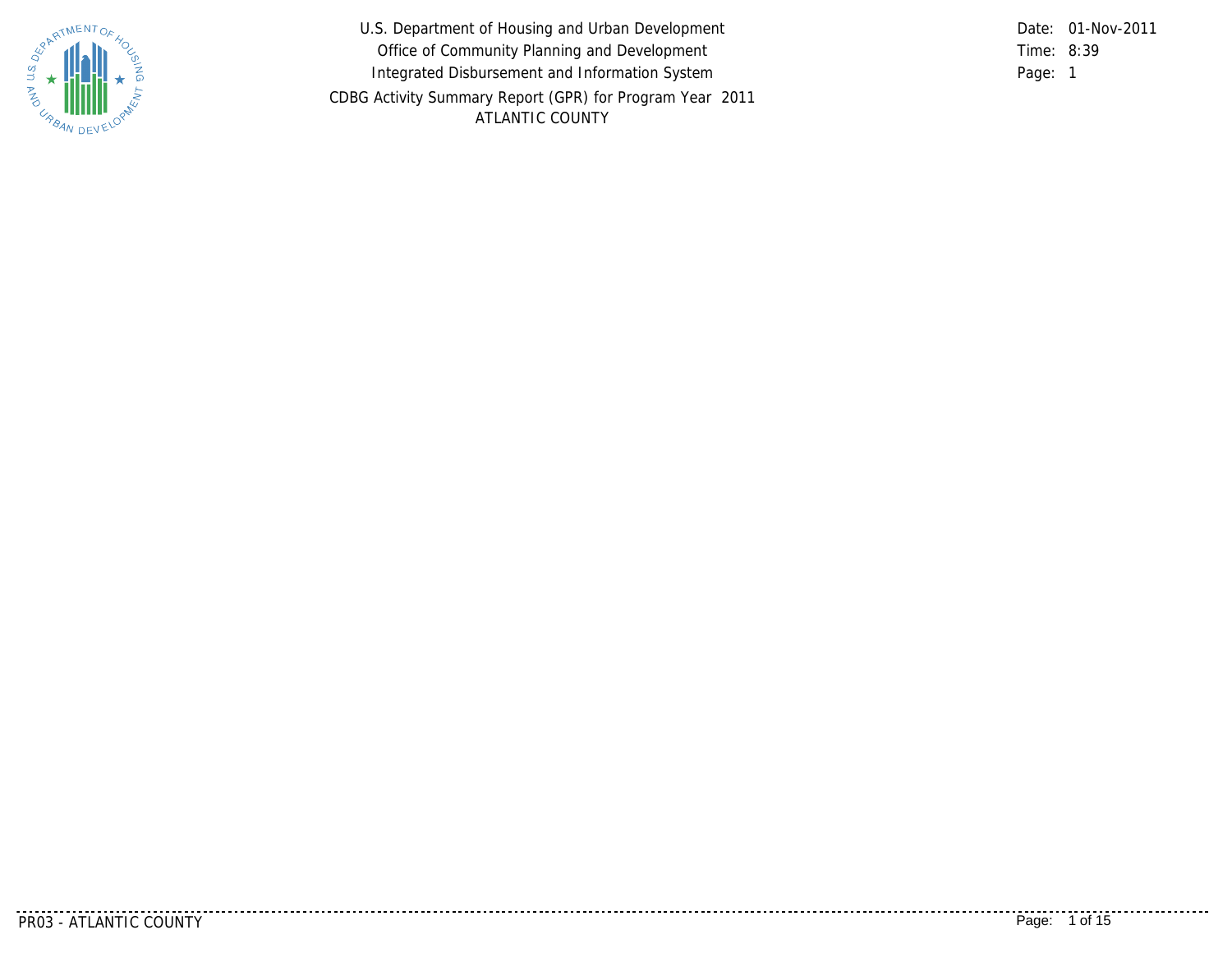#### **PGM Year:** 2007

**Project:** 0005 - SENIOR CENTERS

#### **IDIS Activity:** 320 - GALLOWAY SENIOR CENTER

| Status:   | Open                                          |  |
|-----------|-----------------------------------------------|--|
| Location: | 300 E Jimmie Leeds Rd Galloway, NJ 08205-4109 |  |

Matrix Code: Senior Centers (03A) Availability/accessibility Objective: Create suitable living environments Outcome:

National Objective: LMC

#### **Financing**<br>GALLOWAY Funded Amount: Drawn In Program Year: Drawn Thru Program Year: **Initial Funding Date:** 04/13/2004 914,580.00 868,582.22 0.00

#### **Description:**

CONSTRUCTION OF A SENIOR CENTER FOR THE BENEFIT OF LOW INCOMRESIDENTS IN

#### **Proposed Accomplishments**

Public Facilities : 2

#### **Actual Accomplishments**

|                                                          |       | Owner    | Renter |          |       | Total    | Person |          |  |
|----------------------------------------------------------|-------|----------|--------|----------|-------|----------|--------|----------|--|
| Number assisted:                                         | Total | Hispanic | Total  | Hispanic | Total | Hispanic | Total  | Hispanic |  |
| White:                                                   |       |          |        |          |       |          | U      |          |  |
| Black/African American:                                  |       |          |        |          |       |          |        |          |  |
| Asian:                                                   |       |          |        |          |       |          |        |          |  |
| American Indian/Alaskan Native:                          |       |          | C      |          |       |          |        |          |  |
| Native Hawaiian/Other Pacific Islander:                  |       |          |        |          |       |          |        |          |  |
| American Indian/Alaskan Native & White:                  |       |          |        |          |       |          |        |          |  |
| Asian White:                                             |       |          | 0      |          |       |          | 0      |          |  |
| Black/African American & White:                          |       |          |        |          |       |          |        |          |  |
| American Indian/Alaskan Native & Black/African American: |       |          |        |          |       |          |        |          |  |
| Other multi-racial:                                      |       |          |        |          |       |          |        |          |  |
| Asian/Pacific Islander:                                  |       |          | 0      |          |       |          | 0      |          |  |
| Hispanic:                                                |       |          | O      | 0        |       |          |        |          |  |
| Total:                                                   | Ω     |          | 0      | $\bf{0}$ | o     |          |        |          |  |
| Female-headed Households:                                |       |          |        |          |       |          |        |          |  |

#### *Income Category:*

|                      | Owner | Renter | Total | <b>Person</b> |
|----------------------|-------|--------|-------|---------------|
| <b>Extremely Low</b> | 0     |        |       |               |
| Low Mod              | 0     |        |       |               |
| Moderate             | 0     | O      |       |               |
| Non Low Moderate     | 0     |        | O     |               |
| Total                | 0     |        |       |               |
| Percent Low/Mod      |       |        |       |               |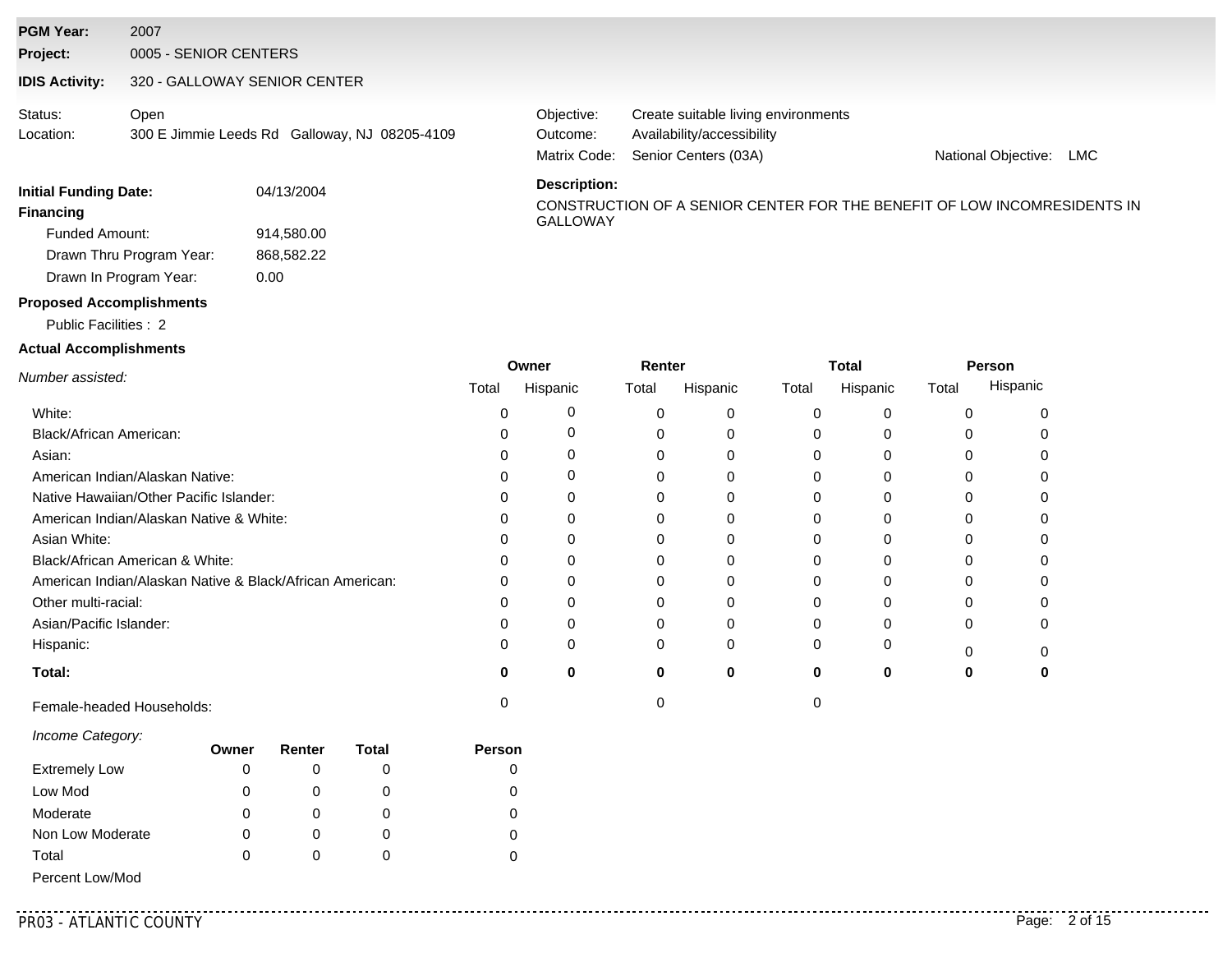| <b>Annual Accomplishments</b>                |                                 | <b>Accomplishment Narrative</b>                                                                                                                                                                                                                                                                                                                                                                                     |                                        |                                                                                                    |                            |  |  |
|----------------------------------------------|---------------------------------|---------------------------------------------------------------------------------------------------------------------------------------------------------------------------------------------------------------------------------------------------------------------------------------------------------------------------------------------------------------------------------------------------------------------|----------------------------------------|----------------------------------------------------------------------------------------------------|----------------------------|--|--|
| Year<br>2008<br>2003<br>2004<br>2010<br>2005 | # Benefitting                   | GALLOWAY ACQUIRED PROPERTY ON MARCH 16, 2009<br>PROJECT IS A MULTI YEAR PROJECT. ACTIVITY HAS BEGUN AND CONSTRUCTION IS ANTICIPATED TO BEGIN IN 2005.<br>PROJECT PENDING AWAITING ADDITIONAL FUNDING<br>construction including electrical work, ADA restroom renovations, HVAC, roof repair, ADA doors and plumbing-approximately 90% complete<br>FUNDS ADDED IN 2003, 2004, 2005 AND 2006 FOR A TOTAL OF \$608,451 |                                        |                                                                                                    |                            |  |  |
| <b>PGM Year:</b>                             | 2006                            |                                                                                                                                                                                                                                                                                                                                                                                                                     |                                        |                                                                                                    |                            |  |  |
| Project:                                     |                                 | 0006 - NEIGHBORHOOD FACILITIES                                                                                                                                                                                                                                                                                                                                                                                      |                                        |                                                                                                    |                            |  |  |
| <b>IDIS Activity:</b>                        |                                 | 557 - ADA IMPROVEMENTS - CORBIN CITY                                                                                                                                                                                                                                                                                                                                                                                |                                        |                                                                                                    |                            |  |  |
| Status:<br>Location:                         | Open                            | UNDECIDED CORBIN CITY, NJ 08221                                                                                                                                                                                                                                                                                                                                                                                     | Objective:<br>Outcome:<br>Matrix Code: | Create suitable living environments<br>Availability/accessibility<br>Neighborhood Facilities (03E) | National Objective:<br>LMC |  |  |
| <b>Initial Funding Date:</b>                 |                                 | 11/01/2007                                                                                                                                                                                                                                                                                                                                                                                                          | <b>Description:</b>                    |                                                                                                    |                            |  |  |
| Financing                                    |                                 |                                                                                                                                                                                                                                                                                                                                                                                                                     |                                        | CONTINUED USE OF CDBG FUNDS TO UNDERTAKE ADA IMPROVEMENTS ATCITY HALL TO                           |                            |  |  |
| Funded Amount:                               |                                 | 66,928.46                                                                                                                                                                                                                                                                                                                                                                                                           |                                        | PROVIDE ACCESSIBILITY FOR THE ELDERLY AND THE HANDICAPPED                                          |                            |  |  |
|                                              | Drawn Thru Program Year:        | 0.00                                                                                                                                                                                                                                                                                                                                                                                                                |                                        |                                                                                                    |                            |  |  |
|                                              | Drawn In Program Year:          | 0.00                                                                                                                                                                                                                                                                                                                                                                                                                |                                        |                                                                                                    |                            |  |  |
|                                              | <b>Proposed Accomplishments</b> |                                                                                                                                                                                                                                                                                                                                                                                                                     |                                        |                                                                                                    |                            |  |  |
| Public Facilities: 1                         |                                 |                                                                                                                                                                                                                                                                                                                                                                                                                     |                                        |                                                                                                    |                            |  |  |

### **Actual Accomplishments**

|                                                          |       | Owner    | Renter |          |       | Total    | Person |          |  |
|----------------------------------------------------------|-------|----------|--------|----------|-------|----------|--------|----------|--|
| Number assisted:                                         | Total | Hispanic | Total  | Hispanic | Total | Hispanic | Total  | Hispanic |  |
| White:                                                   |       |          |        |          |       | 0        | O      | 0        |  |
| Black/African American:                                  |       |          |        |          |       | 0        | 0      | O        |  |
| Asian:                                                   |       |          |        |          |       | 0        | 0      |          |  |
| American Indian/Alaskan Native:                          |       |          |        |          |       | 0        | U      |          |  |
| Native Hawaiian/Other Pacific Islander:                  |       |          | 0      |          |       | 0        |        |          |  |
| American Indian/Alaskan Native & White:                  |       |          | 0      |          |       | 0        |        | 0        |  |
| Asian White:                                             |       |          | 0      |          |       | 0        | 0      | 0        |  |
| Black/African American & White:                          |       |          | 0      |          |       | 0        | U      | 0        |  |
| American Indian/Alaskan Native & Black/African American: |       |          | 0      |          |       | $\Omega$ |        | 0        |  |
| Other multi-racial:                                      |       |          |        |          |       | $\Omega$ |        | 0        |  |
| Asian/Pacific Islander:                                  |       |          |        |          |       | 0        | 0      | 0        |  |
| Hispanic:                                                |       |          | 0      | 0        | 0     | 0        | U      | 0        |  |
| Total:                                                   | o     | 0        | 0      | 0        | 0     | 0        | 0      | 0        |  |
| Female-headed Households:                                |       |          |        |          |       |          |        |          |  |
| Income Category:                                         |       |          |        |          |       |          |        |          |  |

**Owner Renter Total Person**

............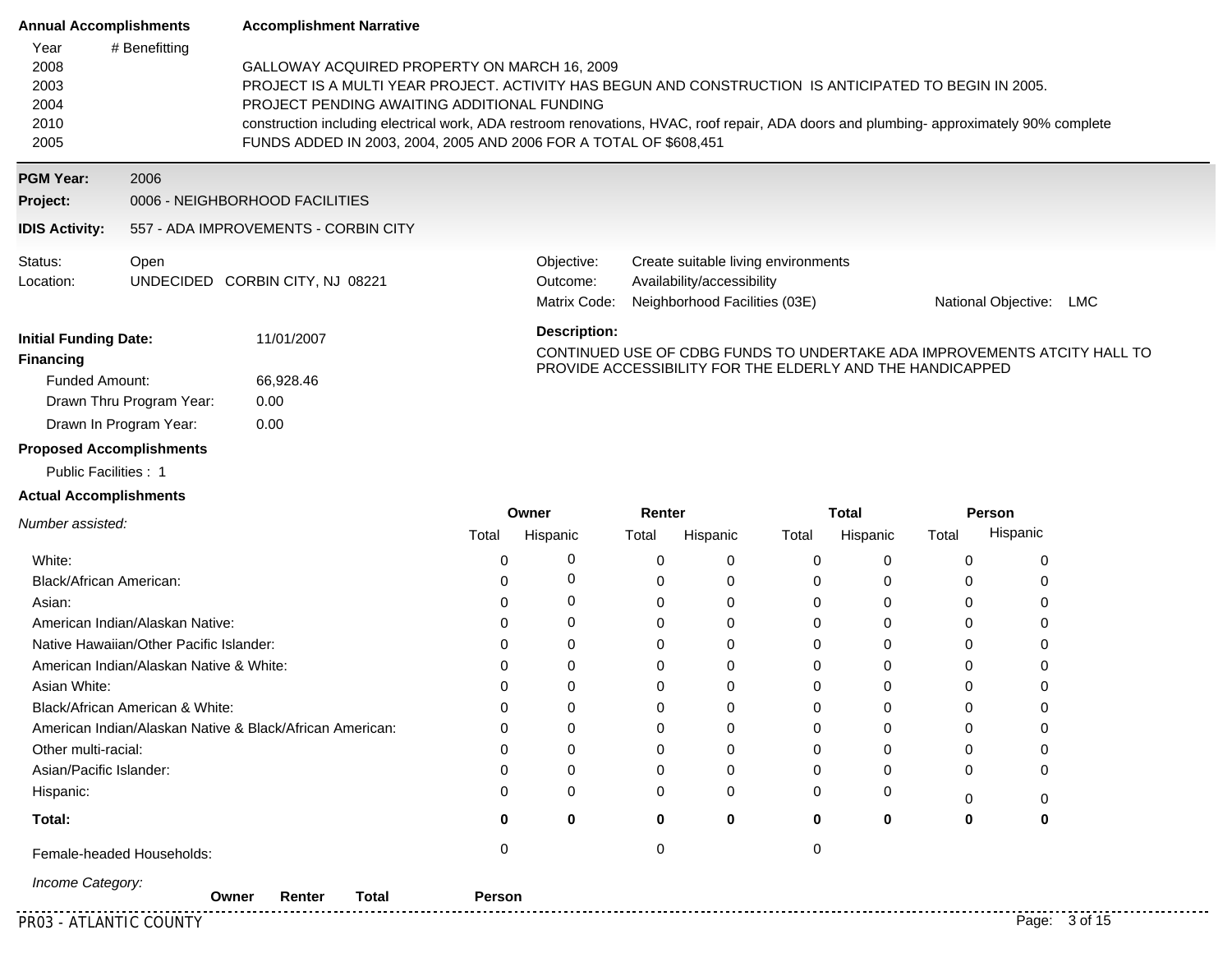| <b>Extremely Low</b>                                           |                                                                                | 0                               | 0                                                                                                                                 | 0                                                                   | 0 |                                        |                                                                                                                                   |                         |  |  |  |
|----------------------------------------------------------------|--------------------------------------------------------------------------------|---------------------------------|-----------------------------------------------------------------------------------------------------------------------------------|---------------------------------------------------------------------|---|----------------------------------------|-----------------------------------------------------------------------------------------------------------------------------------|-------------------------|--|--|--|
| Low Mod                                                        |                                                                                | 0                               | 0                                                                                                                                 | 0                                                                   | 0 |                                        |                                                                                                                                   |                         |  |  |  |
| Moderate                                                       |                                                                                | 0                               | 0                                                                                                                                 | 0                                                                   | 0 |                                        |                                                                                                                                   |                         |  |  |  |
| Non Low Moderate                                               |                                                                                | 0                               | 0                                                                                                                                 | $\mathbf 0$                                                         | 0 |                                        |                                                                                                                                   |                         |  |  |  |
| Total                                                          |                                                                                | 0                               | 0                                                                                                                                 | $\mathbf 0$                                                         | 0 |                                        |                                                                                                                                   |                         |  |  |  |
| Percent Low/Mod                                                |                                                                                |                                 |                                                                                                                                   |                                                                     |   |                                        |                                                                                                                                   |                         |  |  |  |
| <b>Annual Accomplishments</b>                                  |                                                                                | <b>Accomplishment Narrative</b> |                                                                                                                                   |                                                                     |   |                                        |                                                                                                                                   |                         |  |  |  |
| Year<br>2009                                                   | # Benefitting                                                                  |                                 |                                                                                                                                   | Developing Project, additional funds needed to complete the project |   |                                        |                                                                                                                                   |                         |  |  |  |
| 2010                                                           |                                                                                |                                 |                                                                                                                                   |                                                                     |   |                                        | Concept for project solidified, awaiting accumulation of sufficient funds to proceed.                                             |                         |  |  |  |
| <b>PGM Year:</b>                                               | 2006                                                                           |                                 |                                                                                                                                   |                                                                     |   |                                        |                                                                                                                                   |                         |  |  |  |
| Project:                                                       | 0011 - STREET IMPROVEMENTS                                                     |                                 |                                                                                                                                   |                                                                     |   |                                        |                                                                                                                                   |                         |  |  |  |
| <b>IDIS Activity:</b>                                          | 563 - HAMMONTON STREET 2006                                                    |                                 |                                                                                                                                   |                                                                     |   |                                        |                                                                                                                                   |                         |  |  |  |
| Status:<br>Location:                                           | Canceled<br>12TH ST HAMMONTON, NJ 08037                                        |                                 |                                                                                                                                   |                                                                     |   | Objective:<br>Outcome:                 | Create suitable living environments<br>Availability/accessibility                                                                 |                         |  |  |  |
|                                                                |                                                                                |                                 |                                                                                                                                   |                                                                     |   | Matrix Code:                           | Street Improvements (03K)                                                                                                         | National Objective: LMA |  |  |  |
| <b>Initial Funding Date:</b><br>11/01/2007<br><b>Financing</b> |                                                                                |                                 | <b>Description:</b><br>STREET IMPROVEMENTS WASHINGTON ST FROM 12TH TO SOMMERBY STPROJECT WILL<br>INCLUDE RESURFACING AND DRAINAGE |                                                                     |   |                                        |                                                                                                                                   |                         |  |  |  |
| <b>Funded Amount:</b>                                          |                                                                                | 0.00                            |                                                                                                                                   |                                                                     |   |                                        |                                                                                                                                   |                         |  |  |  |
|                                                                | Drawn Thru Program Year:                                                       | 0.00                            |                                                                                                                                   |                                                                     |   |                                        |                                                                                                                                   |                         |  |  |  |
| Drawn In Program Year:                                         |                                                                                | 0.00                            |                                                                                                                                   |                                                                     |   |                                        |                                                                                                                                   |                         |  |  |  |
| <b>Proposed Accomplishments</b><br>People (General): 891       | Total Population in Service Area: 891<br>Census Tract Percent Low / Mod: 46.80 |                                 |                                                                                                                                   |                                                                     |   |                                        |                                                                                                                                   |                         |  |  |  |
| <b>Annual Accomplishments</b>                                  |                                                                                | <b>Accomplishment Narrative</b> |                                                                                                                                   |                                                                     |   |                                        |                                                                                                                                   |                         |  |  |  |
| Year<br>2006<br>2009                                           | # Benefitting                                                                  | NO ACTIVITY TO DATE             |                                                                                                                                   |                                                                     |   |                                        | Have not yet begun project, may redirect these funds to another project if they can not identify additional funds to complete it. |                         |  |  |  |
| <b>PGM Year:</b>                                               | 2006                                                                           |                                 |                                                                                                                                   |                                                                     |   |                                        |                                                                                                                                   |                         |  |  |  |
| Project:                                                       | 0016 - Public Service                                                          |                                 |                                                                                                                                   |                                                                     |   |                                        |                                                                                                                                   |                         |  |  |  |
| <b>IDIS Activity:</b>                                          | 713 - Absecon Senior Transportation Operating                                  |                                 |                                                                                                                                   |                                                                     |   |                                        |                                                                                                                                   |                         |  |  |  |
| Status:<br>Location:                                           | Open<br>Absecon Senior Center Absecon, NJ 08201                                |                                 |                                                                                                                                   |                                                                     |   | Objective:<br>Outcome:<br>Matrix Code: | Create suitable living environments<br>Availability/accessibility<br>Senior Services (05A)                                        | National Objective: LMC |  |  |  |

. . . . . . . . . . . .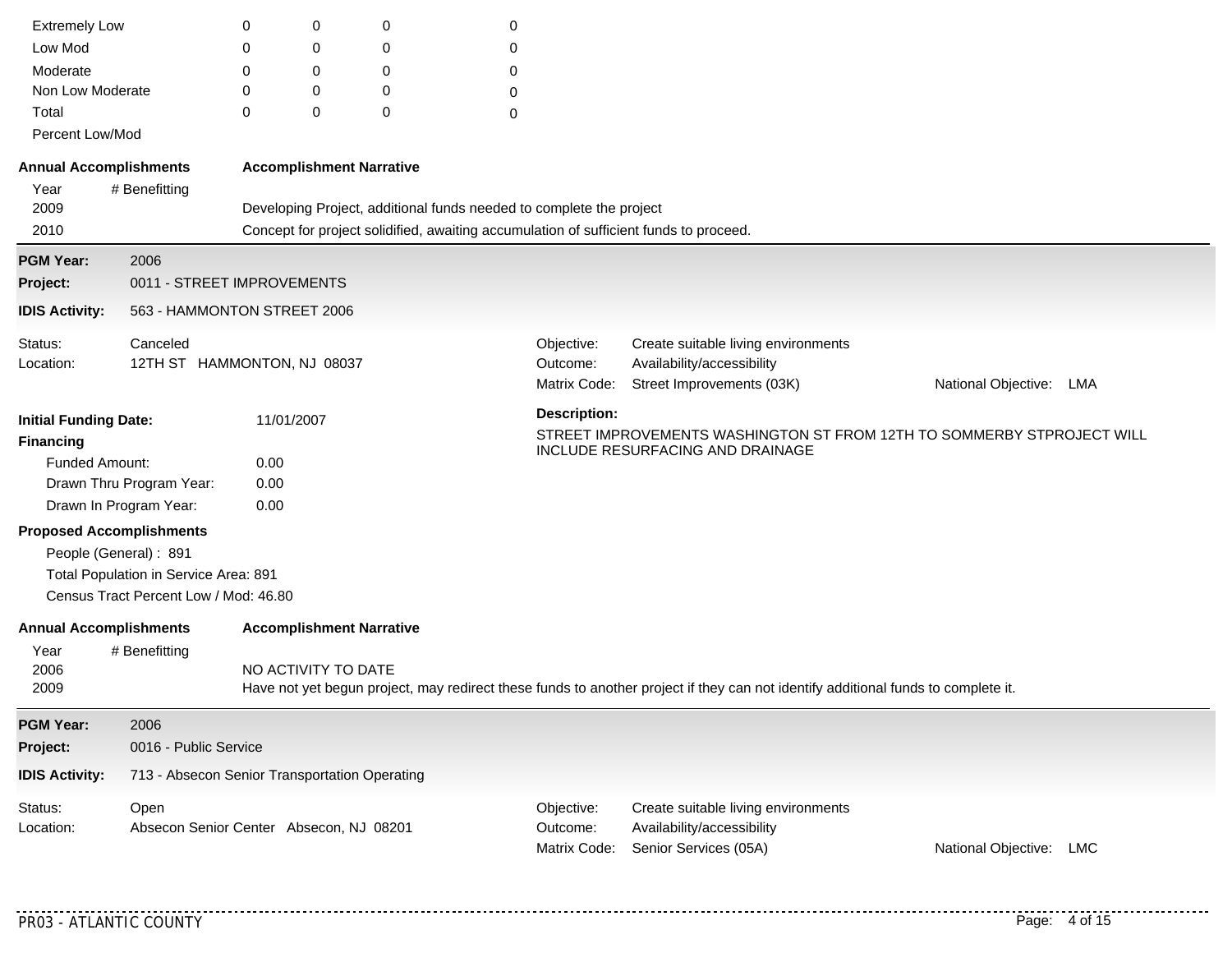| <b>Initial Funding Date:</b> | 05/17/2010 |
|------------------------------|------------|
| <b>Financing</b>             |            |
| <b>Funded Amount:</b>        | 26.972.00  |
| Drawn Thru Program Year:     | 25,015.79  |
| Drawn In Program Year:       | 0.00       |

#### **Proposed Accomplishments**

People (General) : 50

#### **Actual Accomplishments**

#### **Description:**

Absecon is using their allocation to reimburse the County for the operating costs of this new service for seniors. Transportation to the Senior center and varous activities two times per week.

*Number assisted:* **Person** Hispanic White: Black/African American: **Total:** Asian: American Indian/Alaskan Native: Native Hawaiian/Other Pacific Islander: American Indian/Alaskan Native & White: Asian White: Black/African American & White: American Indian/Alaskan Native & Black/African American: Other multi-racial: Asian/Pacific Islander: Hispanic: **Owner** Total Hispanic 0 0 **0** 0 0 0 0 0 0 0 0 0 0 **Renter** Total Hispanic 0 0 0 0 0 0 0 0 0 0 **Total** Total Hispanic Total **0 50** Female-headed Households: 0 0 0

#### *Income Category:*

|                      | Owner | Renter       | Total | Person |
|----------------------|-------|--------------|-------|--------|
| <b>Extremely Low</b> | 0     |              |       |        |
| Low Mod              | 0     |              |       | 50     |
| Moderate             | 0     |              |       |        |
| Non Low Moderate     | 0     |              | O     | 0      |
| Total                | 0     | $\mathbf{0}$ | O     | 50     |
| Percent Low/Mod      |       |              |       | 100.0% |

### **Annual Accomplishments** Year # Benefitting

**Accomplishment Narrative**

| _______ |    |                                                                                                                                                                                                                                                            |
|---------|----|------------------------------------------------------------------------------------------------------------------------------------------------------------------------------------------------------------------------------------------------------------|
| 2010    |    | Service continues to provide transportation for senior citizens to the Absecon Community Center. The center provides meals, rereational<br>opportunities, health screening and support services for elder; ly individuals in Absecon and surrounding area. |
| 2009    | 50 | Absecon is reimbursing Atlantic County for the operation of a bus to provide transportation to seniors to and from the Senior Center and for various<br>activities undertaken by the center                                                                |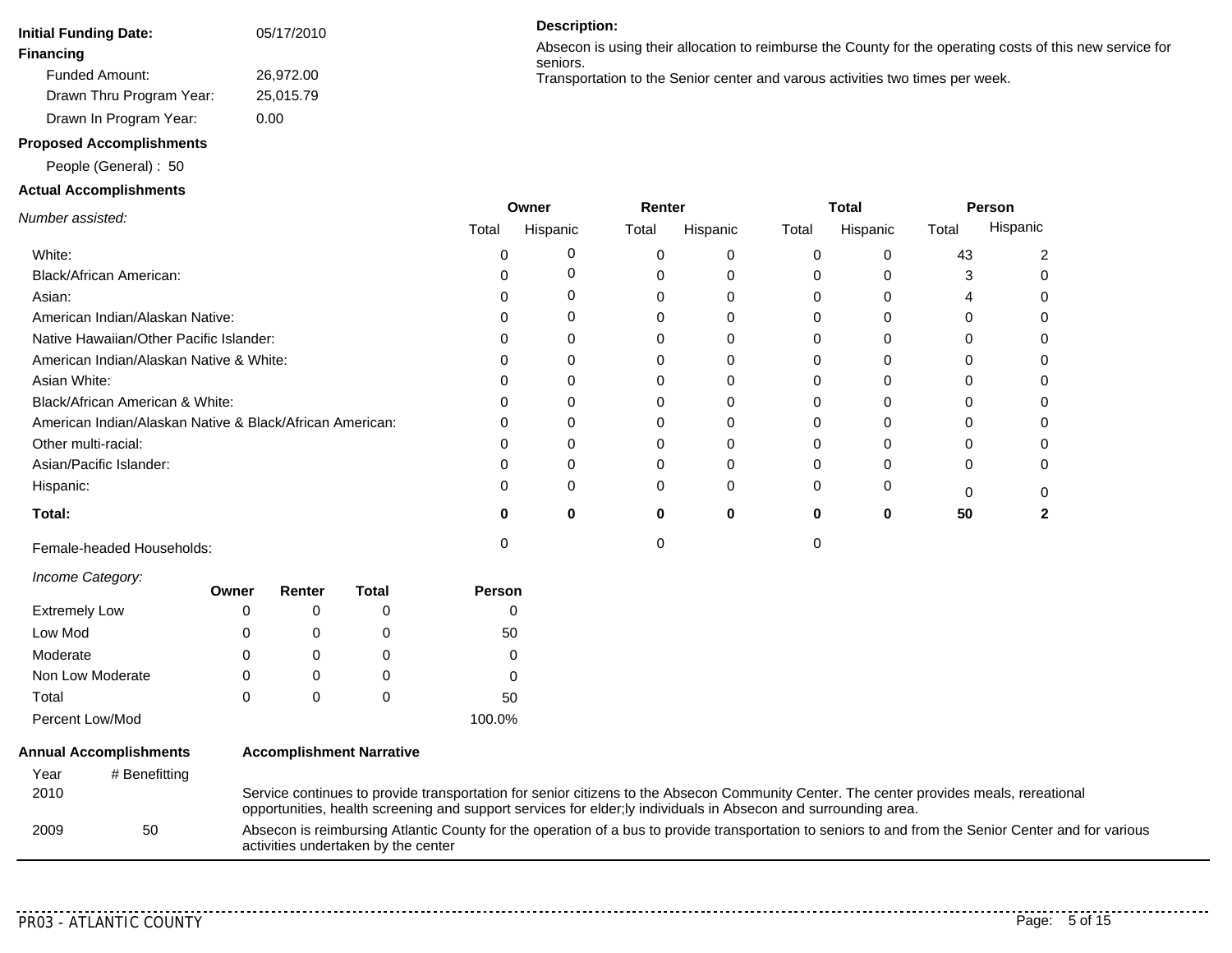| <b>PGM Year:</b>                                                                                                                       | 2010                                                                             |                                                                          |                                        |                                                                                                           |                         |
|----------------------------------------------------------------------------------------------------------------------------------------|----------------------------------------------------------------------------------|--------------------------------------------------------------------------|----------------------------------------|-----------------------------------------------------------------------------------------------------------|-------------------------|
| Project:                                                                                                                               | 0001 - Administration                                                            |                                                                          |                                        |                                                                                                           |                         |
| <b>IDIS Activity:</b>                                                                                                                  | 738 - CDBG Admin                                                                 |                                                                          |                                        |                                                                                                           |                         |
| Status:<br>Location:                                                                                                                   | Open                                                                             |                                                                          | Objective:<br>Outcome:<br>Matrix Code: | General Program Administration (21A)                                                                      | National Objective:     |
| <b>Initial Funding Date:</b><br><b>Financing</b><br><b>Funded Amount:</b><br>Drawn In Program Year:<br><b>Proposed Accomplishments</b> | Drawn Thru Program Year:                                                         | 12/14/2010<br>284,936.00<br>284,936.00<br>44,026.29                      | <b>Description:</b>                    | Administration of CDBG Program                                                                            |                         |
| <b>Annual Accomplishments</b><br>Year                                                                                                  | # Benefitting                                                                    | <b>Accomplishment Narrative</b>                                          |                                        |                                                                                                           |                         |
| <b>PGM Year:</b><br>Project:                                                                                                           | 2007                                                                             | 0007 - PARK AND/OR RECREATION FACILITIES                                 |                                        |                                                                                                           |                         |
| <b>IDIS Activity:</b>                                                                                                                  |                                                                                  | 762 - Bruno Merlini Park Improvements                                    |                                        |                                                                                                           |                         |
| Status:<br>Location:                                                                                                                   | Open                                                                             | Bruno Merlini Park Buena Borough, NJ 08341                               | Objective:<br>Outcome:<br>Matrix Code: | Create suitable living environments<br>Availability/accessibility<br>Parks, Recreational Facilities (03F) | National Objective: LMA |
| <b>Initial Funding Date:</b><br><b>Financing</b><br>Funded Amount:                                                                     | Drawn Thru Program Year:                                                         | 04/25/2011<br>31,610.00<br>7,695.50                                      | <b>Description:</b>                    | PurchaseInstallation of Storage Shed, Bleachers and Activity Sign at Bruno Merlini Park                   |                         |
| Drawn In Program Year:<br><b>Proposed Accomplishments</b><br>Public Facilities: 1                                                      | Total Population in Service Area: 3,840<br>Census Tract Percent Low / Mod: 49.80 | 0.00                                                                     |                                        |                                                                                                           |                         |
| <b>Annual Accomplishments</b><br>Year                                                                                                  | # Benefitting                                                                    | <b>Accomplishment Narrative</b>                                          |                                        |                                                                                                           |                         |
| 2010                                                                                                                                   |                                                                                  | Acquired Bleachers, As of August sign has been ordered not yet received. |                                        |                                                                                                           |                         |

. . . . . . . . . . . .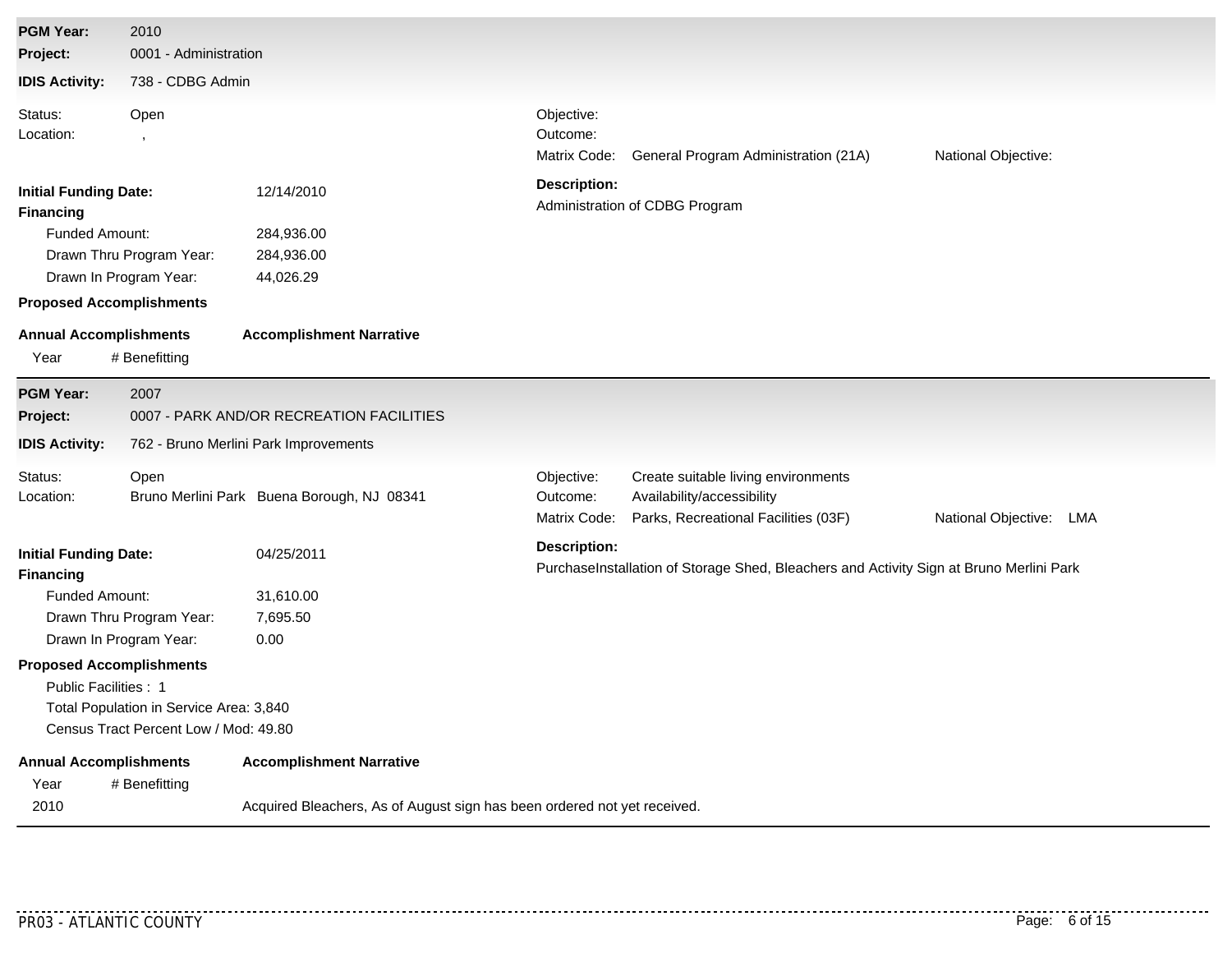| <b>PGM Year:</b>                                                                        | 2010          |                                                      |                                                             |                                                                                                         |                     |     |  |  |  |  |
|-----------------------------------------------------------------------------------------|---------------|------------------------------------------------------|-------------------------------------------------------------|---------------------------------------------------------------------------------------------------------|---------------------|-----|--|--|--|--|
| Project:                                                                                |               | 0004 - Removal of Architectural Barriers             |                                                             |                                                                                                         |                     |     |  |  |  |  |
| <b>IDIS Activity:</b>                                                                   |               | 781 - Linwood-ADA Improvements to Bike Path Phase IV |                                                             |                                                                                                         |                     |     |  |  |  |  |
| Status:<br>Location:                                                                    | Open<br>08221 | Wabash Ave between Poplar and Vernon Linwood, NJ     | Objective:<br>Outcome:<br>Matrix Code:                      | Create suitable living environments<br>Availability/accessibility<br>Sidewalks (03L)                    | National Objective: | LMC |  |  |  |  |
| <b>Initial Funding Date:</b><br>10/15/2011<br><b>Financing</b><br><b>Funded Amount:</b> |               | 24,898,00                                            | Description:<br>and elderly.                                | Improve handicapped accessibility and ADA curb cuts in support of improved mobility for the handicapped |                     |     |  |  |  |  |
| 0.00<br>Drawn Thru Program Year:<br>Drawn In Program Year:<br>0.00                      |               |                                                      | Curb cuts will be located between Poplar and Vernon Avenue. |                                                                                                         |                     |     |  |  |  |  |

# **Proposed Accomplishments**

Public Facilities : 4

#### **Actual Accomplishments**

|                                                          |       | Owner    | Renter |          |       | Total    | Person |          |
|----------------------------------------------------------|-------|----------|--------|----------|-------|----------|--------|----------|
| Number assisted:                                         | Total | Hispanic | Total  | Hispanic | Total | Hispanic | Total  | Hispanic |
| White:                                                   |       |          | 0      |          |       |          |        |          |
| Black/African American:                                  |       |          | 0      |          |       |          |        |          |
| Asian:                                                   |       |          | 0      |          |       |          |        |          |
| American Indian/Alaskan Native:                          |       |          |        |          |       |          |        |          |
| Native Hawaiian/Other Pacific Islander:                  |       |          |        |          |       |          |        |          |
| American Indian/Alaskan Native & White:                  |       |          | 0      |          |       |          |        |          |
| Asian White:                                             |       |          | 0      |          |       | 0        |        |          |
| Black/African American & White:                          |       |          |        |          |       |          |        |          |
| American Indian/Alaskan Native & Black/African American: |       |          |        |          |       |          |        |          |
| Other multi-racial:                                      |       |          |        |          |       |          |        |          |
| Asian/Pacific Islander:                                  |       |          | 0      |          |       | ი        |        |          |
| Hispanic:                                                |       |          | 0      | $\Omega$ |       | 0        |        |          |
| Total:                                                   | o     | o        | 0      | ŋ        | o     | 0        | o      |          |
| Female-headed Households:                                |       |          |        |          |       |          |        |          |

| Income Category: |  |
|------------------|--|
|------------------|--|

|                      | Owner | Renter | Total | <b>Person</b> |
|----------------------|-------|--------|-------|---------------|
| <b>Extremely Low</b> | 0     |        |       |               |
| Low Mod              | 0     |        |       |               |
| Moderate             | 0     |        |       |               |
| Non Low Moderate     | 0     | O)     | O     |               |
| Total                | 0     |        |       |               |
| Percent Low/Mod      |       |        |       |               |

. . . . . . . . . . . . .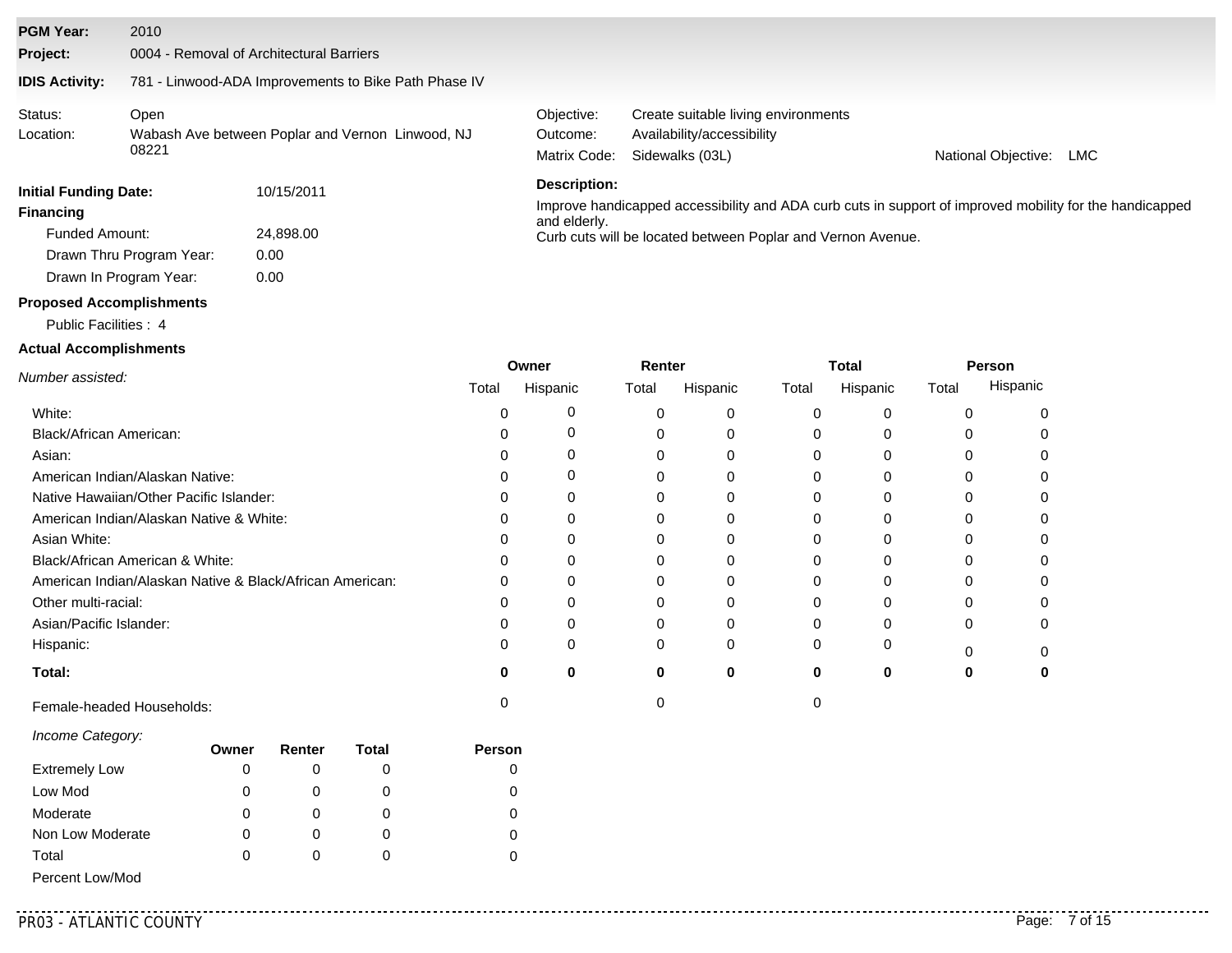| <b>Annual Accomplishments</b><br>Year<br>2010                                                                                                                                          | # Benefitting                                                                                                       | <b>Accomplishment Narrative</b>                                                           |                                        |                                                                                                                                                                           |                                                                                                                                                                                                                    |  |  |  |  |
|----------------------------------------------------------------------------------------------------------------------------------------------------------------------------------------|---------------------------------------------------------------------------------------------------------------------|-------------------------------------------------------------------------------------------|----------------------------------------|---------------------------------------------------------------------------------------------------------------------------------------------------------------------------|--------------------------------------------------------------------------------------------------------------------------------------------------------------------------------------------------------------------|--|--|--|--|
| <b>PGM Year:</b>                                                                                                                                                                       | 2010                                                                                                                |                                                                                           |                                        |                                                                                                                                                                           |                                                                                                                                                                                                                    |  |  |  |  |
| Project:                                                                                                                                                                               | 0006 - Sewer                                                                                                        |                                                                                           |                                        |                                                                                                                                                                           |                                                                                                                                                                                                                    |  |  |  |  |
| <b>IDIS Activity:</b>                                                                                                                                                                  |                                                                                                                     | 782 - Buena Borough - Louis Drive                                                         |                                        |                                                                                                                                                                           |                                                                                                                                                                                                                    |  |  |  |  |
| Status:<br>Location:                                                                                                                                                                   | Open<br>Louis Drive Buena, NJ 08341                                                                                 |                                                                                           | Objective:<br>Outcome:<br>Matrix Code: | Create suitable living environments<br>Sustainability<br>Flood Drainage Improvements (03I)                                                                                | National Objective: LMA                                                                                                                                                                                            |  |  |  |  |
| <b>Initial Funding Date:</b><br><b>Financing</b><br>Funded Amount:<br>Drawn Thru Program Year:<br>Drawn In Program Year:                                                               |                                                                                                                     | 10/15/2011<br>94,444.00<br>0.00<br>0.00                                                   | <b>Description:</b>                    |                                                                                                                                                                           | Reconstruct the existing disturbed right of way and install adequate storm water management system.<br>This will consist of installation of an underground storare unit which will be tied into the Borough's MUA. |  |  |  |  |
| Public Facilities: 1                                                                                                                                                                   | <b>Proposed Accomplishments</b><br>Total Population in Service Area: 1,661<br>Census Tract Percent Low / Mod: 53.30 |                                                                                           |                                        |                                                                                                                                                                           |                                                                                                                                                                                                                    |  |  |  |  |
| <b>Annual Accomplishments</b><br>Year<br>2010                                                                                                                                          | # Benefitting                                                                                                       | <b>Accomplishment Narrative</b><br>As of August 2011 project in design development stage. |                                        |                                                                                                                                                                           |                                                                                                                                                                                                                    |  |  |  |  |
| <b>PGM Year:</b>                                                                                                                                                                       | 2010                                                                                                                |                                                                                           |                                        |                                                                                                                                                                           |                                                                                                                                                                                                                    |  |  |  |  |
| Project:                                                                                                                                                                               | 0005 - Streets                                                                                                      |                                                                                           |                                        |                                                                                                                                                                           |                                                                                                                                                                                                                    |  |  |  |  |
| <b>IDIS Activity:</b>                                                                                                                                                                  |                                                                                                                     | 783 - Pleasantville-Park Avenue                                                           |                                        |                                                                                                                                                                           |                                                                                                                                                                                                                    |  |  |  |  |
| Status:<br>Location:                                                                                                                                                                   | Open<br>Pleasantville, NJ 08330                                                                                     | Park Avenue between New road and Harrison Ave                                             | Objective:<br>Outcome:<br>Matrix Code: | Create suitable living environments<br>Sustainability<br>Street Improvements (03K)                                                                                        | National Objective: LMA                                                                                                                                                                                            |  |  |  |  |
| <b>Initial Funding Date:</b><br><b>Financing</b><br>Funded Amount:<br>Drawn Thru Program Year:<br>Drawn In Program Year:<br><b>Proposed Accomplishments</b><br>People (General): 4,795 |                                                                                                                     | 10/15/2011<br>138,711.00<br>0.00<br>0.00                                                  | <b>Description:</b>                    | Road Recontruction- work will include storm water improvements, sanitary sewer improvements if<br>required, excavation, reconstruction, curbing, sidewalks and driveways. |                                                                                                                                                                                                                    |  |  |  |  |
|                                                                                                                                                                                        | Total Population in Service Area: 1,671<br>Census Tract Percent Low / Mod: 46.10                                    |                                                                                           |                                        |                                                                                                                                                                           |                                                                                                                                                                                                                    |  |  |  |  |
| PR03 - ATLANTIC COUNTY                                                                                                                                                                 |                                                                                                                     |                                                                                           |                                        |                                                                                                                                                                           | Page: 8 of 15                                                                                                                                                                                                      |  |  |  |  |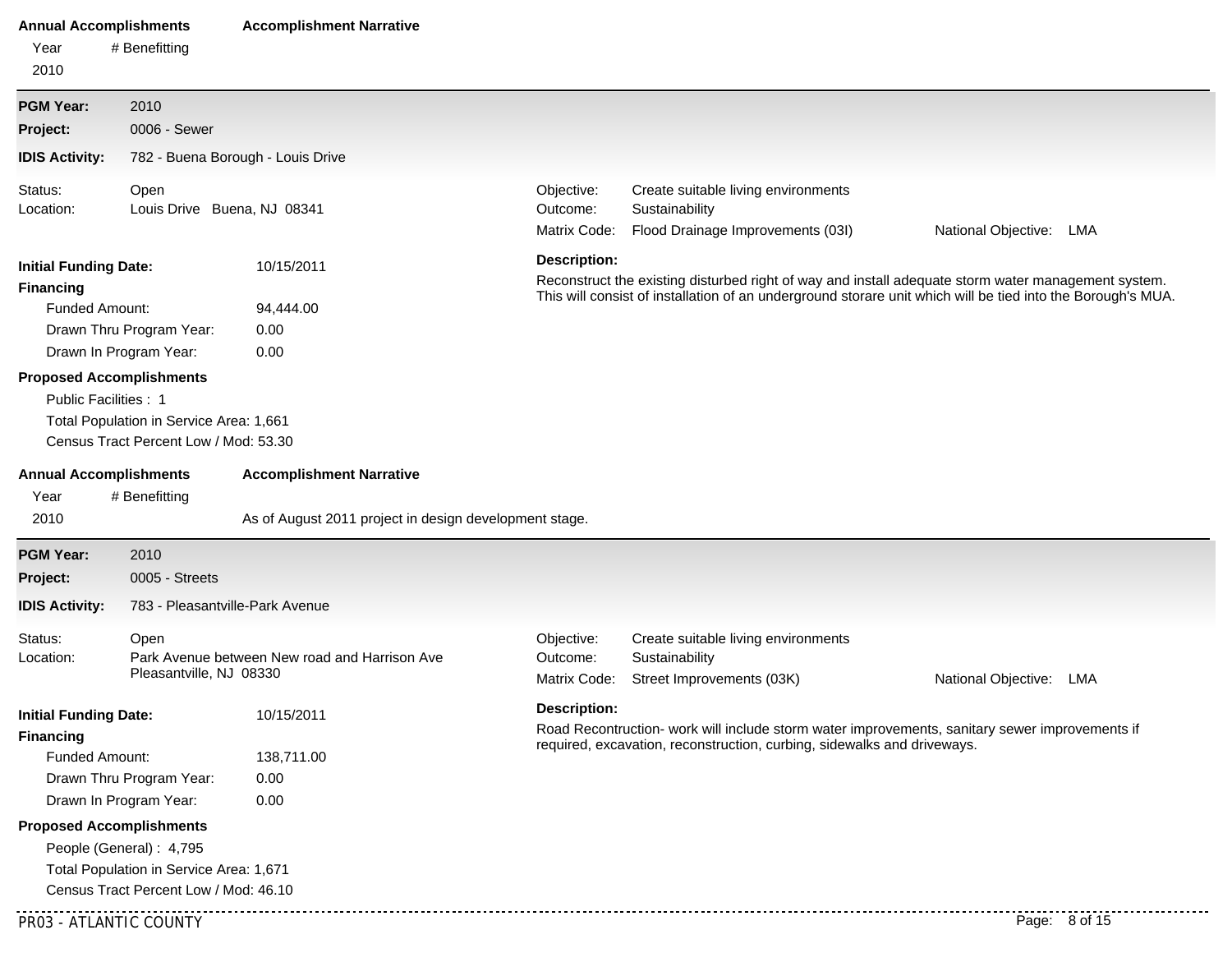| <b>Annual Accomplishments</b>                                                                                                   |                                                                                                         | <b>Accomplishment Narrative</b>                                                                          |                                        |                                                                                                                                                                   |                            |  |  |  |  |  |
|---------------------------------------------------------------------------------------------------------------------------------|---------------------------------------------------------------------------------------------------------|----------------------------------------------------------------------------------------------------------|----------------------------------------|-------------------------------------------------------------------------------------------------------------------------------------------------------------------|----------------------------|--|--|--|--|--|
| Year                                                                                                                            | # Benefitting                                                                                           |                                                                                                          |                                        |                                                                                                                                                                   |                            |  |  |  |  |  |
| 2010                                                                                                                            |                                                                                                         | Preconstruction meeting in May of 2011. Construction started in June. As of August project 65% complete. |                                        |                                                                                                                                                                   |                            |  |  |  |  |  |
| <b>PGM Year:</b>                                                                                                                | 2010                                                                                                    |                                                                                                          |                                        |                                                                                                                                                                   |                            |  |  |  |  |  |
| Project:                                                                                                                        | 0005 - Streets                                                                                          |                                                                                                          |                                        |                                                                                                                                                                   |                            |  |  |  |  |  |
| <b>IDIS Activity:</b>                                                                                                           |                                                                                                         | 784 - Brigantine West Beach Avenue                                                                       |                                        |                                                                                                                                                                   |                            |  |  |  |  |  |
| Status:<br>Location:                                                                                                            | Open<br>West Beach Avenue between 7th and 9th Brigantine, NJ<br>08203                                   |                                                                                                          | Objective:<br>Outcome:<br>Matrix Code: | Create suitable living environments<br>Availability/accessibility<br>Street Improvements (03K)                                                                    | National Objective: LMA    |  |  |  |  |  |
| <b>Initial Funding Date:</b><br><b>Financing</b><br><b>Funded Amount:</b><br>Drawn Thru Program Year:<br>Drawn In Program Year: |                                                                                                         | 10/15/2011<br>71,530.00<br>0.00<br>0.00                                                                  | <b>Description:</b>                    | Reconstruct within the existing disturbed right of way including repair of the existing drainage system,<br>installation of concrete gutter, curbs and sidewalks. |                            |  |  |  |  |  |
| <b>Proposed Accomplishments</b>                                                                                                 | People (General): 996<br>Total Population in Service Area: 996<br>Census Tract Percent Low / Mod: 58.00 |                                                                                                          |                                        |                                                                                                                                                                   |                            |  |  |  |  |  |
| <b>Annual Accomplishments</b><br>Year<br>2010                                                                                   | # Benefitting                                                                                           | <b>Accomplishment Narrative</b><br>Design Complete, anticipate bid in fall of 2011.                      |                                        |                                                                                                                                                                   |                            |  |  |  |  |  |
| <b>PGM Year:</b>                                                                                                                | 2010                                                                                                    |                                                                                                          |                                        |                                                                                                                                                                   |                            |  |  |  |  |  |
| Project:                                                                                                                        |                                                                                                         | 0004 - Removal of Architectural Barriers                                                                 |                                        |                                                                                                                                                                   |                            |  |  |  |  |  |
| <b>IDIS Activity:</b>                                                                                                           | 785 - Margate Beach Access                                                                              |                                                                                                          |                                        |                                                                                                                                                                   |                            |  |  |  |  |  |
| Status:<br>Location:                                                                                                            | Open<br>Adams Avenue and Thurlow Avenue Margate, NJ 08402                                               |                                                                                                          | Objective:<br>Outcome:<br>Matrix Code: | Create suitable living environments<br>Availability/accessibility<br>Sidewalks (03L)                                                                              | National Objective:<br>LMC |  |  |  |  |  |
| <b>Initial Funding Date:</b><br><b>Financing</b>                                                                                |                                                                                                         | 10/15/2011                                                                                               | <b>Description:</b>                    | Reconstruct Bulhead to allow ADA Access to the breach at Adams and Thurlow Avenues                                                                                |                            |  |  |  |  |  |
| Funded Amount:<br>Drawn Thru Program Year:<br>Drawn In Program Year:                                                            |                                                                                                         | 43,374.00<br>0.00<br>0.00                                                                                |                                        |                                                                                                                                                                   |                            |  |  |  |  |  |
| <b>Proposed Accomplishments</b>                                                                                                 | People (General): 632                                                                                   |                                                                                                          |                                        |                                                                                                                                                                   |                            |  |  |  |  |  |

. . . . . . . . . . . .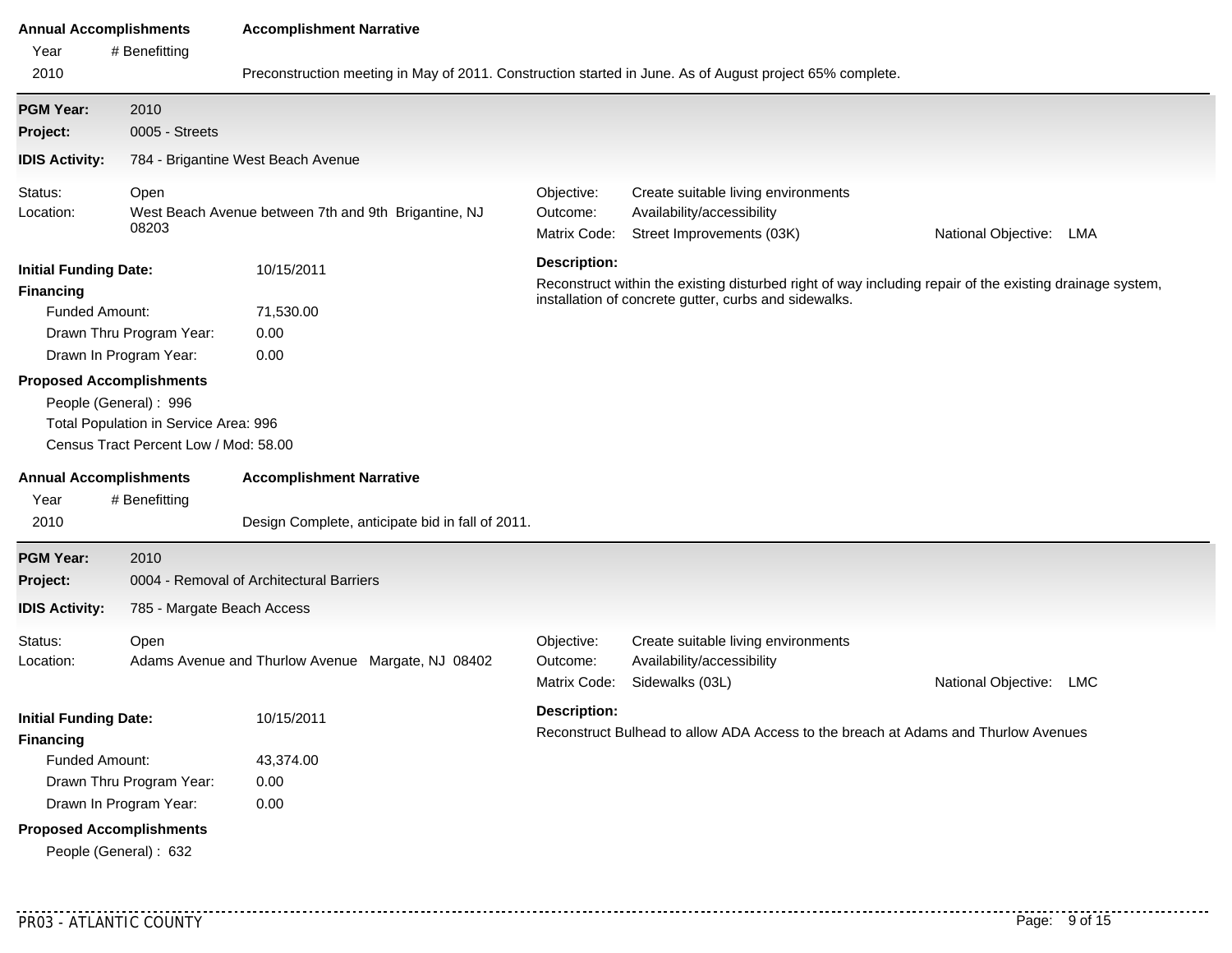# **Actual Accomplishments**

| Actual Accomplishments                           |                                                                                    |       | Owner      |                                                                                                        | Renter        |                          | <b>Total</b> |                                                   | Person |          |       |                         |  |
|--------------------------------------------------|------------------------------------------------------------------------------------|-------|------------|--------------------------------------------------------------------------------------------------------|---------------|--------------------------|--------------|---------------------------------------------------|--------|----------|-------|-------------------------|--|
| Number assisted:                                 |                                                                                    |       |            |                                                                                                        | Total         | Hispanic                 | Total        | Hispanic                                          | Total  | Hispanic | Total | Hispanic                |  |
| White:                                           |                                                                                    |       |            |                                                                                                        | 0             | 0                        | 0            | 0                                                 | 0      | 0        | 0     | 0                       |  |
| Black/African American:                          |                                                                                    |       |            |                                                                                                        | 0             | 0                        | 0            | 0                                                 | 0      | 0        | 0     | 0                       |  |
| Asian:                                           |                                                                                    |       |            |                                                                                                        | 0             | 0                        | 0            | 0                                                 | 0      | 0        | 0     | 0                       |  |
|                                                  | American Indian/Alaskan Native:                                                    |       | 0          | 0                                                                                                      | 0             | 0                        | 0            | 0                                                 | 0      | 0        |       |                         |  |
|                                                  | Native Hawaiian/Other Pacific Islander:<br>American Indian/Alaskan Native & White: |       |            | 0                                                                                                      | 0             | 0                        | 0            | 0                                                 | 0      | 0        | 0     |                         |  |
|                                                  |                                                                                    |       |            | 0                                                                                                      | 0             | 0                        | 0            | 0                                                 | 0      | 0        | 0     |                         |  |
| Asian White:                                     |                                                                                    |       |            |                                                                                                        | 0             | 0                        | 0            | 0                                                 | 0      | 0        | 0     | 0                       |  |
|                                                  | Black/African American & White:                                                    |       |            |                                                                                                        | 0             | 0                        | 0            | 0                                                 | 0      | 0        | 0     | 0                       |  |
|                                                  | American Indian/Alaskan Native & Black/African American:                           |       |            |                                                                                                        | 0             | 0                        | 0            | 0                                                 | 0      | 0        | 0     | 0                       |  |
| Other multi-racial:                              |                                                                                    |       |            |                                                                                                        | 0             | 0                        | 0            | 0                                                 | 0      | 0        | 0     | 0                       |  |
| Asian/Pacific Islander:                          |                                                                                    |       |            |                                                                                                        | 0             | 0                        | 0            | 0                                                 | 0      | 0        | 0     | 0                       |  |
| Hispanic:                                        |                                                                                    |       |            |                                                                                                        | 0             | 0                        | 0            | 0                                                 | 0      | 0        | 0     | 0                       |  |
| Total:                                           |                                                                                    |       |            |                                                                                                        | 0             | 0                        | 0            | $\mathbf 0$                                       | 0      | 0        | 0     | 0                       |  |
|                                                  | Female-headed Households:                                                          |       |            |                                                                                                        | 0             |                          | 0            |                                                   | 0      |          |       |                         |  |
| Income Category:                                 |                                                                                    | Owner | Renter     | <b>Total</b>                                                                                           | <b>Person</b> |                          |              |                                                   |        |          |       |                         |  |
| <b>Extremely Low</b>                             |                                                                                    | 0     | 0          | 0                                                                                                      |               | 0                        |              |                                                   |        |          |       |                         |  |
| Low Mod                                          |                                                                                    | 0     | 0          | 0                                                                                                      |               | 0                        |              |                                                   |        |          |       |                         |  |
| Moderate                                         |                                                                                    | 0     | 0          | 0                                                                                                      |               | 0                        |              |                                                   |        |          |       |                         |  |
| Non Low Moderate                                 |                                                                                    | 0     | 0          | 0                                                                                                      |               | 0                        |              |                                                   |        |          |       |                         |  |
| Total                                            |                                                                                    | 0     | 0          | 0                                                                                                      |               | 0                        |              |                                                   |        |          |       |                         |  |
| Percent Low/Mod                                  |                                                                                    |       |            |                                                                                                        |               |                          |              |                                                   |        |          |       |                         |  |
| <b>Annual Accomplishments</b>                    |                                                                                    |       |            | <b>Accomplishment Narrative</b>                                                                        |               |                          |              |                                                   |        |          |       |                         |  |
| Year                                             | # Benefitting                                                                      |       |            |                                                                                                        |               |                          |              |                                                   |        |          |       |                         |  |
| 2010                                             |                                                                                    |       |            | Bid specifications being prepared as of August 2011. Anticipate bid in fall of 2011 or Spring of 2012. |               |                          |              |                                                   |        |          |       |                         |  |
| <b>PGM Year:</b>                                 | 2010                                                                               |       |            |                                                                                                        |               |                          |              |                                                   |        |          |       |                         |  |
| Project:                                         | 0006 - Sewer                                                                       |       |            |                                                                                                        |               |                          |              |                                                   |        |          |       |                         |  |
| <b>IDIS Activity:</b>                            | 786 - Ventnor Pump Station                                                         |       |            |                                                                                                        |               |                          |              |                                                   |        |          |       |                         |  |
| Status:                                          | Open                                                                               |       |            |                                                                                                        |               | Objective:               |              | Create suitable living environments               |        |          |       |                         |  |
| Location:                                        | 1 Lily Avenue Ventnor, NJ 08406                                                    |       |            |                                                                                                        |               | Outcome:<br>Matrix Code: |              | Sustainability<br>Water/Sewer Improvements (03J)  |        |          |       | National Objective: LMA |  |
|                                                  |                                                                                    |       | 10/15/2011 |                                                                                                        |               | <b>Description:</b>      |              |                                                   |        |          |       |                         |  |
| <b>Initial Funding Date:</b><br><b>Financing</b> |                                                                                    |       |            |                                                                                                        |               |                          |              | Removal of Dry well, backfill and resurface area. |        |          |       |                         |  |
| Funded Amount:                                   |                                                                                    |       | 144,839.00 |                                                                                                        |               |                          |              |                                                   |        |          |       |                         |  |
|                                                  | Drawn Thru Program Year:                                                           |       | 0.00       |                                                                                                        |               |                          |              |                                                   |        |          |       |                         |  |

PR03 - ATLANTIC COUNTY Page: 10 of 15

.<br>. . . . . . . . . .

. . . . . . . .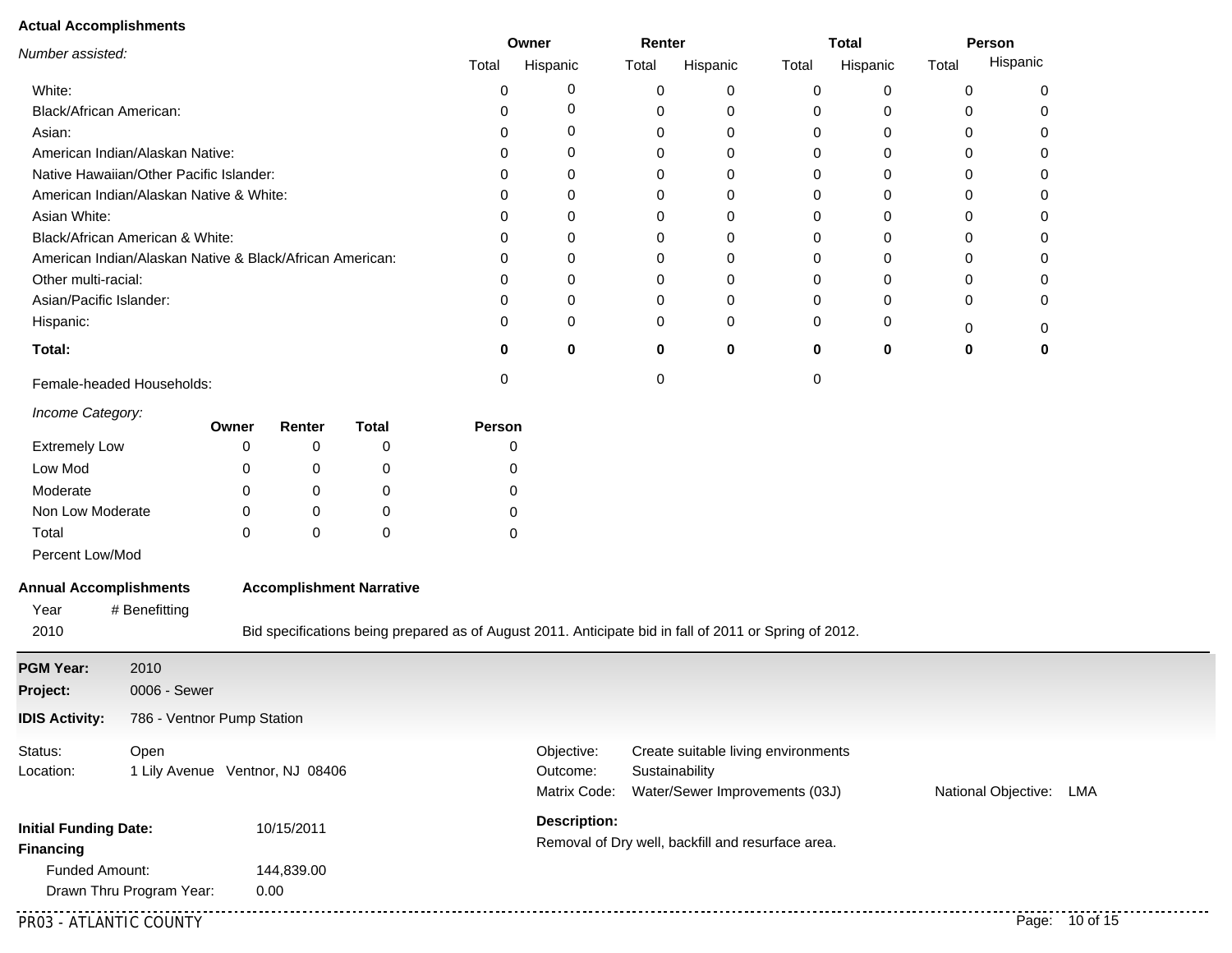|                                                                                                                                   | Drawn In Program Year:                                                                                                                          | 0.00                                      |                                                                                                                                                                                                                       |                                                                                            |                         |                |  |  |  |
|-----------------------------------------------------------------------------------------------------------------------------------|-------------------------------------------------------------------------------------------------------------------------------------------------|-------------------------------------------|-----------------------------------------------------------------------------------------------------------------------------------------------------------------------------------------------------------------------|--------------------------------------------------------------------------------------------|-------------------------|----------------|--|--|--|
|                                                                                                                                   | <b>Proposed Accomplishments</b><br>People (General) : 2,539<br>Total Population in Service Area: 3,194<br>Census Tract Percent Low / Mod: 47.50 |                                           |                                                                                                                                                                                                                       |                                                                                            |                         |                |  |  |  |
| <b>Annual Accomplishments</b><br>Year                                                                                             | # Benefitting                                                                                                                                   | <b>Accomplishment Narrative</b>           |                                                                                                                                                                                                                       |                                                                                            |                         |                |  |  |  |
| 2010                                                                                                                              |                                                                                                                                                 | In design development phase               |                                                                                                                                                                                                                       |                                                                                            |                         |                |  |  |  |
| <b>PGM Year:</b><br>Project:                                                                                                      | 2010<br>0006 - Sewer                                                                                                                            |                                           |                                                                                                                                                                                                                       |                                                                                            |                         |                |  |  |  |
| <b>IDIS Activity:</b>                                                                                                             | 787 - Mullica Reading Avenue                                                                                                                    |                                           |                                                                                                                                                                                                                       |                                                                                            |                         |                |  |  |  |
| Status:<br>Location:                                                                                                              | Open                                                                                                                                            | reading avenue Mullica Township, NJ 08217 | Objective:<br>Outcome:<br>Matrix Code:                                                                                                                                                                                | Create suitable living environments<br>Sustainability<br>Flood Drainage Improvements (03I) | National Objective: LMA |                |  |  |  |
| <b>Initial Funding Date:</b><br><b>Financing</b><br>Funded Amount:<br>Drawn Thru Program Year:<br>Drawn In Program Year:          |                                                                                                                                                 | 10/15/2011<br>126,601.00<br>0.00<br>0.00  | <b>Description:</b><br>Drainage Improvements along reading Avenue                                                                                                                                                     |                                                                                            |                         |                |  |  |  |
| Public Facilities: 1                                                                                                              | <b>Proposed Accomplishments</b><br>Total Population in Service Area: 1,342<br>Census Tract Percent Low / Mod: 46.10                             |                                           |                                                                                                                                                                                                                       |                                                                                            |                         |                |  |  |  |
| <b>Annual Accomplishments</b><br>Year                                                                                             | # Benefitting                                                                                                                                   | <b>Accomplishment Narrative</b>           |                                                                                                                                                                                                                       |                                                                                            |                         |                |  |  |  |
| <b>PGM Year:</b><br>Project:                                                                                                      | 2010                                                                                                                                            | 0004 - Removal of Architectural Barriers  |                                                                                                                                                                                                                       |                                                                                            |                         |                |  |  |  |
| <b>IDIS Activity:</b>                                                                                                             |                                                                                                                                                 | 788 - Absecon Station and NJ Avenue       |                                                                                                                                                                                                                       |                                                                                            |                         |                |  |  |  |
| Status:<br>Location:                                                                                                              | Open                                                                                                                                            | Station Avenue Absecon`, NJ 08201         | Objective:<br>Outcome:<br>Matrix Code:                                                                                                                                                                                | Create suitable living environments<br>Availability/accessibility<br>Sidewalks (03L)       | National Objective: LMC |                |  |  |  |
| 10/15/2011<br><b>Initial Funding Date:</b><br><b>Financing</b><br>Funded Amount:<br>77,422.00<br>Drawn Thru Program Year:<br>0.00 |                                                                                                                                                 | <b>Description:</b>                       | Reconstruction of existing curbs and walkways to provide Handicapped accessibility along Station<br>Avenue and New Jersey Avenue.<br>Will provide barrier free accessibility to the adjacent NJ Transit Rail Station. |                                                                                            |                         |                |  |  |  |
| PR03 - ATLANTIC COUNTY                                                                                                            |                                                                                                                                                 |                                           |                                                                                                                                                                                                                       |                                                                                            |                         | Page: 11 of 15 |  |  |  |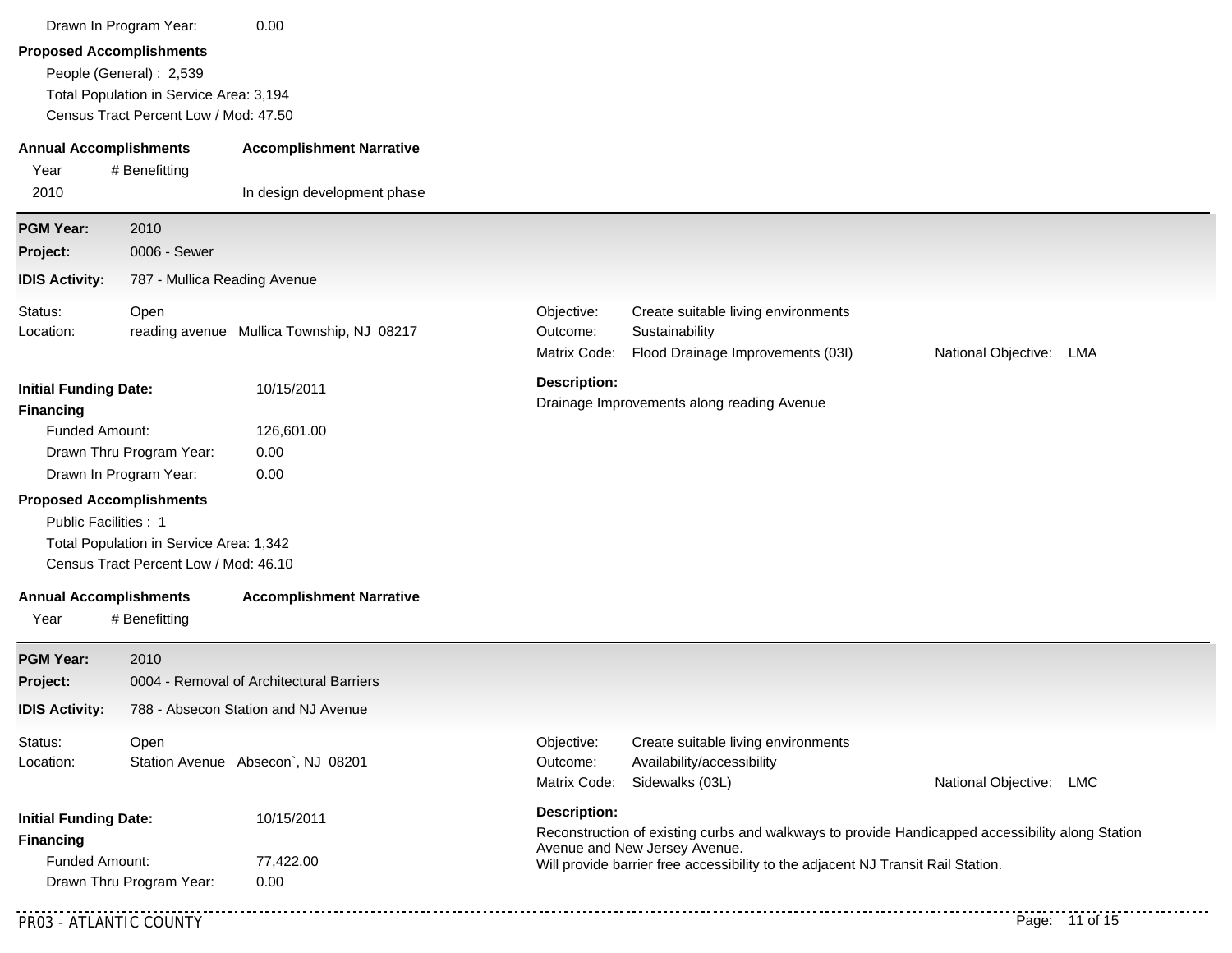Drawn In Program Year: 0.00

#### **Proposed Accomplishments**

#### Public Facilities : 8

#### **Actual Accomplishments**

|                                                          |                                       |           |                                 |               | Owner                    |          | Renter                                        |             | <b>Total</b> |             | Person                  |
|----------------------------------------------------------|---------------------------------------|-----------|---------------------------------|---------------|--------------------------|----------|-----------------------------------------------|-------------|--------------|-------------|-------------------------|
| Number assisted:                                         |                                       |           |                                 | Total         | Hispanic                 | Total    | Hispanic                                      | Total       | Hispanic     | Total       | Hispanic                |
| White:                                                   |                                       |           |                                 | $\mathbf 0$   | 0                        | 0        | 0                                             | $\pmb{0}$   | 0            | $\pmb{0}$   | 0                       |
| Black/African American:                                  |                                       |           |                                 | 0             | 0                        | 0        | 0                                             | 0           | 0            | 0           | 0                       |
| Asian:                                                   |                                       |           |                                 | 0             | 0                        | 0        | 0                                             | 0           | 0            | $\mathbf 0$ | $\mathbf 0$             |
| American Indian/Alaskan Native:                          |                                       |           |                                 | 0             | 0                        | 0        | 0                                             | 0           | 0            | $\Omega$    | $\Omega$                |
| Native Hawaiian/Other Pacific Islander:                  |                                       |           |                                 | 0             | 0                        | 0        | 0                                             | 0           | 0            | 0           | 0                       |
| American Indian/Alaskan Native & White:                  |                                       |           |                                 | $\Omega$      | 0                        | 0        | 0                                             | $\mathbf 0$ | 0            | $\Omega$    | 0                       |
| Asian White:                                             |                                       |           |                                 | $\Omega$      | $\Omega$                 | $\Omega$ | $\Omega$                                      | 0           | $\Omega$     | $\Omega$    | $\Omega$                |
| Black/African American & White:                          |                                       |           |                                 | 0             | 0                        | 0        | 0                                             | $\mathbf 0$ | 0            | 0           | 0                       |
| American Indian/Alaskan Native & Black/African American: |                                       |           |                                 | 0             | 0                        | 0        | 0                                             | $\mathbf 0$ | 0            | 0           | 0                       |
| Other multi-racial:                                      |                                       |           |                                 | 0             | 0                        | 0        | 0                                             | $\mathbf 0$ | 0            | $\Omega$    | 0                       |
| Asian/Pacific Islander:                                  |                                       |           |                                 | 0             | 0                        | 0        | 0                                             | 0           | 0            | 0           | 0                       |
| Hispanic:                                                |                                       |           |                                 | 0             | 0                        | 0        | 0                                             | 0           | 0            | 0           | 0                       |
| Total:                                                   |                                       |           |                                 | 0             | $\mathbf 0$              | 0        | 0                                             | $\mathbf 0$ | 0            | $\bf{0}$    | 0                       |
| Female-headed Households:                                |                                       |           |                                 | $\mathbf 0$   |                          | 0        |                                               | $\mathbf 0$ |              |             |                         |
| Income Category:                                         | Owner                                 | Renter    | <b>Total</b>                    | <b>Person</b> |                          |          |                                               |             |              |             |                         |
| <b>Extremely Low</b>                                     | 0                                     | 0         | 0                               |               | 0                        |          |                                               |             |              |             |                         |
| Low Mod                                                  | $\Omega$                              | 0         | 0                               |               | 0                        |          |                                               |             |              |             |                         |
| Moderate                                                 | 0                                     | 0         | 0                               |               | 0                        |          |                                               |             |              |             |                         |
| Non Low Moderate                                         | 0                                     | 0         | 0                               |               | 0                        |          |                                               |             |              |             |                         |
| Total                                                    | $\Omega$                              | $\pmb{0}$ | 0                               |               | 0                        |          |                                               |             |              |             |                         |
| Percent Low/Mod                                          |                                       |           |                                 |               |                          |          |                                               |             |              |             |                         |
|                                                          |                                       |           |                                 |               |                          |          |                                               |             |              |             |                         |
| <b>Annual Accomplishments</b>                            |                                       |           | <b>Accomplishment Narrative</b> |               |                          |          |                                               |             |              |             |                         |
| # Benefitting<br>Year                                    |                                       |           |                                 |               |                          |          |                                               |             |              |             |                         |
| <b>PGM Year:</b><br>2009                                 |                                       |           |                                 |               |                          |          |                                               |             |              |             |                         |
| Project:                                                 | 0009 - Public Facilities              |           |                                 |               |                          |          |                                               |             |              |             |                         |
| <b>IDIS Activity:</b>                                    | 789 - Margate Beach Access            |           |                                 |               |                          |          |                                               |             |              |             |                         |
| Status:<br>Open                                          |                                       |           |                                 |               | Objective:               |          | Create suitable living environments           |             |              |             |                         |
| Location:                                                | Cleremont & barclay Margate, NJ 08402 |           |                                 |               | Outcome:<br>Matrix Code: |          | Availability/accessibility<br>Sidewalks (03L) |             |              |             | National Objective: LMC |

. . . . . . . . . .

. . . . . . . . . . . . . .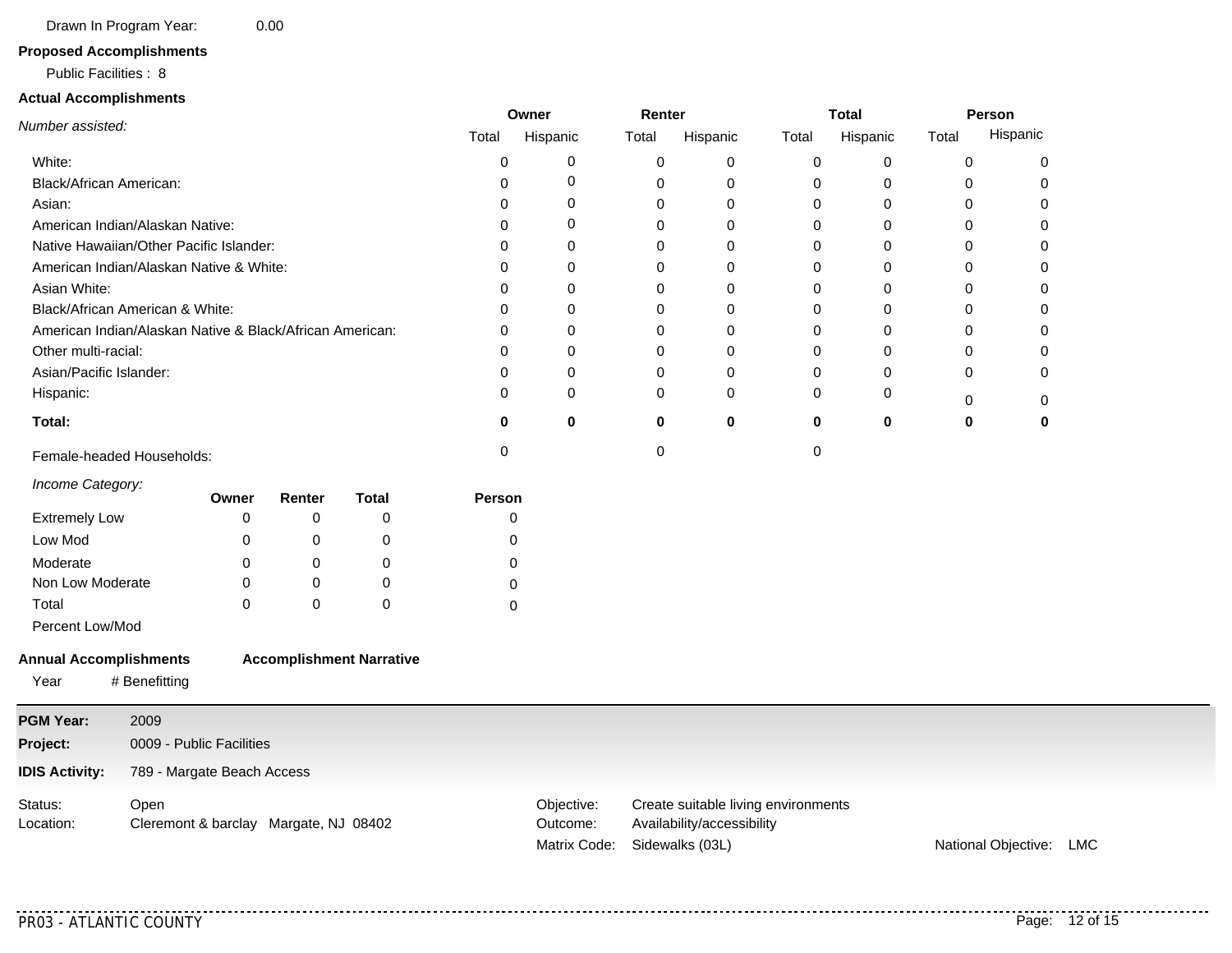| <b>Initial Funding Date:</b> | 10/15/2011 |
|------------------------------|------------|
| Financing                    |            |
| <b>Funded Amount:</b>        | 65,777.00  |
| Drawn Thru Program Year:     | 0.00       |
| Drawn In Program Year:       | 0.00       |

# **Proposed Accomplishments**

#### Public Facilities : 2

#### **Actual Accomplishments**

Reconstruct Bulkheads at entrance to beach to provide handicapped access. **Financing**

|                                                          |       | Owner    | Renter |          |       | <b>Total</b> | Person |          |  |
|----------------------------------------------------------|-------|----------|--------|----------|-------|--------------|--------|----------|--|
| Number assisted:                                         | Total | Hispanic | Total  | Hispanic | Total | Hispanic     | Total  | Hispanic |  |
| White:                                                   |       | O        | 0      |          |       |              |        |          |  |
| Black/African American:                                  |       |          |        |          |       |              |        |          |  |
| Asian:                                                   |       |          |        |          |       |              |        |          |  |
| American Indian/Alaskan Native:                          |       |          |        |          |       |              |        |          |  |
| Native Hawaiian/Other Pacific Islander:                  |       |          |        |          |       |              |        |          |  |
| American Indian/Alaskan Native & White:                  |       |          |        |          |       |              |        |          |  |
| Asian White:                                             |       |          |        |          |       |              |        |          |  |
| Black/African American & White:                          |       |          |        |          |       |              |        |          |  |
| American Indian/Alaskan Native & Black/African American: |       |          |        |          |       |              |        |          |  |
| Other multi-racial:                                      |       |          |        |          |       |              |        |          |  |
| Asian/Pacific Islander:                                  |       |          | 0      |          |       |              |        |          |  |
| Hispanic:                                                |       | U        | 0      | 0        |       |              |        |          |  |
| Total:                                                   |       | U        | 0      | 0        |       | 0            |        |          |  |
| Female-headed Households:                                |       |          |        |          |       |              |        |          |  |

#### *Income Category:*

|                      | Owner | Renter | Total | <b>Person</b> |
|----------------------|-------|--------|-------|---------------|
| <b>Extremely Low</b> |       |        |       |               |
| Low Mod              | 0     |        |       |               |
| Moderate             |       |        |       |               |
| Non Low Moderate     | 0     |        |       |               |
| Total                | 0     |        |       |               |

# Percent Low/Mod

#### **Annual Accomplishments Accomplishment Narrative**

| Year | # Benefitting |
|------|---------------|
| 2010 |               |

Project substantially complete, punch list items remaining

**PGM Year:** 2010 **Project:** 0004 - Removal of Architectural Barriers **IDIS Activity:** 790 - Atlantic County Extension Services Bldg . . . . . . . . . .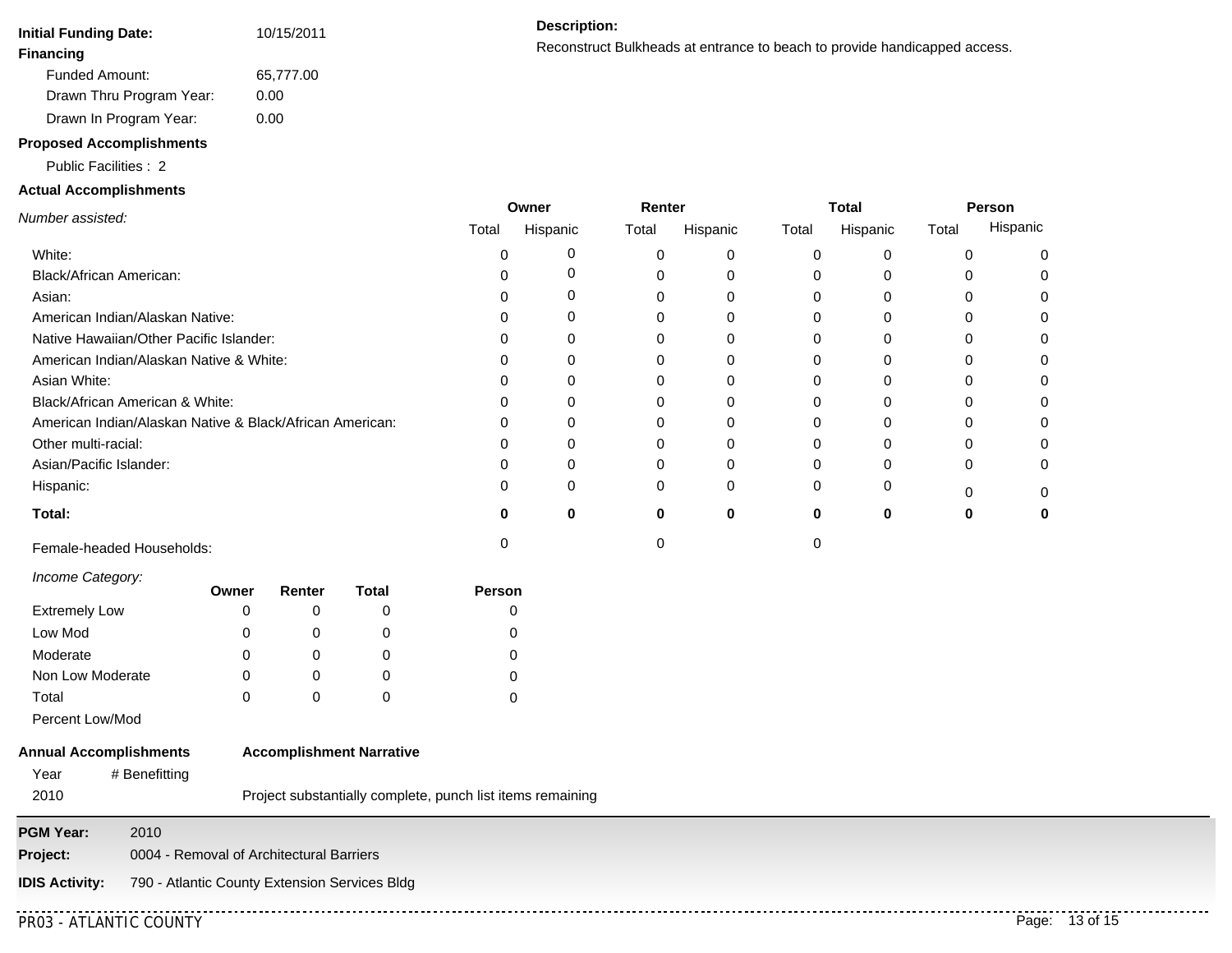| <b>Financing</b>                                         |       |                             |                                                                                            |        |                |        |                                                                                     |       |              |       |          | Removal of Architectural barriers to provide handicapped accessibilty to and within extension Services |
|----------------------------------------------------------|-------|-----------------------------|--------------------------------------------------------------------------------------------|--------|----------------|--------|-------------------------------------------------------------------------------------|-------|--------------|-------|----------|--------------------------------------------------------------------------------------------------------|
| <b>Funded Amount:</b>                                    |       | 120,934.00                  |                                                                                            |        |                |        | building including but not limited to restrooms and interior and exterior doorways. |       |              |       |          |                                                                                                        |
| Drawn Thru Program Year:                                 |       | 0.00                        |                                                                                            |        |                |        |                                                                                     |       |              |       |          |                                                                                                        |
| Drawn In Program Year:                                   |       | 0.00                        |                                                                                            |        |                |        |                                                                                     |       |              |       |          |                                                                                                        |
| <b>Proposed Accomplishments</b>                          |       |                             |                                                                                            |        |                |        |                                                                                     |       |              |       |          |                                                                                                        |
| Public Facilities: 1                                     |       |                             |                                                                                            |        |                |        |                                                                                     |       |              |       |          |                                                                                                        |
| <b>Actual Accomplishments</b>                            |       |                             |                                                                                            |        |                |        |                                                                                     |       |              |       |          |                                                                                                        |
| Number assisted:                                         |       |                             |                                                                                            |        | Owner          | Renter |                                                                                     |       | <b>Total</b> |       | Person   |                                                                                                        |
|                                                          |       |                             |                                                                                            | Total  | Hispanic       | Total  | Hispanic                                                                            | Total | Hispanic     | Total | Hispanic |                                                                                                        |
| White:                                                   |       |                             |                                                                                            | 0      | 0              | 0      | 0                                                                                   | 0     | 0            | 0     | 0        |                                                                                                        |
| Black/African American:                                  |       |                             |                                                                                            | 0      | 0              | 0      | 0                                                                                   | 0     | 0            | 0     | 0        |                                                                                                        |
| Asian:                                                   |       |                             |                                                                                            | 0      | 0              | 0      | 0                                                                                   | 0     | 0            | 0     | 0        |                                                                                                        |
| American Indian/Alaskan Native:                          |       |                             |                                                                                            | 0      | 0              | 0      | 0                                                                                   | 0     | 0            | 0     | 0        |                                                                                                        |
| Native Hawaiian/Other Pacific Islander:                  |       |                             |                                                                                            | 0      | 0              | 0      | 0                                                                                   | 0     | 0            | 0     | 0        |                                                                                                        |
| American Indian/Alaskan Native & White:                  |       |                             |                                                                                            | 0      | 0              | 0      | 0                                                                                   | 0     | 0            | 0     | 0        |                                                                                                        |
| Asian White:                                             |       |                             |                                                                                            | 0      | 0              | 0      | 0                                                                                   | 0     | 0            | 0     | 0        |                                                                                                        |
| Black/African American & White:                          |       |                             |                                                                                            | 0      | 0              | 0      | 0                                                                                   | 0     | 0            | 0     | 0        |                                                                                                        |
| American Indian/Alaskan Native & Black/African American: |       |                             |                                                                                            | 0      | 0              | 0      | 0                                                                                   | 0     | 0            | 0     | 0        |                                                                                                        |
| Other multi-racial:                                      |       |                             |                                                                                            | 0      | 0              | 0      | 0                                                                                   | 0     | 0            | 0     | 0        |                                                                                                        |
| Asian/Pacific Islander:                                  |       |                             |                                                                                            | 0      | 0              | 0      | 0                                                                                   | 0     | 0            | 0     | 0        |                                                                                                        |
| Hispanic:                                                |       |                             |                                                                                            | 0      | 0              | 0      | 0                                                                                   | 0     | 0            | 0     | 0        |                                                                                                        |
| Total:                                                   |       |                             |                                                                                            | 0      | 0              | 0      | 0                                                                                   | 0     | $\mathbf 0$  | 0     | 0        |                                                                                                        |
| Female-headed Households:                                |       |                             |                                                                                            | 0      |                | 0      |                                                                                     | 0     |              |       |          |                                                                                                        |
| Income Category:                                         | Owner | Renter                      | <b>Total</b>                                                                               | Person |                |        |                                                                                     |       |              |       |          |                                                                                                        |
| <b>Extremely Low</b>                                     | 0     | 0                           | 0                                                                                          |        | 0              |        |                                                                                     |       |              |       |          |                                                                                                        |
| Low Mod                                                  | 0     | 0                           | 0                                                                                          |        | 0              |        |                                                                                     |       |              |       |          |                                                                                                        |
| Moderate                                                 | 0     | 0                           | 0                                                                                          |        | 0              |        |                                                                                     |       |              |       |          |                                                                                                        |
| Non Low Moderate                                         | 0     | 0                           | 0                                                                                          |        | 0              |        |                                                                                     |       |              |       |          |                                                                                                        |
| Total                                                    | 0     | 0                           | $\mathbf 0$                                                                                |        | 0              |        |                                                                                     |       |              |       |          |                                                                                                        |
| Percent Low/Mod                                          |       |                             |                                                                                            |        |                |        |                                                                                     |       |              |       |          |                                                                                                        |
| <b>Annual Accomplishments</b>                            |       |                             | <b>Accomplishment Narrative</b>                                                            |        |                |        |                                                                                     |       |              |       |          |                                                                                                        |
| # Benefitting<br>Year                                    |       |                             |                                                                                            |        |                |        |                                                                                     |       |              |       |          |                                                                                                        |
| 2010                                                     |       |                             | Design, Development underway, bid specs being prepared, anticipate bid before end of year. |        |                |        |                                                                                     |       |              |       |          |                                                                                                        |
|                                                          |       | <b>Total Funded Amount:</b> |                                                                                            |        | \$2,233,556.46 |        |                                                                                     |       |              |       |          |                                                                                                        |
| PR03 - ATLANTIC COUNTY                                   |       |                             |                                                                                            |        |                |        |                                                                                     |       |              |       |          | Page: 14 of 15                                                                                         |
|                                                          |       |                             |                                                                                            |        |                |        |                                                                                     |       |              |       |          |                                                                                                        |

**Description:**

Outcome:

Open

**Initial Funding Date:** 10/15/2011

Status: Location:

 $\overline{\phantom{0}}$ 

6260 Old Harding Hwy Mays Landing, NJ 08330-1533

Matrix Code: Public Facilities and Improvement (General) (03)

Availability/accessibility Objective: Create suitable living environments

National Objective: LMC

. . . . . .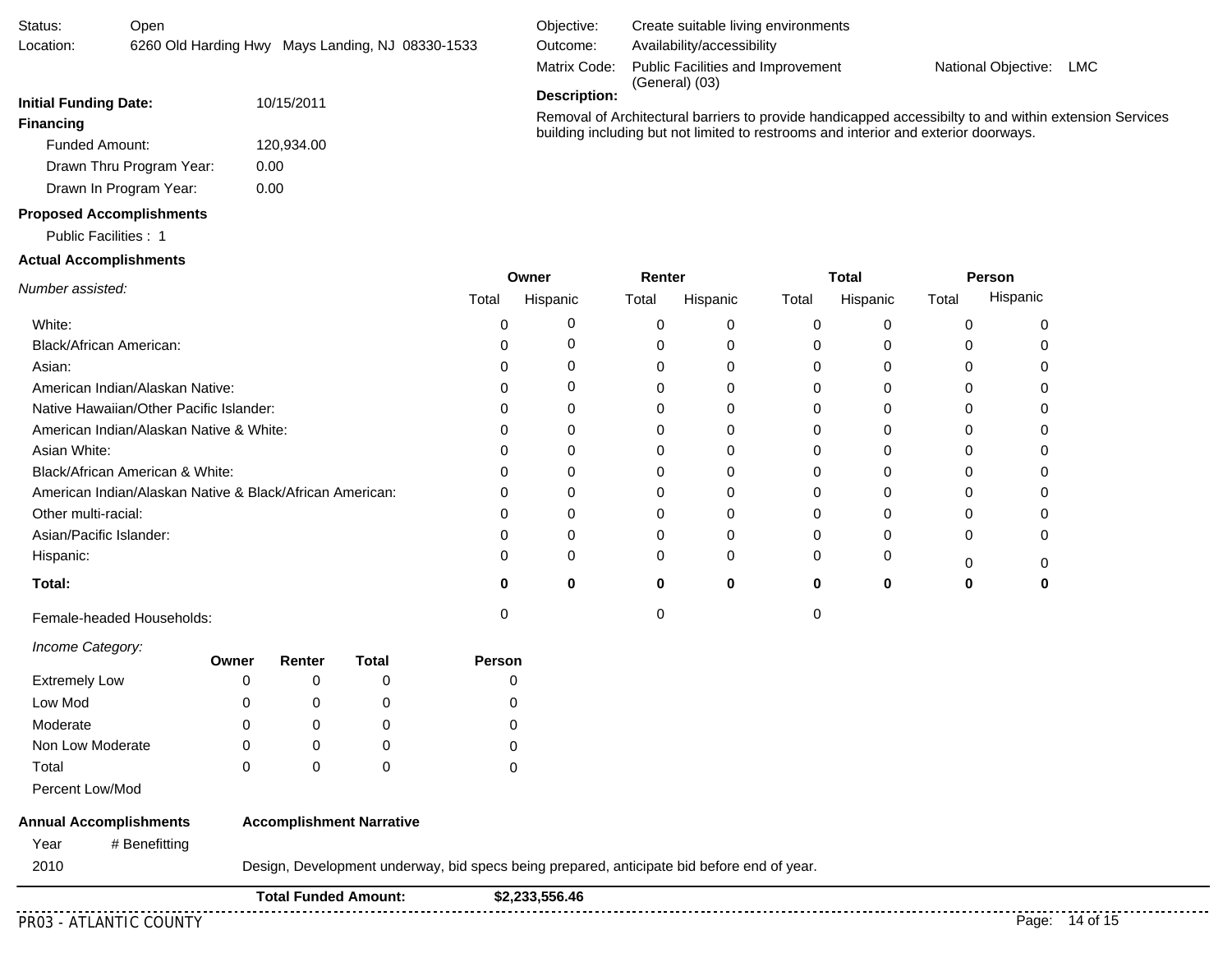**\$44,026.29 \$1,186,229.51 Total Drawn Thru Program Year:Total Drawn In Program Year:**

<u>. . . . . . .</u> .

. . . . . . . . . . . . .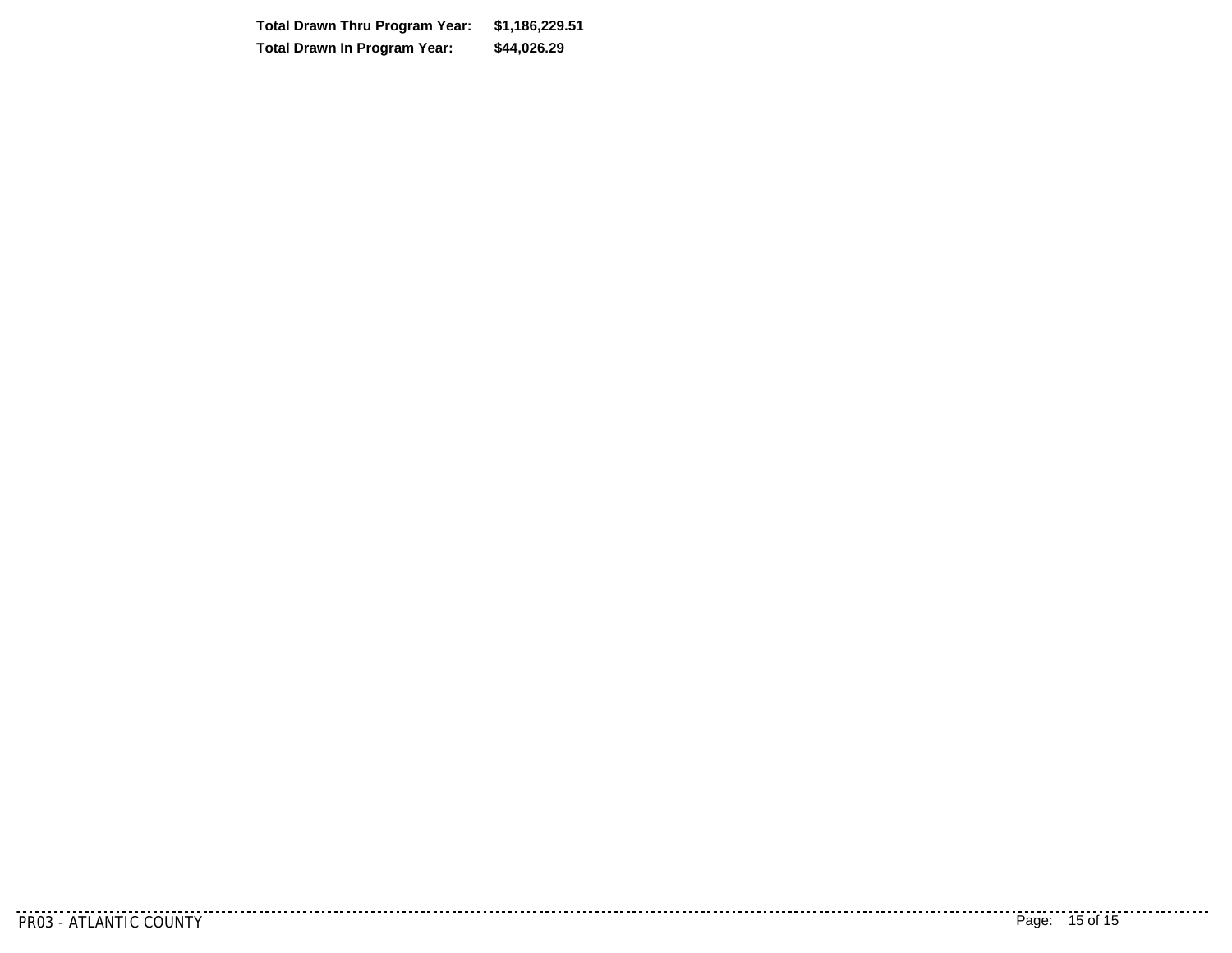

U.S. Department of Housing and Urban Development Office of Community Planning and Development Integrated Disbursement and Information System CDBG Activity Summary Report (GPR) for Program Year 2010 ATLANTIC COUNTY

8:36 Time: Page: 1 Date: 01-Nov-2011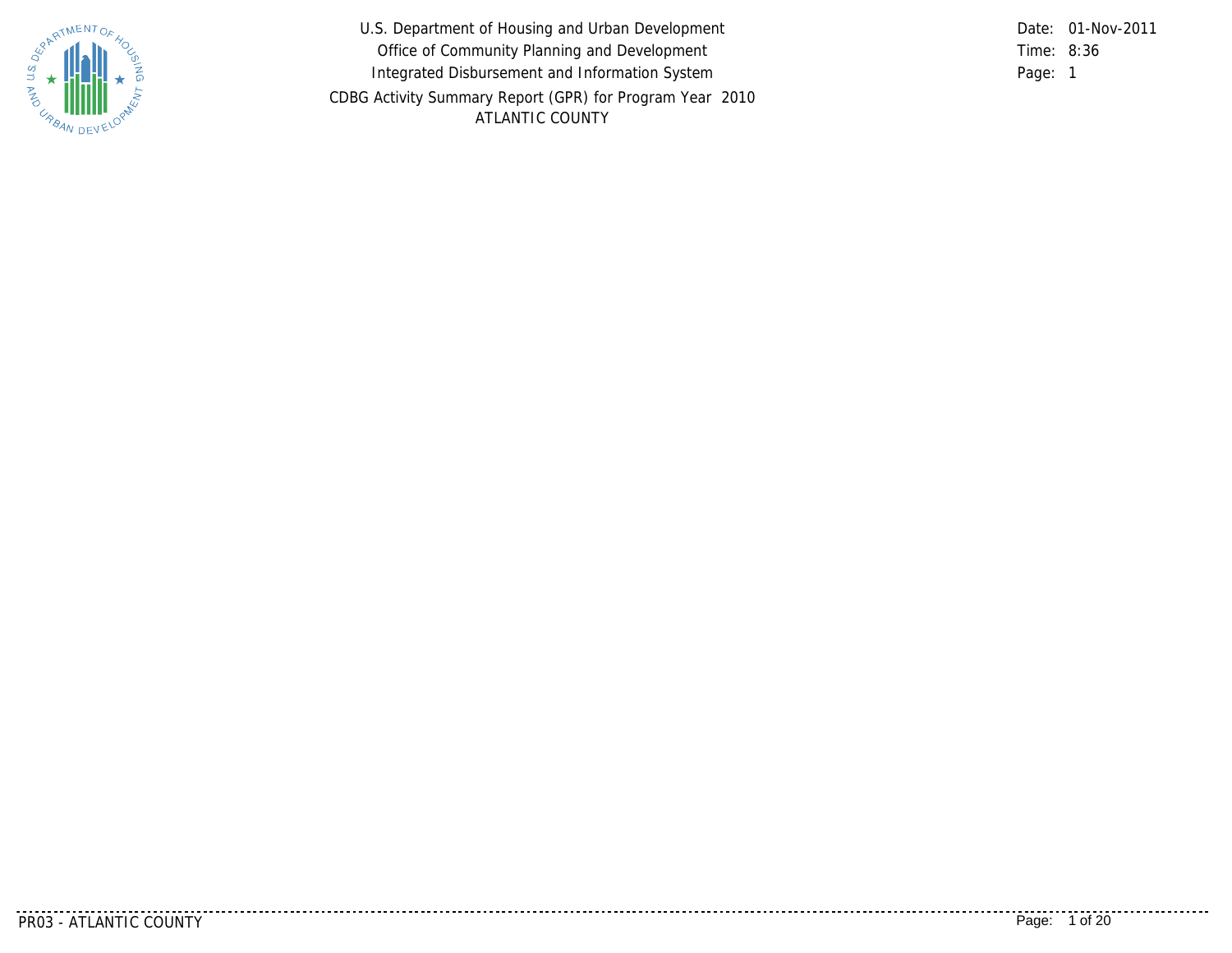#### **PGM Year:** 2007

**Project:** 0005 - SENIOR CENTERS

#### **IDIS Activity:** 320 - GALLOWAY SENIOR CENTER

Open 300 E Jimmie Leeds Rd Galloway, NJ 08205-4109 Status: Location:

Matrix Code: Senior Centers (03A) Availability/accessibility Objective: Create suitable living environments Outcome:

National Objective: LMC

| 04/13/2004 | <b>DESCRIPTION</b>   |
|------------|----------------------|
|            | CONSTRUC<br>GALLOWAY |
| 914.580.00 |                      |
| 868.582.22 |                      |
| 441.954.82 |                      |
|            |                      |

#### **Description:**

CONSTRUCTION OF A SENIOR CENTER FOR THE BENEFIT OF LOW INCOMRESIDENTS IN

#### **Proposed Accomplishments**

Public Facilities : 2

#### **Actual Accomplishments**

|                                                          |       | Owner    | Renter |          |       | Total    | Person |          |  |
|----------------------------------------------------------|-------|----------|--------|----------|-------|----------|--------|----------|--|
| Number assisted:                                         | Total | Hispanic | Total  | Hispanic | Total | Hispanic | Total  | Hispanic |  |
| White:                                                   |       |          |        |          |       |          | U      |          |  |
| Black/African American:                                  |       |          |        |          |       |          |        |          |  |
| Asian:                                                   |       |          |        |          |       |          |        |          |  |
| American Indian/Alaskan Native:                          |       |          | C      |          |       |          |        |          |  |
| Native Hawaiian/Other Pacific Islander:                  |       |          |        |          |       |          |        |          |  |
| American Indian/Alaskan Native & White:                  |       |          |        |          |       |          |        |          |  |
| Asian White:                                             |       |          | 0      |          |       |          | 0      |          |  |
| Black/African American & White:                          |       |          |        |          |       |          |        |          |  |
| American Indian/Alaskan Native & Black/African American: |       |          |        |          |       |          |        |          |  |
| Other multi-racial:                                      |       |          |        |          |       |          |        |          |  |
| Asian/Pacific Islander:                                  |       |          | 0      |          |       |          | 0      |          |  |
| Hispanic:                                                |       |          | O      | 0        |       |          |        |          |  |
| Total:                                                   | Ω     |          | 0      | $\bf{0}$ | o     |          |        |          |  |
| Female-headed Households:                                |       |          |        |          |       |          |        |          |  |

#### *Income Category:*

|                      | Owner | Renter | Total | <b>Person</b> |
|----------------------|-------|--------|-------|---------------|
| <b>Extremely Low</b> | 0     |        |       |               |
| Low Mod              | 0     |        |       |               |
| Moderate             | 0     |        |       |               |
| Non Low Moderate     | 0     |        | O     |               |
| Total                | 0     |        |       |               |
| Percent Low/Mod      |       |        |       |               |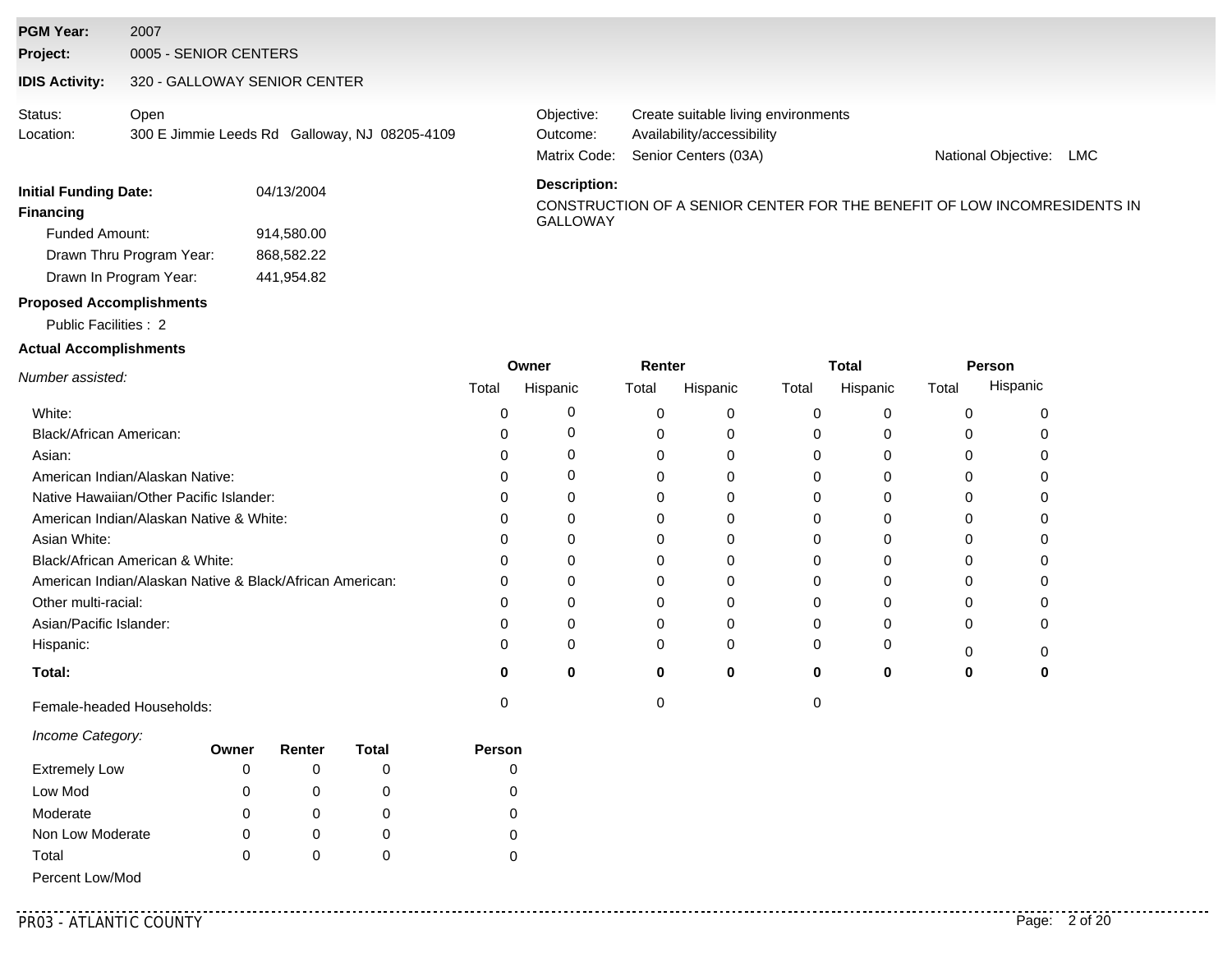| <b>Annual Accomplishments</b>                                             |                                                                                                                                                                                                                                                                                                                                                                                                                                       | <b>Accomplishment Narrative</b>                          |          |                                        |                 |             |                                                                             |                          |                        |                                                                           |  |
|---------------------------------------------------------------------------|---------------------------------------------------------------------------------------------------------------------------------------------------------------------------------------------------------------------------------------------------------------------------------------------------------------------------------------------------------------------------------------------------------------------------------------|----------------------------------------------------------|----------|----------------------------------------|-----------------|-------------|-----------------------------------------------------------------------------|--------------------------|------------------------|---------------------------------------------------------------------------|--|
| Year<br>2008<br>2003<br>2004<br>2010<br>2005                              | # Benefitting<br>GALLOWAY ACQUIRED PROPERTY ON MARCH 16, 2009<br>PROJECT IS A MULTI YEAR PROJECT. ACTIVITY HAS BEGUN AND CONSTRUCTION IS ANTICIPATED TO BEGIN IN 2005.<br>PROJECT PENDING AWAITING ADDITIONAL FUNDING<br>construction including electrical work, ADA restroom renovations, HVAC, roof repair, ADA doors and plumbing- approximately 90% complete<br>FUNDS ADDED IN 2003, 2004, 2005 AND 2006 FOR A TOTAL OF \$608,451 |                                                          |          |                                        |                 |             |                                                                             |                          |                        |                                                                           |  |
| <b>PGM Year:</b>                                                          | 2005                                                                                                                                                                                                                                                                                                                                                                                                                                  |                                                          |          |                                        |                 |             |                                                                             |                          |                        |                                                                           |  |
| Project:                                                                  |                                                                                                                                                                                                                                                                                                                                                                                                                                       | 0009 - HAMILTON TWP HOUSING REHAB                        |          |                                        |                 |             |                                                                             |                          |                        |                                                                           |  |
| <b>IDIS Activity:</b>                                                     | 498 - Find                                                                                                                                                                                                                                                                                                                                                                                                                            |                                                          |          |                                        |                 |             |                                                                             |                          |                        |                                                                           |  |
| Status:<br>Location:                                                      | Completed                                                                                                                                                                                                                                                                                                                                                                                                                             | 1378 Denver Ave Mays Landing, NJ 08330-1068              |          | Objective:<br>Outcome:<br>Matrix Code: | Sustainability  |             | Create suitable living environments<br>Rehab; Single-Unit Residential (14A) |                          |                        | National Objective: LMH                                                   |  |
| <b>Initial Funding Date:</b><br><b>Financing</b><br><b>Funded Amount:</b> | Drawn Thru Program Year:<br>Drawn In Program Year:                                                                                                                                                                                                                                                                                                                                                                                    | 11/21/2006<br>19,940.00<br>19,940.00<br>1,950.00         |          | <b>Description:</b><br>09192006        |                 |             |                                                                             |                          |                        | FOR REHAB: HOUSING REHAB IMPROVEMENTS APPROVED: 09142006AGREEMENT SIGNED: |  |
| <b>Proposed Accomplishments</b>                                           |                                                                                                                                                                                                                                                                                                                                                                                                                                       |                                                          |          |                                        |                 |             |                                                                             |                          |                        |                                                                           |  |
| Housing Units: 1                                                          |                                                                                                                                                                                                                                                                                                                                                                                                                                       |                                                          |          |                                        |                 |             |                                                                             |                          |                        |                                                                           |  |
| <b>Actual Accomplishments</b>                                             |                                                                                                                                                                                                                                                                                                                                                                                                                                       |                                                          |          |                                        |                 |             |                                                                             |                          |                        |                                                                           |  |
| Number assisted:                                                          |                                                                                                                                                                                                                                                                                                                                                                                                                                       |                                                          | Total    | Owner<br>Hispanic                      | Renter<br>Total | Hispanic    | Total                                                                       | <b>Total</b><br>Hispanic | <b>Person</b><br>Total | Hispanic                                                                  |  |
| White:                                                                    |                                                                                                                                                                                                                                                                                                                                                                                                                                       |                                                          | 8        | 0                                      | 0               | 0           | 8                                                                           | 0                        | 0                      | 0                                                                         |  |
| Black/African American:                                                   |                                                                                                                                                                                                                                                                                                                                                                                                                                       |                                                          | $\Omega$ | 0                                      | $\mathbf 0$     | 0           | 0                                                                           | $\mathbf 0$              | 0                      | 0                                                                         |  |
| Asian:                                                                    |                                                                                                                                                                                                                                                                                                                                                                                                                                       |                                                          | 0        | 0                                      | $\mathbf 0$     | 0           | 0                                                                           | 0                        | 0                      | 0                                                                         |  |
|                                                                           | American Indian/Alaskan Native:                                                                                                                                                                                                                                                                                                                                                                                                       |                                                          | $\Omega$ | 0                                      | $\Omega$        | 0           | $\Omega$                                                                    | $\mathbf 0$              | 0                      | 0                                                                         |  |
|                                                                           | Native Hawaiian/Other Pacific Islander:                                                                                                                                                                                                                                                                                                                                                                                               |                                                          | 0        | 0                                      | 0               | 0           | 0                                                                           | 0                        | 0                      | 0                                                                         |  |
|                                                                           | American Indian/Alaskan Native & White:                                                                                                                                                                                                                                                                                                                                                                                               |                                                          | 0        | $\mathbf 0$                            | $\Omega$        | $\mathbf 0$ | 0                                                                           | $\mathbf 0$              | 0                      | 0                                                                         |  |
| Asian White:                                                              |                                                                                                                                                                                                                                                                                                                                                                                                                                       |                                                          | $\Omega$ | $\mathbf 0$                            | $\mathbf 0$     | 0           | 0                                                                           | $\mathbf 0$              | 0                      | 0                                                                         |  |
|                                                                           | Black/African American & White:                                                                                                                                                                                                                                                                                                                                                                                                       |                                                          | 0        | 0                                      | 0               | 0           | 0                                                                           | $\mathbf 0$              | 0                      | 0                                                                         |  |
|                                                                           |                                                                                                                                                                                                                                                                                                                                                                                                                                       | American Indian/Alaskan Native & Black/African American: | $\Omega$ | $\Omega$                               | $\Omega$        | 0           | $\Omega$                                                                    | $\mathbf 0$              | 0                      | $\Omega$                                                                  |  |
| Other multi-racial:                                                       |                                                                                                                                                                                                                                                                                                                                                                                                                                       |                                                          | 0        | 0                                      | $\mathbf 0$     | 0           | 0                                                                           | 0                        | 0                      | 0                                                                         |  |
| Asian/Pacific Islander:                                                   |                                                                                                                                                                                                                                                                                                                                                                                                                                       |                                                          | 0        | 0                                      | 0               | 0           | 0                                                                           | $\mathbf 0$              | 0                      | 0                                                                         |  |
| Hispanic:                                                                 |                                                                                                                                                                                                                                                                                                                                                                                                                                       |                                                          | $\Omega$ | $\Omega$                               | $\Omega$        | $\Omega$    | $\Omega$                                                                    | $\Omega$                 | $\Omega$               | 0                                                                         |  |

**Total:**

Female-headed Households: 0 0 0

*Income Category:*

**Owner Renter Total Person**

**0**

**0 0**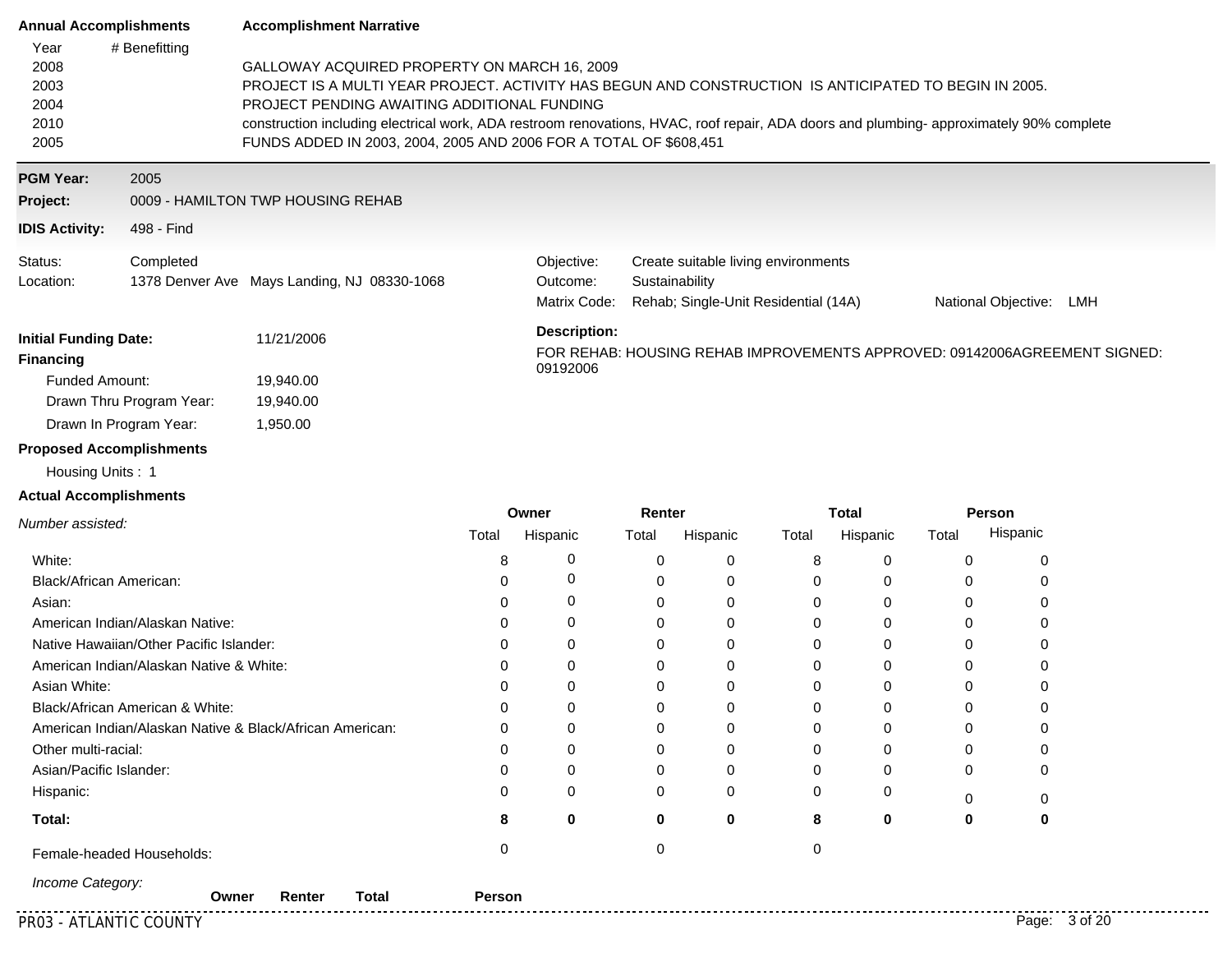| <b>Extremely Low</b>                                     |                                                                                                                                                                                                                                                                                                               | 8                                    | 0                       | 8                                            | 0                                     |                                        |                                                                                                                                                                                   |                         |               |
|----------------------------------------------------------|---------------------------------------------------------------------------------------------------------------------------------------------------------------------------------------------------------------------------------------------------------------------------------------------------------------|--------------------------------------|-------------------------|----------------------------------------------|---------------------------------------|----------------------------------------|-----------------------------------------------------------------------------------------------------------------------------------------------------------------------------------|-------------------------|---------------|
| Low Mod                                                  |                                                                                                                                                                                                                                                                                                               | 0                                    | 0                       | 0                                            | 0                                     |                                        |                                                                                                                                                                                   |                         |               |
| Moderate                                                 |                                                                                                                                                                                                                                                                                                               | 0                                    | 0                       | 0                                            | 0                                     |                                        |                                                                                                                                                                                   |                         |               |
| Non Low Moderate                                         |                                                                                                                                                                                                                                                                                                               | 0                                    | 0                       | 0                                            | 0                                     |                                        |                                                                                                                                                                                   |                         |               |
| Total                                                    |                                                                                                                                                                                                                                                                                                               | 8                                    | $\Omega$                | 8                                            | 0                                     |                                        |                                                                                                                                                                                   |                         |               |
| Percent Low/Mod                                          |                                                                                                                                                                                                                                                                                                               | 100.0%                               |                         | 100.0%                                       |                                       |                                        |                                                                                                                                                                                   |                         |               |
| <b>Annual Accomplishments</b>                            |                                                                                                                                                                                                                                                                                                               |                                      |                         | <b>Accomplishment Narrative</b>              |                                       |                                        |                                                                                                                                                                                   |                         |               |
| Year                                                     | # Benefitting                                                                                                                                                                                                                                                                                                 |                                      |                         |                                              |                                       |                                        |                                                                                                                                                                                   |                         |               |
| 2006                                                     | 8                                                                                                                                                                                                                                                                                                             | <b>DETECTER</b>                      | <b>EMERGENCY SEPTIC</b> |                                              | LEAD ASSESSMENT PERFORMED 01/15/07    |                                        | REHAB: 1 ALUM STORM DR.; NEW OIL FIRED HOT AIR FURNACE; NEW DUCT AND<br>REGISTER TO BATHRM; REMOVE OLD ELECTRIC BASEBOARD HEATING SYS; NEW SHTVINYL OR TILE FL TO UTILITY RM; CO2 |                         |               |
| <b>PGM Year:</b>                                         | 2006                                                                                                                                                                                                                                                                                                          |                                      |                         |                                              |                                       |                                        |                                                                                                                                                                                   |                         |               |
| Project:                                                 |                                                                                                                                                                                                                                                                                                               |                                      |                         | 0008 - NONRESIDENTIAL REHAB PUBLIC FACILITES |                                       |                                        |                                                                                                                                                                                   |                         |               |
| <b>IDIS Activity:</b>                                    |                                                                                                                                                                                                                                                                                                               |                                      |                         |                                              |                                       |                                        |                                                                                                                                                                                   |                         |               |
| Status:<br>Location:                                     | 546 - BUENA VISTA TWP VISITORS CENTER<br>Canceled<br>Objective:<br>Create suitable living environments<br>ROUTE 40 AND FIR AVENUE BUENA VISTA TWP, NJ<br>Outcome:<br>Sustainability<br>08310<br>Matrix Code:<br>Neighborhood Facilities (03E)<br>National Objective: SBS<br><b>Description:</b><br>11/01/2007 |                                      |                         |                                              |                                       |                                        |                                                                                                                                                                                   |                         |               |
|                                                          |                                                                                                                                                                                                                                                                                                               |                                      |                         |                                              |                                       |                                        |                                                                                                                                                                                   |                         |               |
| <b>Initial Funding Date:</b><br><b>Financing</b>         |                                                                                                                                                                                                                                                                                                               |                                      |                         | REHAB OF THE VISITORS CENTER                 |                                       |                                        |                                                                                                                                                                                   |                         |               |
| <b>Funded Amount:</b>                                    |                                                                                                                                                                                                                                                                                                               | 0.00                                 |                         |                                              |                                       |                                        |                                                                                                                                                                                   |                         |               |
|                                                          | Drawn Thru Program Year:                                                                                                                                                                                                                                                                                      | 0.00                                 |                         |                                              |                                       |                                        |                                                                                                                                                                                   |                         |               |
|                                                          | Drawn In Program Year:                                                                                                                                                                                                                                                                                        | 0.00                                 |                         |                                              |                                       |                                        |                                                                                                                                                                                   |                         |               |
| <b>Proposed Accomplishments</b><br>Public Facilities : 1 |                                                                                                                                                                                                                                                                                                               |                                      |                         |                                              |                                       |                                        |                                                                                                                                                                                   |                         |               |
| <b>Annual Accomplishments</b>                            |                                                                                                                                                                                                                                                                                                               |                                      |                         | <b>Accomplishment Narrative</b>              |                                       |                                        |                                                                                                                                                                                   |                         |               |
| Year                                                     | # Benefitting                                                                                                                                                                                                                                                                                                 |                                      |                         |                                              |                                       |                                        |                                                                                                                                                                                   |                         |               |
| 2006                                                     | 0                                                                                                                                                                                                                                                                                                             |                                      |                         |                                              | THIS PROJECT HAS NOT YET BEEN STARTED |                                        |                                                                                                                                                                                   |                         |               |
| <b>PGM Year:</b>                                         | 2006                                                                                                                                                                                                                                                                                                          |                                      |                         |                                              |                                       |                                        |                                                                                                                                                                                   |                         |               |
| Project:                                                 |                                                                                                                                                                                                                                                                                                               | 0006 - NEIGHBORHOOD FACILITIES       |                         |                                              |                                       |                                        |                                                                                                                                                                                   |                         |               |
| <b>IDIS Activity:</b>                                    |                                                                                                                                                                                                                                                                                                               | 557 - ADA IMPROVEMENTS - CORBIN CITY |                         |                                              |                                       |                                        |                                                                                                                                                                                   |                         |               |
| Status:<br>Location:                                     | Open                                                                                                                                                                                                                                                                                                          | UNDECIDED CORBIN CITY, NJ 08221      |                         |                                              |                                       | Objective:<br>Outcome:<br>Matrix Code: | Create suitable living environments<br>Availability/accessibility<br>Neighborhood Facilities (03E)                                                                                | National Objective: LMC |               |
| <b>Initial Funding Date:</b><br><b>Financing</b>         |                                                                                                                                                                                                                                                                                                               |                                      | 11/01/2007              |                                              |                                       | <b>Description:</b>                    | CONTINUED USE OF CDBG FUNDS TO UNDERTAKE ADA IMPROVEMENTS ATCITY HALL TO<br>PROVIDE ACCESSIBILITY FOR THE ELDERLY AND THE HANDICAPPED                                             |                         |               |
| Funded Amount:                                           |                                                                                                                                                                                                                                                                                                               |                                      | 66,928.46               |                                              |                                       |                                        |                                                                                                                                                                                   |                         |               |
| PR03 - ATLANTIC COUNTY                                   |                                                                                                                                                                                                                                                                                                               |                                      |                         |                                              |                                       |                                        |                                                                                                                                                                                   |                         | Page: 4 of 20 |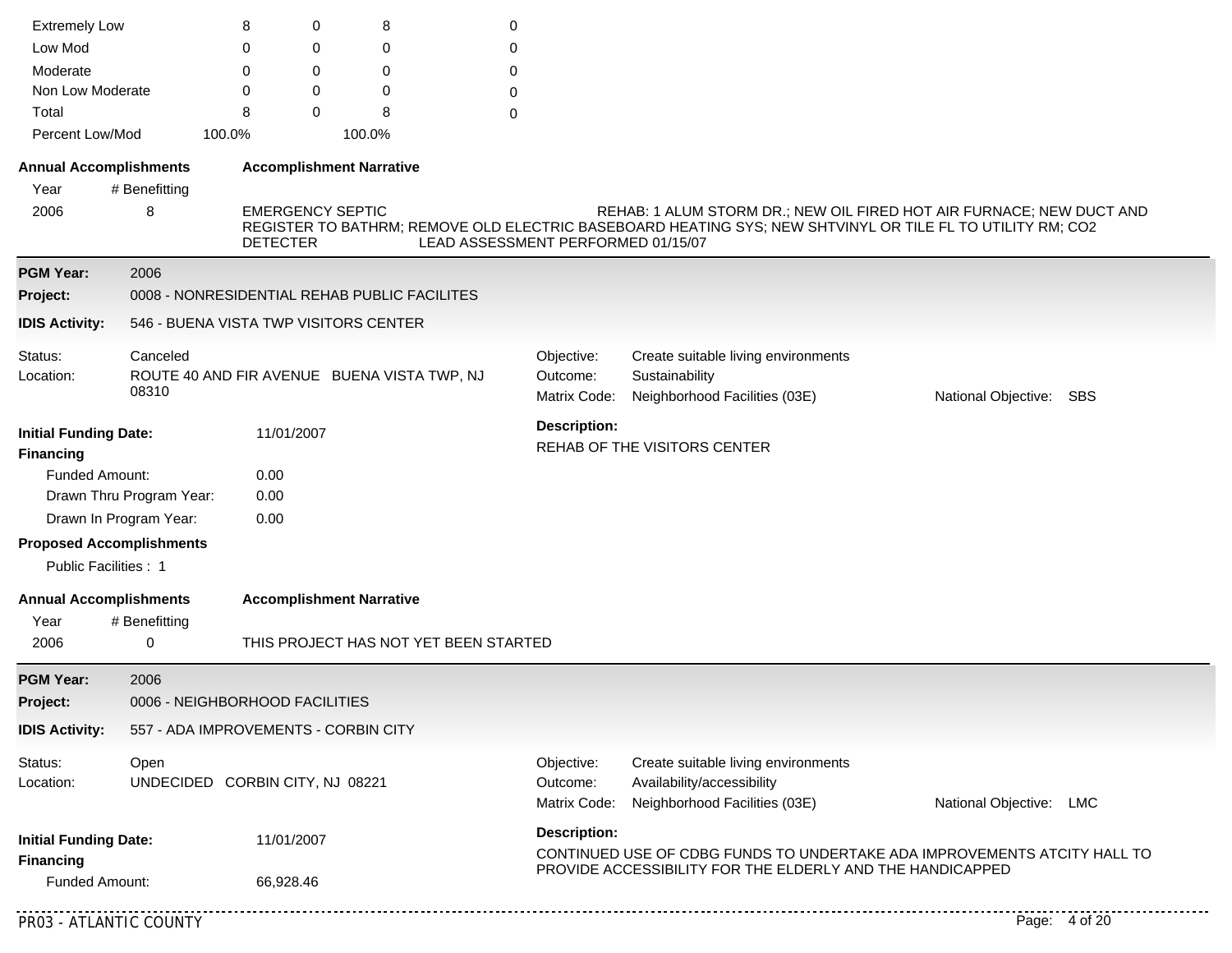#### Drawn In Program Year: Drawn Thru Program Year: 0.00 0.00

# **Proposed Accomplishments**

Public Facilities : 1

#### **Actual Accomplishments**

|                                                          |        | Renter<br>Owner |       |          |          | Person<br>Total |       |          |
|----------------------------------------------------------|--------|-----------------|-------|----------|----------|-----------------|-------|----------|
| Number assisted:                                         | Total  | Hispanic        | Total | Hispanic | Total    | Hispanic        | Total | Hispanic |
| White:                                                   |        | 0               | 0     | $\Omega$ | 0        | 0               | O     | 0        |
| Black/African American:                                  |        | 0               | 0     | 0        | 0        | 0               | O     |          |
| Asian:                                                   |        | 0               | 0     | $\Omega$ | 0        | 0               |       |          |
| American Indian/Alaskan Native:                          |        | 0               | 0     | 0        | 0        | 0               | 0     |          |
| Native Hawaiian/Other Pacific Islander:                  |        | 0               | 0     | 0        | 0        | 0               | 0     | 0        |
| American Indian/Alaskan Native & White:                  |        | $\Omega$        |       | 0        | 0        | 0               |       |          |
| Asian White:                                             |        | 0               |       | 0        | 0        | 0               |       |          |
| Black/African American & White:                          |        | 0               |       | $\Omega$ | 0        |                 |       |          |
| American Indian/Alaskan Native & Black/African American: |        | 0               | 0     | $\Omega$ | 0        | 0               |       |          |
| Other multi-racial:                                      |        | 0               | 0     | 0        | 0        | 0               | O     | 0        |
| Asian/Pacific Islander:                                  |        | 0               | 0     | $\Omega$ | 0        | 0               | O     | 0        |
| Hispanic:                                                |        | 0               | 0     | $\Omega$ | 0        | 0               |       | 0        |
| Total:                                                   |        | 0               | 0     | $\bf{0}$ | $\bf{0}$ | $\bf{0}$        | 0     | 0        |
| Female-headed Households:                                |        |                 |       |          | $\Omega$ |                 |       |          |
| Income Category:<br><b>Total</b><br>Renter<br>Owner      | Person |                 |       |          |          |                 |       |          |
| <b>Extremely Low</b><br>0                                | 0      |                 |       |          |          |                 |       |          |

| <b>EXTREMELY LOW</b> | $\mathbf{u}$ | ., |  |
|----------------------|--------------|----|--|
| Low Mod              |              |    |  |
| Moderate             |              |    |  |
| Non Low Moderate     |              |    |  |
| Total                |              |    |  |

Percent Low/Mod

| <b>Annual Accomplishments</b><br>Year<br># Benefitting |                            | <b>Accomplishment Narrative</b>                                                               |                                                                                       |                                                                                                    |                     |     |  |  |  |  |  |
|--------------------------------------------------------|----------------------------|-----------------------------------------------------------------------------------------------|---------------------------------------------------------------------------------------|----------------------------------------------------------------------------------------------------|---------------------|-----|--|--|--|--|--|
| 2009                                                   |                            |                                                                                               | Developing Project, additional funds needed to complete the project                   |                                                                                                    |                     |     |  |  |  |  |  |
| 2010                                                   |                            |                                                                                               | Concept for project solidified, awaiting accumulation of sufficient funds to proceed. |                                                                                                    |                     |     |  |  |  |  |  |
| <b>PGM Year:</b>                                       | 2008                       |                                                                                               |                                                                                       |                                                                                                    |                     |     |  |  |  |  |  |
| Project:                                               | 0008 - Atlantic County ADA |                                                                                               |                                                                                       |                                                                                                    |                     |     |  |  |  |  |  |
| <b>IDIS Activity:</b>                                  |                            | 562 - ADA COUNTY BUILDINGS                                                                    |                                                                                       |                                                                                                    |                     |     |  |  |  |  |  |
| Status:<br>Location:                                   | Completed                  | Egg Harbor Library Mays Landing Library Stillwater Bldg,<br>Northfield MAYS LANDING, NJ 08223 | Objective:<br>Outcome:<br>Matrix Code:                                                | Create suitable living environments<br>Availability/accessibility<br>Neighborhood Facilities (03E) | National Obiective: | LMC |  |  |  |  |  |

PR03 - ATLANTIC COUNTY Page: 5 of 20

. . . . . . . . . . . . . .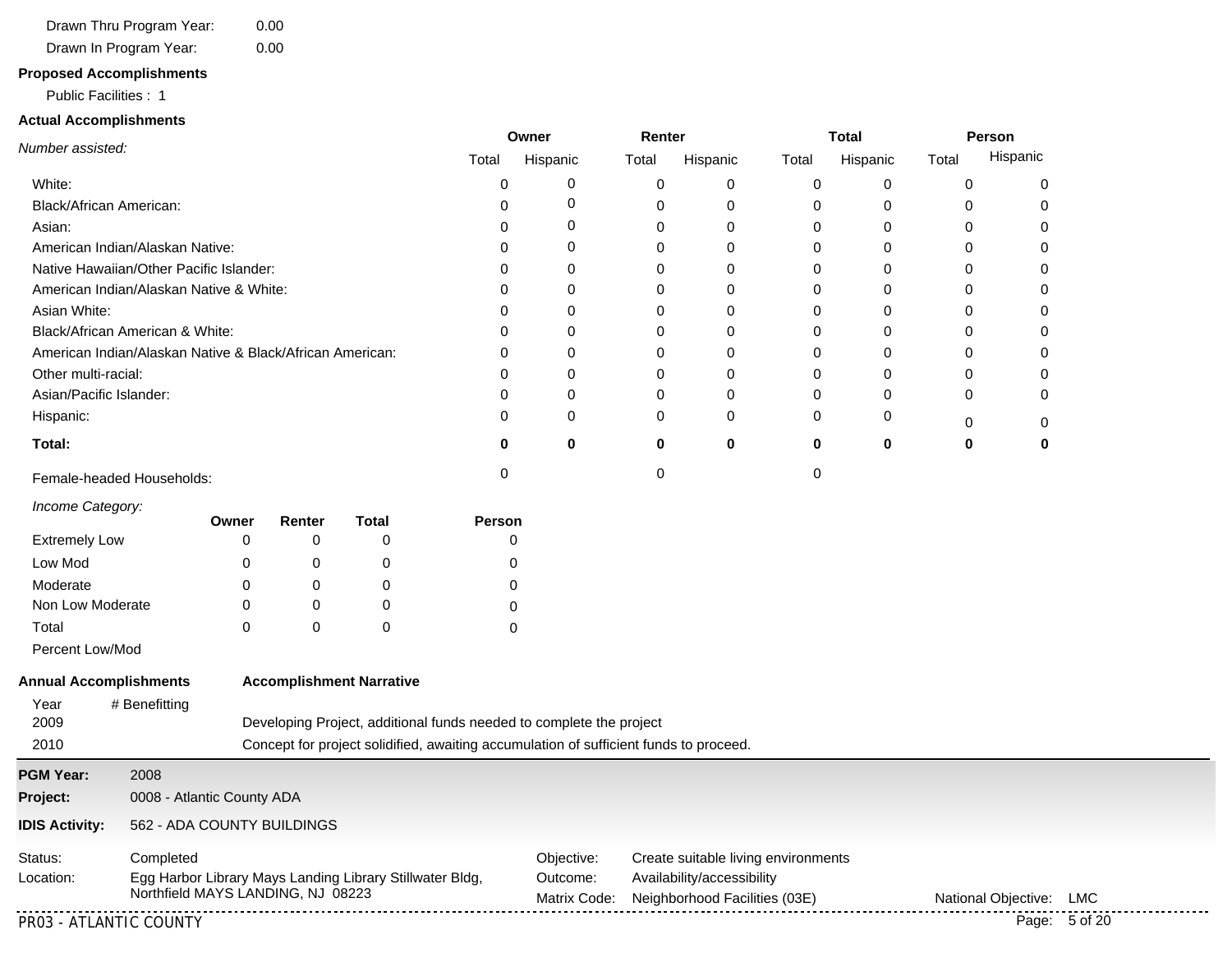| Initial Funding Date:      | 11/01/2007 |
|----------------------------|------------|
| <b>Financing</b>           |            |
| <b>Funded Amount:</b>      | 229,566.00 |
| Drawn Thru Program Year:   | 229.566.00 |
| Drawn In Program Year:     | 18,226.00  |
| Despagnad Aganomichessetts |            |

# **Description:** ADA IMPROVEMENTS TO COUNTY BUILDING **Financing**

#### **Proposed Accomplishments**

Public Facilities : 1

### **Actual Accomplishments**

|                                                          |       | Owner    | Renter |          |          | Total    |       | Person   |
|----------------------------------------------------------|-------|----------|--------|----------|----------|----------|-------|----------|
| Number assisted:                                         | Total | Hispanic | Total  | Hispanic | Total    | Hispanic | Total | Hispanic |
| White:                                                   |       |          |        |          |          | 0        | 2,845 | 344      |
| Black/African American:                                  |       |          |        |          |          | 0        | 524   | 67       |
| Asian:                                                   |       |          |        |          | 0        | 0        | 304   | 33       |
| American Indian/Alaskan Native:                          |       |          |        |          |          | 0        | 0     | $\Omega$ |
| Native Hawaiian/Other Pacific Islander:                  |       |          |        |          |          | 0        | 0     |          |
| American Indian/Alaskan Native & White:                  |       |          |        |          |          | 0        | 0     | 0        |
| Asian White:                                             |       |          |        |          |          | 0        | 0     | 0        |
| Black/African American & White:                          |       |          |        |          |          | 0        |       |          |
| American Indian/Alaskan Native & Black/African American: |       |          |        |          |          |          |       |          |
| Other multi-racial:                                      |       |          |        |          |          | 0        | 315   | 39       |
| Asian/Pacific Islander:                                  |       |          |        |          |          | 0        | 0     | $\Omega$ |
| Hispanic:                                                |       |          | C      | $\Omega$ | $\Omega$ | 0        | 0     | $\Omega$ |
| Total:                                                   |       | 0        |        | 0        | 0        | 0        | 3,988 | 483      |
| Female-headed Households:                                |       |          |        |          |          |          |       |          |

*Income Category:*

| <i><b>INTO DUCTION</b></i> | Owner | Renter   | Total | <b>Person</b> |  |
|----------------------------|-------|----------|-------|---------------|--|
| <b>Extremely Low</b>       | 0     | $\Omega$ | 0     |               |  |
| Low Mod                    | 0     | 0        | O     | 1,428         |  |
| Moderate                   | 0     | 0        | 0     | 2,560         |  |
| Non Low Moderate           | 0     | 0        | 0     |               |  |
| Total                      | 0     | 0        | 0     | 3,988         |  |
| Percent Low/Mod            |       |          |       | 100.0%        |  |

| <b>Annual Accomplishments</b> |               | <b>Accomplishment Narrative</b>                                                                        |  |  |  |  |  |  |
|-------------------------------|---------------|--------------------------------------------------------------------------------------------------------|--|--|--|--|--|--|
| Year                          | # Benefitting |                                                                                                        |  |  |  |  |  |  |
| 2010                          | 3.988         | Project Completed in February of 2010.                                                                 |  |  |  |  |  |  |
| 2009                          |               | Work is underway and nearly complete. Awaiting final documentation to make final drawdown and payment. |  |  |  |  |  |  |
| 2006                          |               | NO WORK TO DATE                                                                                        |  |  |  |  |  |  |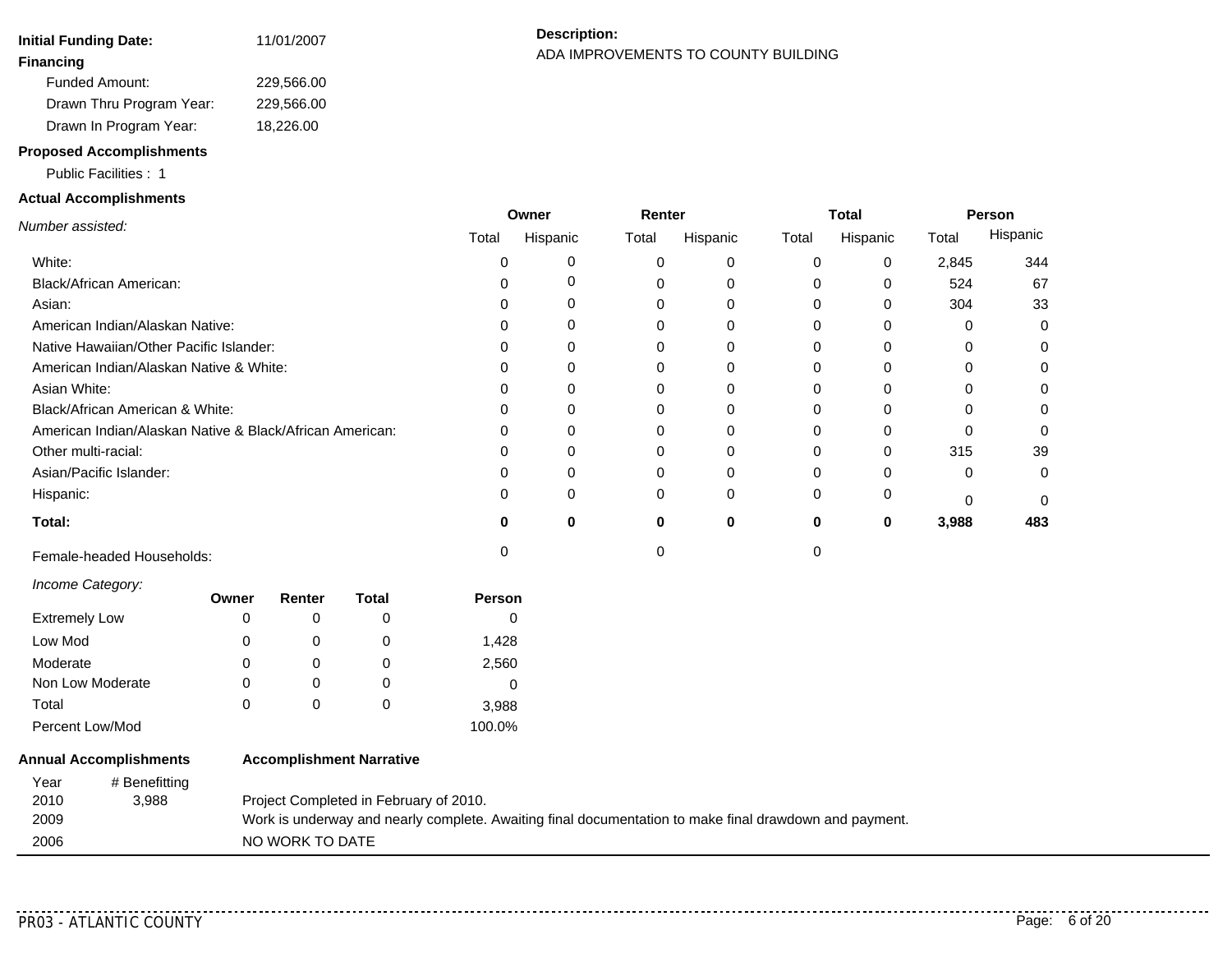| <b>PGM Year:</b>                                                                                                                                                                                          | 2006                                                                                                                        |                                                                                              |                                        |                                                                                                                                   |                         |
|-----------------------------------------------------------------------------------------------------------------------------------------------------------------------------------------------------------|-----------------------------------------------------------------------------------------------------------------------------|----------------------------------------------------------------------------------------------|----------------------------------------|-----------------------------------------------------------------------------------------------------------------------------------|-------------------------|
| Project:                                                                                                                                                                                                  | 0011 - STREET IMPROVEMENTS                                                                                                  |                                                                                              |                                        |                                                                                                                                   |                         |
| <b>IDIS Activity:</b>                                                                                                                                                                                     |                                                                                                                             | 563 - HAMMONTON STREET 2006                                                                  |                                        |                                                                                                                                   |                         |
| Status:<br>Location:                                                                                                                                                                                      | Canceled                                                                                                                    | 12TH ST HAMMONTON, NJ 08037                                                                  | Objective:<br>Outcome:<br>Matrix Code: | Create suitable living environments<br>Availability/accessibility<br>Street Improvements (03K)                                    | National Objective: LMA |
| <b>Initial Funding Date:</b><br><b>Financing</b><br>Funded Amount:<br>Drawn In Program Year:<br><b>Proposed Accomplishments</b><br>People (General): 891<br><b>Annual Accomplishments</b><br>Year<br>2006 | Drawn Thru Program Year:<br>Total Population in Service Area: 891<br>Census Tract Percent Low / Mod: 46.80<br># Benefitting | 11/01/2007<br>0.00<br>0.00<br>0.00<br><b>Accomplishment Narrative</b><br>NO ACTIVITY TO DATE | <b>Description:</b>                    | STREET IMPROVEMENTS WASHINGTON ST FROM 12TH TO SOMMERBY STPROJECT WILL<br>INCLUDE RESURFACING AND DRAINAGE                        |                         |
| 2009                                                                                                                                                                                                      |                                                                                                                             |                                                                                              |                                        | Have not yet begun project, may redirect these funds to another project if they can not identify additional funds to complete it. |                         |
| <b>PGM Year:</b>                                                                                                                                                                                          | 2008                                                                                                                        |                                                                                              |                                        |                                                                                                                                   |                         |
| Project:                                                                                                                                                                                                  | 0001 - ADMINISTRATION                                                                                                       |                                                                                              |                                        |                                                                                                                                   |                         |
| <b>IDIS Activity:</b>                                                                                                                                                                                     | 610 - CDBG ADMINISTRATION                                                                                                   |                                                                                              |                                        |                                                                                                                                   |                         |
| Status:<br>Location:                                                                                                                                                                                      | Completed                                                                                                                   | 5909 Main St Mays Landing, NJ 08330-1701                                                     | Objective:<br>Outcome:<br>Matrix Code: | General Program Administration (21A)                                                                                              | National Objective:     |
| <b>Initial Funding Date:</b><br><b>Financing</b><br><b>Funded Amount:</b><br>Drawn In Program Year:                                                                                                       | Drawn Thru Program Year:                                                                                                    | 12/08/2008<br>262,880.00<br>262,880.00<br>0.00                                               | <b>Description:</b><br><b>ADMIN</b>    |                                                                                                                                   |                         |
| <b>Proposed Accomplishments</b>                                                                                                                                                                           |                                                                                                                             |                                                                                              |                                        |                                                                                                                                   |                         |
| <b>Annual Accomplishments</b><br>Year                                                                                                                                                                     | # Benefitting                                                                                                               | <b>Accomplishment Narrative</b>                                                              |                                        |                                                                                                                                   |                         |

. . . . .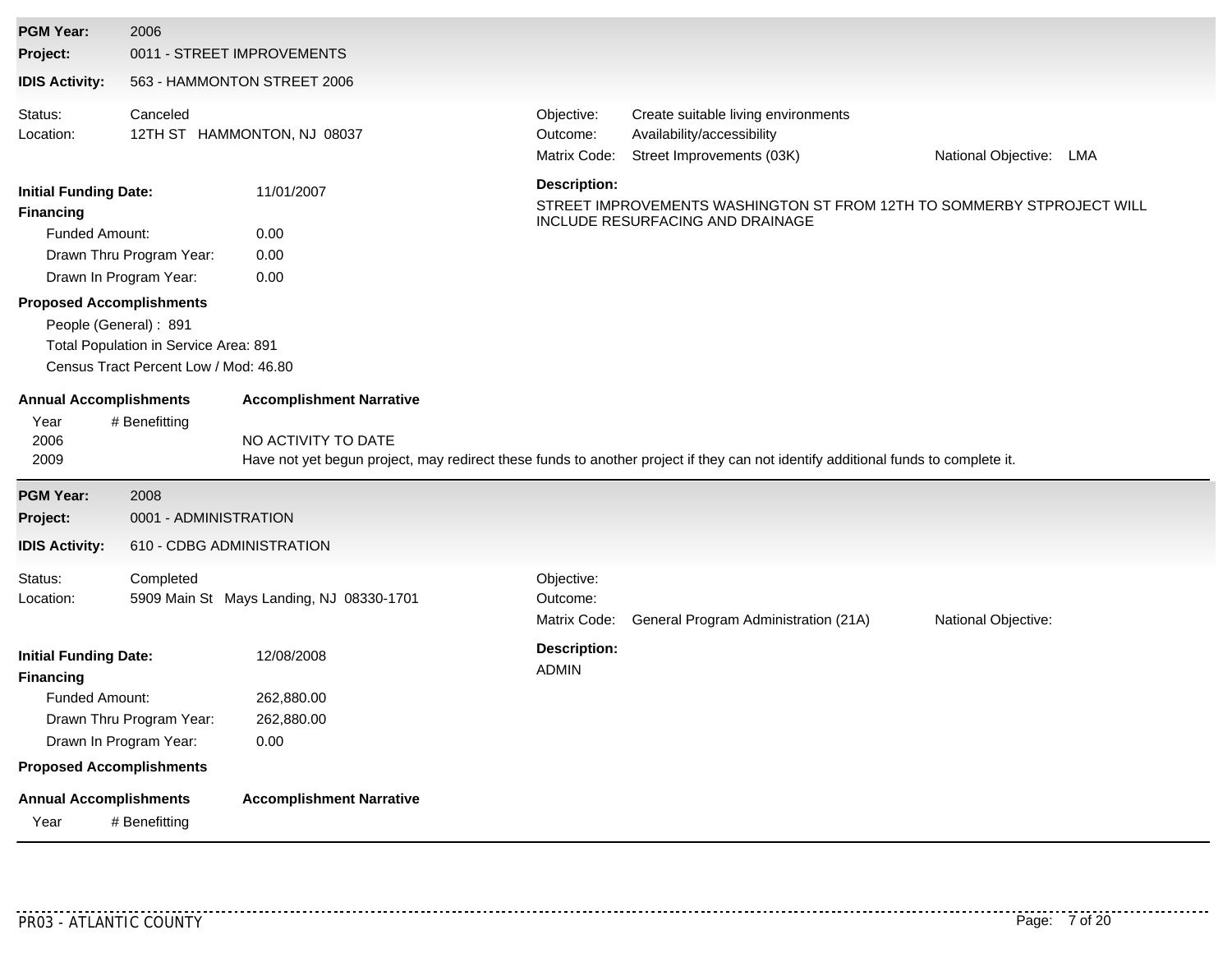#### **PGM Year:** 2007

**Project:** 0004 - HOUSING REHAB HAMILTON TWP

#### **IDIS Activity:** 663 - Housing Rehab

Completed Address Suppressed Status: Location:

# **Initial Funding Date:** 08/28/2009

**Financing Financing** Funded Amount: 29,290.00

Drawn In Program Year: Drawn Thru Program Year: 29,290.00 0.00

# **Proposed Accomplishments**

#### Housing Units : 1

#### **Actual Accomplishments**

Matrix Code: Rehab; Single-Unit Residential (14A) **Sustainability** Objective: Create suitable living environments Outcome:

National Objective: LMH

#### **Description:**

|                                                          | Owner |          | Renter |          |       | <b>Total</b> | Person |          |
|----------------------------------------------------------|-------|----------|--------|----------|-------|--------------|--------|----------|
| Number assisted:                                         | Total | Hispanic | Total  | Hispanic | Total | Hispanic     | Total  | Hispanic |
| White:                                                   |       |          | 0      |          |       |              |        |          |
| Black/African American:                                  |       |          |        |          |       |              |        |          |
| Asian:                                                   |       |          |        |          |       |              |        |          |
| American Indian/Alaskan Native:                          |       |          |        |          |       |              |        |          |
| Native Hawaiian/Other Pacific Islander:                  |       |          | 0      |          |       |              |        |          |
| American Indian/Alaskan Native & White:                  |       |          | 0      |          |       |              |        |          |
| Asian White:                                             |       |          |        |          |       |              |        |          |
| Black/African American & White:                          |       |          |        |          |       |              |        |          |
| American Indian/Alaskan Native & Black/African American: |       |          |        |          |       |              |        |          |
| Other multi-racial:                                      |       |          | 0      |          |       |              |        |          |
| Asian/Pacific Islander:                                  |       |          | 0      |          |       |              | 0      |          |
| Hispanic:                                                |       |          | 0      | 0        |       |              | n      |          |
| Total:                                                   |       | o        | 0      | 0        |       |              |        |          |
| Female-headed Households:                                |       |          |        |          |       |              |        |          |

#### *Income Category:*

|                      | Owner  | Renter | Total  | Person |
|----------------------|--------|--------|--------|--------|
| <b>Extremely Low</b> | O      |        | O      |        |
| Low Mod              |        |        | 0      |        |
| Moderate             |        |        |        |        |
| Non Low Moderate     |        |        | O      | 0      |
| Total                |        |        |        |        |
| Percent Low/Mod      | 100.0% |        | 100.0% |        |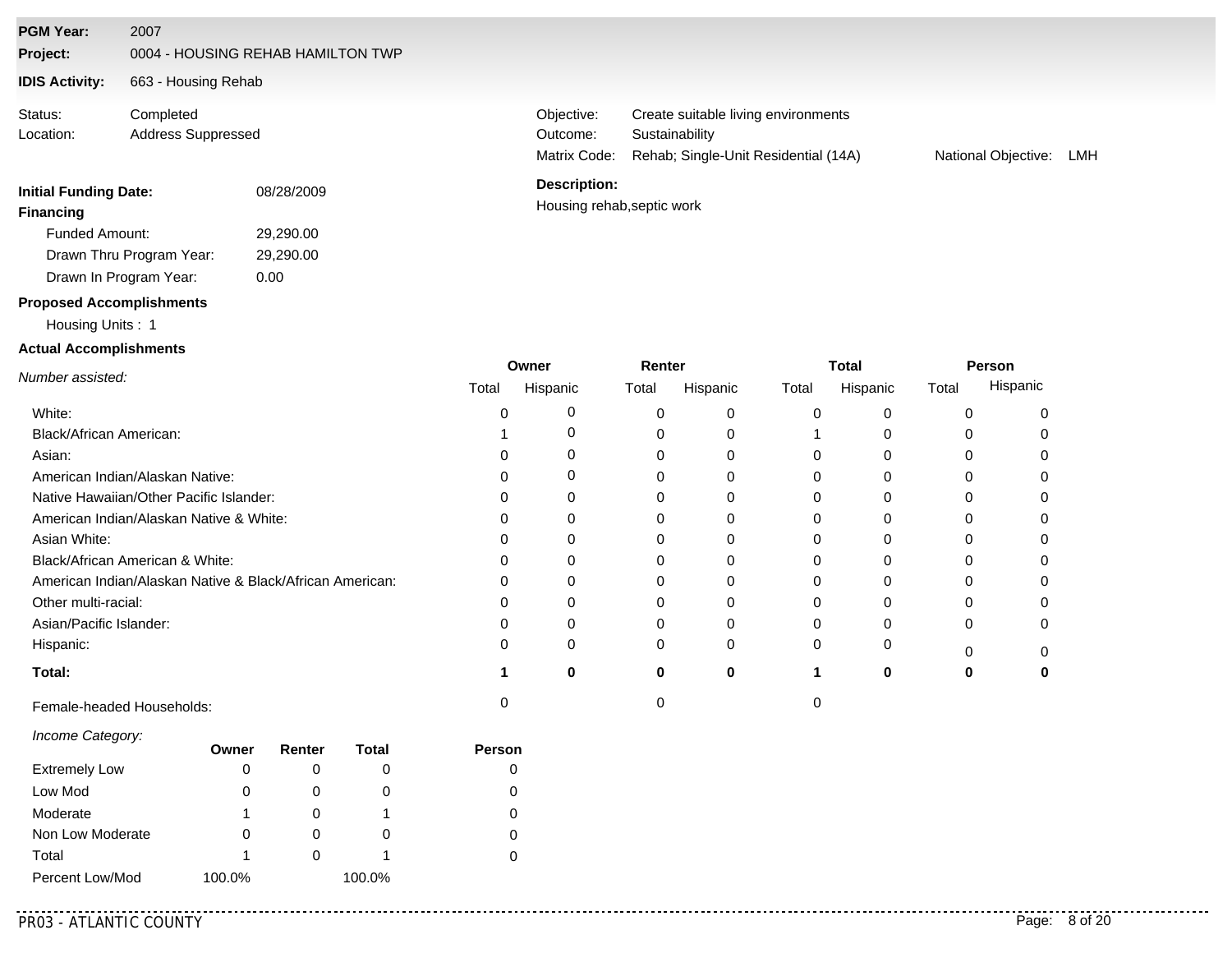| <b>Annual Accomplishments</b>                    |                                                    | <b>Accomplishment Narrative</b>            |                                                                                                                                                                    |                                        |                 |                                      |             |                          |       |                     |               |
|--------------------------------------------------|----------------------------------------------------|--------------------------------------------|--------------------------------------------------------------------------------------------------------------------------------------------------------------------|----------------------------------------|-----------------|--------------------------------------|-------------|--------------------------|-------|---------------------|---------------|
| Year                                             | # Benefitting                                      |                                            |                                                                                                                                                                    |                                        |                 |                                      |             |                          |       |                     |               |
| 2009                                             | 1                                                  | Housing Rehab, with septic                 |                                                                                                                                                                    |                                        |                 |                                      |             |                          |       |                     |               |
| <b>PGM Year:</b>                                 | 2009                                               |                                            |                                                                                                                                                                    |                                        |                 |                                      |             |                          |       |                     |               |
| Project:                                         | 0003 - ADMINISTRATION                              |                                            |                                                                                                                                                                    |                                        |                 |                                      |             |                          |       |                     |               |
| <b>IDIS Activity:</b>                            | 680 - CDBG Admin                                   |                                            |                                                                                                                                                                    |                                        |                 |                                      |             |                          |       |                     |               |
| Status:<br>Location:                             | Completed<br>$\,$                                  |                                            |                                                                                                                                                                    | Objective:<br>Outcome:<br>Matrix Code: |                 | General Program Administration (21A) |             |                          |       | National Objective: |               |
| <b>Initial Funding Date:</b><br><b>Financing</b> |                                                    | 11/10/2009                                 |                                                                                                                                                                    | <b>Description:</b>                    |                 |                                      |             |                          |       |                     |               |
| Funded Amount:                                   |                                                    | 293,586.00                                 |                                                                                                                                                                    |                                        |                 |                                      |             |                          |       |                     |               |
|                                                  | Drawn Thru Program Year:                           | 293,586.00                                 |                                                                                                                                                                    |                                        |                 |                                      |             |                          |       |                     |               |
|                                                  | Drawn In Program Year:                             | 0.00                                       |                                                                                                                                                                    |                                        |                 |                                      |             |                          |       |                     |               |
|                                                  | <b>Proposed Accomplishments</b>                    |                                            |                                                                                                                                                                    |                                        |                 |                                      |             |                          |       |                     |               |
| <b>Annual Accomplishments</b><br>Year            | # Benefitting                                      | <b>Accomplishment Narrative</b>            |                                                                                                                                                                    |                                        |                 |                                      |             |                          |       |                     |               |
| <b>PGM Year:</b><br>Project:                     | 2007                                               | 0004 - HOUSING REHAB HAMILTON TWP          |                                                                                                                                                                    |                                        |                 |                                      |             |                          |       |                     |               |
| <b>IDIS Activity:</b>                            | 696 - Etheridge                                    |                                            |                                                                                                                                                                    |                                        |                 |                                      |             |                          |       |                     |               |
| Status:<br>Location:                             | Completed                                          | 5029 Merion Ct Mays Landing, NJ 08330-2629 | Create suitable living environments<br>Objective:<br>Sustainability<br>Outcome:<br>Rehab; Single-Unit Residential (14A)<br>Matrix Code:<br>National Objective: LMH |                                        |                 |                                      |             |                          |       |                     |               |
| <b>Initial Funding Date:</b><br><b>Financing</b> |                                                    | 02/24/2010                                 |                                                                                                                                                                    | <b>Description:</b><br>Housing rehab   |                 |                                      |             |                          |       |                     |               |
| Funded Amount:                                   | Drawn Thru Program Year:<br>Drawn In Program Year: | 23,420.78<br>23,420.78<br>0.00             |                                                                                                                                                                    |                                        |                 |                                      |             |                          |       |                     |               |
| Housing Units: 1                                 | <b>Proposed Accomplishments</b>                    |                                            |                                                                                                                                                                    |                                        |                 |                                      |             |                          |       |                     |               |
| <b>Actual Accomplishments</b>                    |                                                    |                                            |                                                                                                                                                                    |                                        |                 |                                      |             |                          |       |                     |               |
| Number assisted:                                 |                                                    |                                            | Total                                                                                                                                                              | Owner<br>Hispanic                      | Renter<br>Total | Hispanic                             | Total       | <b>Total</b><br>Hispanic | Total | Person<br>Hispanic  |               |
| White:                                           |                                                    |                                            | 0                                                                                                                                                                  | 0                                      | 0               | 0                                    | 0           | 0                        | 0     | 0                   |               |
| Black/African American:                          |                                                    |                                            |                                                                                                                                                                    | 0                                      | $\mathbf 0$     | 0                                    |             | 0                        | 0     | 0                   |               |
| Asian:                                           |                                                    |                                            | 0                                                                                                                                                                  | $\mathbf 0$                            | $\mathbf 0$     | 0                                    | $\mathbf 0$ | 0                        | 0     | 0                   |               |
| PR03 - ATLANTIC COUNTY                           |                                                    |                                            |                                                                                                                                                                    |                                        |                 |                                      |             |                          |       |                     | Page: 9 of 20 |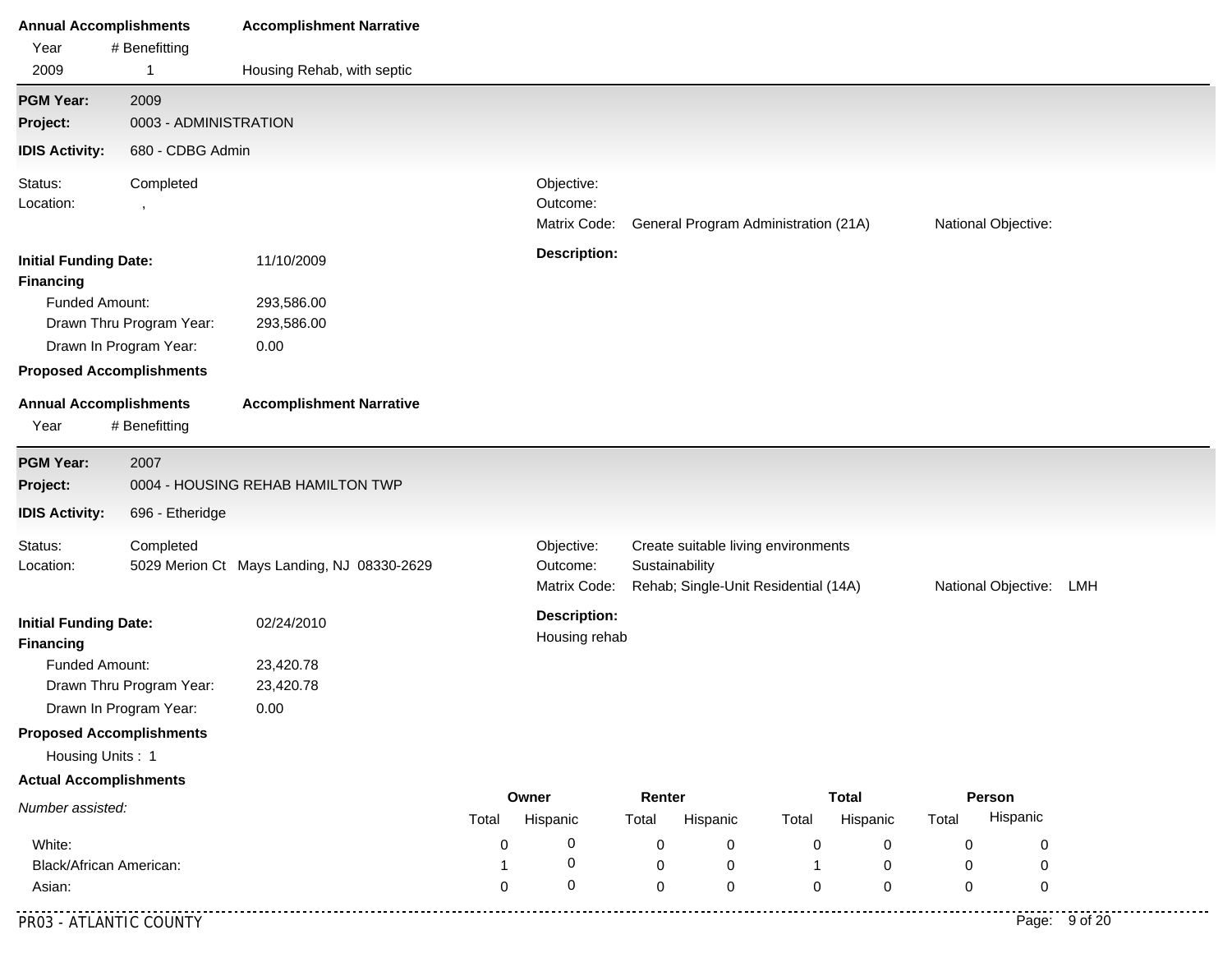| American Indian/Alaskan Native:                          |                                         |        |               |                                               | 0      | 0                   | 0      | 0                                   | 0            | 0           | 0                                                                             | 0        |                                                                                                           |
|----------------------------------------------------------|-----------------------------------------|--------|---------------|-----------------------------------------------|--------|---------------------|--------|-------------------------------------|--------------|-------------|-------------------------------------------------------------------------------|----------|-----------------------------------------------------------------------------------------------------------|
| Native Hawaiian/Other Pacific Islander:                  |                                         |        |               |                                               | 0      | 0                   | 0      | $\mathbf 0$                         | 0            | 0           | 0                                                                             | 0        |                                                                                                           |
| American Indian/Alaskan Native & White:                  |                                         |        |               |                                               | 0      | 0                   | 0      | 0                                   | 0            | 0           | 0                                                                             | 0        |                                                                                                           |
| Asian White:                                             |                                         |        |               |                                               | 0      | 0                   | 0      | 0                                   | 0            | 0           | 0                                                                             | 0        |                                                                                                           |
| Black/African American & White:                          |                                         |        |               |                                               | O      | 0                   | 0      | 0                                   | 0            | 0           | 0                                                                             | 0        |                                                                                                           |
| American Indian/Alaskan Native & Black/African American: |                                         |        |               |                                               | 0      | 0                   | 0      | 0                                   | 0            | 0           | 0                                                                             | 0        |                                                                                                           |
| Other multi-racial:                                      |                                         |        |               |                                               | 0      | 0                   | 0      | 0                                   | 0            | 0           | 0                                                                             | 0        |                                                                                                           |
| Asian/Pacific Islander:                                  |                                         |        |               |                                               | 0      | 0                   | 0      | 0                                   | 0            | 0           | 0                                                                             | 0        |                                                                                                           |
| Hispanic:                                                |                                         |        |               |                                               | 0      | $\mathbf 0$         | 0      | 0                                   | 0            | 0           | 0                                                                             | 0        |                                                                                                           |
| Total:                                                   |                                         |        |               |                                               | 1      | $\mathbf 0$         | 0      | 0                                   | 1            | $\mathbf 0$ | 0                                                                             | 0        |                                                                                                           |
| Female-headed Households:                                |                                         |        |               |                                               | 0      |                     | 0      |                                     | 0            |             |                                                                               |          |                                                                                                           |
| Income Category:                                         |                                         | Owner  | Renter        | <b>Total</b>                                  | Person |                     |        |                                     |              |             |                                                                               |          |                                                                                                           |
| <b>Extremely Low</b>                                     |                                         | 0      | 0             | 0                                             | 0      |                     |        |                                     |              |             |                                                                               |          |                                                                                                           |
| Low Mod                                                  |                                         | 0      | 0             | 0                                             | 0      |                     |        |                                     |              |             |                                                                               |          |                                                                                                           |
| Moderate                                                 |                                         |        | 0             | $\mathbf 1$                                   | 0      |                     |        |                                     |              |             |                                                                               |          |                                                                                                           |
| Non Low Moderate                                         |                                         | 0      | 0             | 0                                             | 0      |                     |        |                                     |              |             |                                                                               |          |                                                                                                           |
| Total                                                    |                                         | 1      | 0             | $\mathbf{1}$                                  | 0      |                     |        |                                     |              |             |                                                                               |          |                                                                                                           |
| Percent Low/Mod                                          |                                         | 100.0% |               | 100.0%                                        |        |                     |        |                                     |              |             |                                                                               |          |                                                                                                           |
| <b>Annual Accomplishments</b><br>Year<br>2009            | # Benefitting<br>$\mathbf{1}$           |        | Housing Rehab | <b>Accomplishment Narrative</b>               |        |                     |        |                                     |              |             |                                                                               |          |                                                                                                           |
| <b>PGM Year:</b>                                         | 2006                                    |        |               |                                               |        |                     |        |                                     |              |             |                                                                               |          |                                                                                                           |
| Project:                                                 | 0016 - Public Service                   |        |               |                                               |        |                     |        |                                     |              |             |                                                                               |          |                                                                                                           |
| <b>IDIS Activity:</b>                                    |                                         |        |               | 713 - Absecon Senior Transportation Operating |        |                     |        |                                     |              |             |                                                                               |          |                                                                                                           |
| Status:                                                  | Open                                    |        |               |                                               |        | Objective:          |        | Create suitable living environments |              |             |                                                                               |          |                                                                                                           |
| Location:                                                | Absecon Senior Center Absecon, NJ 08201 |        |               |                                               |        | Outcome:            |        | Availability/accessibility          |              |             |                                                                               |          |                                                                                                           |
|                                                          |                                         |        |               |                                               |        | Matrix Code:        |        | Senior Services (05A)               |              |             | National Objective:                                                           |          | LMC                                                                                                       |
| <b>Initial Funding Date:</b>                             |                                         |        | 05/17/2010    |                                               |        | <b>Description:</b> |        |                                     |              |             |                                                                               |          |                                                                                                           |
| <b>Financing</b>                                         |                                         |        |               |                                               |        |                     |        |                                     |              |             |                                                                               |          | Absecon is using their allocation to reimburse the County for the operating costs of this new service for |
| Funded Amount:                                           |                                         |        | 26,972.00     |                                               |        | seniors.            |        |                                     |              |             | Transportation to the Senior center and varous activities two times per week. |          |                                                                                                           |
|                                                          | Drawn Thru Program Year:                |        | 25,015.79     |                                               |        |                     |        |                                     |              |             |                                                                               |          |                                                                                                           |
| Drawn In Program Year:                                   |                                         |        | 16,633.50     |                                               |        |                     |        |                                     |              |             |                                                                               |          |                                                                                                           |
| <b>Proposed Accomplishments</b>                          |                                         |        |               |                                               |        |                     |        |                                     |              |             |                                                                               |          |                                                                                                           |
| People (General): 50                                     |                                         |        |               |                                               |        |                     |        |                                     |              |             |                                                                               |          |                                                                                                           |
| <b>Actual Accomplishments</b>                            |                                         |        |               |                                               |        |                     |        |                                     |              |             |                                                                               |          |                                                                                                           |
| Number assisted:                                         |                                         |        |               |                                               |        | Owner               | Renter |                                     | <b>Total</b> |             | Person                                                                        |          |                                                                                                           |
|                                                          |                                         |        |               |                                               | Total  | Hispanic            | Total  | Hispanic                            | Total        | Hispanic    | Total                                                                         | Hispanic |                                                                                                           |
| PR03 - ATLANTIC COUNTY                                   |                                         |        |               |                                               |        |                     |        |                                     |              |             |                                                                               |          | Page: 10 of 20                                                                                            |

֖֖֖֖֖֖֖֖֖֖֖֖֚֚֚֚֚֚֚֚֚֚֚֚֚֚֚֚֚֚֚֚֚֚֚֬֝֓֞֡֡֡֬֓֞֡֡֬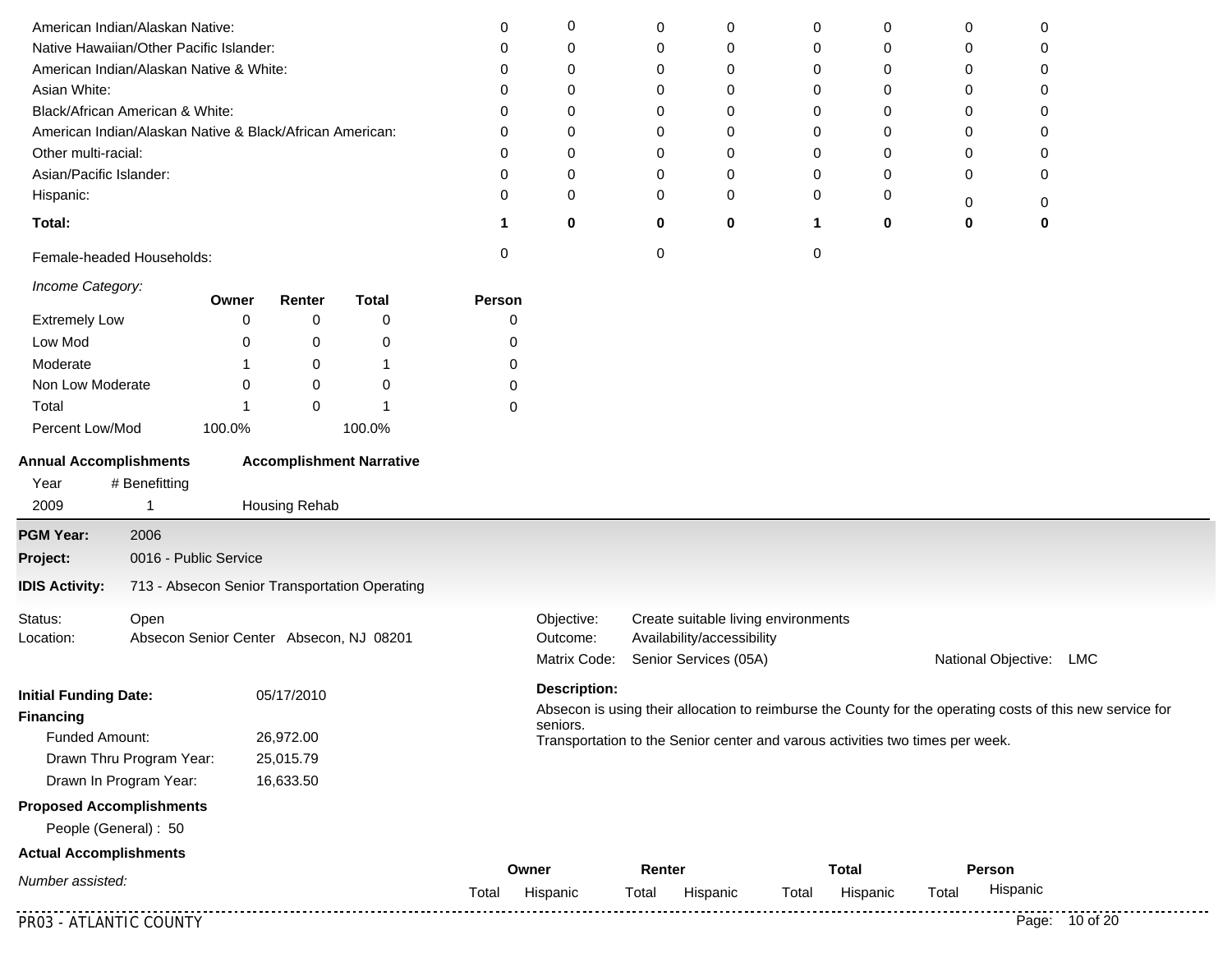| White:                        |                                                          |          |            |                                                 | 0                                                                                                                                                                                                                                                          | 0                   | 0                                                                                                | 0                          | 0                                   | 0 | 43       | 2                       |  |
|-------------------------------|----------------------------------------------------------|----------|------------|-------------------------------------------------|------------------------------------------------------------------------------------------------------------------------------------------------------------------------------------------------------------------------------------------------------------|---------------------|--------------------------------------------------------------------------------------------------|----------------------------|-------------------------------------|---|----------|-------------------------|--|
| Black/African American:       |                                                          |          |            |                                                 | 0                                                                                                                                                                                                                                                          | 0                   | 0                                                                                                | 0                          | 0                                   | 0 | 3        | $\Omega$                |  |
| Asian:                        |                                                          |          |            |                                                 | O                                                                                                                                                                                                                                                          | 0                   | 0                                                                                                | 0                          | 0                                   | 0 | 4        | 0                       |  |
|                               | American Indian/Alaskan Native:                          |          |            |                                                 | 0                                                                                                                                                                                                                                                          | 0                   | 0                                                                                                | 0                          | 0                                   | 0 | 0        | 0                       |  |
|                               | Native Hawaiian/Other Pacific Islander:                  |          |            |                                                 | 0                                                                                                                                                                                                                                                          | 0                   | ∩                                                                                                | 0                          | 0                                   | 0 | 0        | $\Omega$                |  |
|                               | American Indian/Alaskan Native & White:                  |          |            |                                                 | 0                                                                                                                                                                                                                                                          | 0                   | O                                                                                                | 0                          | 0                                   | 0 | 0        | $\Omega$                |  |
| Asian White:                  |                                                          |          |            |                                                 | 0                                                                                                                                                                                                                                                          | 0                   | 0                                                                                                | 0                          | 0                                   | 0 | $\Omega$ | $\Omega$                |  |
|                               | Black/African American & White:                          |          |            |                                                 | 0                                                                                                                                                                                                                                                          | 0                   | 0                                                                                                | 0                          | 0                                   | 0 | 0        | 0                       |  |
|                               | American Indian/Alaskan Native & Black/African American: |          |            |                                                 | 0                                                                                                                                                                                                                                                          | 0                   | ∩                                                                                                | 0                          | 0                                   | 0 | 0        | 0                       |  |
| Other multi-racial:           |                                                          |          |            |                                                 | 0                                                                                                                                                                                                                                                          | 0                   | 0                                                                                                | 0                          | 0                                   | 0 | 0        | 0                       |  |
| Asian/Pacific Islander:       |                                                          |          |            |                                                 | 0                                                                                                                                                                                                                                                          | 0                   | 0                                                                                                | 0                          | 0                                   | 0 | $\Omega$ | 0                       |  |
| Hispanic:                     |                                                          |          |            |                                                 | 0                                                                                                                                                                                                                                                          | 0                   | 0                                                                                                | 0                          | 0                                   | 0 | 0        | 0                       |  |
| Total:                        |                                                          |          |            |                                                 | 0                                                                                                                                                                                                                                                          | 0                   | 0                                                                                                | 0                          | 0                                   | 0 | 50       | $\mathbf{2}$            |  |
|                               | Female-headed Households:                                |          |            |                                                 | 0                                                                                                                                                                                                                                                          |                     | 0                                                                                                |                            | 0                                   |   |          |                         |  |
| Income Category:              |                                                          | Owner    | Renter     | <b>Total</b>                                    | Person                                                                                                                                                                                                                                                     |                     |                                                                                                  |                            |                                     |   |          |                         |  |
| <b>Extremely Low</b>          |                                                          | 0        | 0          | $\mathbf 0$                                     | 0                                                                                                                                                                                                                                                          |                     |                                                                                                  |                            |                                     |   |          |                         |  |
| Low Mod                       |                                                          | 0        | 0          | 0                                               | 50                                                                                                                                                                                                                                                         |                     |                                                                                                  |                            |                                     |   |          |                         |  |
| Moderate                      |                                                          | 0        | 0          | 0                                               | 0                                                                                                                                                                                                                                                          |                     |                                                                                                  |                            |                                     |   |          |                         |  |
| Non Low Moderate              |                                                          | 0        | 0          | 0                                               | 0                                                                                                                                                                                                                                                          |                     |                                                                                                  |                            |                                     |   |          |                         |  |
| Total                         |                                                          | $\Omega$ | $\Omega$   | 0                                               | 50                                                                                                                                                                                                                                                         |                     |                                                                                                  |                            |                                     |   |          |                         |  |
| Percent Low/Mod               |                                                          |          |            |                                                 | 100.0%                                                                                                                                                                                                                                                     |                     |                                                                                                  |                            |                                     |   |          |                         |  |
| <b>Annual Accomplishments</b> |                                                          |          |            | <b>Accomplishment Narrative</b>                 |                                                                                                                                                                                                                                                            |                     |                                                                                                  |                            |                                     |   |          |                         |  |
| Year                          | # Benefitting                                            |          |            |                                                 |                                                                                                                                                                                                                                                            |                     |                                                                                                  |                            |                                     |   |          |                         |  |
| 2010                          |                                                          |          |            |                                                 | Service continues to provide transportation for senior citizens to the Absecon Community Center. The center provides meals, rereational<br>opportunities, health screening and support services for elder; ly individuals in Absecon and surrounding area. |                     |                                                                                                  |                            |                                     |   |          |                         |  |
| 2009                          | 50                                                       |          |            | activities undertaken by the center             | Absecon is reimbursing Atlantic County for the operation of a bus to provide transportation to seniors to and from the Senior Center and for various                                                                                                       |                     |                                                                                                  |                            |                                     |   |          |                         |  |
| <b>PGM Year:</b>              | 2008                                                     |          |            |                                                 |                                                                                                                                                                                                                                                            |                     |                                                                                                  |                            |                                     |   |          |                         |  |
| Project:                      |                                                          |          |            | 0016 - City of Brigantine - Street improvements |                                                                                                                                                                                                                                                            |                     |                                                                                                  |                            |                                     |   |          |                         |  |
| <b>IDIS Activity:</b>         | 720 - Brigantine 35th Street                             |          |            |                                                 |                                                                                                                                                                                                                                                            |                     |                                                                                                  |                            |                                     |   |          |                         |  |
| Status:                       | Completed                                                |          |            |                                                 |                                                                                                                                                                                                                                                            | Objective:          |                                                                                                  |                            | Create suitable living environments |   |          |                         |  |
| Location:                     | 35th Street Brigantine, NJ 08225                         |          |            |                                                 |                                                                                                                                                                                                                                                            | Outcome:            |                                                                                                  | Availability/accessibility |                                     |   |          |                         |  |
|                               |                                                          |          |            |                                                 |                                                                                                                                                                                                                                                            | Matrix Code:        |                                                                                                  | Street Improvements (03K)  |                                     |   |          | National Objective: LMA |  |
| <b>Initial Funding Date:</b>  |                                                          |          | 06/04/2010 |                                                 |                                                                                                                                                                                                                                                            | <b>Description:</b> |                                                                                                  |                            |                                     |   |          |                         |  |
| <b>Financing</b>              |                                                          |          |            |                                                 |                                                                                                                                                                                                                                                            |                     | Reconstruction of 35th Street Between Bayshore Avenue and Brigantine Ave within the existing ROW |                            |                                     |   |          |                         |  |
| Funded Amount:                |                                                          |          | 64,700.00  |                                                 |                                                                                                                                                                                                                                                            |                     |                                                                                                  |                            |                                     |   |          |                         |  |
|                               | Drawn Thru Program Year:                                 |          | 64,700.00  |                                                 |                                                                                                                                                                                                                                                            |                     |                                                                                                  |                            |                                     |   |          |                         |  |
|                               | Drawn In Program Year:                                   |          | 64,700.00  |                                                 |                                                                                                                                                                                                                                                            |                     |                                                                                                  |                            |                                     |   |          |                         |  |
|                               |                                                          |          |            |                                                 |                                                                                                                                                                                                                                                            |                     |                                                                                                  |                            |                                     |   |          |                         |  |
| PR03 - ATLANTIC COUNTY        |                                                          |          |            |                                                 |                                                                                                                                                                                                                                                            |                     |                                                                                                  |                            |                                     |   |          | Page: 11 of 20          |  |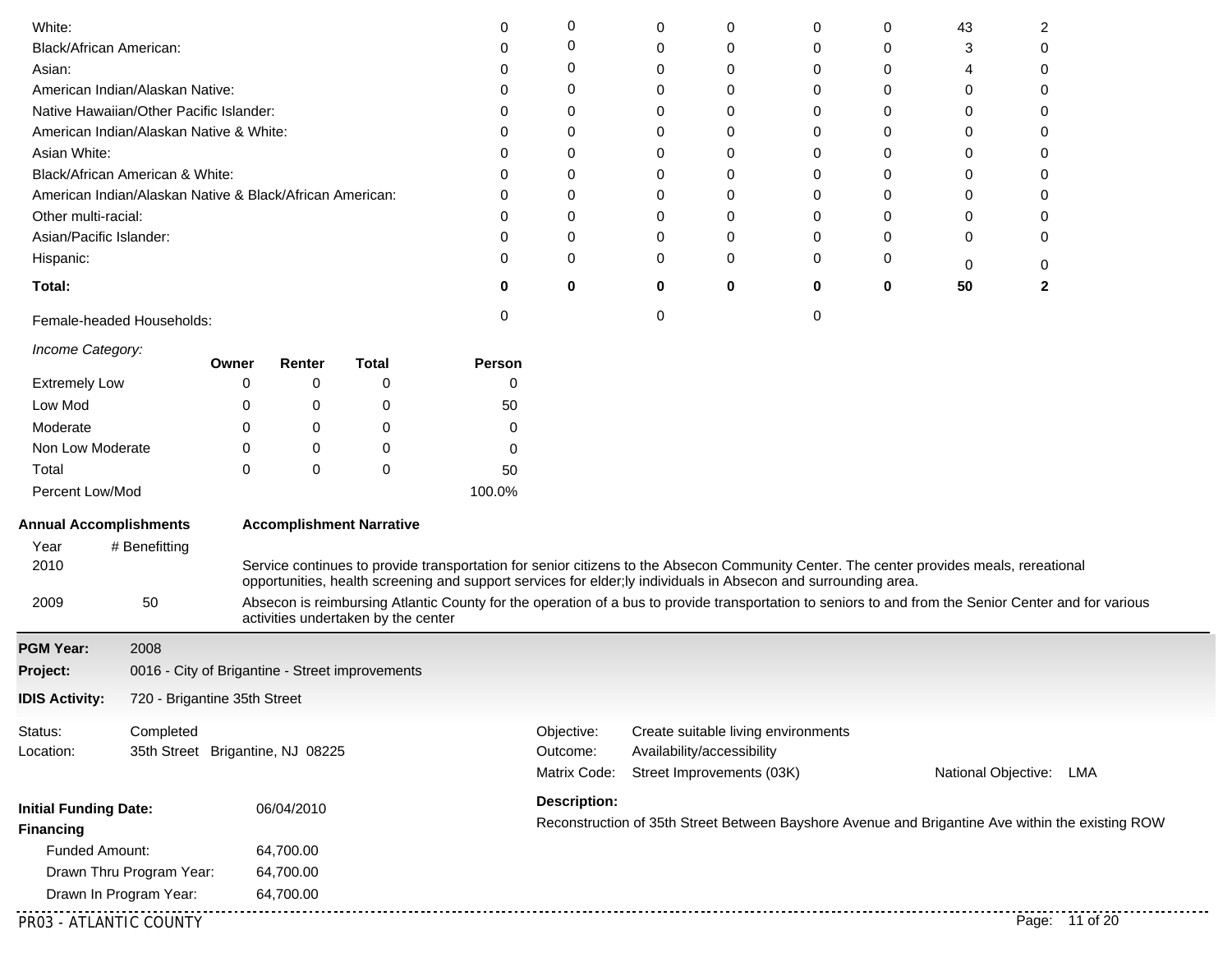| <b>Proposed Accomplishments</b>                     | People (General): 996<br>Total Population in Service Area: 1,332<br>Census Tract Percent Low / Mod: 44.60 |                                       |       |                                        |                 |                                                                                               |       |                          |       |                     |     |
|-----------------------------------------------------|-----------------------------------------------------------------------------------------------------------|---------------------------------------|-------|----------------------------------------|-----------------|-----------------------------------------------------------------------------------------------|-------|--------------------------|-------|---------------------|-----|
| <b>Annual Accomplishments</b>                       |                                                                                                           | <b>Accomplishment Narrative</b>       |       |                                        |                 |                                                                                               |       |                          |       |                     |     |
| Year<br>2010                                        | # Benefitting                                                                                             | Project as of completed 5/3/2011      |       |                                        |                 |                                                                                               |       |                          |       |                     |     |
| <b>PGM Year:</b><br>Project:                        | 2008                                                                                                      | 0003 - HOUSING REHABILITATION         |       |                                        |                 |                                                                                               |       |                          |       |                     |     |
| <b>IDIS Activity:</b>                               | 727 - Stukes                                                                                              |                                       |       |                                        |                 |                                                                                               |       |                          |       |                     |     |
| Status:<br>Location:                                | Completed                                                                                                 | 283 Arlington Avenue Mizpah, NJ 08342 |       | Objective:<br>Outcome:<br>Matrix Code: |                 | Create suitable living environments<br>Sustainability<br>Rehab; Single-Unit Residential (14A) |       |                          |       | National Objective: | LMH |
| <b>Initial Funding Date:</b><br><b>Financing</b>    |                                                                                                           | 07/20/2010                            |       | <b>Description:</b><br>Housing Rehab   |                 |                                                                                               |       |                          |       |                     |     |
| <b>Funded Amount:</b>                               | Drawn Thru Program Year:                                                                                  | 28,490.00<br>28,490.00                |       |                                        |                 |                                                                                               |       |                          |       |                     |     |
|                                                     | Drawn In Program Year:                                                                                    | 0.00                                  |       |                                        |                 |                                                                                               |       |                          |       |                     |     |
| <b>Proposed Accomplishments</b><br>Housing Units: 1 |                                                                                                           |                                       |       |                                        |                 |                                                                                               |       |                          |       |                     |     |
| <b>Actual Accomplishments</b>                       |                                                                                                           |                                       |       |                                        |                 |                                                                                               |       |                          |       |                     |     |
| Number assisted:                                    |                                                                                                           |                                       | Total | Owner<br>Hispanic                      | Renter<br>Total | Hispanic                                                                                      | Total | <b>Total</b><br>Hispanic | Total | Person<br>Hispanic  |     |
| White:                                              |                                                                                                           |                                       | 0     | 0                                      | 0               | $\mathbf 0$                                                                                   | 0     | 0                        | 0     | 0                   |     |

| Female-headed Households:                                |   |          |   |          |              |   |
|----------------------------------------------------------|---|----------|---|----------|--------------|---|
| Total:                                                   |   | 0        |   |          | O            | o |
| Hispanic:                                                |   | 0        | 0 | $\Omega$ | 0            |   |
| Asian/Pacific Islander:                                  |   | $\Omega$ |   | 0        | <sup>0</sup> |   |
| Other multi-racial:                                      |   | 0        |   | 0        |              |   |
| American Indian/Alaskan Native & Black/African American: | 0 | 0        |   | 0        | 0            |   |
| Black/African American & White:                          | 0 | $\Omega$ | 0 | 0        | 0            |   |
| Asian White:                                             |   | 0        |   | 0        | $\Omega$     |   |
| American Indian/Alaskan Native & White:                  |   | 0        |   | 0        | 0            |   |
| Native Hawaiian/Other Pacific Islander:                  | 0 | $\Omega$ |   | 0        | 0            |   |
| American Indian/Alaskan Native:                          |   | $\Omega$ |   | 0        | 0            |   |
| Asian:                                                   |   | $\Omega$ |   | $\Omega$ |              |   |

1 0

0

0

1

0

Black/African American:

. . . . . . . . . . . . .

0

0

0

0

0

0

0

0

0

0

0

0

**0**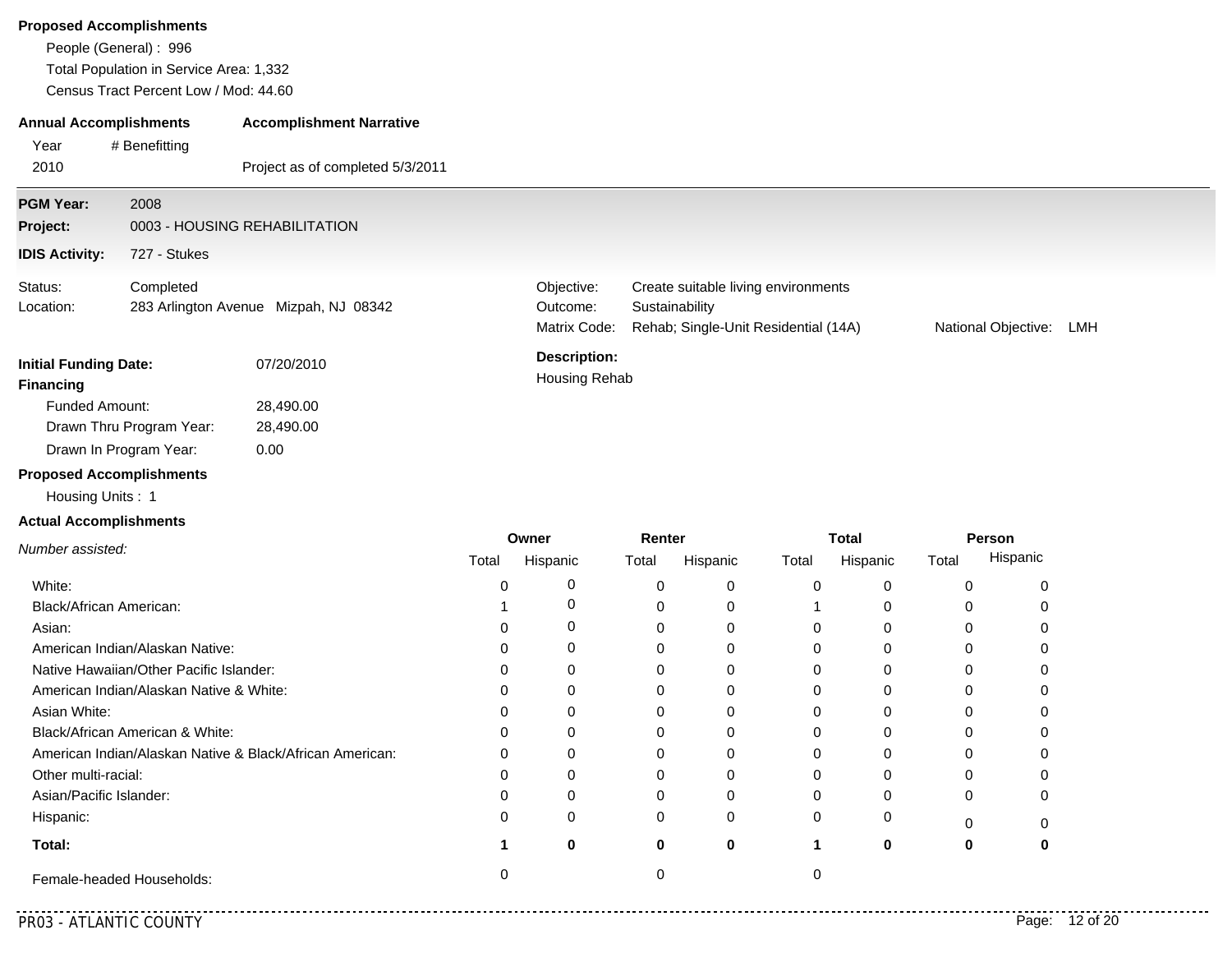| Income Category:                |                                                          |                               | Renter        |                                           | Person   |                     |                |                                      |             |              |             |                     |     |
|---------------------------------|----------------------------------------------------------|-------------------------------|---------------|-------------------------------------------|----------|---------------------|----------------|--------------------------------------|-------------|--------------|-------------|---------------------|-----|
| <b>Extremely Low</b>            |                                                          | Owner<br>0                    | 0             | <b>Total</b><br>0                         | 0        |                     |                |                                      |             |              |             |                     |     |
| Low Mod                         |                                                          | 0                             | 0             | 0                                         | 0        |                     |                |                                      |             |              |             |                     |     |
| Moderate                        |                                                          |                               | 0             | 1                                         | 0        |                     |                |                                      |             |              |             |                     |     |
| Non Low Moderate                |                                                          | 0                             | 0             | 0                                         | 0        |                     |                |                                      |             |              |             |                     |     |
| Total                           |                                                          |                               | 0             |                                           | 0        |                     |                |                                      |             |              |             |                     |     |
| Percent Low/Mod                 |                                                          | 100.0%                        |               | 100.0%                                    |          |                     |                |                                      |             |              |             |                     |     |
| <b>Annual Accomplishments</b>   |                                                          |                               |               | <b>Accomplishment Narrative</b>           |          |                     |                |                                      |             |              |             |                     |     |
| Year                            | # Benefitting                                            |                               |               |                                           |          |                     |                |                                      |             |              |             |                     |     |
| 2009                            | $\mathbf 1$                                              |                               | Housing Rehab |                                           |          |                     |                |                                      |             |              |             |                     |     |
| <b>PGM Year:</b>                | 2010                                                     |                               |               |                                           |          |                     |                |                                      |             |              |             |                     |     |
| Project:                        |                                                          | 0003 - Housing Rehabilitation |               |                                           |          |                     |                |                                      |             |              |             |                     |     |
| <b>IDIS Activity:</b>           | 728 - Reilly                                             |                               |               |                                           |          |                     |                |                                      |             |              |             |                     |     |
| Status:                         | Completed                                                |                               |               |                                           |          | Objective:          |                | Create suitable living environments  |             |              |             |                     |     |
| Location:                       |                                                          |                               |               | 5288 Holly St Mays Landing, NJ 08330-3317 |          | Outcome:            | Sustainability |                                      |             |              |             |                     |     |
|                                 |                                                          |                               |               |                                           |          | Matrix Code:        |                | Rehab; Single-Unit Residential (14A) |             |              |             | National Objective: | LMH |
| <b>Initial Funding Date:</b>    |                                                          |                               | 07/20/2010    |                                           |          | <b>Description:</b> |                |                                      |             |              |             |                     |     |
| <b>Financing</b>                |                                                          |                               |               |                                           |          | Housing Rehab       |                |                                      |             |              |             |                     |     |
| Funded Amount:                  |                                                          |                               | 23,450.00     |                                           |          |                     |                |                                      |             |              |             |                     |     |
|                                 | Drawn Thru Program Year:                                 |                               | 23,450.00     |                                           |          |                     |                |                                      |             |              |             |                     |     |
|                                 | Drawn In Program Year:                                   |                               | 0.00          |                                           |          |                     |                |                                      |             |              |             |                     |     |
| <b>Proposed Accomplishments</b> |                                                          |                               |               |                                           |          |                     |                |                                      |             |              |             |                     |     |
| Housing Units: 1                |                                                          |                               |               |                                           |          |                     |                |                                      |             |              |             |                     |     |
| <b>Actual Accomplishments</b>   |                                                          |                               |               |                                           |          |                     |                |                                      |             |              |             |                     |     |
| Number assisted:                |                                                          |                               |               |                                           |          | Owner               | Renter         |                                      |             | <b>Total</b> |             | Person              |     |
|                                 |                                                          |                               |               |                                           | Total    | Hispanic            | Total          | Hispanic                             | Total       | Hispanic     | Total       | Hispanic            |     |
| White:                          |                                                          |                               |               |                                           | -1       | 0                   | 0              | 0                                    | -1          | 0            | 0           | 0                   |     |
| Black/African American:         |                                                          |                               |               |                                           | Ω        | 0                   | 0              | 0                                    | 0           | 0            | 0           | 0                   |     |
| Asian:                          |                                                          |                               |               |                                           | 0        | 0                   | 0              | 0                                    | $\mathbf 0$ | 0            | 0           | 0                   |     |
|                                 | American Indian/Alaskan Native:                          |                               |               |                                           | $\Omega$ | $\Omega$            | $\Omega$       | $\Omega$                             | $\Omega$    | $\Omega$     | $\Omega$    | $\Omega$            |     |
|                                 | Native Hawaiian/Other Pacific Islander:                  |                               |               |                                           |          | 0                   | O              |                                      | $\Omega$    |              | 0           |                     |     |
|                                 | American Indian/Alaskan Native & White:                  |                               |               |                                           |          | 0                   | 0              |                                      | U           | 0            | 0           |                     |     |
| Asian White:                    |                                                          |                               |               |                                           |          | 0                   | 0              |                                      | U           | 0            | 0           |                     |     |
|                                 | Black/African American & White:                          |                               |               |                                           |          | 0                   | 0              |                                      | O           | 0            | 0           |                     |     |
|                                 | American Indian/Alaskan Native & Black/African American: |                               |               |                                           |          | 0                   | 0              |                                      | O           | 0            | 0           |                     |     |
| Other multi-racial:             |                                                          |                               |               |                                           | O        | 0                   | 0              | 0                                    | U           | 0            | $\Omega$    |                     |     |
| Asian/Pacific Islander:         |                                                          |                               |               |                                           | 0        | 0                   | 0              | 0                                    | $\Omega$    | 0            | 0           | 0                   |     |
| Hispanic:                       |                                                          |                               |               |                                           | 0        | $\pmb{0}$           | 0              | 0                                    | 0           | 0            | $\mathbf 0$ | 0                   |     |

 $- - - - -$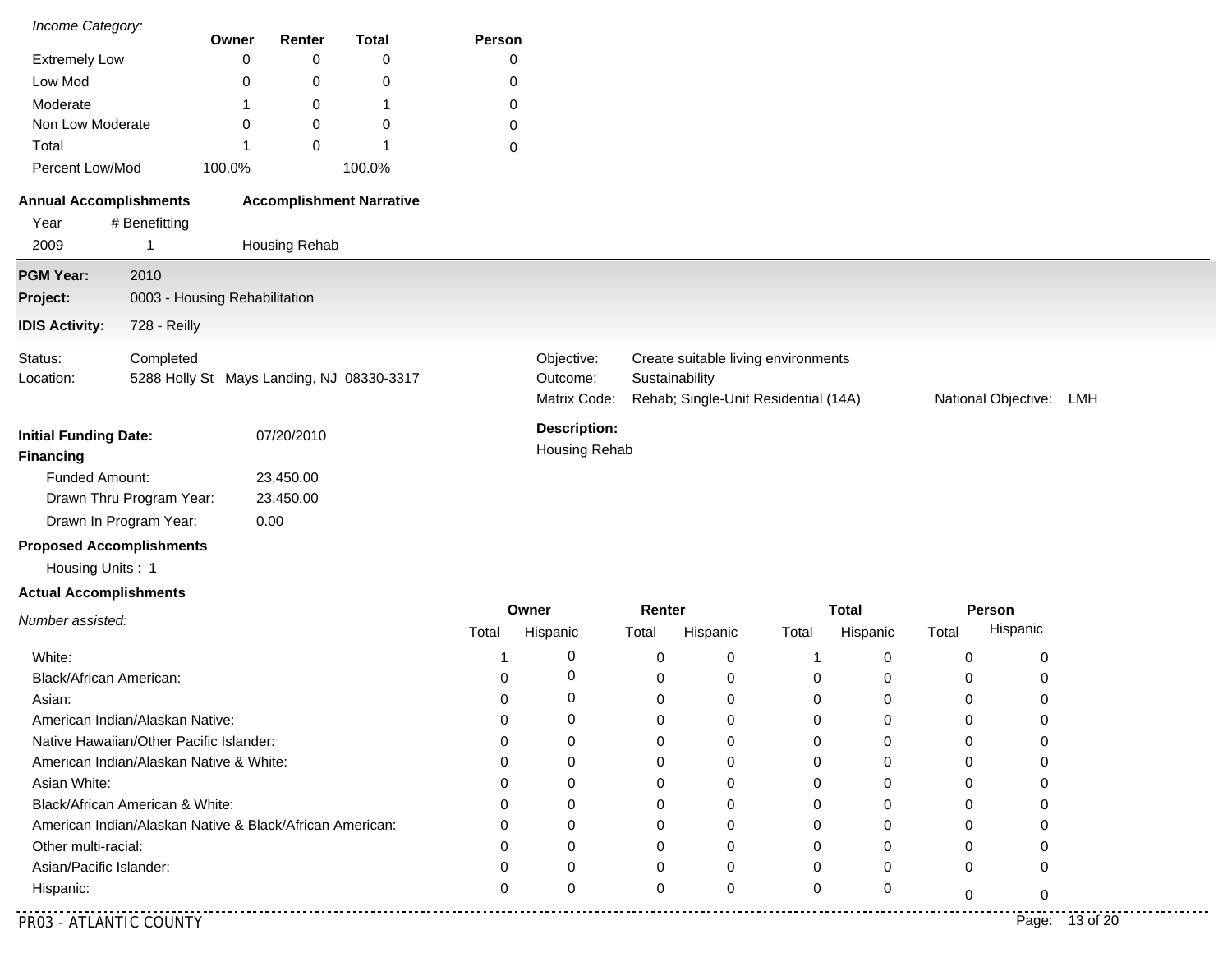| Total:                                           |                                                                                             |       |               |                                              | 1        | $\mathbf 0$         | 0                          | 0                                        | 1     | 0            | 0        | 0                   |                                                                                                        |
|--------------------------------------------------|---------------------------------------------------------------------------------------------|-------|---------------|----------------------------------------------|----------|---------------------|----------------------------|------------------------------------------|-------|--------------|----------|---------------------|--------------------------------------------------------------------------------------------------------|
| Female-headed Households:                        |                                                                                             |       |               |                                              | $\,0\,$  |                     | $\pmb{0}$                  |                                          | 0     |              |          |                     |                                                                                                        |
| Income Category:                                 |                                                                                             | Owner | Renter        | <b>Total</b>                                 | Person   |                     |                            |                                          |       |              |          |                     |                                                                                                        |
| <b>Extremely Low</b>                             |                                                                                             | 1     | $\pmb{0}$     | 1                                            | 0        |                     |                            |                                          |       |              |          |                     |                                                                                                        |
| Low Mod                                          |                                                                                             | 0     | 0             | 0                                            | 0        |                     |                            |                                          |       |              |          |                     |                                                                                                        |
| Moderate                                         |                                                                                             | 0     | 0             | 0                                            | 0        |                     |                            |                                          |       |              |          |                     |                                                                                                        |
| Non Low Moderate                                 |                                                                                             | 0     | 0             | 0                                            | 0        |                     |                            |                                          |       |              |          |                     |                                                                                                        |
| Total                                            |                                                                                             | 1     | $\pmb{0}$     | 1                                            | 0        |                     |                            |                                          |       |              |          |                     |                                                                                                        |
| Percent Low/Mod                                  | 100.0%                                                                                      |       |               | 100.0%                                       |          |                     |                            |                                          |       |              |          |                     |                                                                                                        |
| <b>Annual Accomplishments</b>                    |                                                                                             |       |               | <b>Accomplishment Narrative</b>              |          |                     |                            |                                          |       |              |          |                     |                                                                                                        |
| Year                                             | # Benefitting                                                                               |       |               |                                              |          |                     |                            |                                          |       |              |          |                     |                                                                                                        |
| 2009                                             | -1                                                                                          |       | Housing Rehab |                                              |          |                     |                            |                                          |       |              |          |                     |                                                                                                        |
| <b>PGM Year:</b>                                 | 2009                                                                                        |       |               |                                              |          |                     |                            |                                          |       |              |          |                     |                                                                                                        |
| Project:                                         | 0006 - Streets and Sidewalks                                                                |       |               |                                              |          |                     |                            |                                          |       |              |          |                     |                                                                                                        |
| <b>IDIS Activity:</b>                            |                                                                                             |       |               | 732 - Linwood ADA Curb Ramps - Wabash Avenue |          |                     |                            |                                          |       |              |          |                     |                                                                                                        |
| Status:                                          | Completed                                                                                   |       |               |                                              |          | Objective:          |                            | Create suitable living environments      |       |              |          |                     |                                                                                                        |
| Location:                                        | Wabash Avenue Linwood, NJ 08221                                                             |       |               |                                              | Outcome: |                     | Availability/accessibility |                                          |       |              |          |                     |                                                                                                        |
|                                                  |                                                                                             |       |               |                                              |          | Matrix Code:        |                            | Sidewalks (03L)                          |       |              |          | National Objective: | <b>LMC</b>                                                                                             |
|                                                  |                                                                                             |       |               |                                              |          | <b>Description:</b> |                            |                                          |       |              |          |                     |                                                                                                        |
| <b>Initial Funding Date:</b><br><b>Financing</b> |                                                                                             |       | 09/17/2010    |                                              |          |                     |                            |                                          |       |              |          |                     | Improve Handicapped accessibility and ADA Curb Cuts in support of improved mobility by the elderly and |
| Funded Amount:                                   |                                                                                             |       | 22,520.00     |                                              |          | disabled.           |                            |                                          |       |              |          |                     |                                                                                                        |
| Drawn Thru Program Year:                         |                                                                                             |       | 22,520.00     |                                              |          |                     |                            | Curbs Ciuts located along Wabash Avenue. |       |              |          |                     |                                                                                                        |
| Drawn In Program Year:                           |                                                                                             |       | 22,520.00     |                                              |          |                     |                            |                                          |       |              |          |                     |                                                                                                        |
| <b>Proposed Accomplishments</b>                  |                                                                                             |       |               |                                              |          |                     |                            |                                          |       |              |          |                     |                                                                                                        |
| Public Facilities : 4                            |                                                                                             |       |               |                                              |          |                     |                            |                                          |       |              |          |                     |                                                                                                        |
|                                                  |                                                                                             |       |               |                                              |          |                     |                            |                                          |       |              |          |                     |                                                                                                        |
| <b>Actual Accomplishments</b>                    |                                                                                             |       |               |                                              |          | Owner               | Renter                     |                                          |       | <b>Total</b> |          | <b>Person</b>       |                                                                                                        |
| Number assisted:                                 |                                                                                             |       |               |                                              | Total    | Hispanic            | Total                      | Hispanic                                 | Total | Hispanic     | Total    | Hispanic            |                                                                                                        |
| White:                                           |                                                                                             |       |               |                                              | 0        | 0                   | 0                          | 0                                        | 0     | 0            | 453      | 9                   |                                                                                                        |
| Black/African American:                          |                                                                                             |       |               |                                              |          | 0                   | 0                          | 0                                        | 0     | 0            | 5        | 2                   |                                                                                                        |
| Asian:                                           |                                                                                             |       |               |                                              |          | 0                   | $\Omega$                   | 0                                        | 0     | 0            | 11       | 3                   |                                                                                                        |
| American Indian/Alaskan Native:                  |                                                                                             |       |               |                                              |          | 0                   | $\Omega$                   | 0                                        | 0     | 0            | $\Omega$ | 0                   |                                                                                                        |
| Native Hawaiian/Other Pacific Islander:          |                                                                                             |       |               |                                              |          | 0                   | $\Omega$                   | 0                                        | 0     | 0            | 0        | 0                   |                                                                                                        |
| American Indian/Alaskan Native & White:          |                                                                                             |       |               |                                              |          | 0                   | 0                          | 0                                        | 0     | 0            | 0        | 0                   |                                                                                                        |
| Asian White:                                     |                                                                                             |       |               |                                              |          | 0                   | 0                          | 0                                        | 0     | 0            | O        | O                   |                                                                                                        |
|                                                  |                                                                                             |       |               |                                              |          | 0                   | 0                          | 0                                        | 0     | 0            | 0        | Ω                   |                                                                                                        |
|                                                  | Black/African American & White:<br>American Indian/Alaskan Native & Black/African American: |       |               |                                              | 0        | $\Omega$            | $\mathbf 0$                | $\Omega$                                 | 0     | $\Omega$     | 0        | $\Omega$            |                                                                                                        |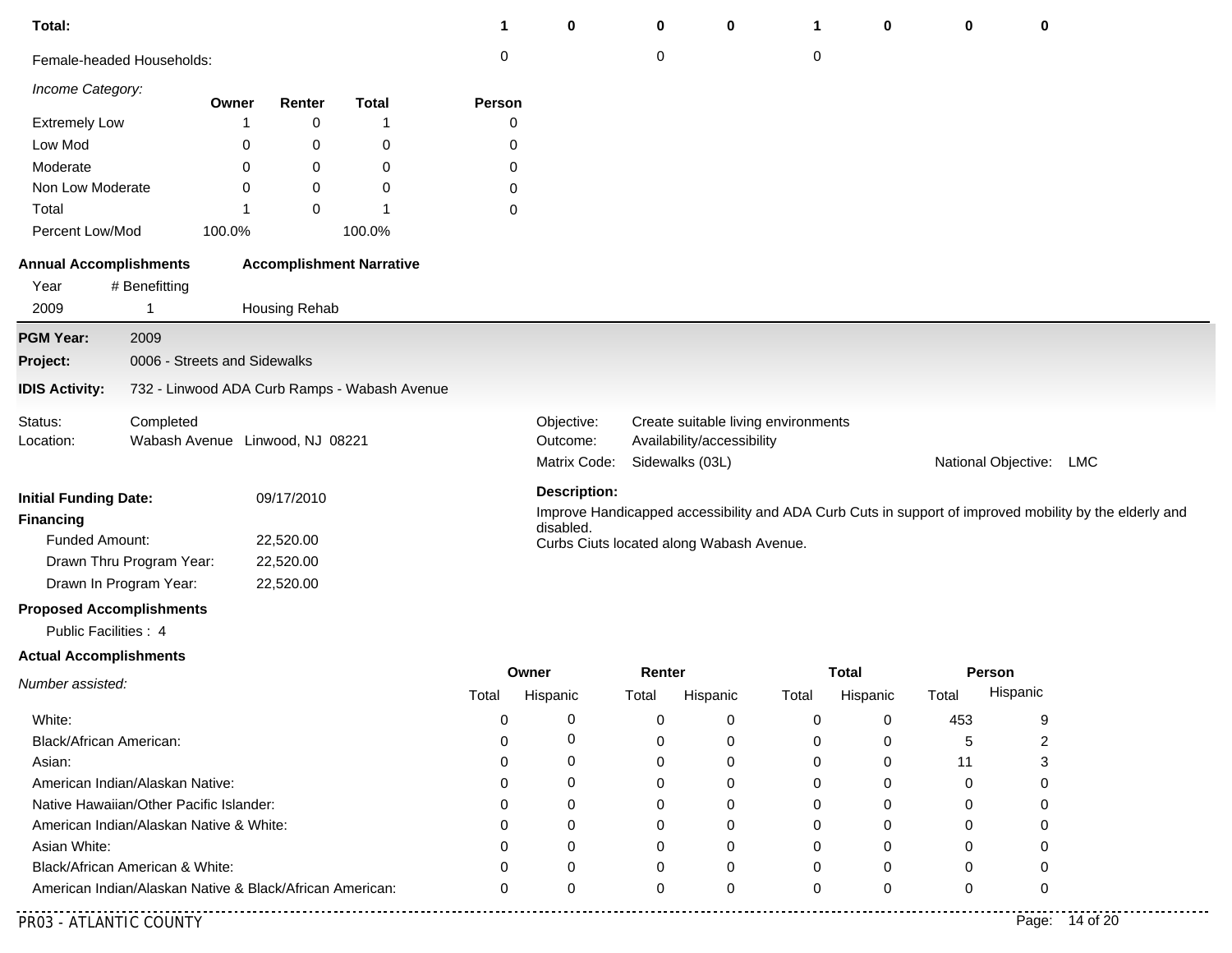| Other multi-racial:                     |                               |       |            |                                                        | 0      | 0                   | 0              | 0        | 0                                    | 0            | 0     | 0                       |          |  |
|-----------------------------------------|-------------------------------|-------|------------|--------------------------------------------------------|--------|---------------------|----------------|----------|--------------------------------------|--------------|-------|-------------------------|----------|--|
| Asian/Pacific Islander:                 |                               |       |            |                                                        | 0      | 0                   | 0              | 0        | 0                                    | 0            | 0     | 0                       |          |  |
| Hispanic:                               |                               |       |            |                                                        | 0      | 0                   | 0              | 0        | 0                                    | 0            | 0     | 0                       |          |  |
| Total:                                  |                               |       |            |                                                        | 0      | 0                   | $\bf{0}$       | 0        | 0                                    | 0            | 469   | 14                      |          |  |
| Female-headed Households:               |                               |       |            |                                                        | 0      |                     | 0              |          | 0                                    |              |       |                         |          |  |
| Income Category:                        |                               | Owner | Renter     | <b>Total</b>                                           | Person |                     |                |          |                                      |              |       |                         |          |  |
| <b>Extremely Low</b>                    |                               | 0     | 0          | 0                                                      | 0      |                     |                |          |                                      |              |       |                         |          |  |
| Low Mod                                 |                               | 0     | 0          | 0                                                      | 469    |                     |                |          |                                      |              |       |                         |          |  |
| Moderate                                |                               | 0     | 0          | 0                                                      | 0      |                     |                |          |                                      |              |       |                         |          |  |
| Non Low Moderate                        |                               | 0     | 0          | 0                                                      | 0      |                     |                |          |                                      |              |       |                         |          |  |
| Total                                   |                               | 0     | 0          | 0                                                      | 469    |                     |                |          |                                      |              |       |                         |          |  |
| Percent Low/Mod                         |                               |       |            |                                                        | 100.0% |                     |                |          |                                      |              |       |                         |          |  |
| <b>Annual Accomplishments</b>           |                               |       |            | <b>Accomplishment Narrative</b>                        |        |                     |                |          |                                      |              |       |                         |          |  |
| Year                                    | # Benefitting                 |       |            |                                                        |        |                     |                |          |                                      |              |       |                         |          |  |
| 2010                                    | 469                           |       |            | Project Complete, at intersection of Haines and Wabash |        |                     |                |          |                                      |              |       |                         |          |  |
| <b>PGM Year:</b>                        | 2009                          |       |            |                                                        |        |                     |                |          |                                      |              |       |                         |          |  |
| Project:                                | 0005 - HOUSING REHABILITATION |       |            |                                                        |        |                     |                |          |                                      |              |       |                         |          |  |
| <b>IDIS Activity:</b>                   | 734 - Housing Rehab           |       |            |                                                        |        |                     |                |          |                                      |              |       |                         |          |  |
| Status:                                 | Completed                     |       |            |                                                        |        | Objective:          |                |          | Create suitable living environments  |              |       |                         |          |  |
| Location:                               |                               |       |            | 6384 Allegheny Ave Mays Landing, NJ 08330-1036         |        | Outcome:            | Sustainability |          |                                      |              |       |                         |          |  |
|                                         |                               |       |            |                                                        |        | Matrix Code:        |                |          | Rehab; Single-Unit Residential (14A) |              |       | National Objective: LMH |          |  |
| <b>Initial Funding Date:</b>            |                               |       | 10/08/2010 |                                                        |        | <b>Description:</b> |                |          |                                      |              |       |                         |          |  |
| <b>Financing</b>                        |                               |       |            |                                                        |        | Hosing Rehab        |                |          |                                      |              |       |                         |          |  |
| Funded Amount:                          |                               |       | 19,718.19  |                                                        |        |                     |                |          |                                      |              |       |                         |          |  |
|                                         | Drawn Thru Program Year:      |       | 19,718.19  |                                                        |        |                     |                |          |                                      |              |       |                         |          |  |
|                                         | Drawn In Program Year:        |       | 19,718.19  |                                                        |        |                     |                |          |                                      |              |       |                         |          |  |
| <b>Proposed Accomplishments</b>         |                               |       |            |                                                        |        |                     |                |          |                                      |              |       |                         |          |  |
| Housing Units: 1                        |                               |       |            |                                                        |        |                     |                |          |                                      |              |       |                         |          |  |
| <b>Actual Accomplishments</b>           |                               |       |            |                                                        |        |                     |                |          |                                      |              |       |                         |          |  |
| Number assisted:                        |                               |       |            |                                                        |        | Owner               | Renter         |          |                                      | <b>Total</b> |       | Person                  |          |  |
|                                         |                               |       |            |                                                        | Total  | Hispanic            | Total          | Hispanic | Total                                | Hispanic     | Total | Hispanic                |          |  |
| White:                                  |                               |       |            |                                                        | -1     | 0                   | 0              | 0        | -1                                   | 0            | 0     | 0                       |          |  |
| Black/African American:                 |                               |       |            |                                                        | ∩      | 0                   | $\mathbf 0$    | 0        | 0                                    | 0            | 0     | 0                       |          |  |
| Asian:                                  |                               |       |            |                                                        |        | 0                   | $\Omega$       | 0        | $\Omega$                             | 0            | 0     | 0                       |          |  |
| American Indian/Alaskan Native:         |                               |       |            |                                                        |        | 0                   | 0              | 0        | O                                    | 0            | 0     | 0                       |          |  |
| Native Hawaiian/Other Pacific Islander: |                               |       |            |                                                        |        | 0                   | 0              | 0        | ∩                                    | $\Omega$     | O     | 0                       |          |  |
| American Indian/Alaskan Native & White: |                               |       |            |                                                        | n      | 0                   | 0              | 0        | 0                                    | 0            | 0     | 0                       |          |  |
| PR03 - ATLANTIC COUNTY                  |                               |       |            |                                                        |        |                     |                |          |                                      |              |       | Page:                   | 15 of 20 |  |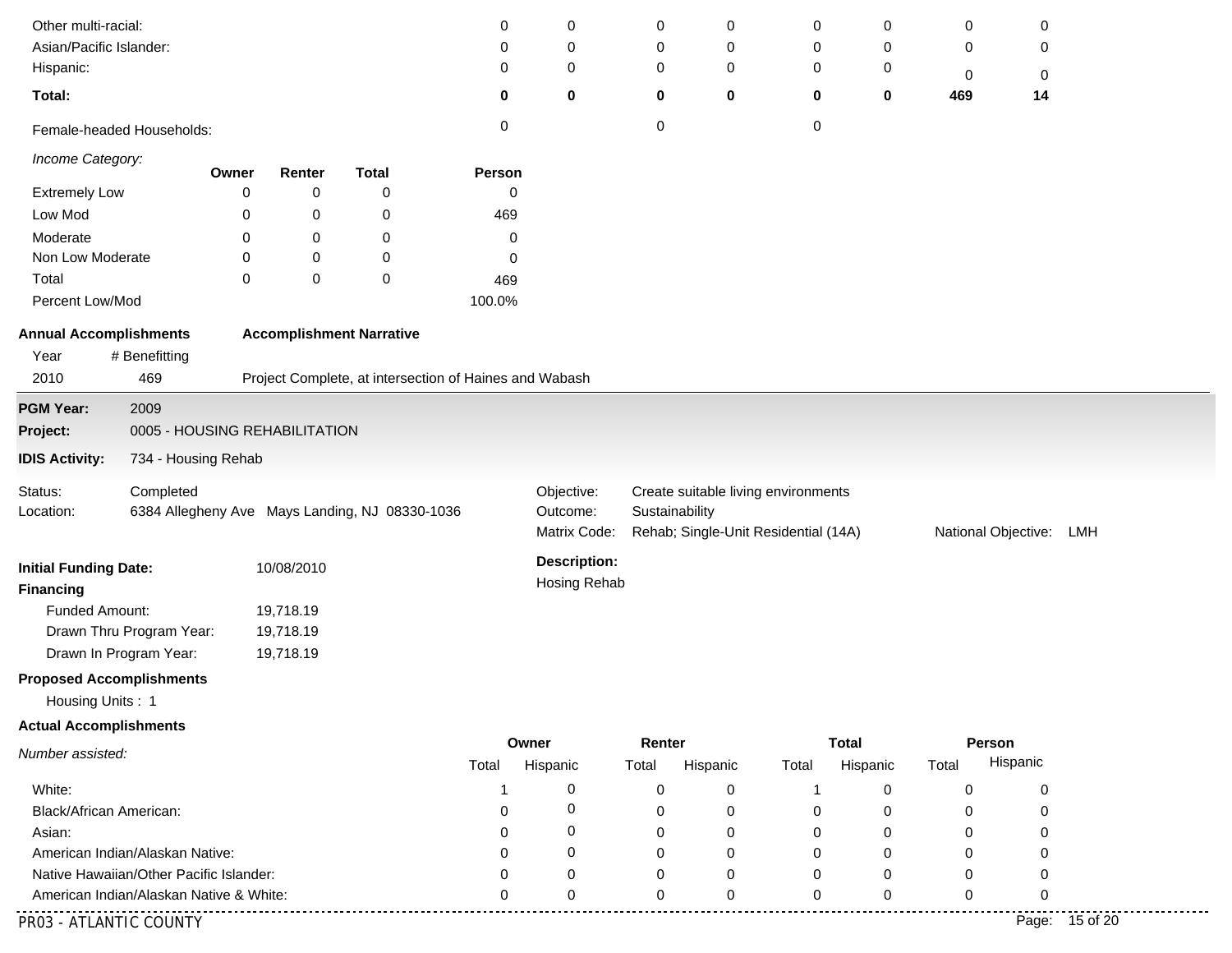| Asian White:                                                 |        |               |                                 |           |                     |                                |             |                                      |        |                     |                |  |
|--------------------------------------------------------------|--------|---------------|---------------------------------|-----------|---------------------|--------------------------------|-------------|--------------------------------------|--------|---------------------|----------------|--|
| Black/African American & White:                              |        |               |                                 | 0<br>0    | 0                   | 0<br>0                         | 0           | 0<br>0                               | 0      | 0<br>0              | 0<br>0         |  |
| American Indian/Alaskan Native & Black/African American:     |        |               |                                 | 0         | 0<br>0              | 0                              | 0<br>0      | 0                                    | 0<br>0 | 0                   | 0              |  |
| Other multi-racial:                                          |        |               |                                 | 0         | $\mathbf 0$         | 0                              | $\mathbf 0$ | 0                                    | 0      | 0                   | 0              |  |
| Asian/Pacific Islander:                                      |        |               |                                 | 0         | $\mathbf 0$         | 0                              | 0           | 0                                    | 0      | 0                   | 0              |  |
| Hispanic:                                                    |        |               |                                 | 0         | $\mathbf 0$         | 0                              | $\mathbf 0$ | 0                                    | 0      |                     |                |  |
| Total:                                                       |        |               |                                 | 1         | $\mathbf 0$         | 0                              | $\mathbf 0$ | 1                                    | 0      | 0<br>0              | 0<br>$\bf{0}$  |  |
| Female-headed Households:                                    |        |               |                                 | $\pmb{0}$ |                     | 0                              |             | 0                                    |        |                     |                |  |
| Income Category:                                             |        |               |                                 |           |                     |                                |             |                                      |        |                     |                |  |
|                                                              | Owner  | Renter        | <b>Total</b>                    | Person    |                     |                                |             |                                      |        |                     |                |  |
| <b>Extremely Low</b>                                         | 0      | 0             | 0                               | 0         |                     |                                |             |                                      |        |                     |                |  |
| Low Mod                                                      |        | 0             | -1                              | 0         |                     |                                |             |                                      |        |                     |                |  |
| Moderate                                                     | 0      | 0             | 0                               | 0         |                     |                                |             |                                      |        |                     |                |  |
| Non Low Moderate                                             | 0      | 0             | 0<br>1                          | 0         |                     |                                |             |                                      |        |                     |                |  |
| Total                                                        |        | 0             |                                 | 0         |                     |                                |             |                                      |        |                     |                |  |
| Percent Low/Mod                                              | 100.0% |               | 100.0%                          |           |                     |                                |             |                                      |        |                     |                |  |
| <b>Annual Accomplishments</b>                                |        |               | <b>Accomplishment Narrative</b> |           |                     |                                |             |                                      |        |                     |                |  |
| # Benefitting<br>Year                                        |        |               |                                 |           |                     |                                |             |                                      |        |                     |                |  |
| 2010<br>$\mathbf{1}$                                         |        | Housing Rehab |                                 |           |                     |                                |             |                                      |        |                     |                |  |
| <b>PGM Year:</b><br>2010                                     |        |               |                                 |           |                     |                                |             |                                      |        |                     |                |  |
| 0001 - Administration<br>Project:                            |        |               |                                 |           |                     |                                |             |                                      |        |                     |                |  |
| 738 - CDBG Admin<br><b>IDIS Activity:</b>                    |        |               |                                 |           |                     |                                |             |                                      |        |                     |                |  |
| Status:                                                      |        |               |                                 |           | Objective:          |                                |             |                                      |        |                     |                |  |
| Open<br>Location:                                            |        |               |                                 |           | Outcome:            |                                |             |                                      |        |                     |                |  |
| $\cdot$                                                      |        |               |                                 |           | Matrix Code:        |                                |             | General Program Administration (21A) |        | National Objective: |                |  |
|                                                              |        |               |                                 |           |                     |                                |             |                                      |        |                     |                |  |
| <b>Initial Funding Date:</b><br><b>Financing</b>             |        | 12/14/2010    |                                 |           | <b>Description:</b> | Administration of CDBG Program |             |                                      |        |                     |                |  |
| Funded Amount:                                               |        | 284,936.00    |                                 |           |                     |                                |             |                                      |        |                     |                |  |
| Drawn Thru Program Year:                                     |        | 240,909.71    |                                 |           |                     |                                |             |                                      |        |                     |                |  |
| Drawn In Program Year:                                       |        | 240,909.71    |                                 |           |                     |                                |             |                                      |        |                     |                |  |
| <b>Proposed Accomplishments</b>                              |        |               |                                 |           |                     |                                |             |                                      |        |                     |                |  |
| <b>Annual Accomplishments</b>                                |        |               | <b>Accomplishment Narrative</b> |           |                     |                                |             |                                      |        |                     |                |  |
| # Benefitting<br>Year                                        |        |               |                                 |           |                     |                                |             |                                      |        |                     |                |  |
| <b>PGM Year:</b><br>2009                                     |        |               |                                 |           |                     |                                |             |                                      |        |                     |                |  |
| 0006 - Streets and Sidewalks<br>Project:                     |        |               |                                 |           |                     |                                |             |                                      |        |                     |                |  |
| <b>IDIS Activity:</b><br>741 - Somers Point Merion & Colwick |        |               |                                 |           |                     |                                |             |                                      |        |                     |                |  |
| PR03 - ATLANTIC COUNTY                                       |        |               |                                 |           |                     |                                |             |                                      |        |                     | Page: 16 of 20 |  |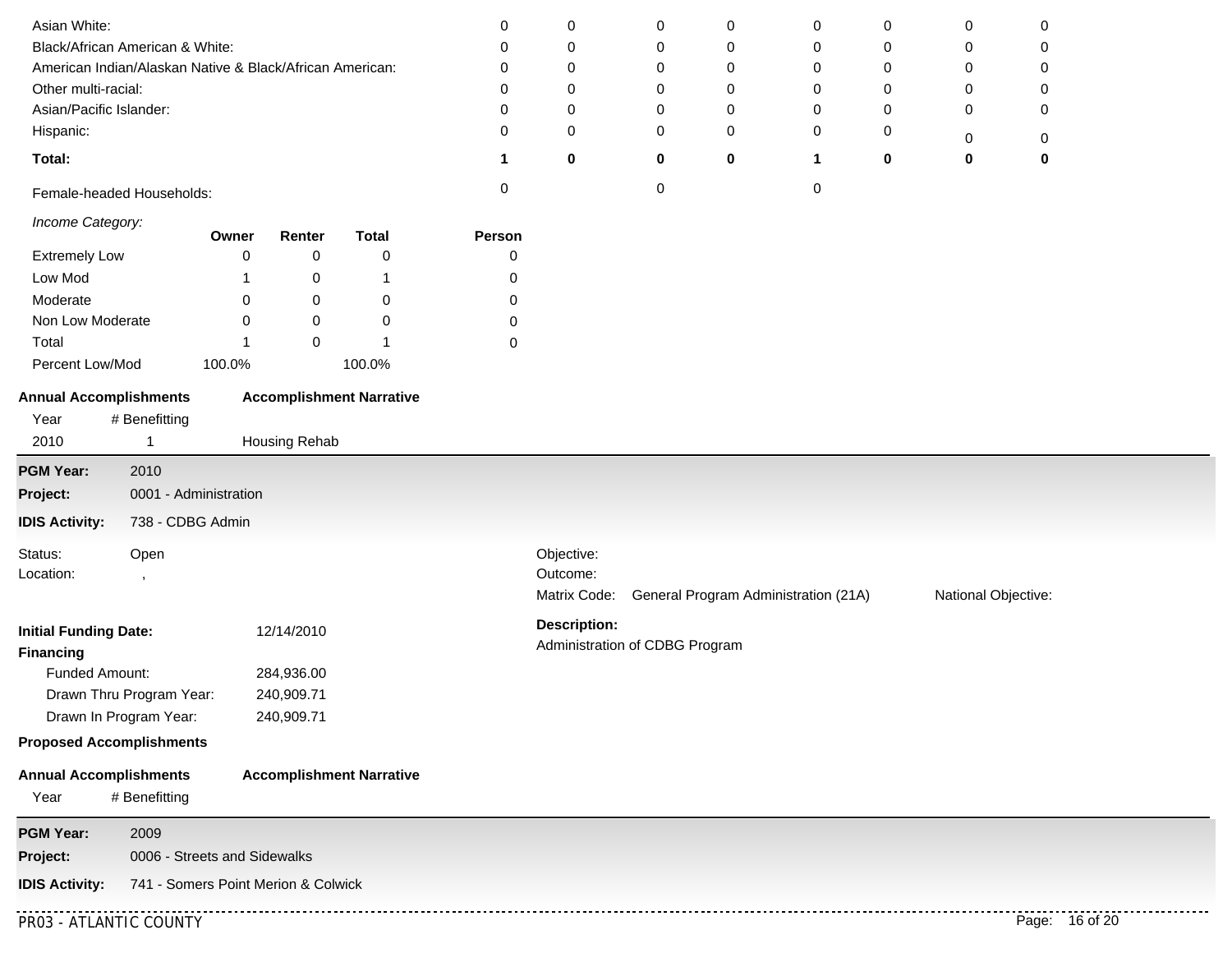| Status:<br>Location:                                                                         | Completed                                                                                                                  | Colwick Drive Merion Drive Somers Point, NJ 08244                    | Objective:<br>Outcome:<br>Matrix Code: | Create suitable living environments<br>Sustainability<br>Street Improvements (03K) | National Objective: LMA |     |
|----------------------------------------------------------------------------------------------|----------------------------------------------------------------------------------------------------------------------------|----------------------------------------------------------------------|----------------------------------------|------------------------------------------------------------------------------------|-------------------------|-----|
| <b>Initial Funding Date:</b><br><b>Financing</b>                                             |                                                                                                                            | 12/17/2010                                                           | <b>Description:</b>                    | Reconstruction of Colwick & Merion Drive between Jordon and Amler                  |                         |     |
| <b>Funded Amount:</b><br>Drawn In Program Year:                                              | Drawn Thru Program Year:                                                                                                   | 265,362.00<br>265,362.00<br>265,362.00                               |                                        |                                                                                    |                         |     |
| <b>Proposed Accomplishments</b>                                                              | People (General): 1,750<br>Total Population in Service Area: 1,750<br>Census Tract Percent Low / Mod: 47.80                |                                                                      |                                        |                                                                                    |                         |     |
| Year<br>2010                                                                                 | <b>Annual Accomplishments</b><br><b>Accomplishment Narrative</b><br># Benefitting<br>Project Complete as of 2/8/11<br>2008 |                                                                      |                                        |                                                                                    |                         |     |
| <b>PGM Year:</b><br>Project:                                                                 |                                                                                                                            | 0026 - Street Improvements Buena Vista Township                      |                                        |                                                                                    |                         |     |
| <b>IDIS Activity:</b>                                                                        |                                                                                                                            | 753 - Rockefeller Lane & Wally Drive Reconstruction                  |                                        |                                                                                    |                         |     |
| Status:<br>Location:                                                                         | Completed<br>08310                                                                                                         | Wally Drive Rockefeller Lane Buena Vista Township, NJ                | Objective:<br>Outcome:<br>Matrix Code: | Create suitable living environments<br>Sustainability<br>Street Improvements (03K) | National Objective:     | LMA |
| <b>Initial Funding Date:</b><br>Financing<br><b>Funded Amount:</b><br>Drawn In Program Year: | Drawn Thru Program Year:                                                                                                   | 02/09/2011<br>98,075.96<br>98,075.96<br>98,075.96                    | <b>Description:</b>                    | Reconstruction of Rockefeller Lane & Wally Drive                                   |                         |     |
| <b>Proposed Accomplishments</b>                                                              | People (General): 2,492<br>Total Population in Service Area: 2,492<br>Census Tract Percent Low / Mod: 45.10                |                                                                      |                                        |                                                                                    |                         |     |
| <b>Annual Accomplishments</b><br>Year<br>2010                                                | # Benefitting                                                                                                              | <b>Accomplishment Narrative</b><br>project complete as of April 2011 |                                        |                                                                                    |                         |     |

. . . . . . . . . . . .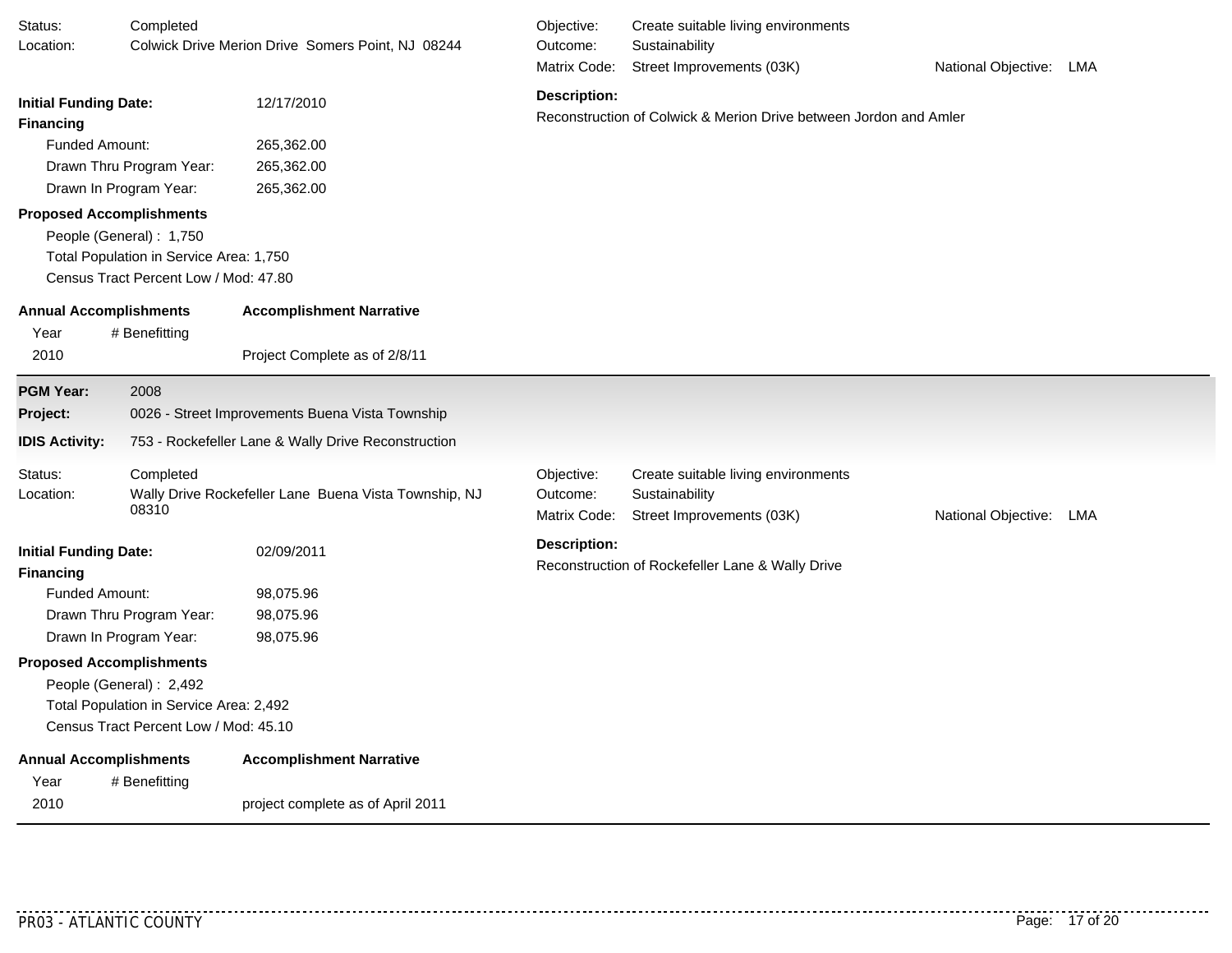| <b>PGM Year:</b><br>Project:                                 | 2007                                                                                                                                                                                                                                                                                                                                                                | 0007 - PARK AND/OR RECREATION FACILITIES                                 |                  |                                                                                                                |                  |                                                                                                           |        |                          |           |                      |                |
|--------------------------------------------------------------|---------------------------------------------------------------------------------------------------------------------------------------------------------------------------------------------------------------------------------------------------------------------------------------------------------------------------------------------------------------------|--------------------------------------------------------------------------|------------------|----------------------------------------------------------------------------------------------------------------|------------------|-----------------------------------------------------------------------------------------------------------|--------|--------------------------|-----------|----------------------|----------------|
| <b>IDIS Activity:</b>                                        |                                                                                                                                                                                                                                                                                                                                                                     | 762 - Bruno Merlini Park Improvements                                    |                  |                                                                                                                |                  |                                                                                                           |        |                          |           |                      |                |
| Status:<br>Location:                                         | Open                                                                                                                                                                                                                                                                                                                                                                | Bruno Merlini Park Buena Borough, NJ 08341                               |                  | Objective:<br>Outcome:<br>Matrix Code:                                                                         |                  | Create suitable living environments<br>Availability/accessibility<br>Parks, Recreational Facilities (03F) |        |                          |           | National Objective:  | LMA            |
| <b>Initial Funding Date:</b><br><b>Financing</b>             | 04/25/2011<br>Funded Amount:<br>31,610.00<br>Drawn Thru Program Year:<br>7,695.50<br>Drawn In Program Year:<br>7,695.50<br><b>Proposed Accomplishments</b><br>Public Facilities: 1<br>Total Population in Service Area: 3,840<br>Census Tract Percent Low / Mod: 49.80<br><b>Annual Accomplishments</b><br><b>Accomplishment Narrative</b><br># Benefitting<br>2010 |                                                                          |                  | <b>Description:</b><br>PurchaseInstallation of Storage Shed, Bleachers and Activity Sign at Bruno Merlini Park |                  |                                                                                                           |        |                          |           |                      |                |
| Year                                                         |                                                                                                                                                                                                                                                                                                                                                                     | Acquired Bleachers, As of August sign has been ordered not yet received. |                  |                                                                                                                |                  |                                                                                                           |        |                          |           |                      |                |
| <b>PGM Year:</b>                                             | 2009                                                                                                                                                                                                                                                                                                                                                                |                                                                          |                  |                                                                                                                |                  |                                                                                                           |        |                          |           |                      |                |
| Project:                                                     | 0009 - Public Facilities                                                                                                                                                                                                                                                                                                                                            |                                                                          |                  |                                                                                                                |                  |                                                                                                           |        |                          |           |                      |                |
| <b>IDIS Activity:</b>                                        |                                                                                                                                                                                                                                                                                                                                                                     | 763 - Northfield Birch Grove Park Walkways                               |                  |                                                                                                                |                  |                                                                                                           |        |                          |           |                      |                |
| Status:<br>Location:                                         | Completed                                                                                                                                                                                                                                                                                                                                                           | Birch Grove Park Northfield, NJ 08225                                    |                  | Objective:<br>Outcome:<br>Matrix Code:                                                                         |                  | Create suitable living environments<br>Availability/accessibility<br>Parks, Recreational Facilities (03F) |        |                          |           | National Objective:  | LMC            |
| <b>Financing</b>                                             | <b>Initial Funding Date:</b><br>04/26/2011<br><b>Funded Amount:</b><br>53,560.00<br>Drawn Thru Program Year:<br>53,560.00<br>Drawn In Program Year:<br>53,560.00                                                                                                                                                                                                    |                                                                          |                  | <b>Description:</b><br>Replace existing walkway with 150 feet of ADA Accessible walkway                        |                  |                                                                                                           |        |                          |           |                      |                |
| <b>Proposed Accomplishments</b><br>Public Facilities : 1,686 |                                                                                                                                                                                                                                                                                                                                                                     |                                                                          |                  |                                                                                                                |                  |                                                                                                           |        |                          |           |                      |                |
| <b>Actual Accomplishments</b>                                |                                                                                                                                                                                                                                                                                                                                                                     |                                                                          |                  |                                                                                                                |                  |                                                                                                           |        |                          |           |                      |                |
| Number assisted:                                             |                                                                                                                                                                                                                                                                                                                                                                     |                                                                          | Total            | Owner<br>Hispanic                                                                                              | Renter<br>Total  | Hispanic                                                                                                  | Total  | <b>Total</b><br>Hispanic | Total     | Person<br>Hispanic   |                |
| White:<br>Black/African American:                            |                                                                                                                                                                                                                                                                                                                                                                     |                                                                          | 0<br>$\mathbf 0$ | 0<br>0                                                                                                         | 0<br>$\mathbf 0$ | 0<br>0                                                                                                    | 0<br>0 | 0<br>$\mathbf 0$         | 438<br>20 | 35<br>$\overline{c}$ |                |
| PR03 - ATLANTIC COUNTY                                       |                                                                                                                                                                                                                                                                                                                                                                     |                                                                          |                  |                                                                                                                |                  |                                                                                                           |        |                          |           |                      | Page: 18 of 20 |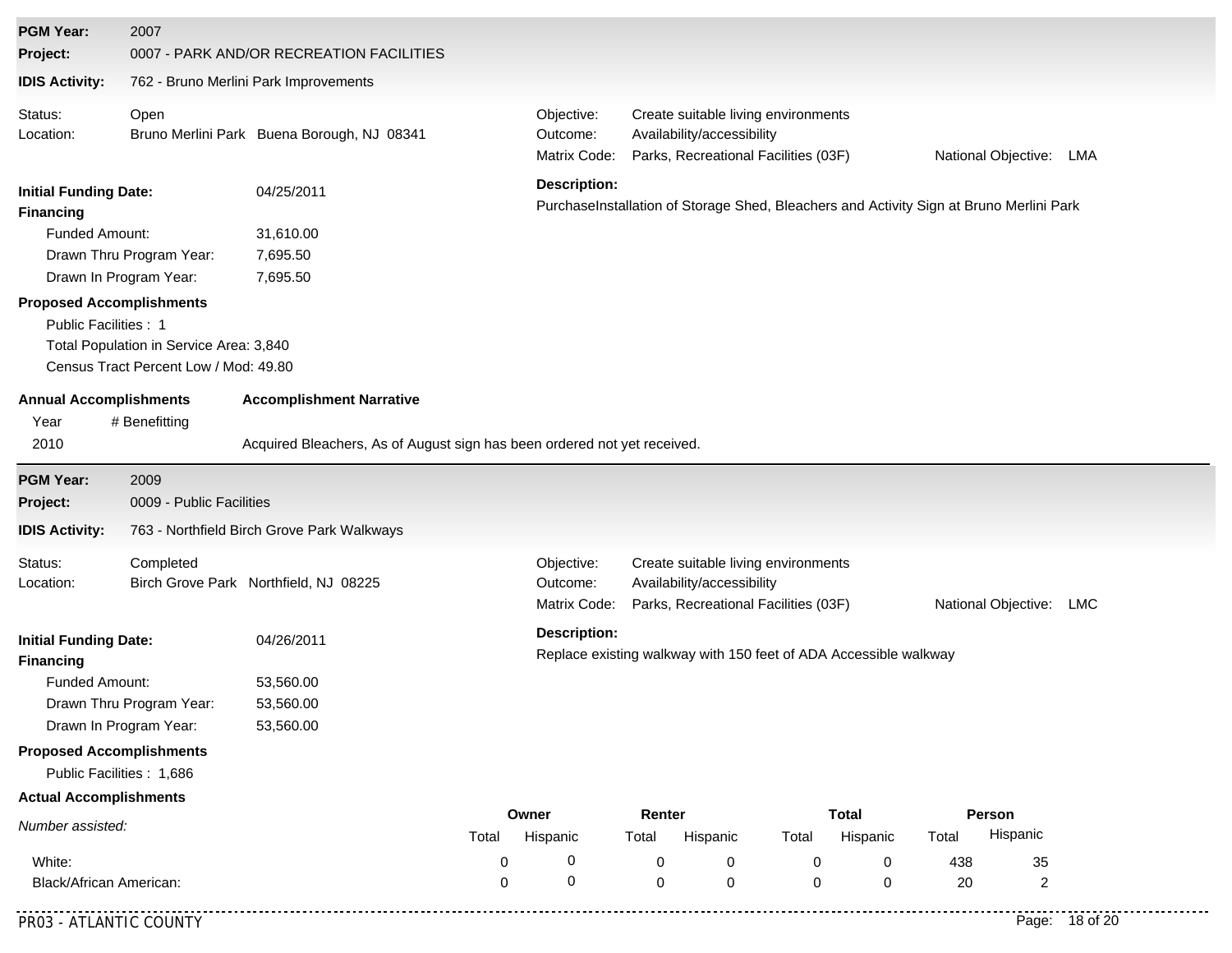| Asian:                                                   |                                         |           |            |                                 | 0      | 0                                      | 0         | 0                             | 0                                   | 0        | 22                  | 0   |  |
|----------------------------------------------------------|-----------------------------------------|-----------|------------|---------------------------------|--------|----------------------------------------|-----------|-------------------------------|-------------------------------------|----------|---------------------|-----|--|
| American Indian/Alaskan Native:                          |                                         |           |            |                                 | 0      | 0                                      | 0         | 0                             | 0                                   | 0        | 0                   | 0   |  |
| Native Hawaiian/Other Pacific Islander:                  |                                         |           |            |                                 | 0      | 0                                      | 0         | 0                             | 0                                   | 0        | 0                   | 0   |  |
| American Indian/Alaskan Native & White:                  |                                         |           |            |                                 | 0      | 0                                      | 0         | 0                             | 0                                   | 0        | 0                   | 0   |  |
| Asian White:                                             |                                         |           |            |                                 | 0      | 0                                      | 0         | 0                             | 0                                   | 0        | 0                   | 0   |  |
| Black/African American & White:                          |                                         |           |            |                                 | 0      | 0                                      | 0         | 0                             | 0                                   | 0        | 0                   | 0   |  |
| American Indian/Alaskan Native & Black/African American: |                                         |           |            |                                 | 0      | 0                                      | 0         | 0                             | 0                                   | 0        | 0                   | 0   |  |
| Other multi-racial:                                      |                                         |           |            |                                 | 0      | 0                                      | 0         | 0                             | 0                                   | 0        | 24                  | 5   |  |
| Asian/Pacific Islander:                                  |                                         |           |            |                                 | 0      | 0                                      | 0         | 0                             | 0                                   | 0        | 0                   | 0   |  |
| Hispanic:                                                |                                         |           |            |                                 | 0      | 0                                      | 0         | 0                             | 0                                   | 0        | 0                   | 0   |  |
| Total:                                                   |                                         |           |            |                                 | 0      | 0                                      | 0         | 0                             | 0                                   | $\bf{0}$ | 504                 | 42  |  |
| Female-headed Households:                                |                                         |           |            |                                 | 0      |                                        | $\pmb{0}$ |                               | 0                                   |          |                     |     |  |
| Income Category:                                         |                                         |           |            |                                 |        |                                        |           |                               |                                     |          |                     |     |  |
|                                                          |                                         | Owner     | Renter     | <b>Total</b>                    | Person |                                        |           |                               |                                     |          |                     |     |  |
| <b>Extremely Low</b>                                     |                                         | 0         | 0          | 0                               | 0      |                                        |           |                               |                                     |          |                     |     |  |
| Low Mod                                                  |                                         | 0         | 0          | $\boldsymbol{0}$                | 100    |                                        |           |                               |                                     |          |                     |     |  |
| Moderate                                                 |                                         | 0         | 0          | 0                               | 404    |                                        |           |                               |                                     |          |                     |     |  |
| Non Low Moderate                                         |                                         | 0         | 0          | 0                               | 0      |                                        |           |                               |                                     |          |                     |     |  |
| Total                                                    |                                         | 0         | 0          | $\mathbf 0$                     | 504    |                                        |           |                               |                                     |          |                     |     |  |
| Percent Low/Mod                                          |                                         |           |            |                                 | 100.0% |                                        |           |                               |                                     |          |                     |     |  |
| <b>Annual Accomplishments</b>                            |                                         |           |            | <b>Accomplishment Narrative</b> |        |                                        |           |                               |                                     |          |                     |     |  |
| Year                                                     | # Benefitting                           |           |            |                                 |        |                                        |           |                               |                                     |          |                     |     |  |
| 2010                                                     | 504                                     |           |            | Completed Project as of 4/26/11 |        |                                        |           |                               |                                     |          |                     |     |  |
| <b>PGM Year:</b>                                         | 2008                                    |           |            |                                 |        |                                        |           |                               |                                     |          |                     |     |  |
| Project:                                                 | 0013 - Weymouth Twp - ADA improvements  |           |            |                                 |        |                                        |           |                               |                                     |          |                     |     |  |
| <b>IDIS Activity:</b>                                    | 766 - Community Center ADA Improvements |           |            |                                 |        |                                        |           |                               |                                     |          |                     |     |  |
| Status:                                                  | Completed                               |           |            |                                 |        | Objective:                             |           |                               | Create suitable living environments |          |                     |     |  |
| Location:                                                | Francis Street Dorothy, NJ 08317        |           |            |                                 |        | Outcome:                               |           | Availability/accessibility    |                                     |          |                     |     |  |
|                                                          |                                         |           |            |                                 |        | Matrix Code:                           |           | Neighborhood Facilities (03E) |                                     |          | National Objective: | LMC |  |
| <b>Initial Funding Date:</b>                             |                                         |           | 05/31/2011 |                                 |        | <b>Description:</b>                    |           |                               |                                     |          |                     |     |  |
| Financing                                                |                                         |           |            |                                 |        | Elevator and ADA Bathroom Improvements |           |                               |                                     |          |                     |     |  |
| Funded Amount:                                           |                                         |           | 97,583.64  |                                 |        |                                        |           |                               |                                     |          |                     |     |  |
|                                                          | Drawn Thru Program Year:                | 97,583.64 |            |                                 |        |                                        |           |                               |                                     |          |                     |     |  |
|                                                          | Drawn In Program Year:                  | 97,583.64 |            |                                 |        |                                        |           |                               |                                     |          |                     |     |  |
| <b>Proposed Accomplishments</b>                          |                                         |           |            |                                 |        |                                        |           |                               |                                     |          |                     |     |  |
|                                                          |                                         |           |            |                                 |        |                                        |           |                               |                                     |          |                     |     |  |
| Public Facilities: 1                                     |                                         |           |            |                                 |        |                                        |           |                               |                                     |          |                     |     |  |

............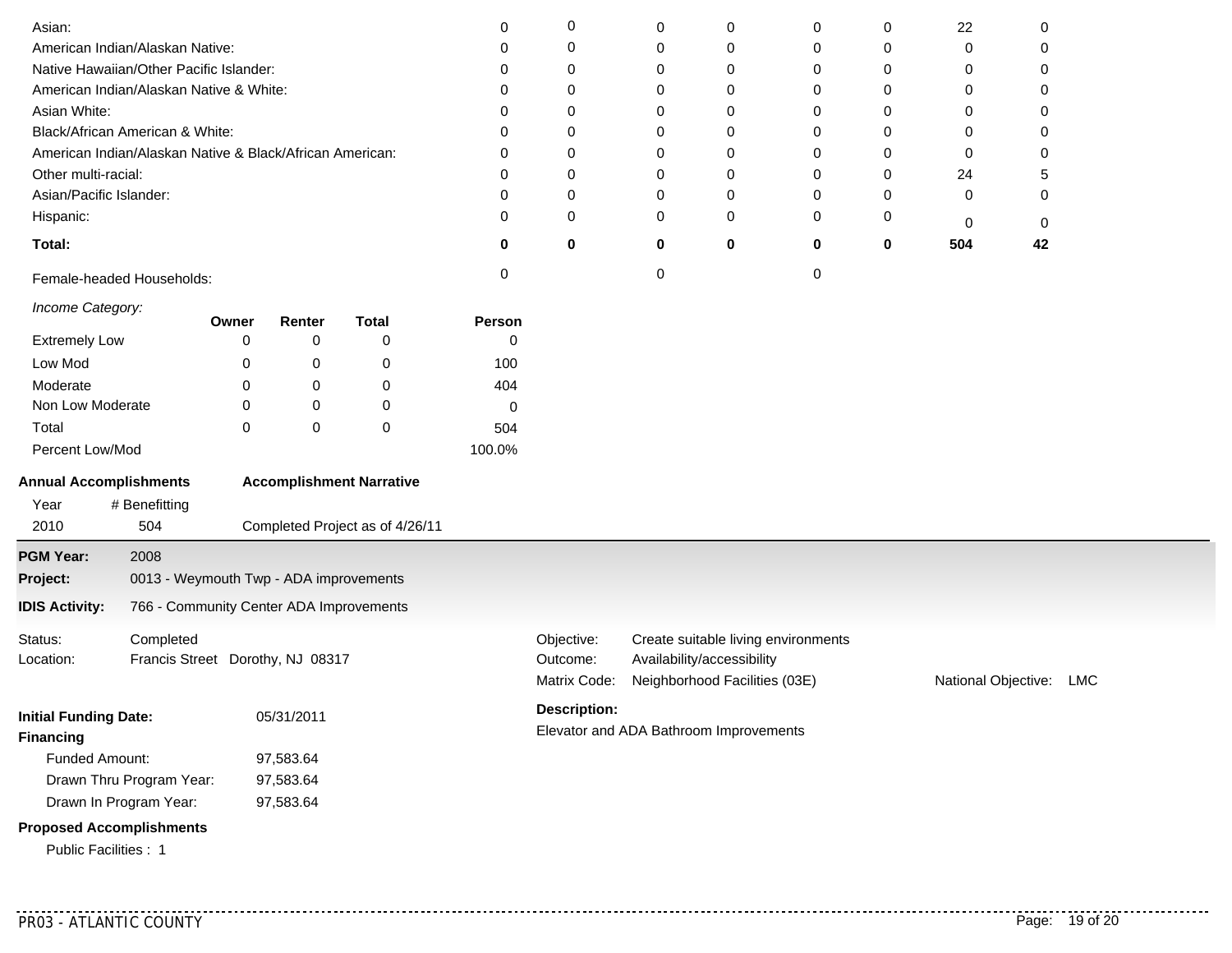#### **Actual Accomplishments**

|                                                          |       | Owner    | Renter   |          |       | <b>Total</b> |       | Person   |
|----------------------------------------------------------|-------|----------|----------|----------|-------|--------------|-------|----------|
| Number assisted:                                         | Total | Hispanic | Total    | Hispanic | Total | Hispanic     | Total | Hispanic |
| White:                                                   |       |          | 0        |          | 0     | 0            | 185   |          |
| Black/African American:                                  |       |          | $\Omega$ |          |       | 0            | 9     |          |
| Asian:                                                   |       |          | 0        |          | 0     | 0            | 8     |          |
| American Indian/Alaskan Native:                          |       |          | 0        |          |       | 0            | ი     | 0        |
| Native Hawaiian/Other Pacific Islander:                  |       |          |          |          |       | 0            |       | 0        |
| American Indian/Alaskan Native & White:                  |       |          | 0        |          |       | 0            | 0     | 0        |
| Asian White:                                             |       |          | 0        |          |       | 0            | 0     | 0        |
| Black/African American & White:                          |       |          |          |          | O     | 0            |       | 0        |
| American Indian/Alaskan Native & Black/African American: |       |          | 0        |          |       | 0            | 0     | 0        |
| Other multi-racial:                                      |       |          | 0        |          |       | 0            | 4     | 0        |
| Asian/Pacific Islander:                                  |       |          |          |          |       | 0            | 0     | 0        |
| Hispanic:                                                |       |          | $\Omega$ | ∩        | 0     | 0            | 0     | 0        |
| Total:                                                   | o     | 0        | 0        | 0        | 0     | 0            | 206   | 11       |
| Female-headed Households:                                |       |          |          |          |       |              |       |          |

*Income Category:*

|                      | Owner | Renter   | Total | <b>Person</b> |
|----------------------|-------|----------|-------|---------------|
| <b>Extremely Low</b> | 0     |          |       |               |
| Low Mod              | 0     |          | O     | 21            |
| Moderate             | 0     | Ω        | O     | 185           |
| Non Low Moderate     | 0     | $\Omega$ | O     | 0             |
| Total                | 0     | Ω        | 0     | 206           |
| Percent Low/Mod      |       |          |       | 100.0%        |

#### **Annual Accomplishments** Year # Benefitting **Accomplishment Narrative**

206 Project complete including elevator installation, bathroom renovations to remove arrchitectural barriers to allow handicapped access.

**\$2,857,169.03 \$1,348,889.32 \$2,674,345.79 Total Funded Amount: Total Drawn In Program Year: Total Drawn Thru Program Year:**

<u>. . . . . . . . . . .</u>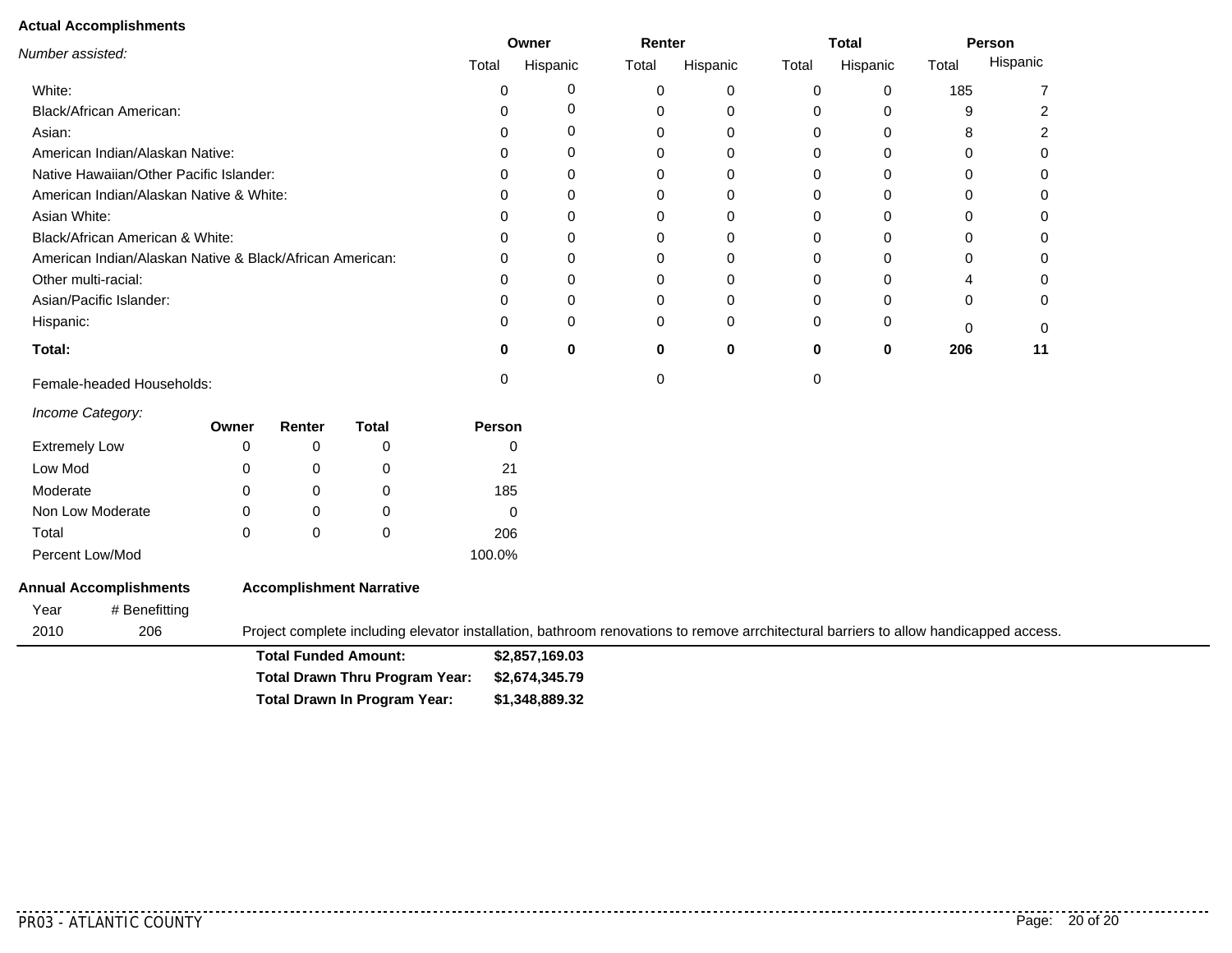| IDIS | PR83 |
|------|------|
|------|------|

# U.S. Department of Housing and Urban Development **DATE:** 11-03-11 Office of Community Planning and Development TIME: 17:51 Integrated Disbursement and Information System **PAGE:** PAGE: 1 CDBG Performance Measures Report Program Year 2010 ATLANTIC COUNTY,NJ

### Public Facilities and Infrastructure

|                                                         | Create Suitable Living |        |         | Provide Decent Housing |          |          | <b>Create Economic Opportunities</b> |        |          | Total  |
|---------------------------------------------------------|------------------------|--------|---------|------------------------|----------|----------|--------------------------------------|--------|----------|--------|
|                                                         | Access                 | Afford | Sustain | Access                 | Afford   | Sustain  | Access                               | Afford | Sustain  |        |
| Number of Persons Assisted                              |                        |        |         |                        |          |          |                                      |        |          |        |
| with new access to a facility                           |                        |        |         |                        |          |          |                                      |        |          |        |
|                                                         | 1,179                  |        |         |                        |          |          |                                      |        |          | 1,179  |
| with improved access to a facility                      |                        |        |         |                        |          |          |                                      |        |          |        |
|                                                         | 3,988                  | 0      | 1,750   |                        | $\Omega$ |          |                                      |        | $\Omega$ | 5,738  |
| with access to a facility that is no longer substandard |                        |        |         |                        |          |          |                                      |        |          |        |
|                                                         | 1,332                  |        | 2,492   |                        |          |          |                                      |        |          | 3,824  |
| Totals:                                                 | 6,499                  |        | 4,242   |                        |          |          |                                      |        |          | 10,741 |
| Number of Households Assisted                           |                        |        |         |                        |          |          |                                      |        |          |        |
| with new access to a facility                           |                        |        |         |                        |          |          |                                      |        |          |        |
|                                                         |                        |        |         | $\Omega$               | $\Omega$ | $\Omega$ |                                      |        |          |        |
| with improved access to a facility                      |                        |        |         |                        |          |          |                                      |        |          |        |
|                                                         |                        |        |         |                        |          |          |                                      |        |          |        |
| with access to a facility that is no longer substandard |                        |        |         |                        |          |          |                                      |        |          |        |
|                                                         |                        |        |         |                        |          |          |                                      |        |          |        |
| Totals:                                                 |                        |        |         |                        |          |          |                                      |        |          |        |

#### Public Services

|                                                            | Create Suitable Living |        |         |        | Provide Decent Housing |         |        | Create Economic Opportunities |         |  |
|------------------------------------------------------------|------------------------|--------|---------|--------|------------------------|---------|--------|-------------------------------|---------|--|
|                                                            | Access                 | Afford | Sustain | Access | Afford                 | Sustain | Access | Afford                        | Sustain |  |
| Number of Persons Assisted                                 |                        |        |         |        |                        |         |        |                               |         |  |
| with new (or continuing) access to a service               |                        |        |         |        |                        |         |        |                               |         |  |
|                                                            |                        |        |         |        |                        |         |        |                               |         |  |
| with improved (or continuing) access to a service          |                        |        |         |        |                        |         |        |                               |         |  |
|                                                            |                        |        |         |        |                        |         |        |                               |         |  |
| with new access to a service that is no longer substandard |                        |        |         |        |                        |         |        |                               |         |  |
|                                                            |                        |        |         |        |                        |         |        |                               |         |  |
| Totals:                                                    |                        |        |         |        |                        |         |        |                               |         |  |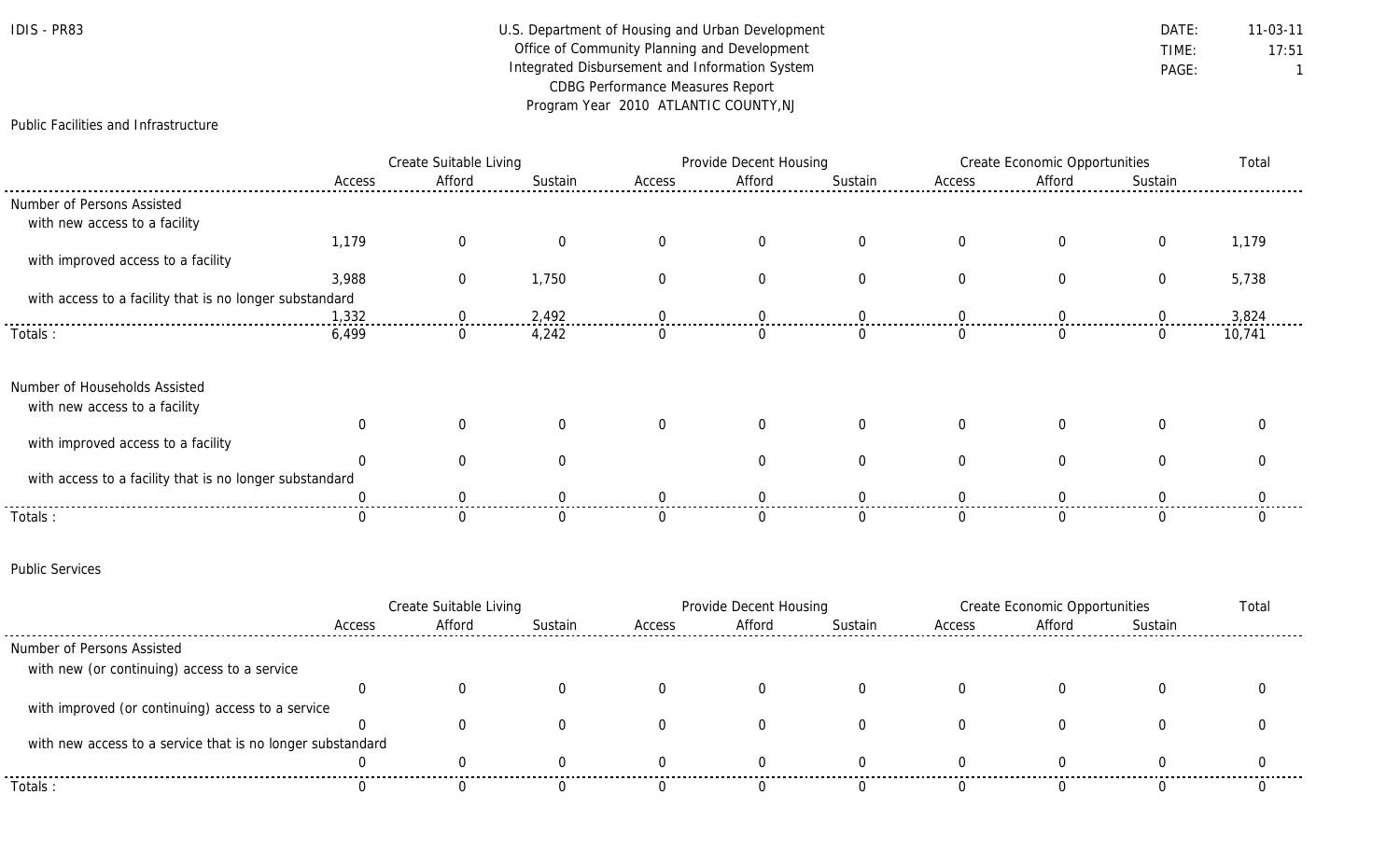| $IDIS -$ | <b>PR83</b> |
|----------|-------------|
|----------|-------------|

# U.S. Department of Housing and Urban Development **DATE:** 11-03-11 Office of Community Planning and Development TIME: 17:51 Integrated Disbursement and Information System **PAGE:** PAGE: 2 CDBG Performance Measures Report Program Year 2010 ATLANTIC COUNTY,NJ

### Public Services (continued)

|                                                            | Create Suitable Living |        |         | Provide Decent Housing |        |                | Create Economic Opportunities |        |         | Total |
|------------------------------------------------------------|------------------------|--------|---------|------------------------|--------|----------------|-------------------------------|--------|---------|-------|
|                                                            | Access                 | Afford | Sustain | Access                 | Afford | <b>Sustain</b> | Access                        | Afford | Sustain |       |
| Number of Households Assisted                              |                        |        |         |                        |        |                |                               |        |         |       |
| with new (or continuing) access to a service               |                        |        |         |                        |        |                |                               |        |         |       |
|                                                            |                        |        |         |                        |        |                |                               |        |         |       |
| with improved (or continuing) access to a service          |                        |        |         |                        |        |                |                               |        |         |       |
|                                                            |                        |        |         |                        |        |                |                               |        |         |       |
| with new access to a service that is no longer substandard |                        |        |         |                        |        |                |                               |        |         |       |
|                                                            |                        |        |         |                        |        |                |                               |        |         |       |
| Totals:                                                    |                        |        |         |                        |        |                |                               |        |         |       |

## Economic Development

|                                                                                           | Create Suitable Living |          | Provide Decent Housing |          |                | Create Economic Opportunities |              |                | Total    |  |
|-------------------------------------------------------------------------------------------|------------------------|----------|------------------------|----------|----------------|-------------------------------|--------------|----------------|----------|--|
|                                                                                           | Access                 | Afford   | Sustain                | Access   | Afford         | Sustain                       | Access       | Afford         | Sustain  |  |
| Total Number of Businesses Assisted                                                       |                        |          |                        |          |                |                               |              |                |          |  |
|                                                                                           | 0                      | $\Omega$ |                        |          | $\overline{0}$ | $\overline{0}$                | $\mathbf{0}$ | $\overline{0}$ | 0        |  |
| Of Total                                                                                  |                        |          |                        |          |                |                               |              |                |          |  |
| New businesses assisted                                                                   |                        |          |                        |          |                |                               |              |                |          |  |
|                                                                                           | $\Omega$               | $\Omega$ |                        |          | $\mathbf 0$    | $\overline{0}$                | $\mathbf 0$  | $\mathbf 0$    | 0        |  |
| Existing businesses assisted                                                              |                        |          |                        |          |                |                               |              |                |          |  |
|                                                                                           |                        |          |                        | $\Omega$ | $\Omega$       | $\Omega$                      |              | $\Omega$       | 0        |  |
| Number of business facades/buildings rehabilitated                                        |                        |          |                        |          |                |                               |              |                |          |  |
|                                                                                           |                        |          |                        | $\Omega$ | $\Omega$       | $\Omega$                      | $\Omega$     | $\Omega$       | $\Omega$ |  |
| Assisted businesses that provide a good or service to service area/neighborhood/community |                        |          |                        |          |                |                               |              |                |          |  |
|                                                                                           |                        |          |                        | $\Omega$ | $\Omega$       | $\Omega$                      | $\Omega$     | $\Omega$       | $\Omega$ |  |
| Total Number of Jobs Created                                                              |                        |          |                        |          |                |                               |              |                |          |  |
|                                                                                           | $\Omega$               | $\Omega$ |                        | $\Omega$ | $\Omega$       | $\Omega$                      |              | $\Omega$       | $\Omega$ |  |
| Types of Jobs Created                                                                     |                        |          |                        |          |                |                               |              |                |          |  |
| <b>Officials and Managers</b>                                                             |                        |          |                        |          |                |                               |              |                |          |  |
|                                                                                           |                        |          |                        |          |                | $\Omega$                      |              |                |          |  |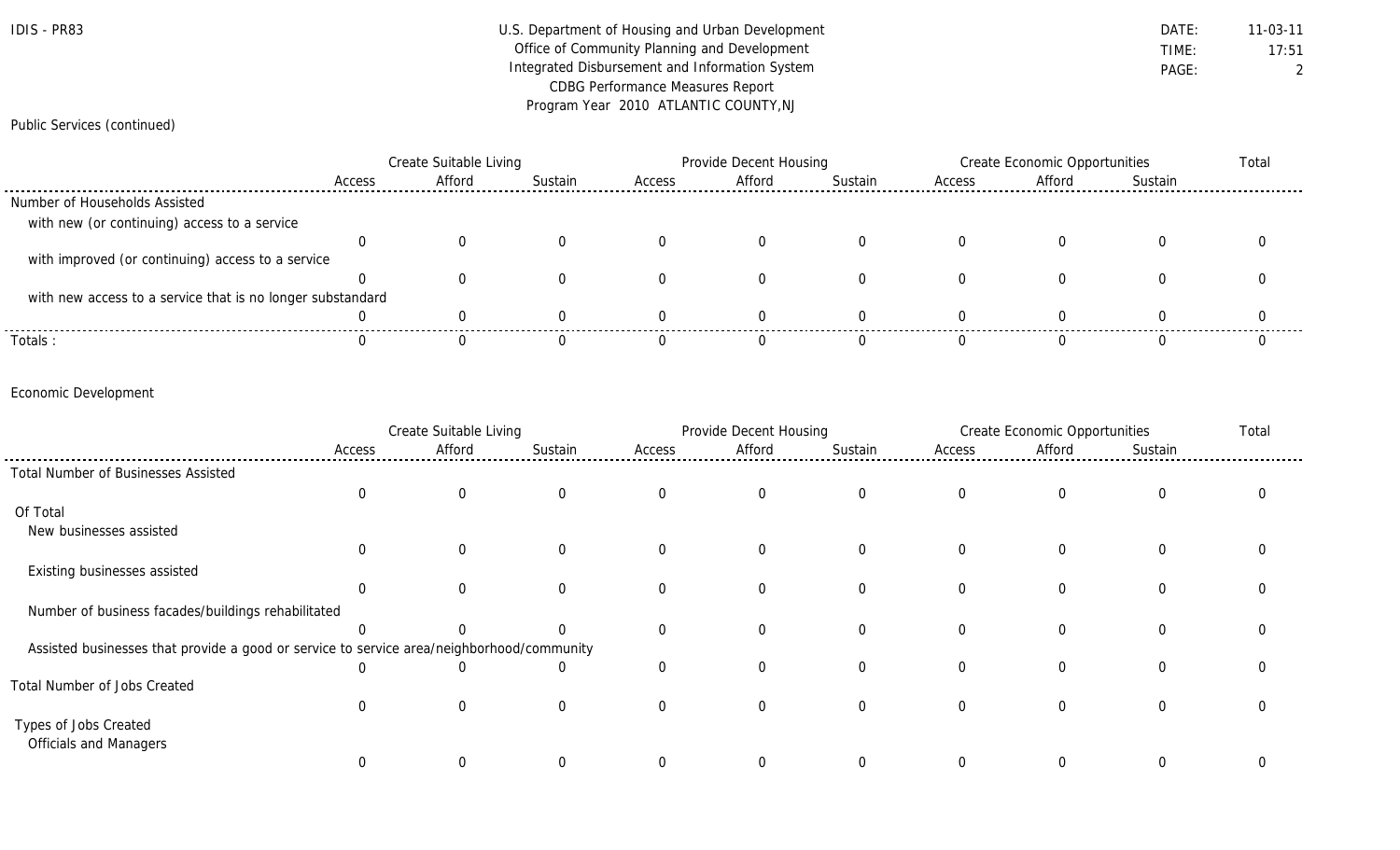# IDIS - PR83 Department of Housing and Urban Development DATE: 11-03-11 Office of Community Planning and Development TIME: 17:51 Integrated Disbursement and Information System **PAGE:** PAGE: 3 CDBG Performance Measures Report Program Year 2010 ATLANTIC COUNTY,NJ

## Economic Development (continued)

|                                                                      |                  | Create Suitable Living |                |                | Provide Decent Housing |                  | Create Economic Opportunities |                  |                  | Total          |
|----------------------------------------------------------------------|------------------|------------------------|----------------|----------------|------------------------|------------------|-------------------------------|------------------|------------------|----------------|
|                                                                      | Access           | Afford                 | Sustain        | Access         | Afford                 | Sustain          | Access                        | Afford           | Sustain          |                |
| Professional                                                         |                  |                        |                |                |                        |                  |                               |                  |                  |                |
|                                                                      | $\boldsymbol{0}$ | $\boldsymbol{0}$       | $\mathbf 0$    | $\overline{0}$ | $\mathbf 0$            | $\boldsymbol{0}$ | $\overline{0}$                | $\boldsymbol{0}$ | $\boldsymbol{0}$ | $\overline{0}$ |
| Technicians                                                          |                  |                        |                |                |                        |                  |                               |                  |                  |                |
|                                                                      | $\Omega$         | $\overline{0}$         | $\overline{0}$ | $\Omega$       | $\overline{0}$         | $\overline{0}$   | $\overline{0}$                | $\mathbf 0$      | $\overline{0}$   | $\Omega$       |
| Sales                                                                |                  |                        |                |                |                        |                  |                               |                  |                  |                |
|                                                                      | $\Omega$         | $\Omega$               | 0              | $\Omega$       | 0                      | $\overline{0}$   | 0                             | $\Omega$         | $\mathbf 0$      |                |
| Office and Clerical                                                  |                  |                        |                |                |                        |                  |                               |                  |                  |                |
| Craft Workers (skilled)                                              | $\Omega$         | $\mathbf 0$            | $\overline{0}$ | $\Omega$       | $\overline{0}$         | $\overline{0}$   | $\overline{0}$                | $\overline{0}$   | $\overline{0}$   |                |
|                                                                      | 0                | $\Omega$               | $\Omega$       | $\Omega$       | 0                      | $\overline{0}$   | 0                             | $\Omega$         | $\mathbf 0$      |                |
| Operatives (semi-skilled)                                            |                  |                        |                |                |                        |                  |                               |                  |                  |                |
|                                                                      | 0                | $\mathbf 0$            | 0              | $\overline{0}$ | $\overline{0}$         | $\overline{0}$   | $\overline{0}$                | $\overline{0}$   | $\mathbf 0$      |                |
| Laborers (unskilled)                                                 |                  |                        |                |                |                        |                  |                               |                  |                  |                |
|                                                                      | $\Omega$         | $\Omega$               | $\Omega$       | $\Omega$       | $\overline{0}$         | $\overline{0}$   | $\overline{0}$                | $\mathbf 0$      | $\mathbf 0$      |                |
| Service Workers                                                      |                  |                        |                |                |                        |                  |                               |                  |                  |                |
|                                                                      | $\Omega$         | $\Omega$               | $\Omega$       | $\Omega$       | $\overline{0}$         | $\overline{0}$   | $\overline{0}$                | $\overline{0}$   | $\boldsymbol{0}$ |                |
| Of jobs created, number with employer sponsored health care benefits |                  |                        |                |                |                        |                  |                               |                  |                  |                |
|                                                                      | $\Omega$         | $\Omega$               | $\Omega$       | $\Omega$       | $\overline{0}$         | $\overline{0}$   | $\overline{0}$                | $\mathbf 0$      | $\overline{0}$   |                |
| Number unemployed prior to taking jobs                               |                  |                        |                |                |                        |                  |                               |                  |                  |                |
|                                                                      | 0                | $\mathbf 0$            | $\overline{0}$ | $\Omega$       | $\overline{0}$         | $\overline{0}$   | $\overline{0}$                | $\mathbf 0$      | $\mathbf 0$      | O              |
| Total Number of Jobs Retained                                        |                  |                        |                |                |                        |                  |                               |                  |                  |                |
|                                                                      | $\Omega$         | $\Omega$               | 0              | $\Omega$       | $\overline{0}$         | $\overline{0}$   | $\Omega$                      | $\overline{0}$   | $\overline{0}$   | $\Omega$       |
| Types of Jobs Retained<br>Officials and Managers                     |                  |                        |                |                |                        |                  |                               |                  |                  |                |
|                                                                      | $\Omega$         | $\overline{0}$         | 0              | $\Omega$       | $\mathbf 0$            | $\mathbf 0$      | $\overline{0}$                | $\mathbf 0$      | $\overline{0}$   | $\Omega$       |
| Professional                                                         |                  |                        |                |                |                        |                  |                               |                  |                  |                |
|                                                                      | $\Omega$         | $\Omega$               | $\Omega$       | 0              | 0                      | $\Omega$         | $\Omega$                      | $\Omega$         | $\Omega$         | $\Omega$       |
|                                                                      |                  |                        |                |                |                        |                  |                               |                  |                  |                |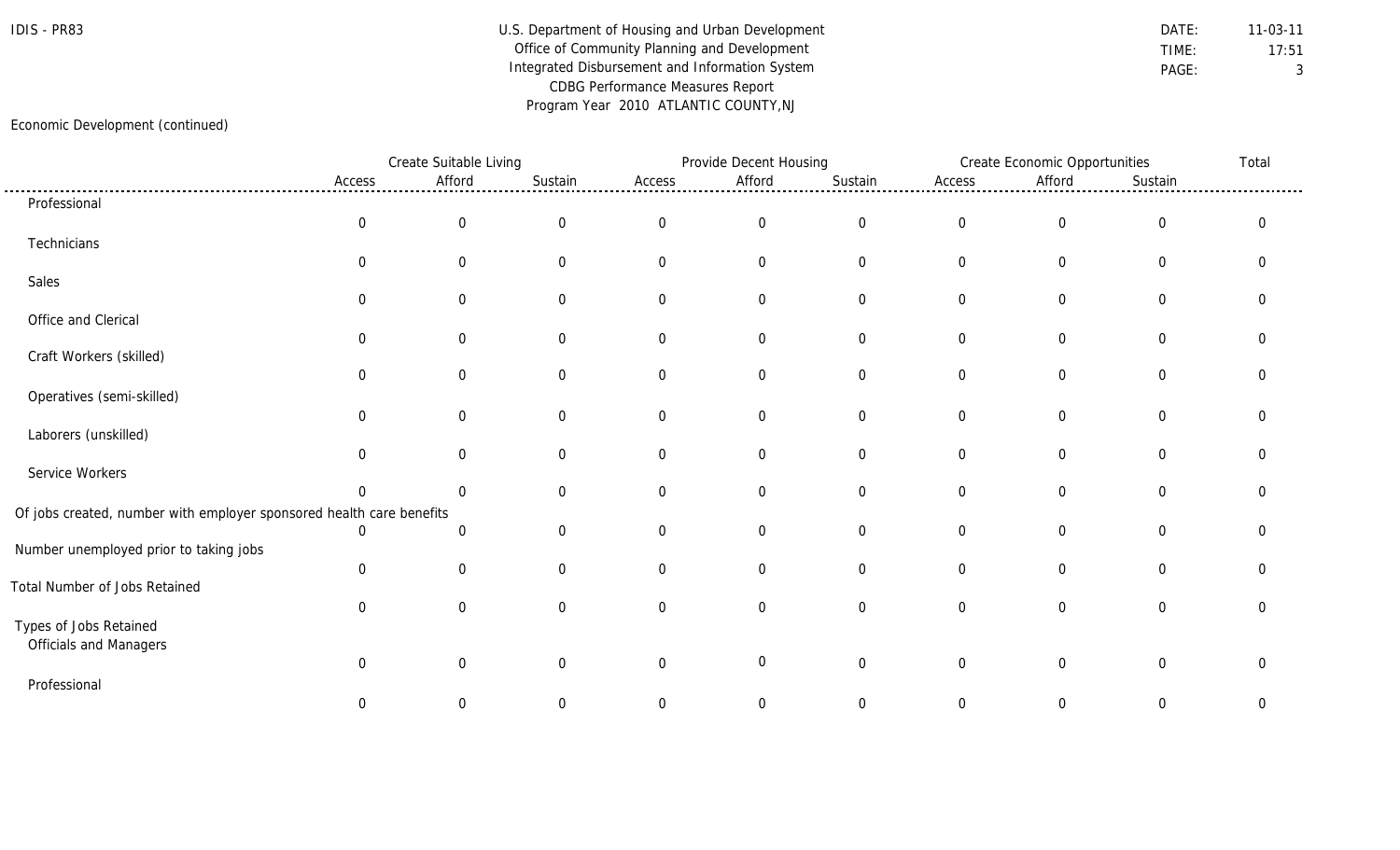# IDIS - PR83 Department of Housing and Urban Development DATE: 11-03-11 Office of Community Planning and Development TIME: 17:51 Integrated Disbursement and Information System **PAGE:** PAGE: 4 CDBG Performance Measures Report Program Year 2010 ATLANTIC COUNTY,NJ

## Economic Development (continued)

|                                                                       |        | Create Suitable Living |         |          | Provide Decent Housing |          |          | <b>Create Economic Opportunities</b> |                |  |
|-----------------------------------------------------------------------|--------|------------------------|---------|----------|------------------------|----------|----------|--------------------------------------|----------------|--|
|                                                                       | Access | Afford                 | Sustain | Access   | Afford                 | Sustain  | Access   | Afford                               | Sustain        |  |
| Technicians                                                           |        |                        |         |          |                        |          |          |                                      |                |  |
|                                                                       |        |                        |         | $\Omega$ | $\Omega$               | $\Omega$ | $\Omega$ | $\Omega$                             | $\Omega$       |  |
| Sales                                                                 |        |                        |         |          |                        |          |          |                                      |                |  |
|                                                                       |        |                        |         | $\Omega$ | $\Omega$               | $\Omega$ | $\Omega$ | $\Omega$                             | 0              |  |
| Office and Clerical                                                   |        |                        |         |          |                        |          |          |                                      |                |  |
|                                                                       |        |                        |         | $\Omega$ | 0                      |          |          | $\Omega$                             |                |  |
| Craft Workers (skilled)                                               |        |                        |         |          |                        |          |          |                                      |                |  |
|                                                                       |        |                        |         | $\Omega$ | $\Omega$               |          |          |                                      | $\Omega$       |  |
| Operatives (semi-skilled)                                             |        |                        |         |          |                        |          |          |                                      |                |  |
|                                                                       |        |                        |         | $\Omega$ | $\Omega$               | $\Omega$ |          | $\Omega$                             | $\overline{0}$ |  |
| Laborers (unskilled)                                                  |        |                        |         |          |                        |          |          |                                      |                |  |
|                                                                       |        |                        |         | $\Omega$ | $\Omega$               | $\Omega$ | $\Omega$ | $\Omega$                             | $\Omega$       |  |
| Service Workers                                                       |        |                        |         |          |                        |          |          |                                      |                |  |
|                                                                       |        |                        |         | $\Omega$ | $\Omega$               | $\Omega$ | $\Omega$ | $\Omega$                             | $\Omega$       |  |
| Of jobs retained, number with employer sponsored health care benefits |        |                        |         |          |                        |          |          |                                      |                |  |
|                                                                       |        |                        |         |          |                        |          |          |                                      |                |  |
| Acres of Brownfields Remediated                                       |        |                        |         |          |                        |          |          |                                      |                |  |
|                                                                       |        |                        |         |          |                        |          |          |                                      |                |  |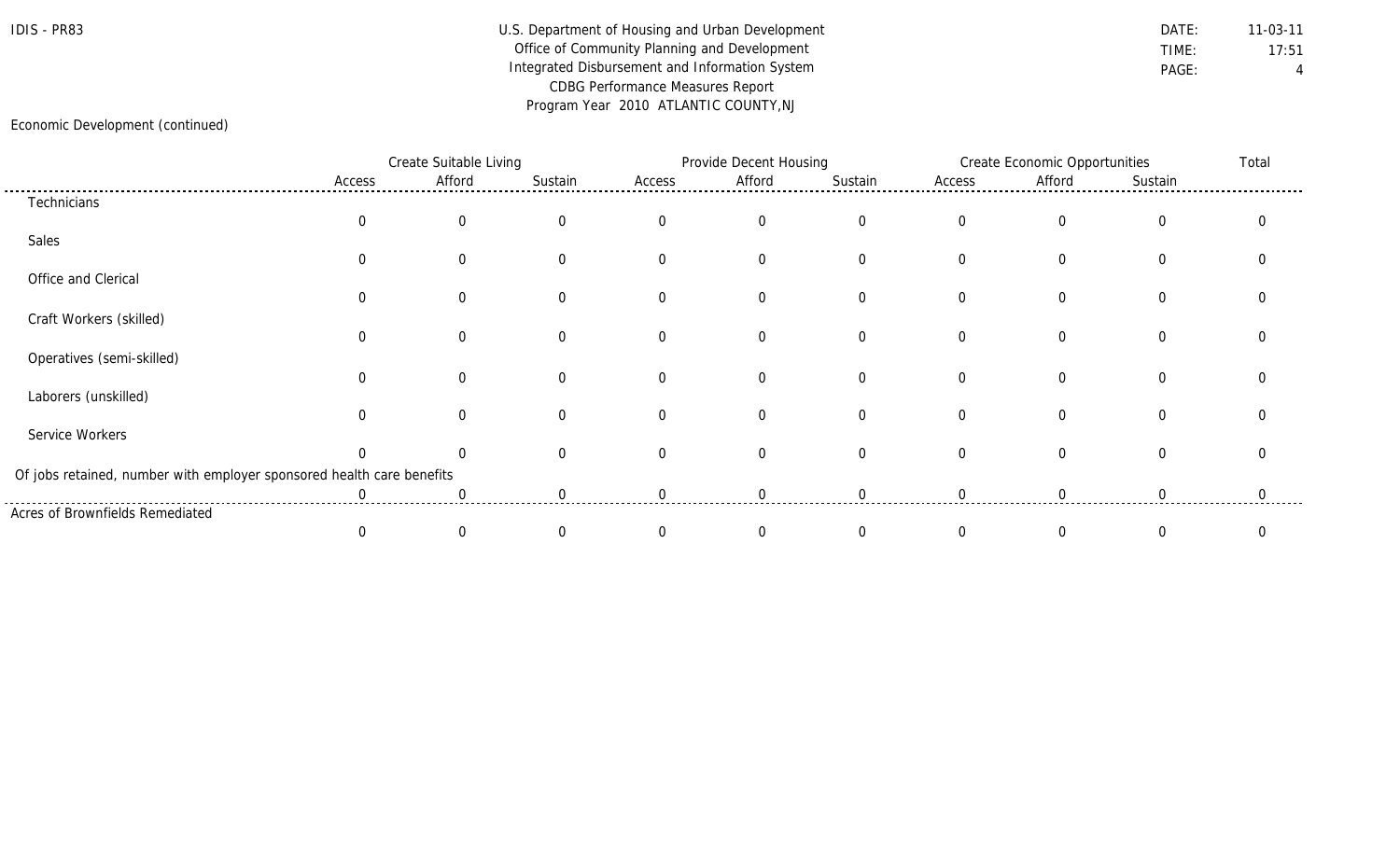| IDIS - PR83 | U.S. Department of Housing and Urban Development | DATE: | $11 - 03 - 11$ |
|-------------|--------------------------------------------------|-------|----------------|
|             | Office of Community Planning and Development     | TIME: | 17:52          |
|             | Integrated Disbursement and Information System   | PAGE: |                |
|             | <b>CDBG Performance Measures Report</b>          |       |                |
|             | Program Year 2010 ATLANTIC COUNTY, NJ            |       |                |

# Rehabilitation of Rental Housing

|                                                                        |                | Create Suitable Living |             |          | Provide Decent Housing |                  |                  | Create Economic Opportunities |                | Total    |
|------------------------------------------------------------------------|----------------|------------------------|-------------|----------|------------------------|------------------|------------------|-------------------------------|----------------|----------|
|                                                                        | Access         | Afford                 | Sustain     | Access   | Afford                 | Sustain          | Access           | Afford                        | Sustain        |          |
| Total LMH* units                                                       |                |                        |             |          |                        |                  |                  |                               |                |          |
|                                                                        | $\overline{0}$ | $\mathbf 0$            | $\mathbf 0$ | $\Omega$ | $\mathbf 0$            | $\boldsymbol{0}$ | $\boldsymbol{0}$ | $\mathbf 0$                   | $\mathbf 0$    | $\Omega$ |
| Total SB*, URG units                                                   |                |                        |             |          |                        |                  |                  |                               |                |          |
|                                                                        |                | $\Omega$               | $\Omega$    | $\Omega$ | $\mathbf 0$            | $\mathbf 0$      | $\mathbf 0$      | $\overline{0}$                | $\mathbf 0$    | $\Omega$ |
| Of Total, Number of Units                                              |                |                        |             |          |                        |                  |                  |                               |                |          |
| Made 504 accessible                                                    |                |                        |             |          |                        |                  |                  |                               |                |          |
|                                                                        | $\Omega$       |                        |             |          | $\mathbf{0}$           | $\boldsymbol{0}$ | $\mathbf 0$      | $\mathbf{0}$                  | $\Omega$       |          |
| Brought from substandard to standard condition                         |                |                        |             |          |                        |                  |                  |                               |                |          |
|                                                                        |                |                        | $\Omega$    | $\Omega$ | $\mathbf 0$            | $\mathbf 0$      | $\mathbf 0$      | $\overline{0}$                | $\mathbf 0$    | $\Omega$ |
| Created through conversion of non-residential to residential buildings |                |                        |             |          |                        |                  |                  |                               |                |          |
|                                                                        | $\Omega$       | $\Omega$               |             | $\Omega$ | $\mathbf 0$            | $\mathbf 0$      | $\mathbf 0$      | 0                             | $\mathbf 0$    |          |
| Qualified as Energy Star                                               |                |                        |             |          |                        |                  |                  |                               |                |          |
|                                                                        | $\Omega$       | $\Omega$               | $\Omega$    | $\Omega$ | $\Omega$               | $\mathbf 0$      | $\mathbf 0$      | $\Omega$                      | $\mathbf 0$    | ∩        |
| Brought to lead safety compliance                                      | $\Omega$       | ∩                      | $\Omega$    | ∩        | $\Omega$               | $\Omega$         | $\Omega$         | $\Omega$                      | $\Omega$       |          |
| Affordable                                                             |                |                        |             |          |                        |                  |                  |                               |                |          |
|                                                                        | $\Omega$       | $\Omega$               | $\Omega$    | $\Omega$ | $\mathbf 0$            | $\mathbf 0$      | $\mathbf 0$      | $\overline{0}$                | $\mathbf 0$    | $\Omega$ |
| Of Affordable Units                                                    |                |                        |             |          |                        |                  |                  |                               |                |          |
| Number subsidized by another federal, state, local program             |                |                        |             |          |                        |                  |                  |                               |                |          |
|                                                                        |                | $\Omega$               |             | $\Omega$ | $\mathbf{0}$           | $\boldsymbol{0}$ | $\mathbf 0$      | $\overline{0}$                | $\overline{0}$ |          |
| Number occupied by elderly                                             |                |                        |             |          |                        |                  |                  |                               |                |          |
|                                                                        | $\Omega$       | $\mathbf 0$            | $\Omega$    | $\Omega$ | $\Omega$               | $\mathbf 0$      | $\overline{0}$   | $\Omega$                      | $\Omega$       | $\Omega$ |
| Number of years of affordability                                       |                |                        |             |          |                        |                  |                  |                               |                |          |
|                                                                        |                | $\cap$                 | ∩           | $\cap$   | $\Omega$               | $\mathbf 0$      | $\mathbf 0$      | $\mathbf 0$                   | $\mathbf 0$    |          |
| Average number of years of affordability per unit                      |                |                        |             |          |                        |                  |                  |                               |                |          |
|                                                                        | $\Omega$       | $\Omega$               | $\Omega$    | $\Omega$ | $\Omega$               | $\overline{0}$   | $\Omega$         | $\Omega$                      | $\Omega$       |          |
| Number designated for persons with HIV/AIDS                            |                |                        |             |          |                        |                  |                  |                               |                |          |
|                                                                        | $\Omega$       | 0                      | O           |          | O                      | $\Omega$         | $\Omega$         | $\Omega$                      | $\Omega$       | 0        |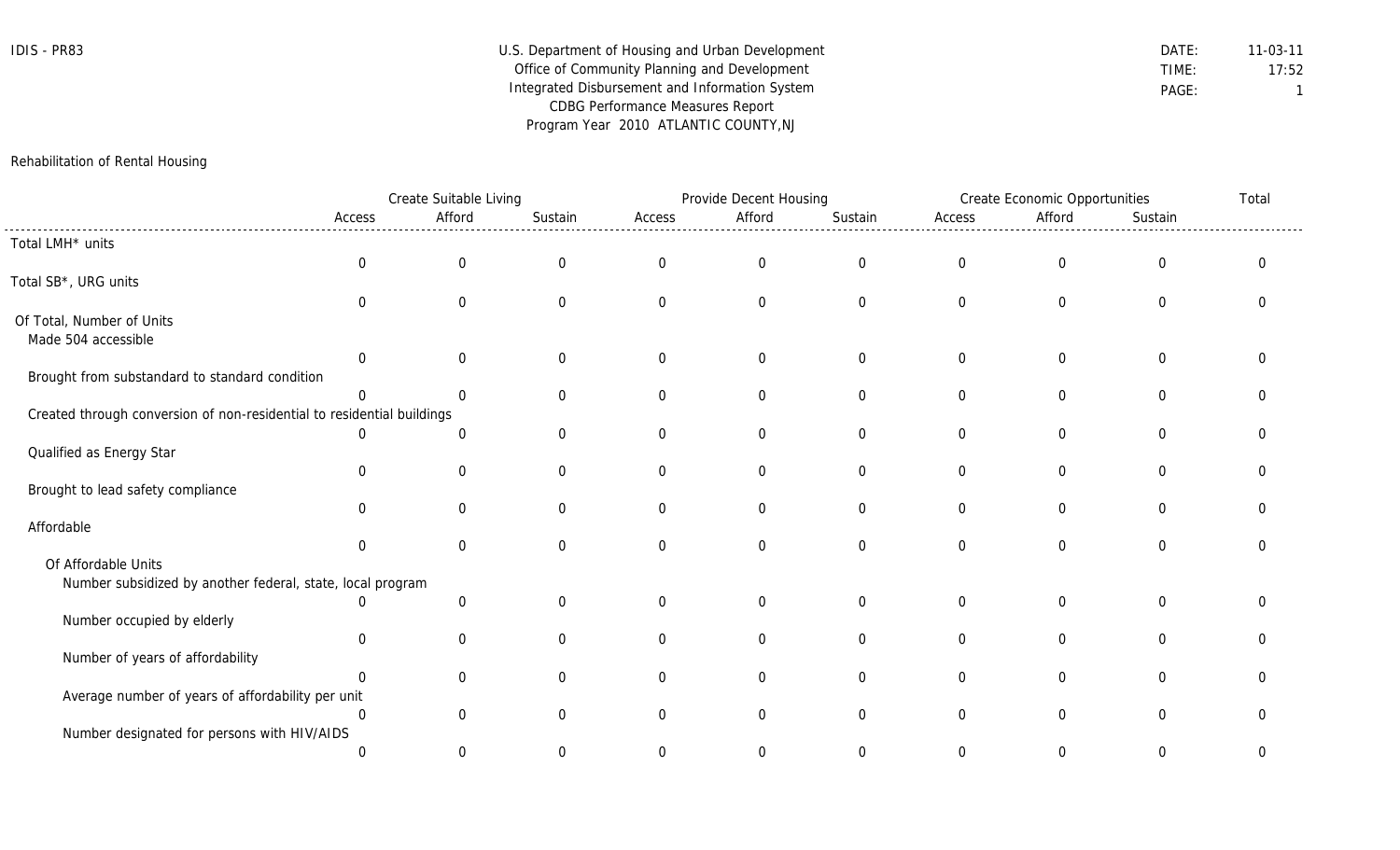| IDIS - PR83 | U.S. Department of Housing and Urban Development | DATE. | 11-03-11 |
|-------------|--------------------------------------------------|-------|----------|
|             | Office of Community Planning and Development     | TIME: | 17:52    |
|             | Integrated Disbursement and Information System   | PAGE: |          |
|             | <b>CDBG Performance Measures Report</b>          |       |          |
|             | Program Year 2010 ATLANTIC COUNTY, NJ            |       |          |

Rehabilitation of Rental Housing (continued)

|                                                                     | <b>Create Suitable Living</b> |        |         | Provide Decent Housing |        |         | Create Economic Opportunities |        |         | Total |
|---------------------------------------------------------------------|-------------------------------|--------|---------|------------------------|--------|---------|-------------------------------|--------|---------|-------|
|                                                                     | Access                        | Afford | Sustain | Access                 | Afford | Sustain | Access                        | Afford | Sustain |       |
| Of those, number for the chronically homeless                       |                               |        |         |                        |        |         |                               |        |         |       |
|                                                                     |                               |        |         |                        |        |         |                               |        |         |       |
| Number of permanent housing units for homeless persons and families |                               |        |         |                        |        |         |                               |        |         |       |
|                                                                     |                               | U      |         |                        |        |         |                               |        |         |       |
| Of those, number for the chronically homeless                       |                               |        |         |                        |        |         |                               |        |         |       |
|                                                                     |                               |        |         |                        |        |         |                               |        |         |       |

# Construction of Rental Housing

|                                                   |                | Create Suitable Living |                |                | Provide Decent Housing |                |                | <b>Create Economic Opportunities</b> |                |  |
|---------------------------------------------------|----------------|------------------------|----------------|----------------|------------------------|----------------|----------------|--------------------------------------|----------------|--|
|                                                   | Access         | Afford                 | Sustain        | Access         | Afford                 | Sustain        | Access         | Afford                               | Sustain        |  |
| Total LMH* units                                  |                |                        |                |                |                        |                |                |                                      |                |  |
|                                                   | $\mathbf 0$    | $\overline{0}$         | $\overline{0}$ | $\mathbf 0$    | $\overline{0}$         | $\overline{0}$ | $\overline{0}$ | $\overline{0}$                       | $\overline{0}$ |  |
| Total SB*, URG units                              |                |                        |                |                |                        |                |                |                                      |                |  |
|                                                   | $\mathbf 0$    | $\overline{0}$         | $\overline{0}$ | $\mathbf 0$    | $\overline{0}$         | $\overline{0}$ | $\overline{0}$ | $\mathbf 0$                          | $\overline{0}$ |  |
| Of Total, Number of                               |                |                        |                |                |                        |                |                |                                      |                |  |
| 504 accessible units                              |                |                        |                |                |                        |                |                |                                      |                |  |
|                                                   | $\mathbf 0$    | $\Omega$               | $\Omega$       | $\overline{0}$ | $\overline{0}$         | $\overline{0}$ | $\overline{0}$ | $\overline{0}$                       | $\overline{0}$ |  |
| Units qualified as Energy Star                    |                |                        |                |                |                        |                |                |                                      |                |  |
|                                                   | $\Omega$       | 0                      | $\overline{0}$ | $\mathbf 0$    | $\overline{0}$         | $\overline{0}$ | $\overline{0}$ | $\overline{0}$                       | $\overline{0}$ |  |
| Affordable units                                  |                |                        |                |                |                        |                |                |                                      |                |  |
|                                                   | $\mathbf{0}$   | $\Omega$               | $\Omega$       | $\mathbf 0$    | $\mathbf{0}$           | $\Omega$       | $\Omega$       | 0                                    | $\overline{0}$ |  |
| Of Affordable Units                               |                |                        |                |                |                        |                |                |                                      |                |  |
| Number occupied by elderly                        |                |                        |                |                |                        |                |                |                                      |                |  |
|                                                   | $\Omega$       | $\Omega$               | $\overline{0}$ | $\overline{0}$ | $\overline{0}$         | $\overline{0}$ | $\overline{0}$ | $\overline{0}$                       | $\overline{0}$ |  |
| Years of affordability                            |                |                        |                |                |                        |                |                |                                      |                |  |
|                                                   | $\Omega$       | 0                      | $\Omega$       | $\mathbf 0$    | $\mathbf 0$            | $\mathbf 0$    | $\Omega$       | 0                                    | $\overline{0}$ |  |
| Average number of years of affordability per unit |                |                        |                |                |                        |                |                |                                      |                |  |
|                                                   | $\overline{0}$ | $\overline{0}$         |                | $\Omega$       |                        | $\Omega$       |                | 0                                    | 0              |  |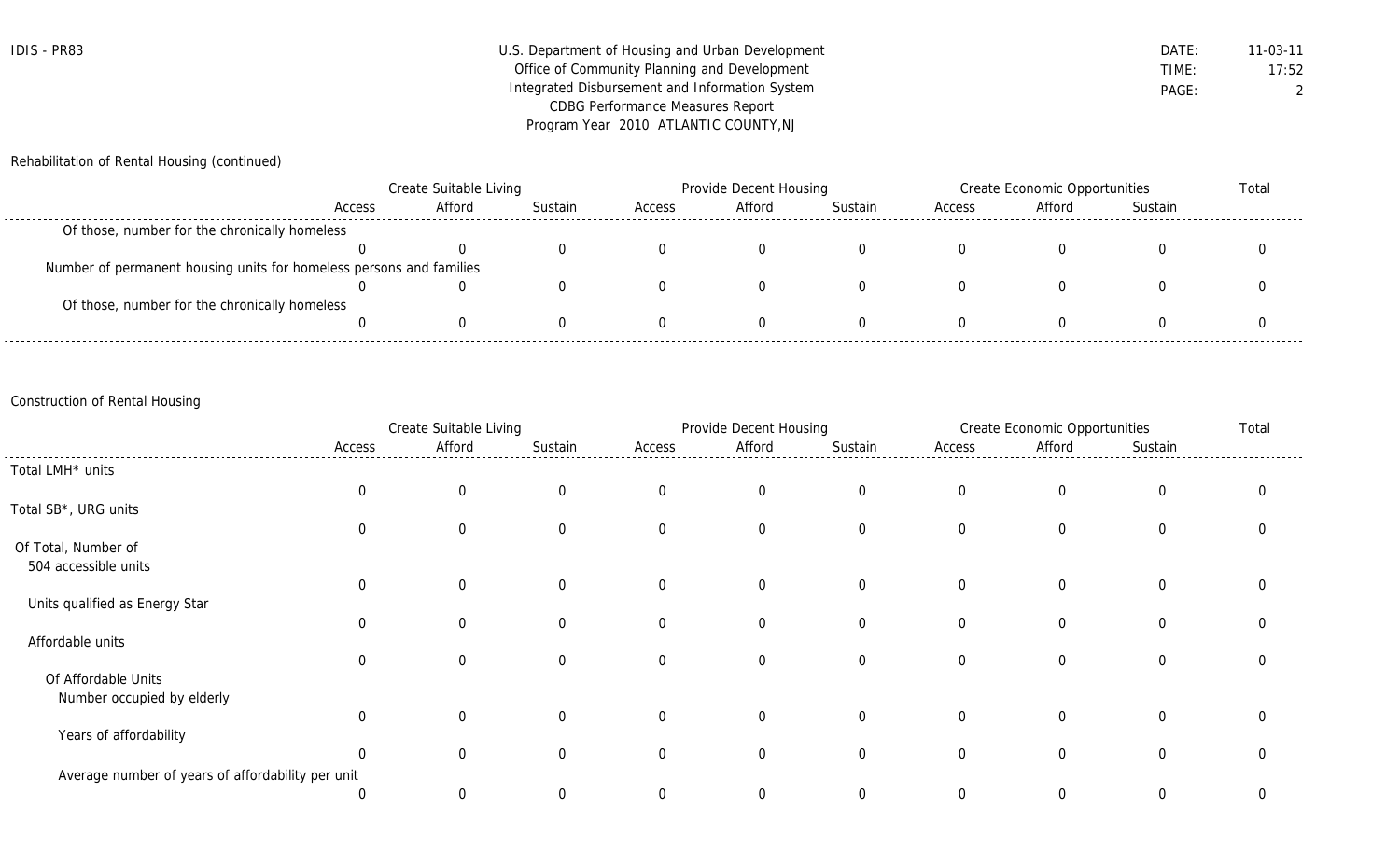| IDIS - PR83 | U.S. Department of Housing and Urban Development | DATE. | 11-03-11 |
|-------------|--------------------------------------------------|-------|----------|
|             | Office of Community Planning and Development     | TIME: | 17:52    |
|             | Integrated Disbursement and Information System   | PAGE: |          |
|             | <b>CDBG Performance Measures Report</b>          |       |          |
|             | Program Year 2010 ATLANTIC COUNTY, NJ            |       |          |

# Construction of Rental Housing (continued)

|                                                                                                    | Create Suitable Living |        |         |        | Provide Decent Housing |         |        | Create Economic Opportunities |         |  |
|----------------------------------------------------------------------------------------------------|------------------------|--------|---------|--------|------------------------|---------|--------|-------------------------------|---------|--|
|                                                                                                    | Access                 | Afford | Sustain | Access | Afford                 | Sustain | Access | Afford                        | Sustain |  |
| Number subsidized with project based rental assistance by another federal, state, or local program |                        |        |         |        |                        |         |        |                               |         |  |
|                                                                                                    |                        |        |         |        |                        |         |        |                               |         |  |
| Number designated for persons with HIV/AIDS                                                        |                        |        |         |        |                        |         |        |                               |         |  |
|                                                                                                    |                        |        |         |        |                        |         |        |                               |         |  |
| Of those, the number for the chronically homeless                                                  |                        |        |         |        |                        |         |        |                               |         |  |
|                                                                                                    |                        |        |         |        |                        |         |        |                               |         |  |
| Number of permanent housing units for homeless persons and families                                |                        |        |         |        |                        |         |        |                               |         |  |
|                                                                                                    |                        |        |         |        |                        |         |        |                               |         |  |
| Of those, the number for the chronically homeless                                                  |                        |        |         |        |                        |         |        |                               |         |  |
|                                                                                                    |                        |        |         |        |                        |         |        |                               |         |  |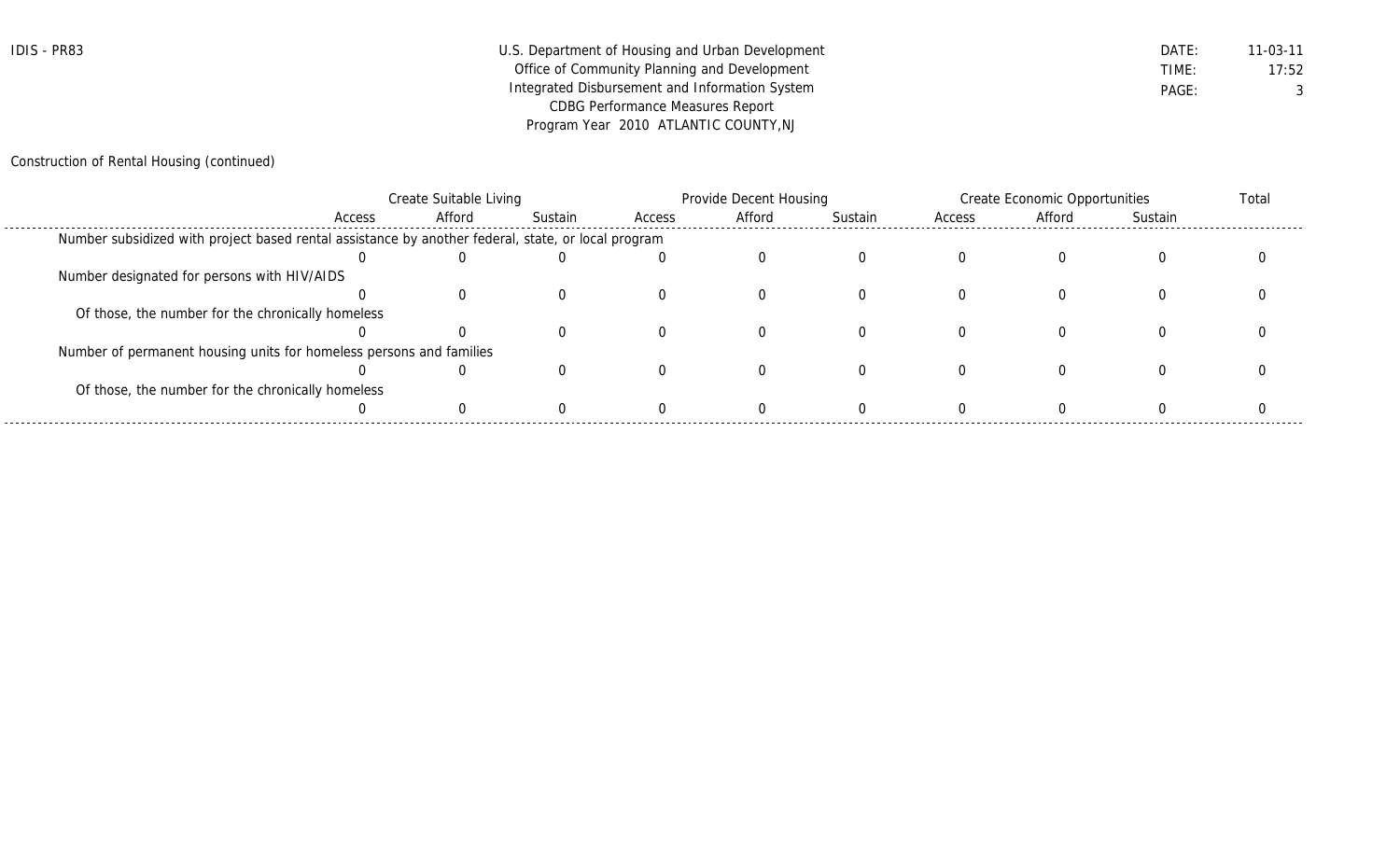# IDIS - PR83 Department of Housing and Urban Development DATE: DATE: 11-03-11 Office of Community Planning and Development TIME: TIME: 17:54 Integrated Disbursement and Information System **PAGE:** PAGE: 1 CDBG Performance Measures Report Program Year 2010 ATLANTIC COUNTY,NJ

Owner Occupied Housing Rehabilitation

|                                                  |        | Create Suitable Living |         |          | Provide Decent Housing |                |                | Create Economic Opportunities |              | Total |
|--------------------------------------------------|--------|------------------------|---------|----------|------------------------|----------------|----------------|-------------------------------|--------------|-------|
|                                                  | Access | Afford                 | Sustain | Access   | Afford                 | Sustain        | Access         | Afford                        | Sustain      |       |
| Total LMH* units                                 |        |                        |         |          |                        |                |                |                               |              |       |
|                                                  | U      | 0                      |         | $\Omega$ | $\overline{0}$         | $\overline{0}$ | 0              | $\mathbf{0}$                  | $\Omega$     |       |
| Total SB*, URG units                             |        |                        |         |          |                        |                |                |                               |              |       |
|                                                  | 0      | $\Omega$               |         | $\Omega$ | $\Omega$               | $\Omega$       | $\Omega$       | $\Omega$                      | $\mathbf{0}$ |       |
| Of Total, Number of Units<br>Occupied by elderly |        |                        |         |          |                        |                |                |                               |              |       |
|                                                  | 0      | 0                      |         |          | $\overline{0}$         | $\overline{0}$ | $\overline{0}$ | $\overline{0}$                | $\Omega$     |       |
| Brought from substandard to standard condition   |        |                        |         |          |                        |                |                |                               |              |       |
|                                                  | 0      |                        | 0       | $\Omega$ | $\Omega$               | $\Omega$       | $\Omega$       | $\Omega$                      | $\mathbf{0}$ |       |
| Qualified as Energy Star                         |        |                        |         |          |                        |                |                |                               |              |       |
|                                                  | 0      | $\Omega$               | 0       |          | 0                      | $\Omega$       | 0              | $\Omega$                      | $\Omega$     |       |
| Brought to lead safety compliance                |        |                        |         |          |                        |                |                |                               |              |       |
|                                                  |        | 0                      |         |          | $\Omega$               | $\Omega$       | 0              | $\Omega$                      | 0            |       |
| Made accessible                                  |        |                        |         |          | $\Omega$               |                |                |                               |              |       |

### Homebuyer Assistance

|                                                                     | Create Suitable Living |        |         |        | Provide Decent Housing |         |        | Create Economic Opportunities |         |  |
|---------------------------------------------------------------------|------------------------|--------|---------|--------|------------------------|---------|--------|-------------------------------|---------|--|
|                                                                     | Access                 | Afford | Sustain | Access | Afford                 | Sustain | Access | Afford                        | Sustain |  |
| <b>Total Households Assisted</b>                                    |                        |        |         |        |                        |         |        |                               |         |  |
|                                                                     |                        |        |         |        |                        |         |        |                               |         |  |
| Of Total:                                                           |                        |        |         |        |                        |         |        |                               |         |  |
| Number of first-time homebuyers                                     |                        |        |         |        |                        |         |        |                               |         |  |
|                                                                     |                        |        |         |        |                        |         |        |                               |         |  |
| Of those, number receiving housing counseling                       |                        |        |         |        |                        |         |        |                               |         |  |
|                                                                     |                        |        |         |        |                        |         |        |                               |         |  |
| Number of households receiving downpayment/closing costs assistance |                        |        |         |        |                        |         |        |                               |         |  |
|                                                                     |                        |        |         |        |                        |         |        |                               |         |  |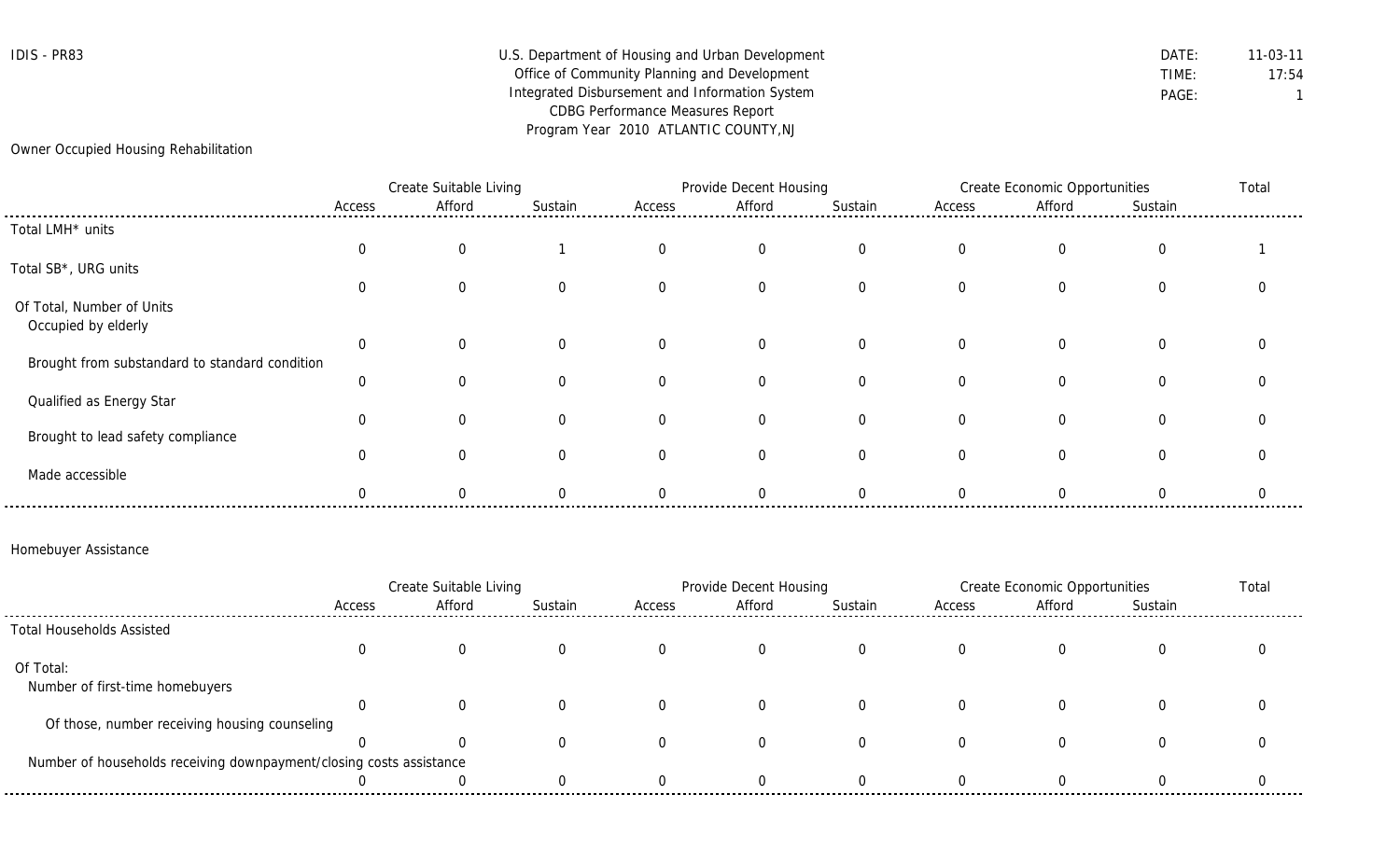# IDIS - PR83 Department of Housing and Urban Development DATE: 11-03-11 Office of Community Planning and Development TIME: 17:54 Integrated Disbursement and Information System **PAGE:** PAGE: 2 CDBG Performance Measures Report Program Year 2010 ATLANTIC COUNTY,NJ

# Development of Homeowner Housing

|                                                                      |                | Create Suitable Living |                |                  | Provide Decent Housing |                  |                | Create Economic Opportunities |                |   |
|----------------------------------------------------------------------|----------------|------------------------|----------------|------------------|------------------------|------------------|----------------|-------------------------------|----------------|---|
|                                                                      | Access         | Afford                 | Sustain        | Access           | Afford                 | Sustain          | Access         | Afford                        | Sustain        |   |
| Total LMH* units                                                     |                |                        |                |                  |                        |                  |                |                               |                |   |
|                                                                      | $\mathbf 0$    | $\overline{0}$         | $\overline{0}$ | $\boldsymbol{0}$ | $\boldsymbol{0}$       | $\boldsymbol{0}$ | $\mathbf 0$    | $\overline{0}$                | $\overline{0}$ | ∩ |
| Total SB*, URG units                                                 |                |                        |                |                  |                        |                  |                |                               |                |   |
|                                                                      | $\Omega$       | $\overline{0}$         | $\overline{0}$ | $\mathbf 0$      | $\overline{0}$         | $\overline{0}$   | $\overline{0}$ | $\mathbf 0$                   | 0              |   |
| Of Total, Number of                                                  |                |                        |                |                  |                        |                  |                |                               |                |   |
| Affordable units                                                     |                |                        |                |                  |                        |                  |                |                               |                |   |
|                                                                      | $\overline{0}$ | $\overline{0}$         | $\overline{0}$ | $\mathbf 0$      | $\mathbf 0$            | $\mathbf 0$      | $\overline{0}$ | $\overline{0}$                | $\overline{0}$ |   |
| Years of affordability                                               |                |                        |                |                  |                        |                  |                |                               |                |   |
|                                                                      | $\overline{0}$ | $\overline{0}$         | $\overline{0}$ | $\mathbf 0$      | $\overline{0}$         | $\overline{0}$   | 0              | $\Omega$                      | 0              |   |
| Average number of years of affordability per unit                    |                |                        |                |                  |                        |                  |                |                               |                |   |
|                                                                      | $\overline{0}$ | $\Omega$               | $\Omega$       | $\overline{0}$   | $\overline{0}$         | $\overline{0}$   | $\Omega$       | $\Omega$                      | $\Omega$       |   |
| Units qualified as Energy Star                                       | $\mathbf 0$    | 0                      | $\overline{0}$ | $\mathbf 0$      | $\mathbf 0$            | $\overline{0}$   | $\overline{0}$ | $\mathbf 0$                   | $\overline{0}$ |   |
| 504 accessible units                                                 |                |                        |                |                  |                        |                  |                |                               |                |   |
|                                                                      | ∩              | $\Omega$               | $\Omega$       | $\Omega$         | $\overline{0}$         | $\overline{0}$   | $\Omega$       | $\Omega$                      | $\Omega$       |   |
| Units occupied by households previously living in subsidized housing |                |                        |                |                  |                        |                  |                |                               |                |   |
|                                                                      | 0              | $\overline{0}$         | $\Omega$       | $\overline{0}$   | $\overline{0}$         | $\overline{0}$   | $\Omega$       | $\mathbf 0$                   | 0              |   |
| Of Affordable Units                                                  |                |                        |                |                  |                        |                  |                |                               |                |   |
| Number occupied by elderly                                           |                |                        |                |                  |                        |                  |                |                               |                |   |
|                                                                      | $\overline{0}$ | $\overline{0}$         | $\Omega$       | $\mathbf 0$      | $\mathbf 0$            | $\mathbf 0$      | $\overline{0}$ | $\Omega$                      | $\Omega$       |   |
|                                                                      |                |                        |                |                  |                        |                  |                |                               |                |   |
| Number designated for persons with HIV/AIDS                          |                |                        |                |                  |                        |                  |                |                               |                |   |
|                                                                      | $\mathbf 0$    | $\Omega$               | $\Omega$       | $\Omega$         | $\overline{0}$         | $\overline{0}$   | $\overline{0}$ | $\Omega$                      | $\Omega$       |   |
| Of those, number for the chronically homeless                        |                |                        |                |                  |                        |                  |                |                               |                |   |
|                                                                      | $\overline{0}$ | $\overline{0}$         | $\Omega$       | $\Omega$         | $\overline{0}$         | $\overline{0}$   | $\Omega$       | $\Omega$                      | $\Omega$       |   |
| Number of housing units for homeless persons and families            |                |                        |                |                  |                        |                  |                |                               |                |   |
|                                                                      | $\overline{0}$ | $\Omega$               | ∩              | $\Omega$         | $\overline{0}$         | $\overline{0}$   | $\overline{0}$ | $\Omega$                      | $\Omega$       |   |
| Of those, number for the chronically homeless                        |                |                        |                |                  |                        |                  |                |                               |                |   |
|                                                                      | $\mathbf 0$    | $\overline{0}$         | $\overline{0}$ | $\overline{0}$   | $\mathbf 0$            | $\mathbf 0$      | 0              | $\mathbf 0$                   | $\overline{0}$ | 0 |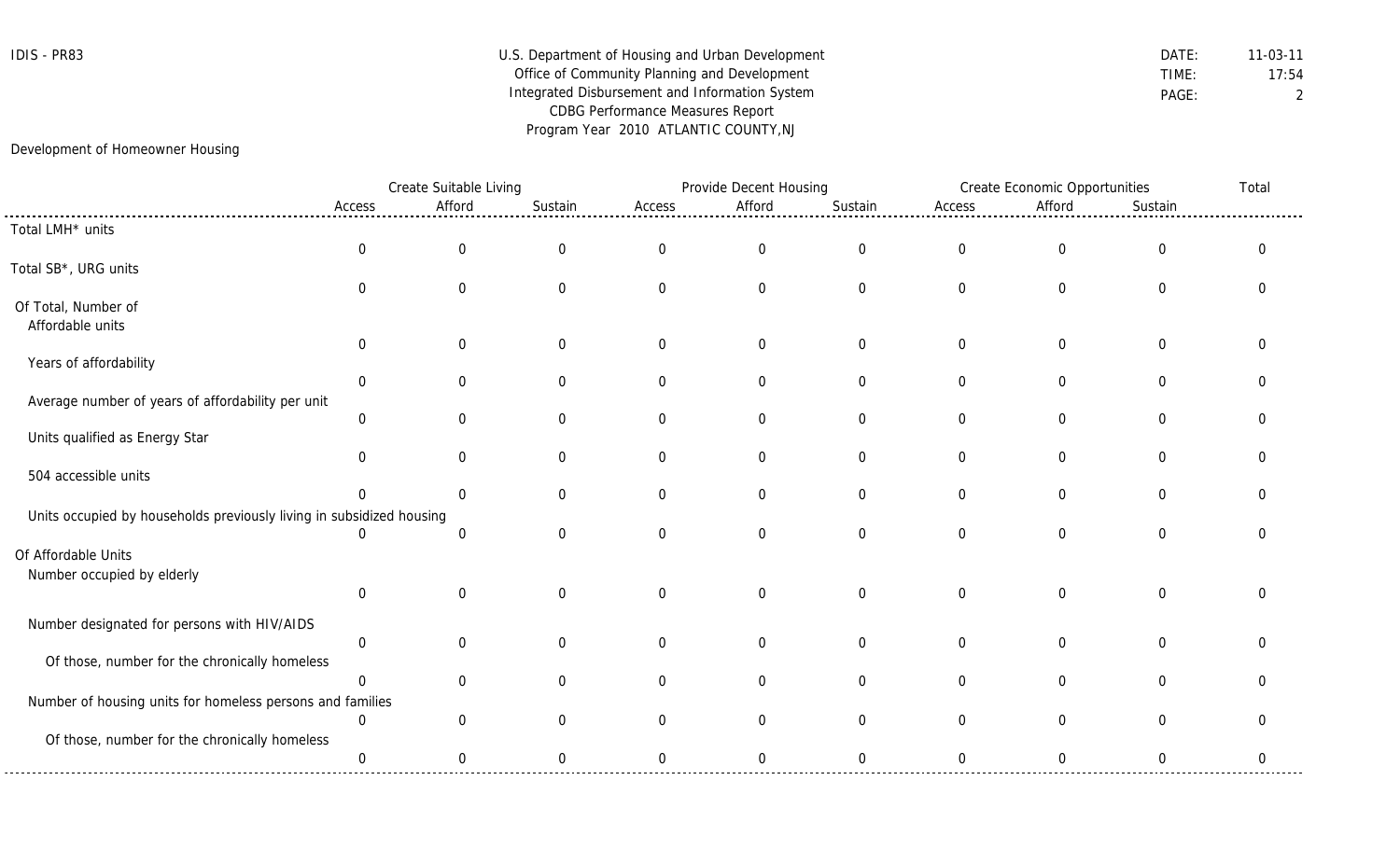| IDIS - | <b>PR83</b> |
|--------|-------------|
|--------|-------------|

# U.S. Department of Housing and Urban Development **DATE:** 11-03-11 Office of Community Planning and Development TIME: 17:54 Integrated Disbursement and Information System **PAGE:** PAGE: 3 CDBG Performance Measures Report Program Year 2010 ATLANTIC COUNTY,NJ

### Housing Subsidies

|                                                                             | Create Suitable Living |          |         | Provide Decent Housing |        |          | Create Economic Opportunities |        |         | Total |
|-----------------------------------------------------------------------------|------------------------|----------|---------|------------------------|--------|----------|-------------------------------|--------|---------|-------|
|                                                                             | Access                 | Afford   | Sustain | Access                 | Afford | Sustain  | Access                        | Afford | Sustain |       |
| <b>Total Number of Households</b>                                           |                        |          |         |                        |        |          |                               |        |         |       |
|                                                                             |                        | $\sigma$ |         |                        |        | 0        |                               |        | U       |       |
| Of Total:                                                                   |                        |          |         |                        |        |          |                               |        |         |       |
| Number of households receiving short-term rental assistance $($ = 3 months) |                        |          |         |                        |        |          |                               |        |         |       |
|                                                                             |                        |          |         |                        |        | $\Omega$ |                               |        |         |       |
| Number of households assisted that were previously homeless                 |                        |          |         |                        |        |          |                               |        |         |       |
|                                                                             |                        |          |         |                        |        | 0        |                               |        | O       |       |
| Of those, number of chronically homeless households                         |                        |          |         |                        |        |          |                               |        |         |       |
|                                                                             |                        |          |         |                        |        |          |                               |        |         |       |

#### Shelter for Homeless Persons

|                                                                     | Create Suitable Living |        |         | Provide Decent Housing |        |         | Create Economic Opportunities |        |         | Total |
|---------------------------------------------------------------------|------------------------|--------|---------|------------------------|--------|---------|-------------------------------|--------|---------|-------|
|                                                                     | Access                 | Afford | Sustain | Access                 | Afford | Sustain | Access                        | Afford | Sustain |       |
| Number of beds created in overnight shelter/other emergency housing |                        |        |         |                        |        |         |                               |        |         |       |
|                                                                     |                        |        |         |                        |        |         |                               |        |         |       |
| Number of homeless persons given overnight shelter                  |                        |        |         |                        |        |         |                               |        |         |       |
|                                                                     |                        |        |         |                        |        |         |                               |        |         |       |

## Homeless Prevention

|                                                                      | Create Suitable Living |        |         | Provide Decent Housing |        |         | Create Economic Opportunities |        |         | Total |
|----------------------------------------------------------------------|------------------------|--------|---------|------------------------|--------|---------|-------------------------------|--------|---------|-------|
|                                                                      | Access                 | Afford | Sustain | Access                 | Afford | Sustain | Access                        | Afford | Sustain |       |
| Number of Persons Assisted                                           |                        |        |         |                        |        |         |                               |        |         |       |
| that received emergency financial assistance to prevent homelessness |                        |        |         |                        |        |         |                               |        |         |       |
|                                                                      |                        |        |         |                        |        |         |                               |        |         |       |
| that received emergency legal assistance to prevent homelessness     |                        |        |         |                        |        |         |                               |        |         |       |
|                                                                      |                        |        |         |                        |        |         |                               |        |         |       |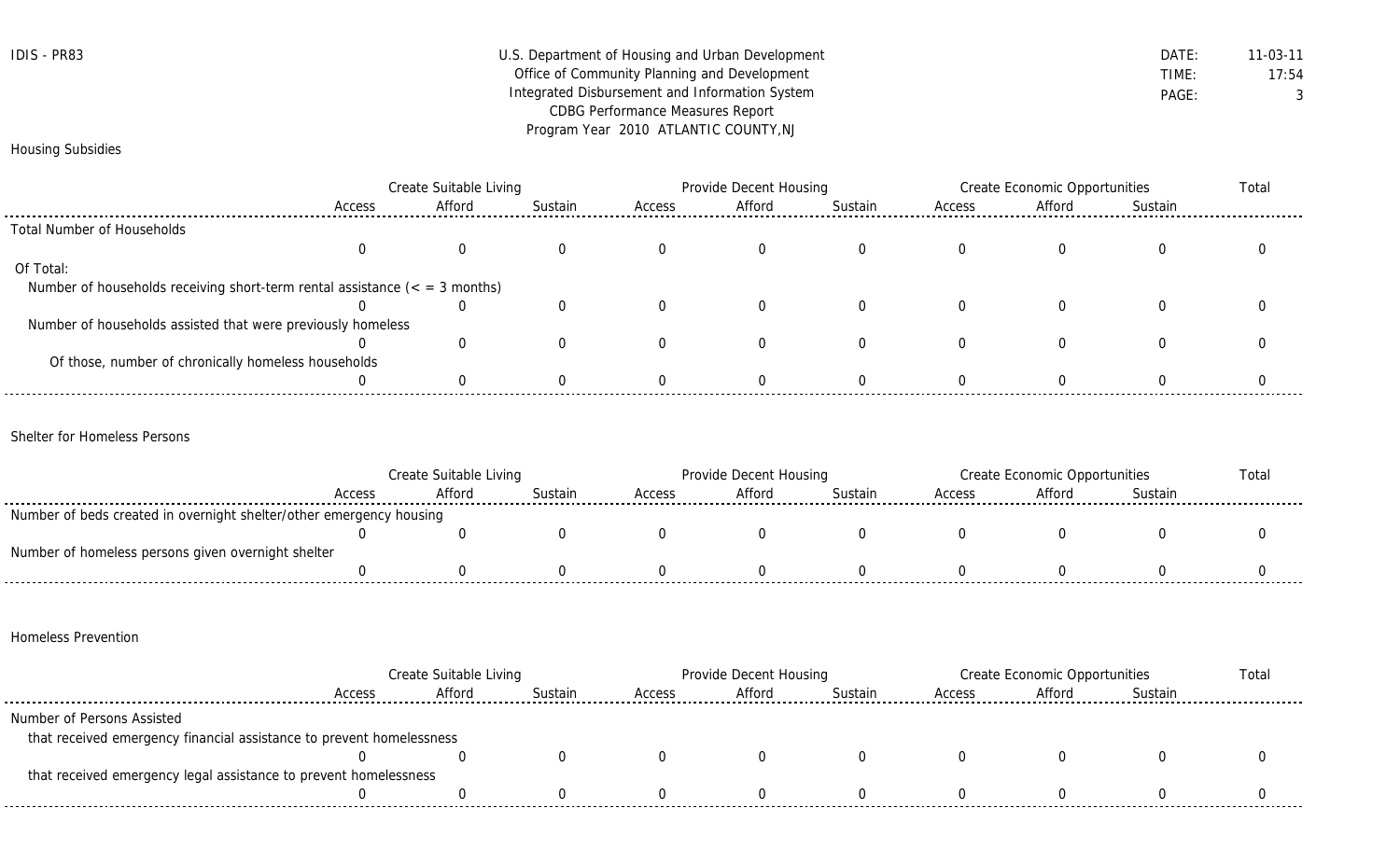# HOME REPORT FORMS

- A. PR27 Status of HOME Grants<br>B. PR33 HOME Match Liability
- PR33 HOME Match Liability Report
- C. HOME Match Report
- D. HOME Housing Performance Report (PR85)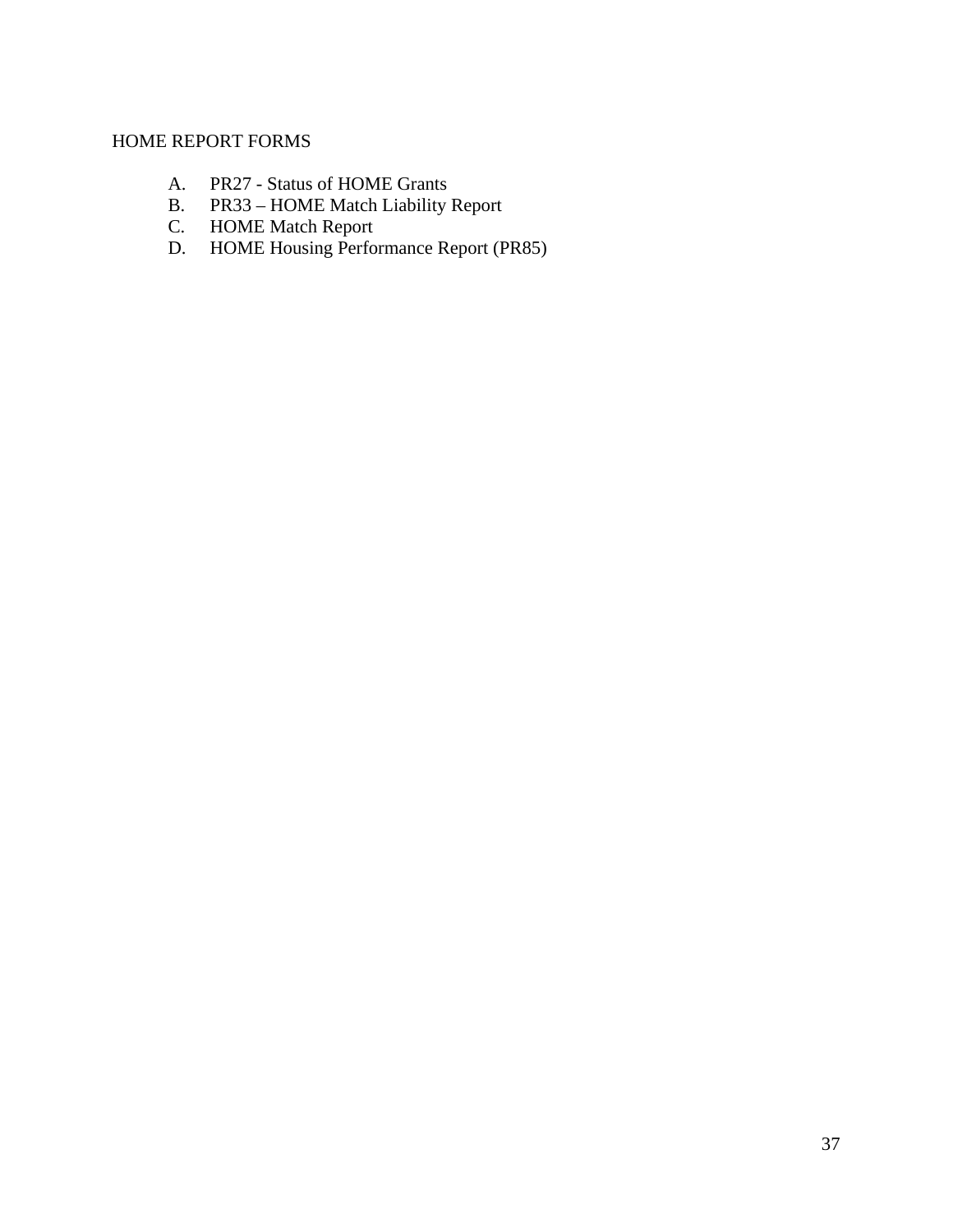

#### U.S. Department of Housing and Urban Development **ATLANTIC COUNTY CONSORTIUM** Office of Community Planning and Development Integrated Disbursement and Information System DATE: TIME: PAGE: 1 17:59 10-06-11 **Status of HOME Grants**

#### **Commitments from Authorized Funds**

| (A)<br><b>Fiscal</b><br>Year | (B) Total Authorization | (C) Admin/OP<br><b>Reservation</b> | (E) CR/CC<br><b>Funds-Amount</b><br><b>Reserved to CHDOS</b> | $(F)$ %<br><b>CHDO</b><br><b>Rsvd</b> | $(G)$ SU<br><b>Funds-Reservations to</b><br><b>Other Entities</b> | (H) EN Funds-PJ<br><b>Committed to</b><br><b>Activities</b> | (I) Total Authorized<br><b>Commitments</b> | $(K)$ % of<br><b>Auth Cmtd</b> |
|------------------------------|-------------------------|------------------------------------|--------------------------------------------------------------|---------------------------------------|-------------------------------------------------------------------|-------------------------------------------------------------|--------------------------------------------|--------------------------------|
| 1997                         | \$488,000.00            | \$48,800.00                        | \$73,200.00                                                  | 15.0%                                 | \$0.00                                                            | \$366,000.00                                                | \$488,000.00                               | 100.0%                         |
| 1998                         | \$516,000.00            | \$51,600.00                        | \$77,400.00                                                  | 15.0%                                 | \$0.00                                                            | \$387,000.00                                                | \$516,000.00                               | 100.0%                         |
| 1999                         | \$555,000.00            | \$55,500.00                        | \$83,250.00                                                  | 15.0%                                 | \$0.00                                                            | \$416,250.00                                                | \$555,000.00                               | 100.0%                         |
| 2000                         | \$556,000.00            | \$55,600.00                        | \$83,400.00                                                  | 15.0%                                 | \$0.00                                                            | \$417,000.00                                                | \$556,000.00                               | 100.0%                         |
| 2001                         | \$618,000.00            | \$65,806.10                        | \$92,700.00                                                  | 15.0%                                 | \$0.00                                                            | \$459,493.90                                                | \$618,000.00                               | 100.0%                         |
| 2002                         | \$617,000.00            | \$66,908.40                        | \$92,550.00                                                  | 15.0%                                 | \$0.00                                                            | \$457,541.60                                                | \$617,000.00                               | 100.0%                         |
| 2003                         | \$799,966.00            | \$84,953.00                        | \$119,994.90                                                 | 15.0%                                 | \$0.00                                                            | \$595,018.10                                                | \$799,966.00                               | 100.0%                         |
| 2004                         | \$879,410.00            | \$92,169.47                        | \$119,280.90                                                 | 13.5%                                 | \$0.00                                                            | \$667,959.63                                                | \$879,410.00                               | 100.0%                         |
| 2005                         | \$795,854.00            | \$95,660.00                        | \$115,479.60                                                 | 14.5%                                 | \$0.00                                                            | \$584,714.40                                                | \$795,854.00                               | 100.0%                         |
| 2006                         | \$673,087.00            | \$98,896.55                        | \$44,863.35                                                  | 6.6%                                  | \$0.00                                                            | \$529,327.10                                                | \$673,087.00                               | 100.0%                         |
| 2007                         | \$731,074.00            | \$89,922.60                        | \$107,715.75                                                 | 14.7%                                 | \$0.00                                                            | \$533,435.65                                                | \$731,074.00                               | 100.0%                         |
| 2008                         | \$700,196.00            | \$71,740.60                        | \$104,243.40                                                 | 14.8%                                 | \$0.00                                                            | \$524,212.00                                                | \$700,196.00                               | 100.0%                         |
| 2009                         | \$773,958.00            | \$82,500.80                        | \$116,093.70                                                 | 15.0%                                 | \$0.00                                                            | \$575,363.50                                                | \$773,958.00                               | 100.0%                         |
| 2010                         | \$766,606.00            | \$86,893.00                        | \$103,906.30                                                 | 13.5%                                 | \$0.00                                                            | \$559,393.44                                                | \$750,192.74                               | 97.8%                          |
| 2011                         | \$678,142.00            | \$67,814.20                        | \$0.00                                                       | 0.0%                                  | \$0.00                                                            | \$0.00                                                      | \$67,814.20                                | 9.9%                           |
| <b>Total</b>                 | \$10,148,293.00         | \$1,114,764.72                     | \$1,334,077.90                                               | 13.1%                                 | \$0.00                                                            | \$7,072,709.32                                              | \$9,521,551.94                             | 93.8%                          |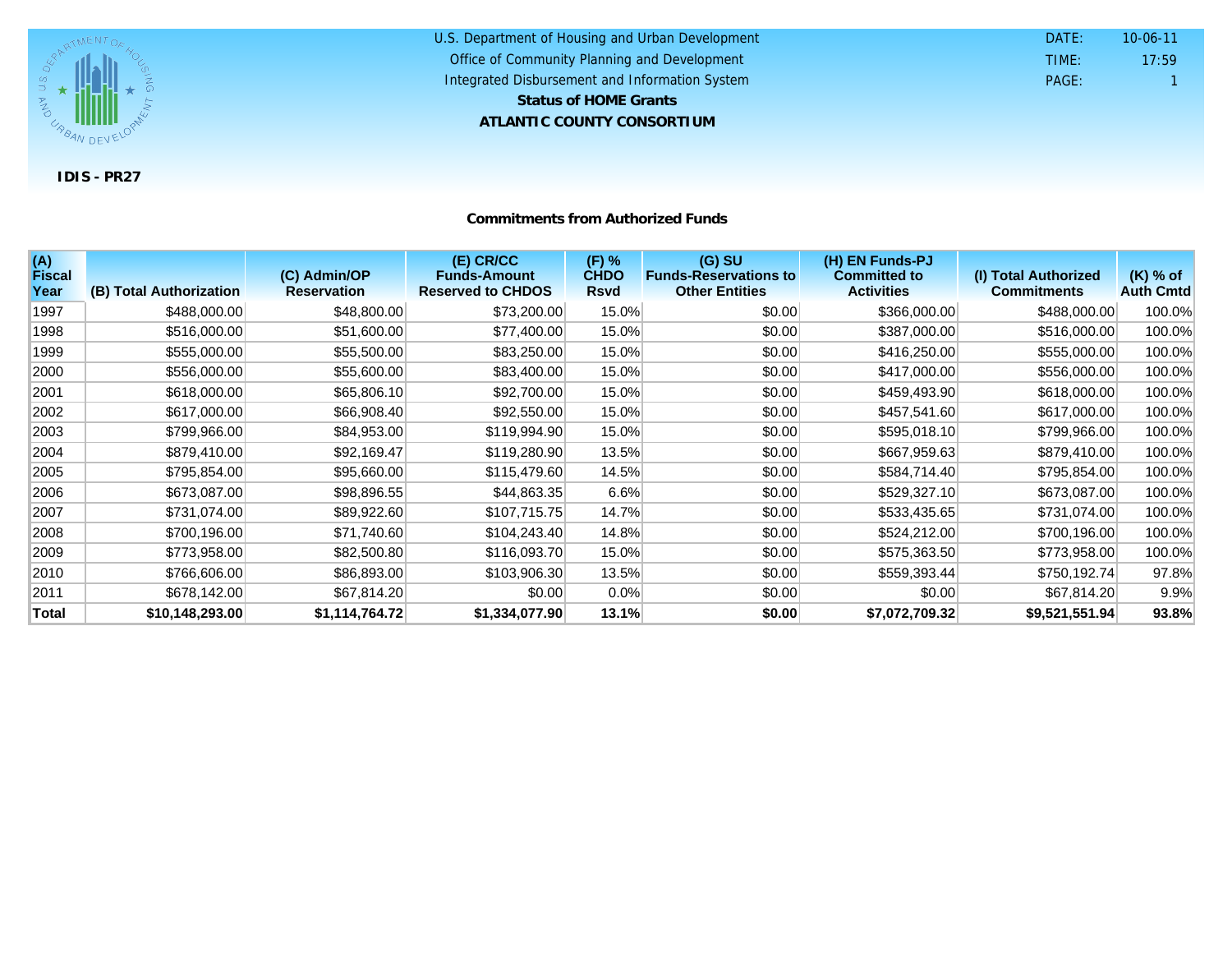

U.S. Department of Housing and Urban Development **ATLANTIC COUNTY CONSORTIUM** Office of Community Planning and Development Integrated Disbursement and Information System DATE: TIME: PAGE: 2 17:59 10-06-11 **Status of HOME Grants**

**Program Income (PI)**

| <b>Fiscal</b> |                                | <b>Amount Committed to</b> | %                |                      | <b>Disbursed Pending</b> |                        | %                |
|---------------|--------------------------------|----------------------------|------------------|----------------------|--------------------------|------------------------|------------------|
| Year          | <b>Program Income Receipts</b> | <b>Activities</b>          | <b>Committed</b> | <b>Net Disbursed</b> | <b>Approval</b>          | <b>Total Disbursed</b> | <b>Disbursed</b> |
| 1997          | \$3,363.00                     | \$3,363.00                 | 100.0%           | \$3,363.00           | \$0.00                   | \$3,363.00             | 100.0%           |
| 1998          | \$0.00                         | \$0.00                     | $0.0\%$          | \$0.00               | \$0.00                   | \$0.00                 | 0.0%             |
| 1999          | \$0.00                         | \$0.00                     | $0.0\%$          | \$0.00               | \$0.00                   | \$0.00                 | 0.0%             |
| 2000          | \$0.00                         | \$0.00                     | $0.0\%$          | \$0.00               | \$0.00                   | \$0.00                 | 0.0%             |
| 2001          | \$63,429.00                    | \$63,429.00                | 100.0%           | \$63,429.00          | \$0.00                   | \$63,429.00            | 100.0%           |
| 2002          | \$37,846.00                    | \$37,846.00                | 100.0%           | \$37,846.00          | \$0.00                   | \$37,846.00            | 100.0%           |
| 2003          | \$49,566.00                    | \$49,566.00                | 100.0%           | \$49,566.00          | \$0.00                   | \$49,566.00            | 100.0%           |
| 2004          | \$87,863.75                    | \$87,863.75                | 100.0%           | \$87,863.75          | \$0.00                   | \$87,863.75            | 100.0%           |
| 2005          | \$186,738.75                   | \$186,738.75               | 100.0%           | \$186,738.75         | \$0.00                   | \$186,738.75           | 100.0%           |
| 2006          | \$249,732.50                   | \$249,732.50               | 100.0%           | \$249,732.50         | \$0.00                   | \$249,732.50           | 100.0%           |
| 2007          | \$181,121.00                   | \$181,121.00               | 100.0%           | \$181,121.00         | \$0.00                   | \$181,121.00           | 100.0%           |
| 2008          | \$22,450.00                    | \$22,450.00                | 100.0%           | \$22,450.00          | \$0.00                   | \$22,450.00            | 100.0%           |
| 2009          | \$51,050.00                    | \$51,050.00                | 100.0%           | \$51,050.00          | \$0.00                   | \$51,050.00            | 100.0%           |
| 2010          | \$103,824.00                   | \$48,608.43                | 46.8%            | \$48,608.43          | \$0.00                   | \$48,608.43            | 46.8%            |
| 2011          | \$0.00                         | \$0.00                     | $0.0\%$          | \$0.00               | \$0.00                   | \$0.00                 | 0.0%             |
| <b>Total</b>  | \$1,036,984.00                 | \$981,768.43               | 94.6%            | \$981,768.43         | \$0.00                   | \$981,768.43           | 94.6%            |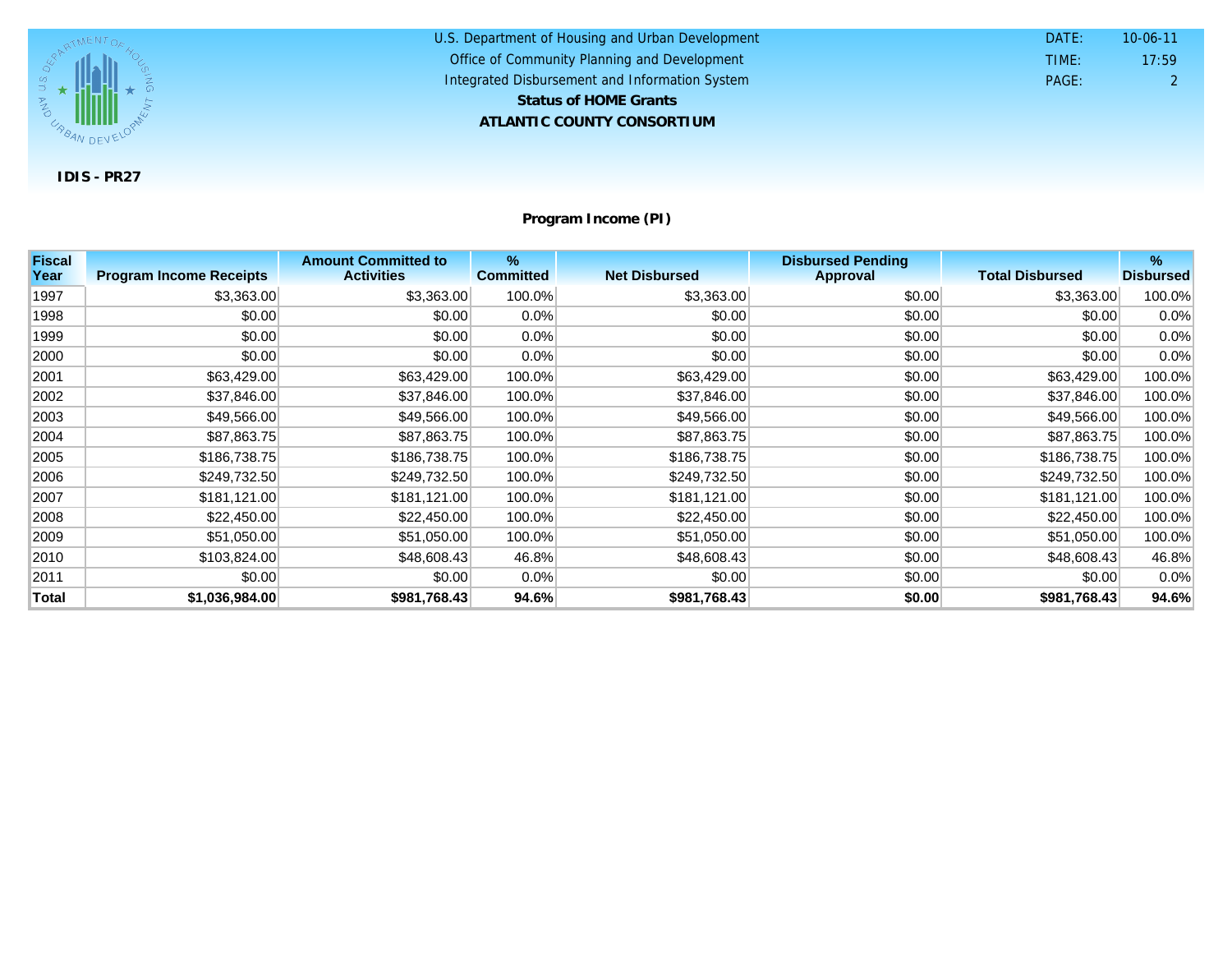

#### U.S. Department of Housing and Urban Development **ATLANTIC COUNTY CONSORTIUM** Office of Community Planning and Development Integrated Disbursement and Information System DATE: TIME: PAGE: 3 17:59 10-06-11 **Status of HOME Grants**

### **Disbursements**

| (A)<br><b>Fiscal</b> | (B) Total            |                |              |                   | (F) Disbursed           |                     |              |                   |
|----------------------|----------------------|----------------|--------------|-------------------|-------------------------|---------------------|--------------|-------------------|
| Year                 | <b>Authorization</b> | (C) Disbursed  | (D) Returned | (E) Net Disbursed | <b>Pending Approval</b> | (G) Total Disbursed | $(H)$ % Disb | (I) Grant Balance |
| 1997                 | \$488,000.00         | \$488,000.00   | \$0.00       | \$488,000.00      | \$0.00                  | 488,000.00          | 100.0%       | \$0.00            |
| 1998                 | \$516,000.00         | \$516,475.00   | (\$475.00)   | \$516,000.00      | \$0.00                  | 516,000.00          | 100.0%       | \$0.00            |
| 1999                 | \$555,000.00         | \$555,000.00   | \$0.00       | \$555,000.00      | \$0.00                  | 555,000.00          | 100.0%       | \$0.00            |
| 2000                 | \$556,000.00         | \$556,000.00   | \$0.00       | \$556,000.00      | \$0.00                  | 556,000.00          | 100.0%       | \$0.00            |
| 2001                 | \$618,000.00         | \$618,000.00   | \$0.00       | \$618,000.00      | \$0.00                  | 618,000.00          | 100.0%       | \$0.00            |
| 2002                 | \$617,000.00         | \$617,000.00   | \$0.00       | \$617,000.00      | \$0.00                  | 617,000.00          | 100.0%       | \$0.00            |
| 2003                 | \$799,966.00         | \$799,966.00   | \$0.00       | \$799,966.00      | \$0.00                  | 799,966.00          | 100.0%       | \$0.00            |
| 2004                 | \$879,410.00         | \$879,410.00   | \$0.00       | \$879,410.00      | \$0.00                  | 879,410.00          | 100.0%       | \$0.00            |
| 2005                 | \$795,854.00         | \$795,854.00   | \$0.00       | \$795,854.00      | \$0.00                  | 795,854.00          | 100.0%       | \$0.00            |
| 2006                 | \$673,087.00         | \$654,507.44   | \$0.00       | \$654,507.44      | \$0.00                  | 654,507.44          | 97.2%        | \$18,579.56       |
| 2007                 | \$731,074.00         | \$652,943.05   | \$0.00       | \$652,943.05      | \$0.00                  | 652,943.05          | 89.3%        | \$78,130.95       |
| 2008                 | \$700,196.00         | \$601,491.00   | \$0.00       | \$601,491.00      | \$0.00                  | 601,491.00          | 85.9%        | \$98,705.00       |
| 2009                 | \$773,958.00         | \$709,630.56   | \$0.00       | \$709,630.56      | \$0.00                  | 709,630.56          | 91.6%        | \$64,327.44       |
| 2010                 | \$766,606.00         | \$629,207.90   | \$0.00       | \$629,207.90      | \$6,868.37              | 636,076.27          | 82.9%        | \$130,529.73      |
| 2011                 | \$678,142.00         | \$0.00         | \$0.00       | \$0.00            | \$0.00                  | 0.00                | $0.0\%$      | \$678,142.00      |
| Total                | \$10,148,293.00      | \$9,073,484.95 | (\$475.00)   | \$9,073,009.95    | \$6,868.37              | 9,079,878.32        | 89.4%        | \$1,068,414.68    |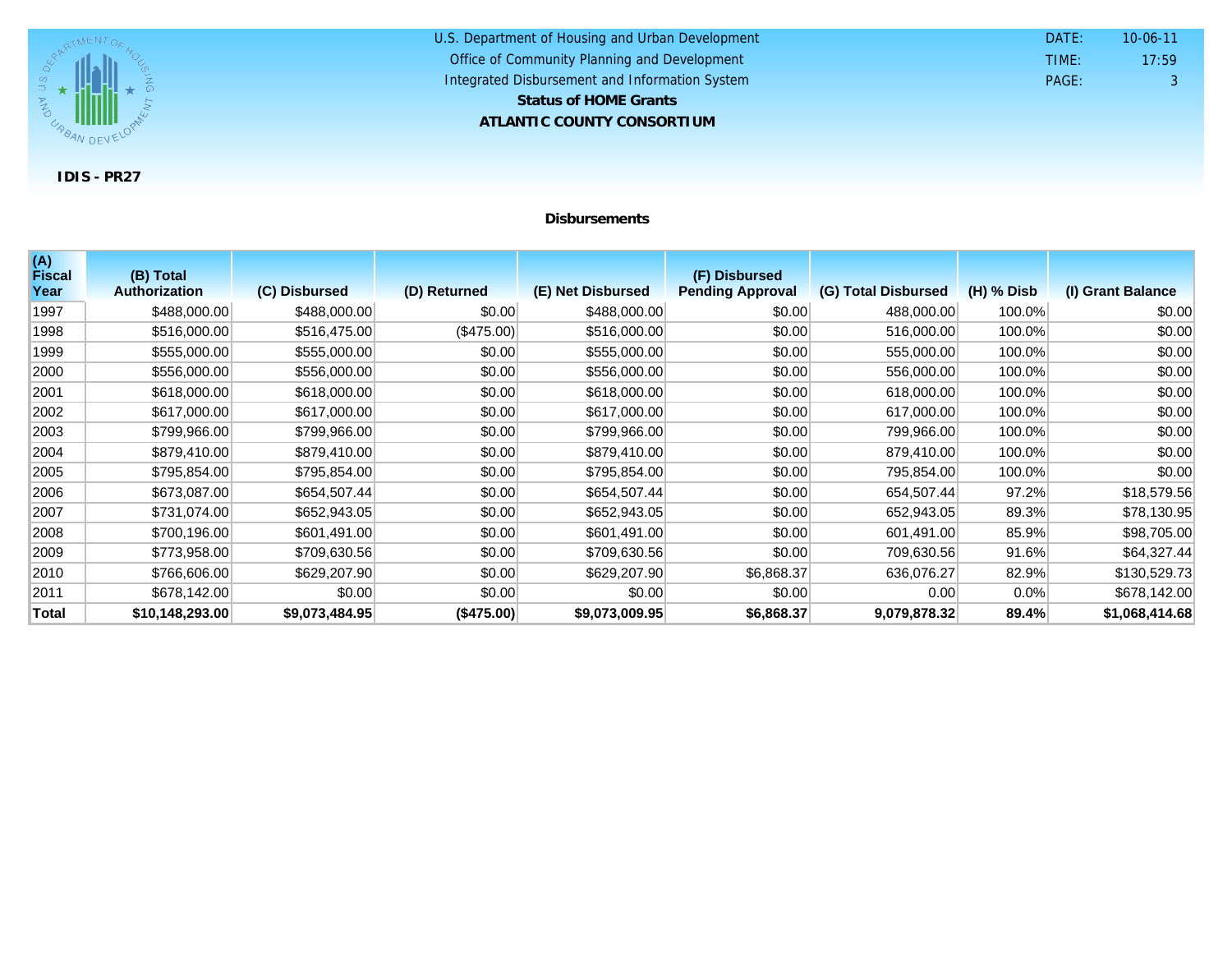

#### U.S. Department of Housing and Urban Development **ATLANTIC COUNTY CONSORTIUM** Office of Community Planning and Development Integrated Disbursement and Information System DATE: TIME: PAGE: 4 17:59 10-06-11 **Status of HOME Grants**

| Home Activities Commitments/Disbursements |  |
|-------------------------------------------|--|
|-------------------------------------------|--|

| (A)<br><b>Fiscal</b> | (B) Authorized for | (C) Amount<br><b>Committed to</b> | $(D)$ % |                |              |                   | (H) %           | (I) Disbursed<br><b>Pending</b> | (J) Total        | $(K)$ %     |
|----------------------|--------------------|-----------------------------------|---------|----------------|--------------|-------------------|-----------------|---------------------------------|------------------|-------------|
| Year                 | <b>Activities</b>  | <b>Activities</b>                 | Cmtd    | (E) Disbursed  | (F) Returned | (G) Net Disbursed | <b>Net Disb</b> | <b>Approval</b>                 | <b>Disbursed</b> | <b>Disb</b> |
| 1997                 | \$439,200.00       | \$439,200.00                      | 100.0%  | \$439,200.00   | \$0.00       | \$439,200.00      | 100.0%          | \$0.00                          | \$439,200.00     | 100.0%      |
| 1998                 | \$464,400.00       | \$464,400.00                      | 100.0%  | \$464,875.00   | (\$475.00)   | \$464,400.00      | 100.0%          | \$0.00                          | \$464,400.00     | 100.0%      |
| 1999                 | \$499,500.00       | \$499,500.00                      | 100.0%  | \$499,500.00   | \$0.00       | \$499,500.00      | 100.0%          | \$0.00                          | \$499,500.00     | 100.0%      |
| 2000                 | \$500,400.00       | \$500,400.00                      | 100.0%  | \$500,400.00   | \$0.00       | \$500,400.00      | 100.0%          | \$0.00                          | \$500,400.00     | 100.0%      |
| 2001                 | \$552,193.90       | \$552,193.90                      | 100.0%  | \$552,193.90   | \$0.00       | \$552,193.90      | 100.0%          | \$0.00                          | \$552,193.90     | 100.0%      |
| 2002                 | \$550,091.60       | \$550,091.60                      | 100.0%  | \$550,091.60   | \$0.00       | \$550,091.60      | 100.0%          | \$0.00                          | \$550,091.60     | 100.0%      |
| 2003                 | \$715,013.00       | \$715,013.00                      | 100.0%  | \$715,013.00   | \$0.00       | \$715,013.00      | 100.0%          | \$0.00                          | \$715,013.00     | 100.0%      |
| 2004                 | \$787,240.53       | \$787,240.53                      | 100.0%  | \$787,240.53   | \$0.00       | \$787,240.53      | 100.0%          | \$0.00                          | \$787,240.53     | 100.0%      |
| 2005                 | \$700,194.00       | \$700,194.00                      | 100.0%  | \$700,194.00   | \$0.00       | \$700,194.00      | 100.0%          | \$0.00                          | \$700,194.00     | 100.0%      |
| 2006                 | \$574,190.45       | \$574,190.45                      | 100.0%  | \$555,610.89   | \$0.00       | \$555,610.89      | 96.7%           | \$0.00                          | \$555,610.89     | 96.7%       |
| 2007                 | \$641,151.40       | \$641,151.40                      | 100.0%  | \$563,020.45   | \$0.00       | \$563,020.45      | 87.8%           | \$0.00                          | \$563,020.45     | 87.8%       |
| 2008                 | \$628,455.40       | \$622,917.00                      | 99.1%   | \$529,750.40   | \$0.00       | \$529,750.40      | 84.2%           | \$0.00                          | \$529,750.40     | 84.2%       |
| 2009                 | \$691,457.20       | \$648,761.86                      | 93.8%   | \$627,129.76   | \$0.00       | \$627,129.76      | 90.6%           | \$0.00                          | \$627,129.76     | 90.6%       |
| 2010                 | \$679,713.00       | \$663,299.74                      | 97.5%   | \$552,050.07   | \$0.00       | \$552,050.07      | 81.2%           | \$6,868.37                      | \$558,918.44     | 82.2%       |
| 2011                 | \$610,327.80       | \$0.00                            | $0.0\%$ | \$0.00         | \$0.00       | \$0.00            | 0.0%            | \$0.00                          | \$0.00           | 0.0%        |
| Total                | \$9,033,528.28     | \$8,358,553.48                    | 92.5%   | \$8,036,269.60 | (\$475.00)   | \$8,035,794.60    | 88.9%           | \$6,868.37                      | \$8,042,662.97   | 89.0%       |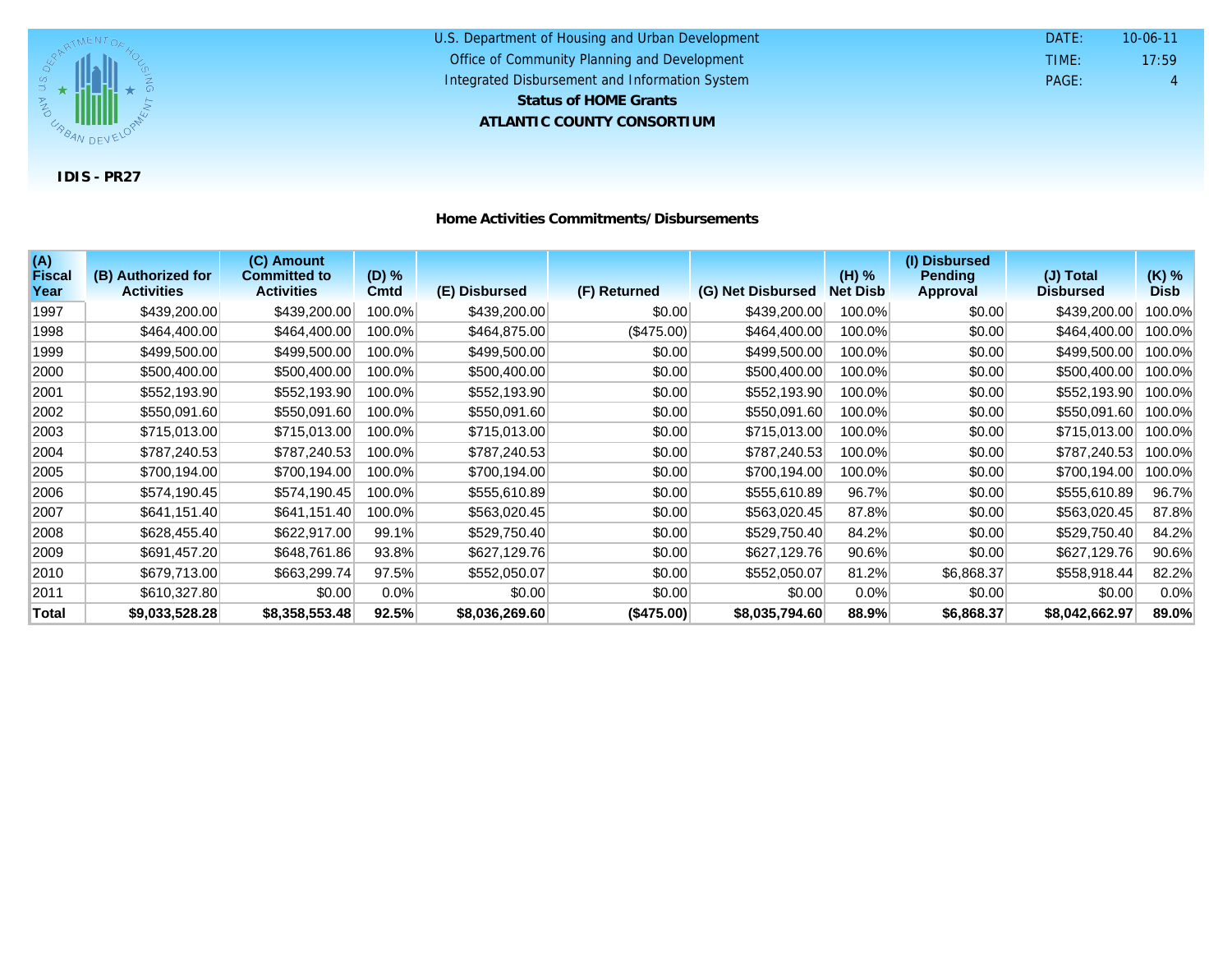

U.S. Department of Housing and Urban Development **ATLANTIC COUNTY CONSORTIUM** Office of Community Planning and Development Integrated Disbursement and Information System DATE: TIME: PAGE: 5 17:59 10-06-11 **Status of HOME Grants**

**Administrative Funds (AD)**

| <b>Fiscal</b> |                          | <b>Amount Authorized</b> |                        | % Auth      |                           |                        |         |                                   |
|---------------|--------------------------|--------------------------|------------------------|-------------|---------------------------|------------------------|---------|-----------------------------------|
| Year          | <b>Authorized Amount</b> | from PI                  | <b>Amount Reserved</b> | <b>Rsvd</b> | <b>Balance to Reserve</b> | <b>Total Disbursed</b> |         | % Rsyd Disb Available to Disburse |
| 1997          | \$48,800.00              | \$336.30                 | \$48,800.00            | 99.3%       | \$336.30                  | \$48,800.00            | 100.0%  | \$0.00                            |
| 1998          | \$51,600.00              | \$0.00                   | \$51,600.00            | 100.0%      | \$0.00                    | \$51,600.00            | 100.0%  | \$0.00                            |
| 1999          | \$55,500.00              | \$0.00                   | \$55,500.00            | 100.0%      | \$0.00                    | \$55,500.00            | 100.0%  | \$0.00                            |
| 2000          | \$55,600.00              | \$0.00                   | \$55,600.00            | 100.0%      | \$0.00                    | \$55,600.00            | 100.0%  | \$0.00                            |
| 2001          | \$61,800.00              | \$6,342.90               | \$65,806.10            | 96.5%       | \$2,336.80                | \$65,806.10            | 100.0%  | \$0.00                            |
| 2002          | \$61,700.00              | \$3,784.60               | \$66,908.40            | 102.1%      | (\$1,423.80)              | \$66,908.40            | 100.0%  | \$0.00                            |
| 2003          | \$79,996.60              | \$4,956.60               | \$84,953.00            | 99.9%       | \$0.20                    | \$84,953.00            | 100.0%  | \$0.00                            |
| 2004          | \$83,383.10              | \$8,786.37               | \$92,169.47            | 100.0%      | \$0.00                    | \$92,169.47            | 100.0%  | \$0.00                            |
| 2005          | \$76,986.40              | \$18,673.87              | \$95,660.00            | 99.9%       | \$0.27                    | \$95,660.00            | 100.0%  | \$0.00                            |
| 2006          | \$72,382.90              | \$24,973.25              | \$98,896.55            | 101.5%      | (\$1,540.40)              | \$98,896.55            | 100.0%  | \$0.00                            |
| 2007          | \$71,810.50              | \$18,112.10              | \$89,922.60            | 100.0%      | \$0.00                    | \$89,922.60            | 100.0%  | \$0.00                            |
| 2008          | \$69,495.60              | \$2,245.00               | \$71,740.60            | 100.0%      | \$0.00                    | \$71,740.60            | 100.0%  | \$0.00                            |
| 2009          | \$82,500.80              | \$5,105.00               | \$82,500.80            | 94.1%       | \$5,105.00                | \$82,500.80            | 100.0%  | \$0.00                            |
| 2010          | \$76,660.60              | \$10,382.40              | \$86,893.00            | 99.8%       | \$150.00                  | \$77,157.83            | 88.7%   | \$9,735.17                        |
| 2011          | \$67,814.20              | \$0.00                   | \$67,814.20            | 100.0%      | \$0.00                    | \$0.00                 | $0.0\%$ | \$67,814.20                       |
| <b>Total</b>  | \$1,016,030.70           | \$103,698.39             | \$1,114,764.72         | 99.5%       | \$4,964.37                | \$1,037,215.35         | 93.0%   | \$77,549.37                       |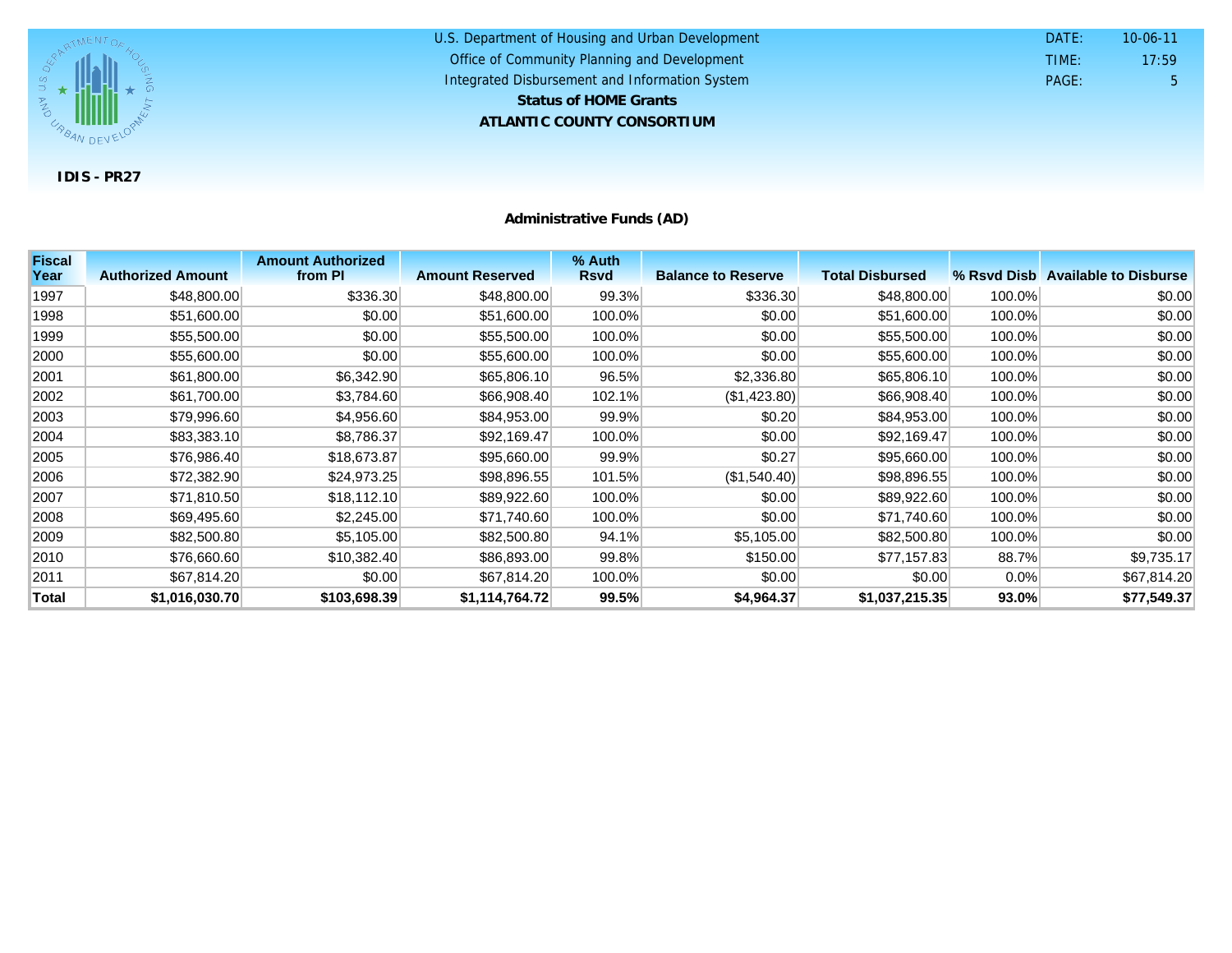

U.S. Department of Housing and Urban Development **ATLANTIC COUNTY CONSORTIUM** Office of Community Planning and Development Integrated Disbursement and Information System DATE: TIME: PAGE: 6 17:59 10-06-11 **Status of HOME Grants**

**CHDO Operating Funds (CO)**

| <b>Fiscal</b> |                          |                        | % Auth      |                           |                        |             |                              |
|---------------|--------------------------|------------------------|-------------|---------------------------|------------------------|-------------|------------------------------|
| Year          | <b>Authorized Amount</b> | <b>Amount Reserved</b> | <b>Rsvd</b> | <b>Balance to Reserve</b> | <b>Total Disbursed</b> | % Rsvd Disb | <b>Available to Disburse</b> |
| 1997          | \$0.00                   | \$0.00                 | 0.0%        | \$0.00                    | \$0.00                 | 0.0%        | \$0.00                       |
| 1998          | \$0.00                   | \$0.00                 | 0.0%        | \$0.00                    | \$0.00                 | 0.0%        | \$0.00                       |
| 1999          | \$0.00                   | \$0.00                 | 0.0%        | \$0.00                    | \$0.00                 | 0.0%        | \$0.00                       |
| 2000          | \$27,800.00              | \$0.00                 | 0.0%        | \$27,800.00               | \$0.00                 | 0.0%        | \$0.00                       |
| 2001          | \$30,900.00              | \$0.00                 | $0.0\%$     | \$30,900.00               | \$0.00                 | 0.0%        | \$0.00                       |
| 2002          | \$30,850.00              | \$0.00                 | 0.0%        | \$30,850.00               | \$0.00                 | 0.0%        | \$0.00                       |
| 2003          | \$39,998.30              | \$0.00                 | 0.0%        | \$39,998.30               | \$0.00                 | 0.0%        | \$0.00                       |
| 2004          | \$0.00                   | \$0.00                 | 0.0%        | \$0.00                    | \$0.00                 | 0.0%        | \$0.00                       |
| 2005          | \$0.00                   | \$0.00                 | 0.0%        | \$0.00                    | \$0.00                 | 0.0%        | \$0.00                       |
| 2006          | \$36,191.45              | \$0.00                 | 0.0%        | \$36,191.45               | \$0.00                 | 0.0%        | \$0.00                       |
| 2007          | \$0.00                   | \$0.00                 | $0.0\%$     | \$0.00                    | \$0.00                 | 0.0%        | \$0.00                       |
| 2008          | \$0.00                   | \$0.00                 | 0.0%        | \$0.00                    | \$0.00                 | 0.0%        | \$0.00                       |
| 2009          | \$0.00                   | \$0.00                 | 0.0%        | \$0.00                    | \$0.00                 | 0.0%        | \$0.00                       |
| 2010          | \$0.00                   | \$0.00                 | 0.0%        | \$0.00                    | \$0.00                 | 0.0%        | \$0.00                       |
| 2011          | \$0.00                   | \$0.00                 | $0.0\%$     | \$0.00                    | \$0.00                 | 0.0%        | \$0.00                       |
| Total         | \$165,739.75             | \$0.00                 | 0.0%        | \$165,739.75              | \$0.00                 | 0.0%        | \$0.00                       |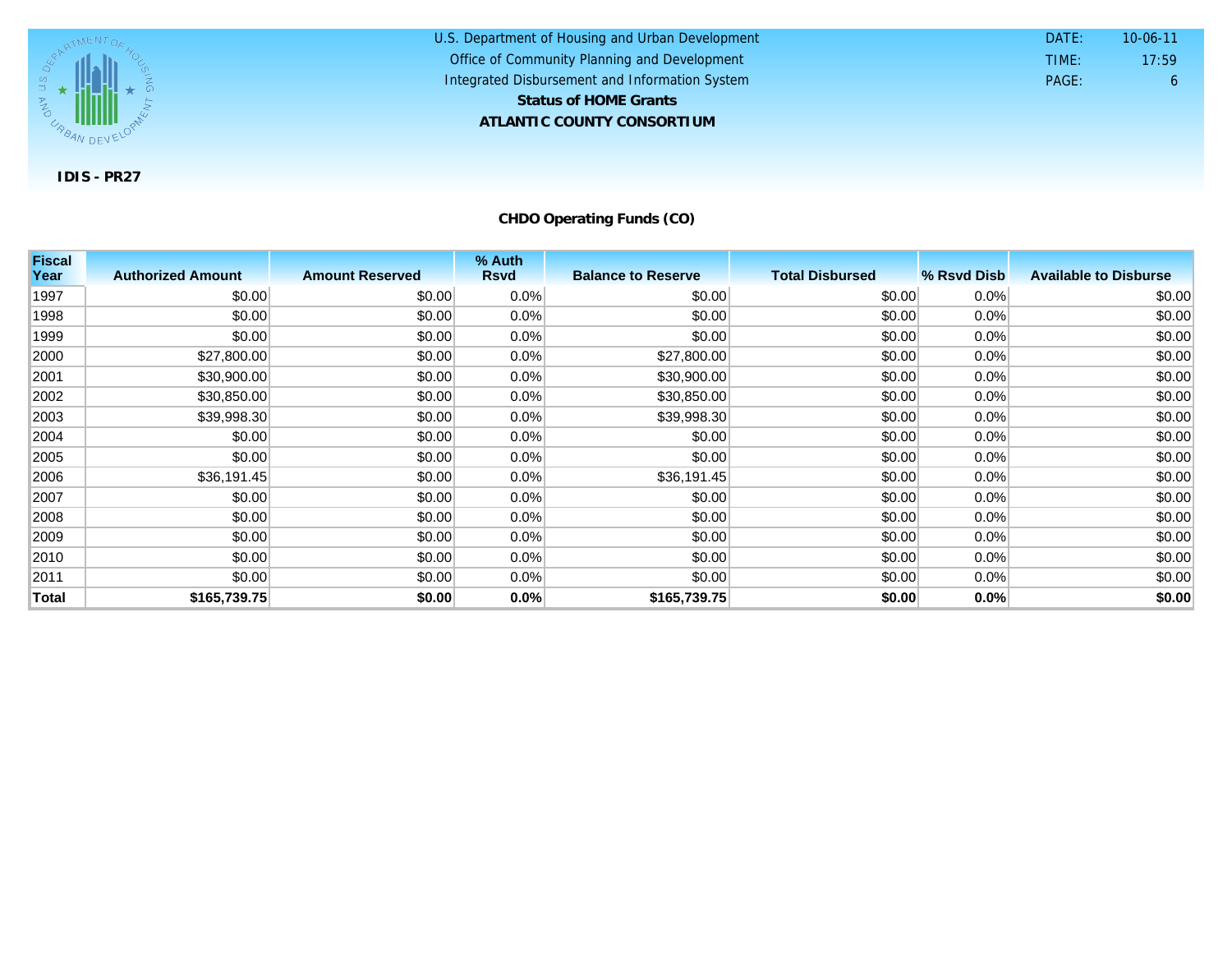

#### U.S. Department of Housing and Urban Development **ATLANTIC COUNTY CONSORTIUM** Office of Community Planning and Development Integrated Disbursement and Information System DATE: TIME: PAGE: 7 17:59 10-06-11 **Status of HOME Grants**

# **CHDO Funds (CR)**

| <b>Fiscal</b><br>Year | <b>CHDO</b>        | <b>Authorized</b> | <b>Amount</b><br><b>Reserved to</b> | $%$ Req     | <b>Unreserved</b>  | <b>Funds</b><br><b>Committed to</b> | % Rsvd      | <b>Balance to</b> |                        |          | <b>Available to</b> |
|-----------------------|--------------------|-------------------|-------------------------------------|-------------|--------------------|-------------------------------------|-------------|-------------------|------------------------|----------|---------------------|
|                       | <b>Requirement</b> | <b>Amount</b>     | <b>CHDOS</b>                        | <b>Rsvd</b> | <b>CHDO Amount</b> | <b>Activities</b>                   | <b>Cmtd</b> | <b>Commit</b>     | <b>Total Disbursed</b> | $%$ Disb | <b>Disburse</b>     |
| 1997                  | \$73,200.00        | \$73,200.00       | \$73,200.00                         | 100.0%      | \$0.00             | \$73,200.00                         | 100.0%      | \$0.00            | \$73,200.00            | 100.0%   | \$0.00              |
| 1998                  | \$77,400.00        | \$77,400.00       | \$77,400.00                         | 100.0%      | \$0.00             | \$77,400.00                         | 100.0%      | \$0.00            | \$77,400.00            | 100.0%   | \$0.00              |
| 1999                  | \$83,250.00        | \$83,250.00       | \$83,250.00                         | 100.0%      | \$0.00             | \$83,250.00                         | 100.0%      | \$0.00            | \$83,250.00            | 100.0%   | \$0.00              |
| 2000                  | \$83,400.00        | \$83,400.00       | \$83,400.00                         | 100.0%      | \$0.00             | \$83,400.00                         | 100.0%      | \$0.00            | \$83,400.00            | 100.0%   | \$0.00              |
| 2001                  | \$92,700.00        | \$92,700.00       | \$92,700.00                         | 100.0%      | \$0.00             | \$92,700.00                         | 100.0%      | \$0.00            | \$92,700.00            | 100.0%   | \$0.00              |
| 2002                  | \$92,550.00        | \$92,550.00       | \$92,550.00                         | 100.0%      | \$0.00             | \$92,550.00                         | 100.0%      | \$0.00            | \$92,550.00            | 100.0%   | \$0.00              |
| 2003                  | \$119,994.90       | \$119,994.90      | \$119,994.90                        | 100.0%      | \$0.00             | \$119,994.90                        | 100.0%      | \$0.00            | \$119,994.90           | 100.0%   | \$0.00              |
| 2004                  | \$119,280.90       | \$119,280.90      | \$119,280.90                        | 100.0%      | \$0.00             | \$119,280.90                        | 100.0%      | \$0.00            | \$119,280.90           | 100.0%   | \$0.00              |
| 2005                  | \$115,479.60       | \$115,479.60      | \$115,479.60                        | 100.0%      | \$0.00             | \$115,479.60                        | 100.0%      | \$0.00            | \$115,479.60           | 100.0%   | \$0.00              |
| 2006                  | \$44,863.35        | \$44,863.35       | \$44,863.35                         | 100.0%      | \$0.00             | \$44,863.35                         | 100.0%      | \$0.00            | \$26,283.79            | 58.5%    | \$18,579.56         |
| 2007                  | \$107,715.75       | \$107,715.75      | \$107,715.75                        | 100.0%      | \$0.00             | \$107,715.75                        | 100.0%      | \$0.00            | \$29,584.80            | 27.4%    | \$78,130.95         |
| 2008                  | \$98,705.00        | \$104,243.40      | \$104,243.40                        | 105.6%      | \$0.00             | \$98,705.00                         | 94.6%       | \$5,538.40        | \$5,538.40             | 5.3%     | \$98,705.00         |
| 2009                  | \$116,093.70       | \$116,093.70      | \$116,093.70                        | 100.0%      | \$0.00             | \$73,398.36                         | 63.2%       | \$42,695.34       | \$51,766.26            | 44.5%    | \$64,327.44         |
| 2010                  | \$114,990.90       | \$114,990.90      | \$103,906.30                        | 90.3%       | \$11,084.60        | \$103,906.30                        | 100.0%      | \$0.00            | \$0.00                 | $0.0\%$  | \$103,906.30        |
| 2011                  | \$101,721.30       | \$101,721.30      | \$0.00                              | 0.0%        | \$101,721.30       | \$0.00                              | $0.0\%$     | \$0.00            | \$0.00                 | $0.0\%$  | \$0.00              |
| Total                 | \$1,441,345.40     | \$1,446,883.80    | \$1,334,077.90                      | 92.5%       | \$112,805.90       | \$1,285,844.16                      | 96.3%       | \$48,233.74       | \$970,428.65           | 72.7%    | \$363,649.25        |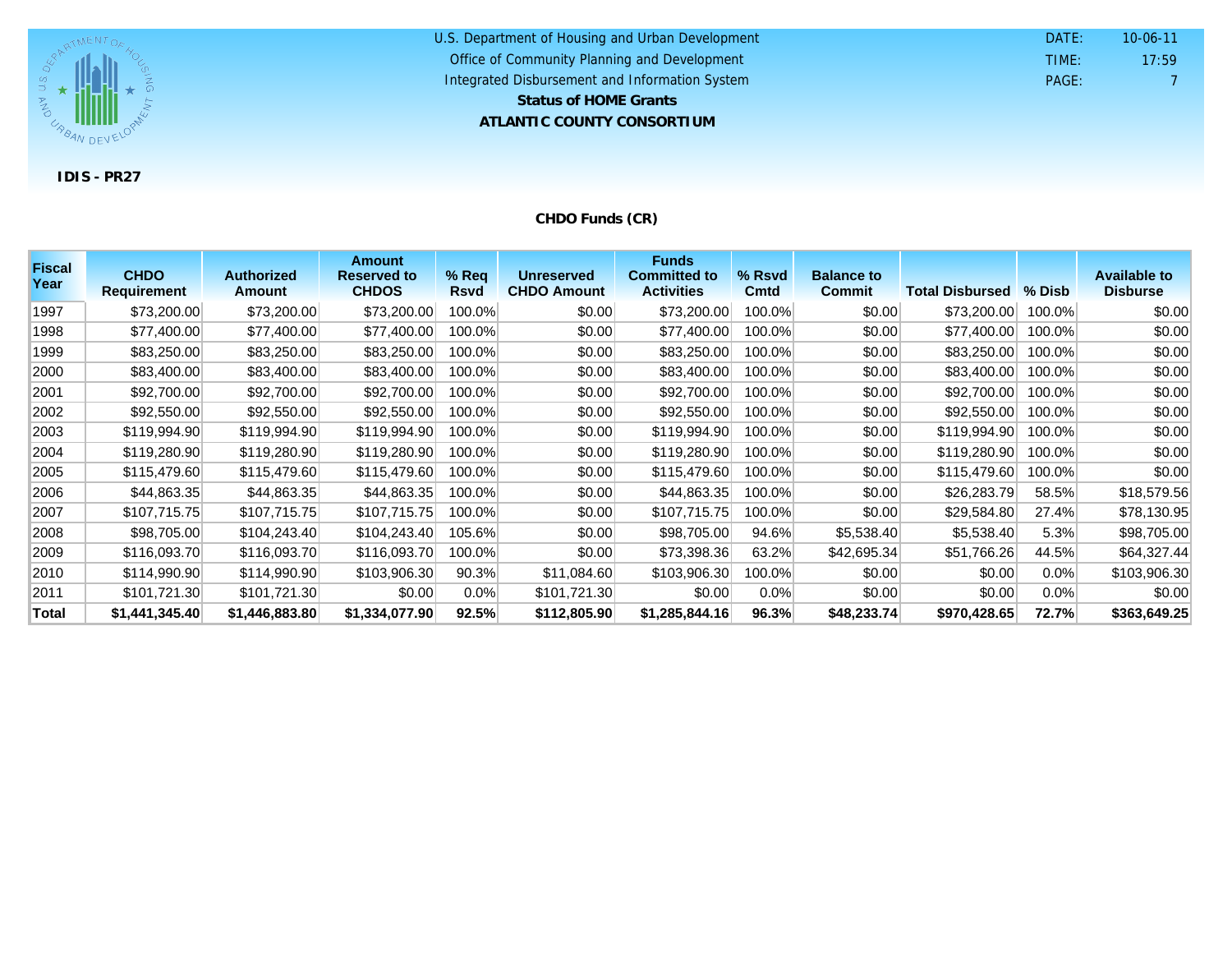

U.S. Department of Housing and Urban Development **ATLANTIC COUNTY CONSORTIUM** Office of Community Planning and Development Integrated Disbursement and Information System DATE: TIME: PAGE: 8 17:59 10-06-11 **Status of HOME Grants**

**CHDO Loans (CL)**

| <b>Fiscal</b> |                          |                        |                        | % Auth      |                          |                        |         |                            |
|---------------|--------------------------|------------------------|------------------------|-------------|--------------------------|------------------------|---------|----------------------------|
| Year          | <b>Amount Authorized</b> | <b>Amount Reserved</b> | <b>Amount Commited</b> | <b>Cmtd</b> | <b>Balance to Commit</b> | <b>Total Disbursed</b> | % Disb  | <b>Balance to Disburse</b> |
| 1997          | \$7,320.00               | \$0.00                 | \$0.00                 | 0.0%        | \$0.00                   | \$0.00                 | 0.0%    | \$0.00                     |
| 1998          | \$7,740.00               | \$0.00                 | \$0.00                 | 0.0%        | \$0.00                   | \$0.00                 | 0.0%    | \$0.00                     |
| 1999          | \$8,325.00               | \$0.00                 | \$0.00                 | 0.0%        | \$0.00                   | \$0.00                 | 0.0%    | \$0.00                     |
| 2000          | \$8,340.00               | \$0.00                 | \$0.00                 | $0.0\%$     | \$0.00                   | \$0.00                 | 0.0%    | \$0.00                     |
| 2001          | \$9,270.00               | \$0.00                 | \$0.00                 | 0.0%        | \$0.00                   | \$0.00                 | $0.0\%$ | \$0.00                     |
| 2002          | \$9,255.00               | \$0.00                 | \$0.00                 | 0.0%        | \$0.00                   | \$0.00                 | $0.0\%$ | \$0.00                     |
| 2003          | \$11,999.49              | \$0.00                 | \$0.00                 | 0.0%        | \$0.00                   | \$0.00                 | 0.0%    | \$0.00                     |
| 2004          | \$11,928.09              | \$0.00                 | \$0.00                 | 0.0%        | \$0.00                   | \$0.00                 | 0.0%    | \$0.00                     |
| 2005          | \$11,547.96              | \$0.00                 | \$0.00                 | $0.0\%$     | \$0.00                   | \$0.00                 | 0.0%    | \$0.00                     |
| 2006          | \$4,486.34               | \$0.00                 | \$0.00                 | $0.0\%$     | \$0.00                   | \$0.00                 | $0.0\%$ | \$0.00                     |
| 2007          | \$10,771.58              | \$0.00                 | \$0.00                 | $0.0\%$     | \$0.00                   | \$0.00                 | 0.0%    | \$0.00                     |
| 2008          | \$10,424.34              | \$0.00                 | \$0.00                 | 0.0%        | \$0.00                   | \$0.00                 | 0.0%    | \$0.00                     |
| 2009          | \$11,609.37              | \$0.00                 | \$0.00                 | $0.0\%$     | \$0.00                   | \$0.00                 | 0.0%    | \$0.00                     |
| 2010          | \$11,499.09              | \$0.00                 | \$0.00                 | $0.0\%$     | \$0.00                   | \$0.00                 | $0.0\%$ | \$0.00                     |
| 2011          | \$10,172.13              | \$0.00                 | \$0.00                 | $0.0\%$     | \$0.00                   | \$0.00                 | $0.0\%$ | \$0.00                     |
| Total         | \$144,688.38             | \$0.00                 | \$0.00                 | 0.0%        | \$0.00                   | \$0.00                 | 0.0%    | \$0.00                     |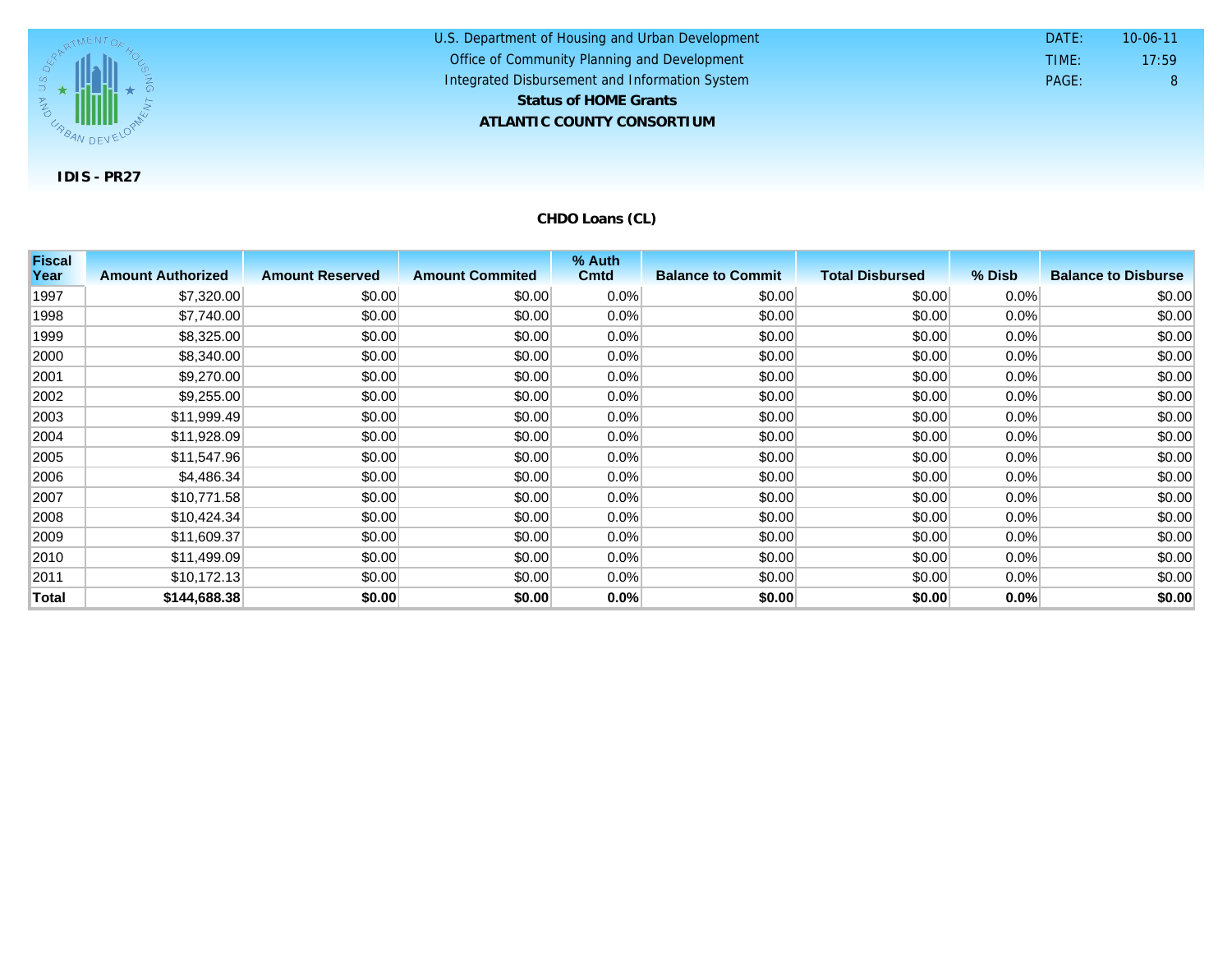

U.S. Department of Housing and Urban Development **ATLANTIC COUNTY CONSORTIUM** Office of Community Planning and Development Integrated Disbursement and Information System DATE: TIME: PAGE: 9 17:59 10-06-11 **Status of HOME Grants**

**CHDO Capacity (CC)**

| <b>Fiscal</b> |                          |                        |                        | % Auth      |                          |                        |         |                            |
|---------------|--------------------------|------------------------|------------------------|-------------|--------------------------|------------------------|---------|----------------------------|
| Year          | <b>Authorized Amount</b> | <b>Amount Reserved</b> | <b>Amount Commited</b> | <b>Cmtd</b> | <b>Balance to Commit</b> | <b>Total Disbursed</b> | % Disb  | <b>Balance to Disburse</b> |
| 1997          | \$14,640.00              | \$0.00                 | \$0.00                 | $0.0\%$     | \$0.00                   | \$0.00                 | $0.0\%$ | \$0.00                     |
| 1998          | \$15,480.00              | \$0.00                 | \$0.00                 | 0.0%        | \$0.00                   | \$0.00                 | 0.0%    | \$0.00                     |
| 1999          | \$16,650.00              | \$0.00                 | \$0.00                 | 0.0%        | \$0.00                   | \$0.00                 | 0.0%    | \$0.00                     |
| 2000          | \$16,680.00              | \$0.00                 | \$0.00                 | 0.0%        | \$0.00                   | \$0.00                 | 0.0%    | \$0.00                     |
| 2001          | \$18,540.00              | \$0.00                 | \$0.00                 | 0.0%        | \$0.00                   | \$0.00                 | 0.0%    | \$0.00                     |
| 2002          | \$18,510.00              | \$0.00                 | \$0.00                 | 0.0%        | \$0.00                   | \$0.00                 | $0.0\%$ | \$0.00                     |
| 2003          | \$23,998.98              | \$0.00                 | \$0.00                 | 0.0%        | \$0.00                   | \$0.00                 | 0.0%    | \$0.00                     |
| 2004          | \$26,382.30              | \$0.00                 | \$0.00                 | 0.0%        | \$0.00                   | \$0.00                 | 0.0%    | \$0.00                     |
| 2005          | \$23,875.62              | \$0.00                 | \$0.00                 | $0.0\%$     | \$0.00                   | \$0.00                 | 0.0%    | \$0.00                     |
| 2006          | \$22,103.94              | \$0.00                 | \$0.00                 | 0.0%        | \$0.00                   | \$0.00                 | 0.0%    | \$0.00                     |
| 2007          | \$21,932.22              | \$0.00                 | \$0.00                 | 0.0%        | \$0.00                   | \$0.00                 | $0.0\%$ | \$0.00                     |
| 2008          | \$21,005.88              | \$0.00                 | \$0.00                 | 0.0%        | \$0.00                   | \$0.00                 | $0.0\%$ | \$0.00                     |
| 2009          | \$23,218.74              | \$0.00                 | \$0.00                 | 0.0%        | \$0.00                   | \$0.00                 | 0.0%    | \$0.00                     |
| 2010          | \$22,998.18              | \$0.00                 | \$0.00                 | $0.0\%$     | \$0.00                   | \$0.00                 | $0.0\%$ | \$0.00                     |
| 2011          | \$20,344.26              | \$0.00                 | \$0.00                 | 0.0%        | \$0.00                   | \$0.00                 | $0.0\%$ | \$0.00                     |
| <b>Total</b>  | \$306,360.12             | \$0.00                 | \$0.00                 | 0.0%        | \$0.00                   | \$0.00                 | 0.0%    | \$0.00                     |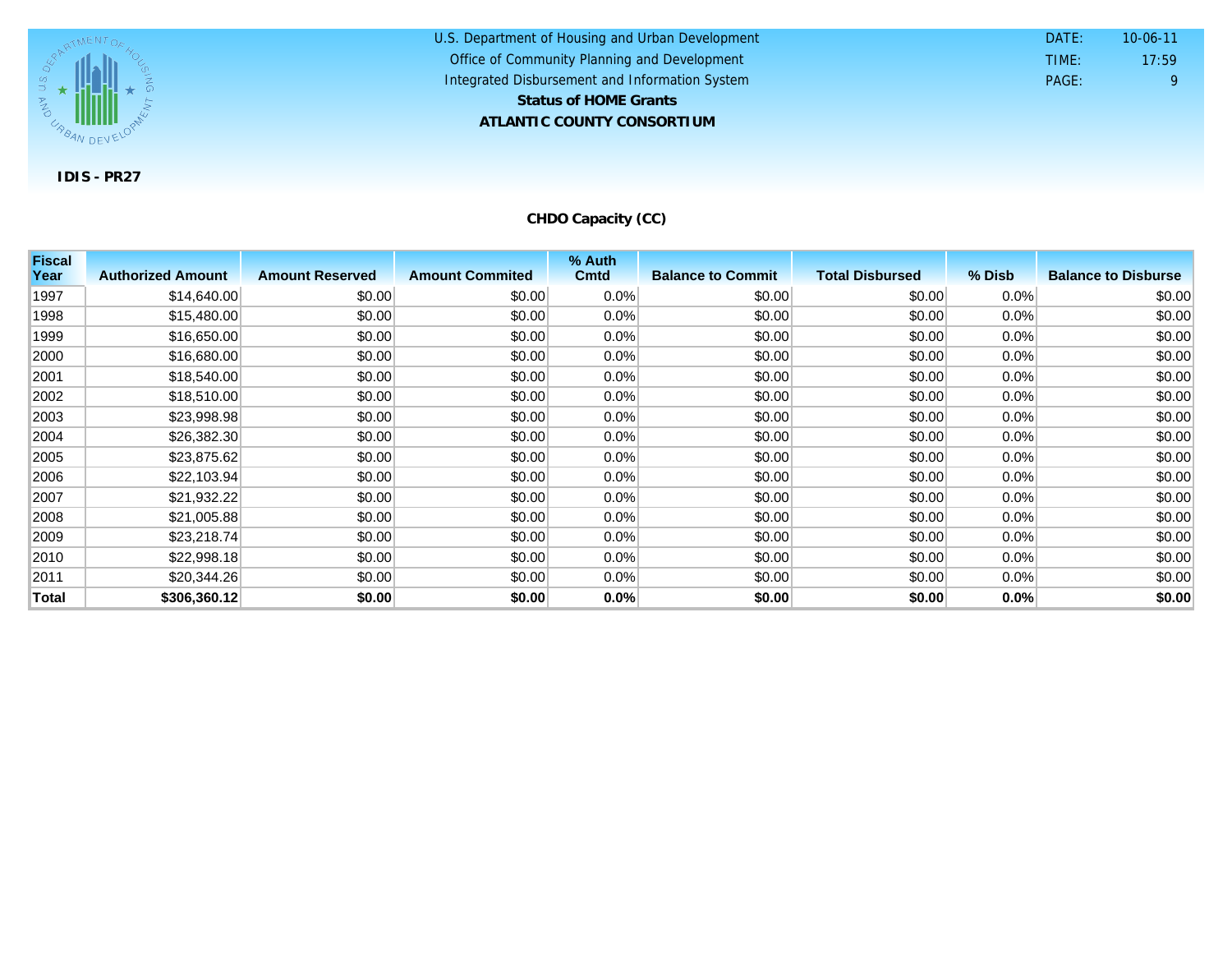

## **Reservations to State Recipients and Sub-recipients (SU)**

U.S. Department of Housing and Urban Development

 DATE: TIME:

PAGE: 10

17:59 10-06-11

Office of Community Planning and Development Integrated Disbursement and Information System

**ATLANTIC COUNTY CONSORTIUM**

**Status of HOME Grants**

| <b>Fiscal</b> | <b>Amount Reserved to Other</b> |                        | % Rsvd      |                          |                        |         |                              |
|---------------|---------------------------------|------------------------|-------------|--------------------------|------------------------|---------|------------------------------|
| Year          | <b>Entities</b>                 | <b>Amount Commited</b> | <b>Cmtd</b> | <b>Balance to Commit</b> | <b>Total Disbursed</b> | % Disb  | <b>Available to Disburse</b> |
| 1997          | \$0.00                          | \$0.00                 | 0.0%        | \$0.00                   | \$0.00                 | $0.0\%$ | \$0.00                       |
| 1998          | \$0.00                          | \$0.00                 | 0.0%        | \$0.00                   | \$0.00                 | 0.0%    | \$0.00                       |
| 1999          | \$0.00                          | \$0.00                 | 0.0%        | \$0.00                   | \$0.00                 | 0.0%    | \$0.00                       |
| 2000          | \$0.00                          | \$0.00                 | 0.0%        | \$0.00                   | \$0.00                 | 0.0%    | \$0.00                       |
| 2001          | \$0.00                          | \$0.00                 | 0.0%        | \$0.00                   | \$0.00                 | $0.0\%$ | \$0.00                       |
| 2002          | \$0.00                          | \$0.00                 | $0.0\%$     | \$0.00                   | \$0.00                 | $0.0\%$ | \$0.00                       |
| 2003          | \$0.00                          | \$0.00                 | $0.0\%$     | \$0.00                   | \$0.00                 | 0.0%    | \$0.00                       |
| 2004          | \$0.00                          | \$0.00                 | $0.0\%$     | \$0.00                   | \$0.00                 | 0.0%    | \$0.00                       |
| 2005          | \$0.00                          | \$0.00                 | $0.0\%$     | \$0.00                   | \$0.00                 | $0.0\%$ | \$0.00                       |
| 2006          | \$0.00                          | \$0.00                 | $0.0\%$     | \$0.00                   | \$0.00                 | $0.0\%$ | \$0.00                       |
| 2007          | \$0.00                          | \$0.00                 | 0.0%        | \$0.00                   | \$0.00                 | 0.0%    | \$0.00                       |
| 2008          | \$0.00                          | \$0.00                 | 0.0%        | \$0.00                   | \$0.00                 | $0.0\%$ | \$0.00                       |
| 2009          | \$0.00                          | \$0.00                 | 0.0%        | \$0.00                   | \$0.00                 | $0.0\%$ | \$0.00                       |
| 2010          | \$0.00                          | \$0.00                 | 0.0%        | \$0.00                   | \$0.00                 | $0.0\%$ | \$0.00                       |
| 2011          | \$0.00                          | \$0.00                 | 0.0%        | \$0.00                   | \$0.00                 | $0.0\%$ | \$0.00                       |
| Total         | \$0.00                          | \$0.00                 | 0.0%        | \$0.00                   | \$0.00                 | 0.0%    | \$0.00                       |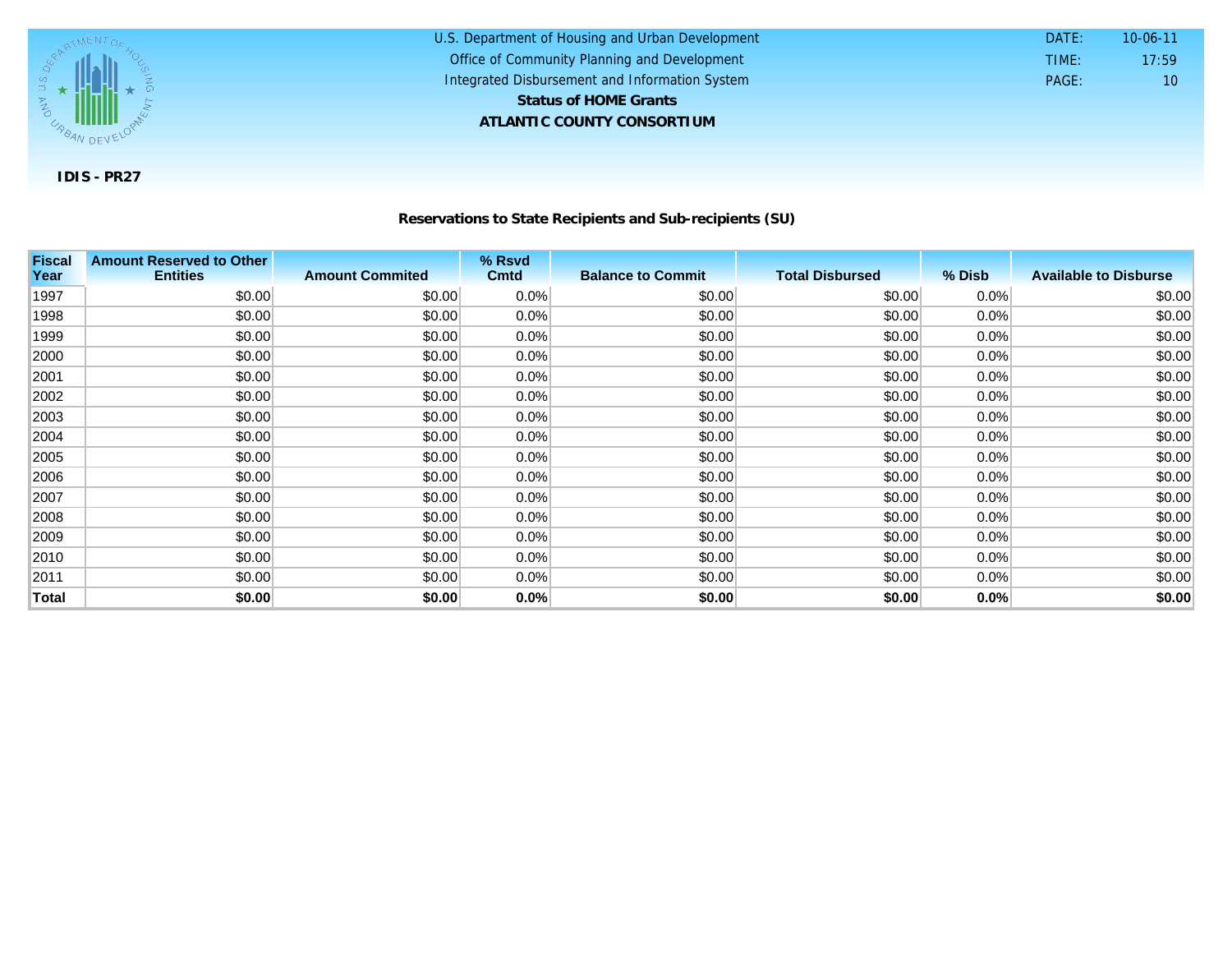

| U.S. Department of Housing and Urban Development | DATF: | $10 - 06 - 11$  |
|--------------------------------------------------|-------|-----------------|
| Office of Community Planning and Development     | TIME: | 17:59           |
| Integrated Disbursement and Information System   | PAGF: | 11 <sup>1</sup> |
| <b>Status of HOME Grants</b>                     |       |                 |
| ATLANTIC COUNTY CONSORTIUM                       |       |                 |

**Total Program Funds**

| (A)<br><b>Fiscal</b> | (B) Total            | (C) Program<br><b>Income</b> | (D) Committed  | (E) Net Disbursed (F) Net Disbursed |                |                   | (H) Disbursed<br><b>Pending</b> |                     | (J) Available to |
|----------------------|----------------------|------------------------------|----------------|-------------------------------------|----------------|-------------------|---------------------------------|---------------------|------------------|
| Year                 | <b>Authorization</b> | <b>Amount</b>                | <b>Amount</b>  | for Activities                      | for Admin/OP   | (G) Net Disbursed | Approval                        | (I) Total Disbursed | <b>Disburse</b>  |
| 1997                 | \$488,000.00         | \$3,363.00                   | \$442,563.00   | \$442,563.00                        | \$48,800.00    | \$491,363.00      | \$0.00                          | \$491,363.00        | \$0.00           |
| 1998                 | \$516,000.00         | \$0.00                       | \$464,400.00   | \$464,400.00                        | \$51,600.00    | \$516,000.00      | \$0.00                          | \$516,000.00        | \$0.00           |
| 1999                 | \$555,000.00         | \$0.00                       | \$499,500.00   | \$499,500.00                        | \$55,500.00    | \$555,000.00      | \$0.00                          | \$555,000.00        | \$0.00           |
| 2000                 | \$556,000.00         | \$0.00                       | \$500,400.00   | \$500,400.00                        | \$55,600.00    | \$556,000.00      | \$0.00                          | \$556,000.00        | \$0.00           |
| 2001                 | \$618,000.00         | \$63,429.00                  | \$615,622.90   | \$615,622.90                        | \$65,806.10    | \$681,429.00      | \$0.00                          | \$681,429.00        | \$0.00           |
| 2002                 | \$617,000.00         | \$37,846.00                  | \$587,937.60   | \$587,937.60                        | \$66,908.40    | \$654,846.00      | \$0.00                          | \$654,846.00        | \$0.00           |
| 2003                 | \$799,966.00         | \$49,566.00                  | \$764,579.00   | \$764,579.00                        | \$84,953.00    | \$849,532.00      | \$0.00                          | \$849,532.00        | \$0.00           |
| 2004                 | \$879,410.00         | \$87,863.75                  | \$875,104.28   | \$875,104.28                        | \$92,169.47    | \$967,273.75      | \$0.00                          | \$967,273.75        | \$0.00           |
| 2005                 | \$795,854.00         | \$186,738.75                 | \$886,932.75   | \$886,932.75                        | \$95,660.00    | \$982,592.75      | \$0.00                          | \$982,592.75        | \$0.00           |
| 2006                 | \$673,087.00         | \$249,732.50                 | \$823,922.95   | \$805,343.39                        | \$98,896.55    | \$904,239.94      | \$0.00                          | \$904,239.94        | \$18,579.56      |
| 2007                 | \$731,074.00         | \$181,121.00                 | \$822,272.40   | \$744,141.45                        | \$89,922.60    | \$834,064.05      | \$0.00                          | \$834,064.05        | \$78,130.95      |
| 2008                 | \$700,196.00         | \$22,450.00                  | \$645,367.00   | \$552,200.40                        | \$71,740.60    | \$623,941.00      | \$0.00                          | \$623,941.00        | \$98,705.00      |
| 2009                 | \$773,958.00         | \$51,050.00                  | \$699,811.86   | \$678,179.76                        | \$82,500.80    | \$760,680.56      | \$0.00                          | \$760,680.56        | \$64,327.44      |
| 2010                 | \$766,606.00         | \$103,824.00                 | \$711,908.17   | \$600,658.50                        | \$77,157.83    | \$677,816.33      | \$6,868.37                      | \$684,684.70        | \$185,745.30     |
| 2011                 | \$678,142.00         | \$0.00                       | \$0.00         | \$0.00                              | \$0.00         | \$0.00            | \$0.00                          | \$0.00              | \$678,142.00     |
| Total                | \$10,148,293.00      | \$1,036,984.00               | \$9,340,321.91 | \$9,017,563.03                      | \$1,037,215.35 | \$10,054,778.38   | \$6,868.37                      | \$10,061,646.75     | \$1,123,630.25   |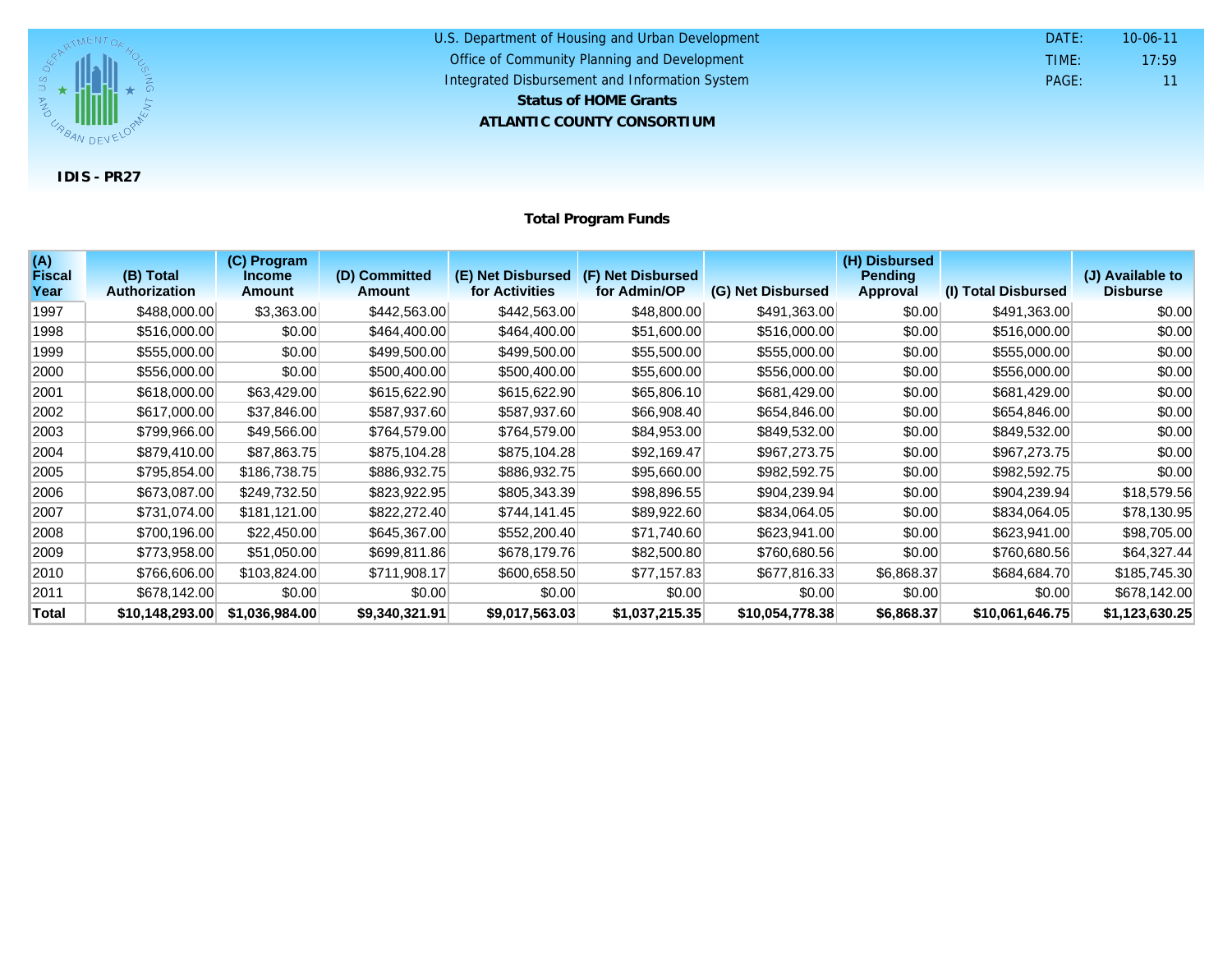

| U.S. Department of Housing and Urban Development | DATE: | $10 - 06 - 11$ |
|--------------------------------------------------|-------|----------------|
| Office of Community Planning and Development     | TIME: | 17:59          |
| Integrated Disbursement and Information System   | PAGE: |                |
| <b>Status of HOME Grants</b>                     |       |                |
| ATLANTIC COUNTY CONSORTIUM                       |       |                |

**Total Program Percent**

| (A)<br><b>Fiscal</b> |                         | (C) Program Income | $(D)$ %<br><b>Committed for</b> | (E) % Disb for    | (F) % Disb for | (G) % Net        | (H) % Disbursed<br><b>Pending</b> | $(1)$ % Total    | (J) % Available |
|----------------------|-------------------------|--------------------|---------------------------------|-------------------|----------------|------------------|-----------------------------------|------------------|-----------------|
| Year                 | (B) Total Authorization | <b>Amount</b>      | <b>Activities</b>               | <b>Activities</b> | Admin/OP       | <b>Disbursed</b> | Approval                          | <b>Disbursed</b> | to Disburse     |
| 1997                 | \$488,000.00            | \$3,363.00         | 90.6%                           | 90.0%             | 9.9%           | 100.0%           | 0.0%                              | 100.0%           | 0.0%            |
| 1998                 | \$516,000.00            | \$0.00             | 90.0%                           | $90.0\%$          | 10.0%          | 100.0%           | $0.0\%$                           | 100.0%           | 0.0%            |
| 1999                 | \$555,000.00            | \$0.00             | $90.0\%$                        | 90.0%             | 10.0%          | 100.0%           | 0.0%                              | 100.0%           | 0.0%            |
| 2000                 | \$556,000.00            | \$0.00             | 90.0%                           | 90.0%             | 10.0%          | 100.0%           | 0.0%                              | 100.0%           | 0.0%            |
| 2001                 | \$618,000.00            | \$63,429.00        | 99.6%                           | 90.3%             | 9.6%           | 100.0%           | 0.0%                              | 100.0%           | 0.0%            |
| 2002                 | \$617,000.00            | \$37,846.00        | 95.2%                           | 89.7%             | 10.2%          | 100.0%           | 0.0%                              | 100.0%           | 0.0%            |
| 2003                 | \$799,966.00            | \$49,566.00        | 95.5%                           | 90.0%             | 9.9%           | 100.0%           | 0.0%                              | 100.0%           | 0.0%            |
| 2004                 | \$879,410.00            | \$87,863.75        | 99.5%                           | 90.4%             | 9.5%           | 100.0%           | 0.0%                              | 100.0%           | 0.0%            |
| 2005                 | \$795,854.00            | \$186,738.75       | 111.4%                          | 90.2%             | 9.7%           | 100.0%           | $0.0\%$                           | 100.0%           | 0.0%            |
| 2006                 | \$673,087.00            | \$249,732.50       | 122.4%                          | 87.2%             | 10.7%          | 97.9%            | 0.0%                              | 97.9%            | 2.0%            |
| 2007                 | \$731,074.00            | \$181,121.00       | 112.4%                          | 81.5%             | 9.8%           | 91.4%            | 0.0%                              | 91.4%            | 8.5%            |
| 2008                 | \$700,196.00            | \$22,450.00        | 92.1%                           | 76.4%             | 9.9%           | 86.3%            | $0.0\%$                           | 86.3%            | 13.6%           |
| 2009                 | \$773,958.00            | \$51,050.00        | 90.4%                           | 82.2%             | 10.0%          | 92.2%            | 0.0%                              | 92.2%            | 7.7%            |
| 2010                 | \$766,606.00            | \$103,824.00       | 92.8%                           | 69.0%             | 8.8%           | 77.8%            | 0.7%                              | 78.6%            | 21.3%           |
| 2011                 | \$678,142.00            | \$0.00             | $0.0\%$                         | $0.0\%$           | $0.0\%$        | 0.0%             | 0.0%                              | $0.0\%$          | 100.0%          |
| Total                | \$10,148,293.00         | \$1,036,984.00     | 92.0%                           | 80.6%             | 9.2%           | 89.8%            | $0.0\%$                           | 89.9%            | 10.0%           |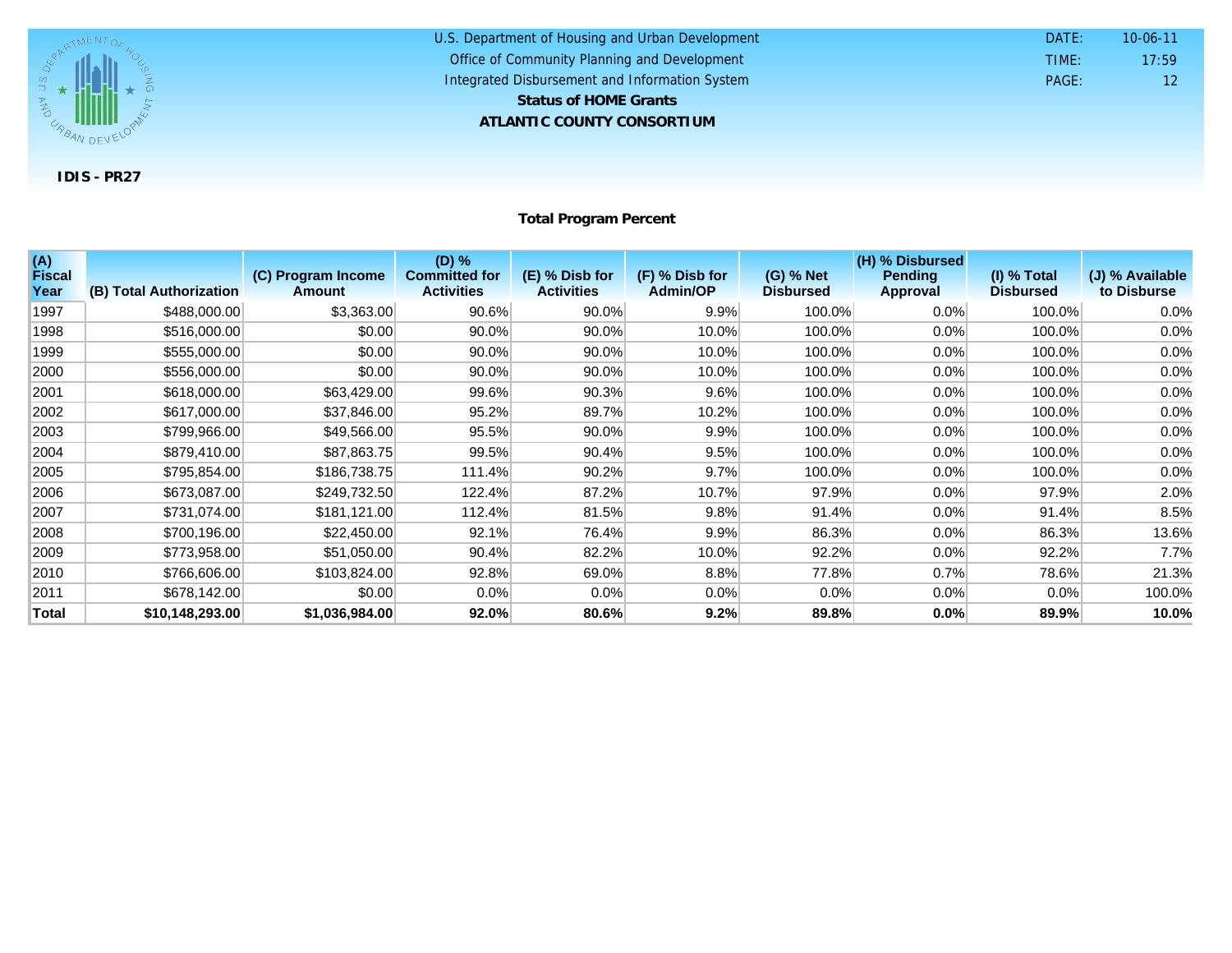| IDIS - PR33 | U.S. Department of Housing and Urban Development | DATE: | $10 - 27 - 11$ |
|-------------|--------------------------------------------------|-------|----------------|
|             | Office of Community Planning and Development     | TIME: | 9:25           |
|             | Integrated Disbursement and Information System   | PAGE: |                |
|             | Home Matching Liability Report                   |       |                |

## ATLANTIC COUNTY, NJ

| Fiscal<br>Year | Match<br>Percent | Total<br><b>Disbursements</b> | <b>Disbursements</b><br>Requiring Match | Match Liability<br>Amount |
|----------------|------------------|-------------------------------|-----------------------------------------|---------------------------|
| 1999           | 25.0%            | \$555,947.00                  | \$485,784.00                            | \$121,446.00              |
| 2000           | 25.0%            | \$332,896.00                  | \$271,284.00                            | \$67,821.00               |
| 2001           | 25.0%            | \$316,488.00                  | \$260,065.00                            | \$65,016.25               |
| 2002           | 25.0%            | \$470,970.00                  | \$397,162.00                            | \$99,290.50               |
| 2003           | 25.0%            | \$396,107.60                  | \$319,107.50                            | \$79,776.87               |
| 2004           | 25.0%            | \$727,417.25                  | \$637,255.85                            | \$159,313.96              |
| 2005           | 25.0%            | \$977,991.10                  | \$892,977.10                            | \$223,244.27              |
| 2006           | 25.0%            | \$962,173.97                  | \$859,358.50                            | \$214,839.62              |
| 2007           | 25.0%            | \$976,123.92                  | \$888,055.94                            | \$222,013.98              |
| 2008           | 25.0%            | \$811,883.74                  | \$721,961.14                            | \$180,490.28              |
| 2009           | 25.0%            | \$1,017,373.85                | \$945,633.85                            | \$236,408.46              |
| 2010           | 25.0%            | \$648,296.29                  | \$564,701.49                            | \$141,175.37              |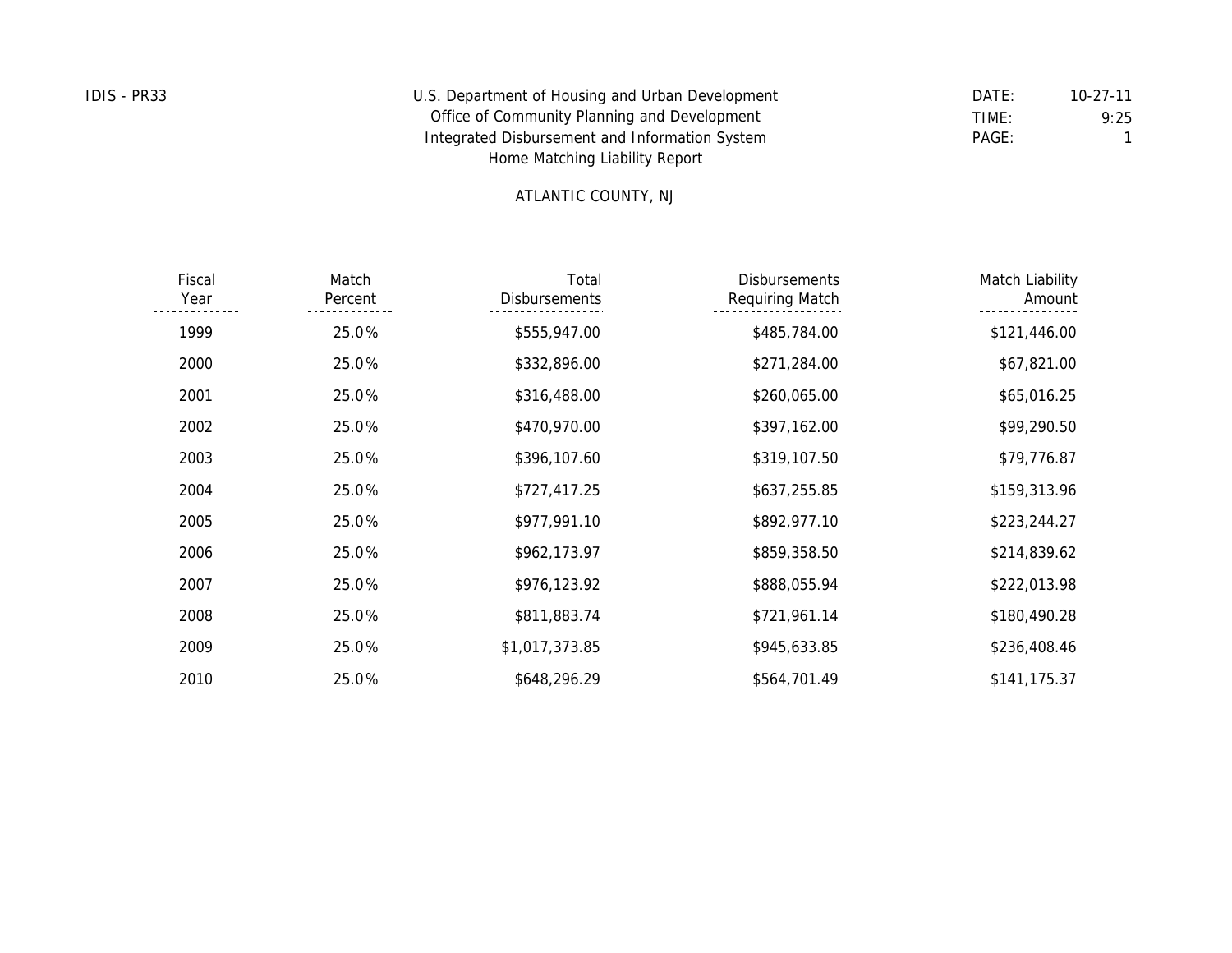| Part   Participant Identification                                              |                                                    |                                                                                |                                     |                                      |                               |                                                    | <b>Match Contributions for</b><br>Federal Fiscal Year (yyyy) |              | 2010              |
|--------------------------------------------------------------------------------|----------------------------------------------------|--------------------------------------------------------------------------------|-------------------------------------|--------------------------------------|-------------------------------|----------------------------------------------------|--------------------------------------------------------------|--------------|-------------------|
| 1. Participant No. (assigned by HUD) 2. Name of the Participating Jurisdiction |                                                    |                                                                                |                                     |                                      |                               | 3. Name of Contact (person completing this report) |                                                              |              |                   |
|                                                                                |                                                    | <b>Atlantic County Consortium</b>                                              |                                     |                                      |                               | John C. Lamey, Jr.                                 |                                                              |              |                   |
| 5. Street Address of the Participating Jurisdiction                            |                                                    |                                                                                |                                     |                                      |                               | 4. Contact's Phone Number (include area code)      |                                                              |              |                   |
| 5909 Main Street                                                               |                                                    |                                                                                |                                     |                                      |                               |                                                    |                                                              | 609-645-5838 |                   |
| 6. City                                                                        |                                                    |                                                                                | 7. State                            | 8. Zip Code                          |                               |                                                    |                                                              |              |                   |
| Mays Landing                                                                   |                                                    |                                                                                | <b>NJ</b>                           | 08330                                |                               |                                                    |                                                              |              |                   |
| Part II Fiscal Year Summary                                                    |                                                    |                                                                                |                                     |                                      |                               |                                                    |                                                              |              |                   |
|                                                                                | 1. Excess match from prior Federal fiscal year     |                                                                                |                                     |                                      |                               | \$                                                 | 296,449.32                                                   |              |                   |
|                                                                                |                                                    | 2. Match contributed during current Federal fiscal year (see Part III.9.)      |                                     |                                      |                               | \$                                                 | 92,887                                                       |              |                   |
|                                                                                |                                                    | 3. Total match available for current Federal fiscal year (line 1 + line 2)     |                                     |                                      |                               |                                                    |                                                              | \$           | 389,336.32        |
|                                                                                | 4. Match liability for current Federal fiscal year |                                                                                |                                     |                                      | \$                            | 141,175.37                                         |                                                              |              |                   |
|                                                                                |                                                    | 5. Excess match carried over to next Federal fiscal year (line 3 minus line 4) |                                     |                                      | $\sqrt{3}$                    | 248,160.95                                         |                                                              |              |                   |
| Part III Match Contribution for the Federal Fiscal Year                        |                                                    |                                                                                |                                     |                                      |                               | 7. Site Preparation,                               |                                                              |              |                   |
| 1. Project No.<br>or Other ID                                                  | 2. Date of<br>Contribution                         | 3. Cash<br>(non-Federal sources)                                               | 4. Foregone Taxes,<br>Fees, Charges | 5. Appraised<br>Land / Real Property | 6. Required<br>Infrastructure | Construction Materials.<br>Donated labor           | 8. Bond<br>Financing                                         |              | 9. Total<br>Match |
| 10-1-NON                                                                       | (mm/dd/yyyy)<br>9/28/2010                          | 3,340                                                                          |                                     |                                      |                               |                                                    |                                                              |              | 3,340             |
| 10-2-NON                                                                       | 11/09/2010                                         | 3,760                                                                          |                                     |                                      |                               |                                                    |                                                              |              | 3,760             |
| 10-3-NON                                                                       | 12/06/2010                                         | 12,080                                                                         |                                     |                                      |                               |                                                    |                                                              |              | 12,080            |
| 10-4-NON                                                                       | 12/06/2010                                         | 5,949                                                                          |                                     |                                      |                               |                                                    |                                                              |              | 5,949             |
| 10-5-NON                                                                       | 12/28/2010                                         | 3,700                                                                          |                                     |                                      |                               |                                                    |                                                              |              | 3,700             |
| 10-6-NON                                                                       | 01/12/2011                                         | 2,990                                                                          |                                     |                                      |                               |                                                    |                                                              |              | 2,990             |
| 10-7-NON                                                                       | 01/21/2011                                         | 4,200                                                                          |                                     |                                      |                               |                                                    |                                                              |              | 4,200             |
| 10-8-NON                                                                       | 01/28/2011                                         | 3,990                                                                          |                                     |                                      |                               |                                                    |                                                              |              | 3,990             |
| 10-9-NON                                                                       | 02/07/2011                                         | 3,125                                                                          |                                     |                                      |                               |                                                    |                                                              |              | 3,125             |
| 10-10-NON                                                                      | 04/12/2011                                         | 7,420                                                                          |                                     |                                      |                               |                                                    |                                                              |              | 7,420             |
| 10-11-NON                                                                      | 04/26/2011                                         | 4,350                                                                          |                                     |                                      |                               |                                                    |                                                              |              | 4,350             |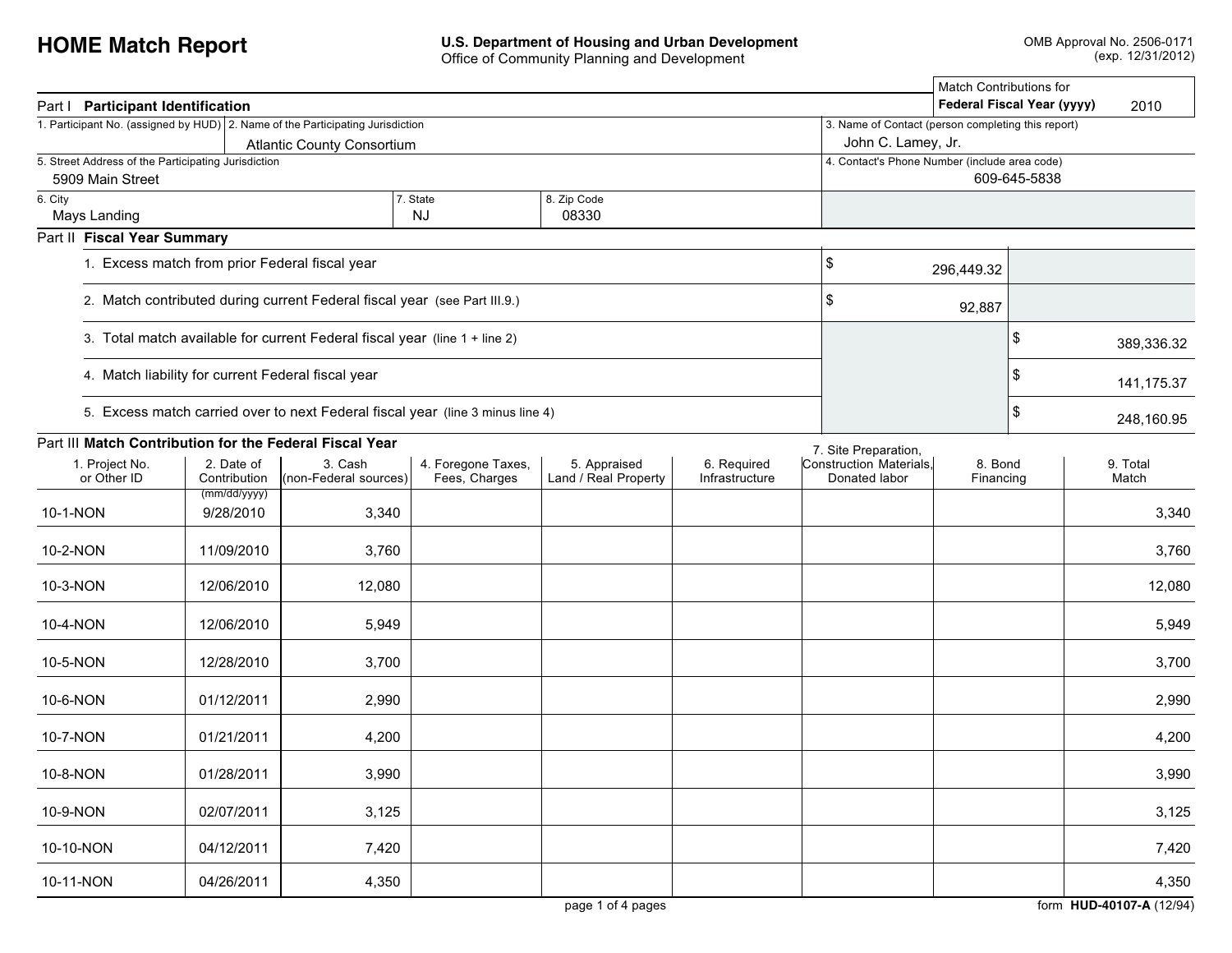| Name of the Participating Jurisdiction |                            |                                  |                                     |                                      |                               |                                                                  |                      | Federal Fiscal Year (yyyy) |
|----------------------------------------|----------------------------|----------------------------------|-------------------------------------|--------------------------------------|-------------------------------|------------------------------------------------------------------|----------------------|----------------------------|
| 1. Project No.<br>or Other ID          | 2. Date of<br>Contribution | 3. Cash<br>(non-Federal sources) | 4. Foregone Taxes,<br>Fees, Charges | 5. Appraised<br>Land / Real Property | 6. Required<br>Infrastructure | 7. Site Preparation,<br>Construction Materials,<br>Donated labor | 8. Bond<br>Financing | 9. Total<br>Match          |
| 10-12-NON                              | (mm/dd/yyyy)<br>4,254      |                                  |                                     |                                      |                               |                                                                  |                      | 4,254                      |
| 10-13-NON                              | 4,750                      |                                  |                                     |                                      |                               |                                                                  |                      | 4,750                      |
| 10-14-NON                              | 20,000                     |                                  |                                     |                                      |                               |                                                                  |                      | 20,000                     |
| 10-15-NON                              | 2,479                      |                                  |                                     |                                      |                               |                                                                  |                      | 2,479                      |
| 10-16-NON                              | 3,350                      |                                  |                                     |                                      |                               |                                                                  |                      | 3,350                      |
| 10-17-NON                              | 3,150                      |                                  |                                     |                                      |                               |                                                                  |                      | 3,150                      |
|                                        |                            |                                  |                                     |                                      |                               |                                                                  |                      |                            |
|                                        |                            |                                  |                                     |                                      |                               |                                                                  |                      |                            |
|                                        |                            |                                  |                                     |                                      |                               |                                                                  |                      |                            |
|                                        |                            |                                  |                                     |                                      |                               |                                                                  |                      |                            |
|                                        |                            |                                  |                                     |                                      |                               |                                                                  |                      |                            |
|                                        |                            |                                  |                                     |                                      |                               |                                                                  |                      |                            |
|                                        |                            |                                  |                                     |                                      |                               |                                                                  |                      |                            |
|                                        |                            |                                  |                                     |                                      |                               |                                                                  |                      |                            |
|                                        |                            |                                  |                                     |                                      |                               |                                                                  |                      |                            |
|                                        |                            |                                  |                                     |                                      |                               |                                                                  |                      |                            |
|                                        |                            |                                  |                                     |                                      |                               |                                                                  |                      |                            |
|                                        |                            |                                  |                                     |                                      |                               |                                                                  |                      |                            |
|                                        |                            |                                  |                                     |                                      |                               |                                                                  |                      |                            |
|                                        |                            |                                  |                                     |                                      |                               |                                                                  |                      |                            |